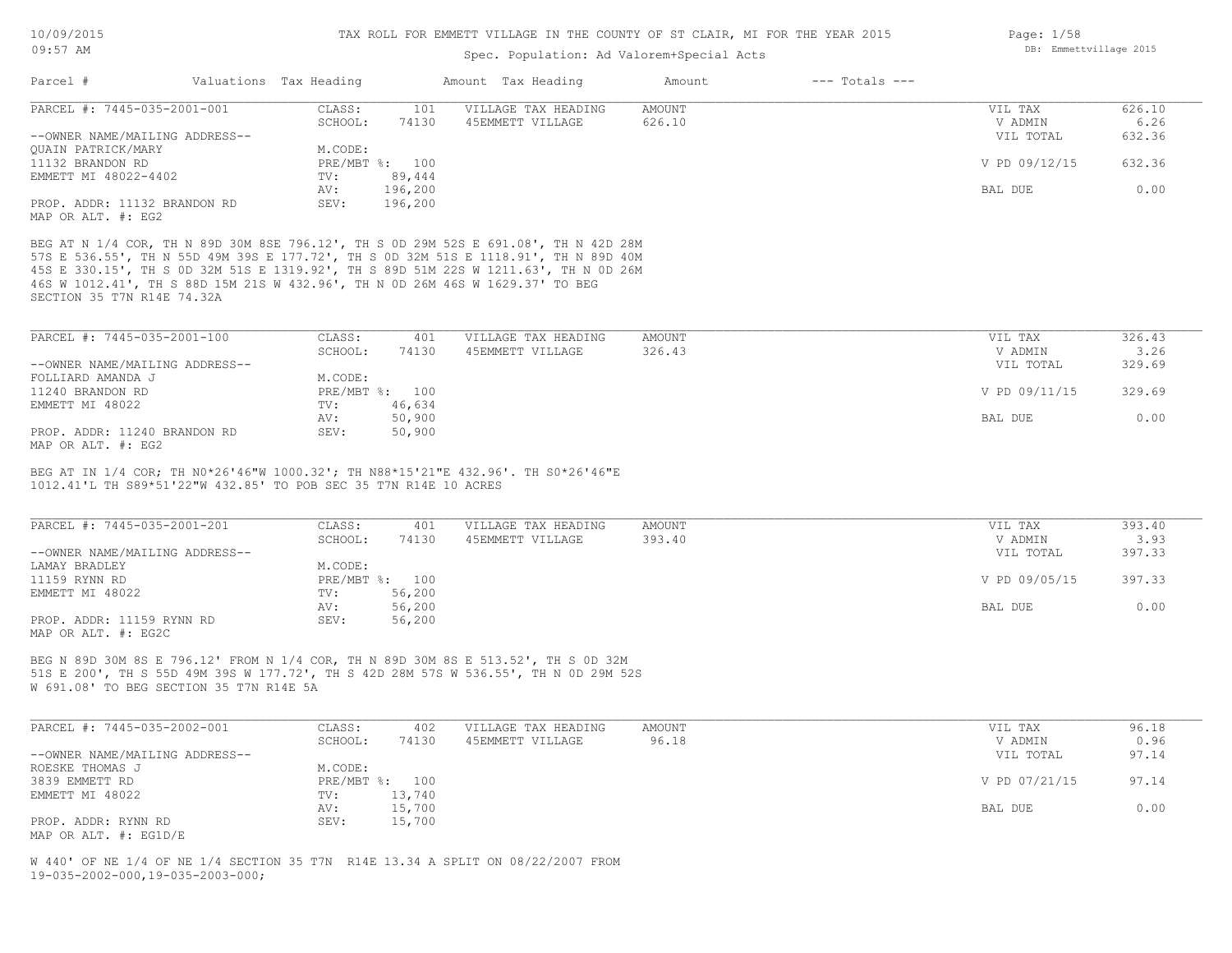| 10/09/2015 |  |
|------------|--|
| $09:57$ AM |  |

# Spec. Population: Ad Valorem+Special Acts

| Page: 2/58 |                        |  |
|------------|------------------------|--|
|            | DB: Emmettvillage 2015 |  |

| Parcel #                                                                                    | Valuations Tax Heading |                             | Amount Tax Heading                          | Amount           | $---$ Totals $---$ |                    |                |
|---------------------------------------------------------------------------------------------|------------------------|-----------------------------|---------------------------------------------|------------------|--------------------|--------------------|----------------|
| PARCEL #: 7445-035-2005-000                                                                 | CLASS:<br>SCHOOL:      | 401<br>74130                | VILLAGE TAX HEADING<br>45EMMETT VILLAGE     | AMOUNT<br>271.71 |                    | VIL TAX<br>V ADMIN | 271.71<br>2.71 |
| --OWNER NAME/MAILING ADDRESS--<br>BRANDON ELLEN L. LIV. TRUST                               | M.CODE:                |                             |                                             |                  |                    | VIL TOTAL          | 274.42         |
| 11041 RYNN RD<br>EMMETT MI 48022                                                            | TV:                    | PRE/MBT %: 100<br>38,817    |                                             |                  |                    | V PD 09/02/15      | 274.42         |
|                                                                                             | AV:                    | 50,300                      |                                             |                  |                    | BAL DUE            | 0.00           |
| PROP. ADDR: 11041 RYNN RD<br>MAP OR ALT. #: EG1A                                            | SEV:                   | 50, 300                     |                                             |                  |                    |                    |                |
| BEG 220' W OF NE SEC COR, THE S 1320', TH W 440', TH N 1320', TH E 440' TO BEG EXC          |                        |                             |                                             |                  |                    |                    |                |
| N 300' OF W 150' SECTION 35                                                                 | T7N R14E               |                             | 12.3 A                                      |                  |                    |                    |                |
| PARCEL #: 7445-035-2005-100                                                                 | CLASS:                 | 402                         | VILLAGE TAX HEADING                         | AMOUNT           |                    | VIL TAX            | 68.60          |
|                                                                                             | SCHOOL:                | 74130                       | 45EMMETT VILLAGE                            | 68.60            |                    | V ADMIN            | 0.68           |
| --OWNER NAME/MAILING ADDRESS--<br>BRANDON ELLEN/PHELPS NANCY MAE                            | M.CODE:                |                             |                                             |                  |                    | VIL TOTAL          | 69.28          |
| 11041 RYNN RD                                                                               |                        | $PRE/MBT$ $\div$ 0          |                                             |                  |                    | V PD 09/02/15      | 69.28          |
| EMMETT MI 48022                                                                             | TV:                    | 9,800                       |                                             |                  |                    |                    |                |
|                                                                                             | AV:                    | 9,800                       |                                             |                  |                    | BAL DUE            | 0.00           |
| PROP. ADDR: RYNN RD<br>MAP OR ALT. #: EG1F                                                  | SEV:                   | 9,800                       |                                             |                  |                    |                    |                |
| PARCEL #: 7445-035-2005-200                                                                 | CLASS:<br>SCHOOL:      | 74130                       | 402 VILLAGE TAX HEADING<br>45EMMETT VILLAGE | AMOUNT<br>42.00  |                    | VIL TAX<br>V ADMIN | 42.00<br>0.42  |
| --OWNER NAME/MAILING ADDRESS--<br>BRANDON ELLEN L. LIV. TRUST                               | M.CODE:                |                             |                                             |                  |                    | VIL TOTAL          | 42.42          |
| 11041 RYNN RD                                                                               |                        | PRE/MBT %: 100              |                                             |                  |                    | V PD 09/02/15      | 42.42          |
| EMMETT MI 48022                                                                             | $\text{TV}$ :          | 6,000                       |                                             |                  |                    |                    |                |
|                                                                                             | AV:                    | 6,000                       |                                             |                  |                    | BAL DUE            | 0.00           |
| PROP. ADDR: RYNN RD<br>MAP OR ALT. #: EG1A2                                                 | SEV:                   | 6,000                       |                                             |                  |                    |                    |                |
| BEG W 510' FROM NE SEC COR, TH W 150', TH S 300', TH E 150', TH N 300' TO BEG<br>SECTION 35 | T7N R14E               |                             | 1.03 A                                      |                  |                    |                    |                |
|                                                                                             |                        |                             |                                             |                  |                    |                    |                |
| PARCEL #: 7445-035-2005-500                                                                 | CLASS:                 | 401                         | VILLAGE TAX HEADING                         | AMOUNT           |                    | VIL TAX            | 153.61         |
|                                                                                             | SCHOOL:                | 74130                       | 45EMMETT VILLAGE                            | 153.61           |                    | V ADMIN            | 1.53           |
| --OWNER NAME/MAILING ADDRESS--                                                              |                        |                             |                                             |                  |                    | VIL TOTAL          | 155.14         |
| BRANDON ELLEN/PHELPS NANCY MAE                                                              | M.CODE:                |                             |                                             |                  |                    |                    |                |
| 11041 RYNN RD                                                                               |                        | $PRE/MBT$ $\frac{1}{6}$ : 0 |                                             |                  |                    | V PD 09/02/15      | 155.14         |
| EMMETT MI 48022                                                                             |                        | TV: 21,945                  |                                             |                  |                    |                    |                |
| PROP. ADDR: 11013 RYNN RD<br>MAP OR ALT. #: EG1B                                            | AV:<br>SEV:            | 23,300<br>23,300            |                                             |                  |                    | BAL DUE            | 0.00           |
|                                                                                             |                        |                             |                                             |                  |                    |                    |                |

E220' OF NE 1/4 OF NE 1/4 SEC 35 T7N R14E 6.67 A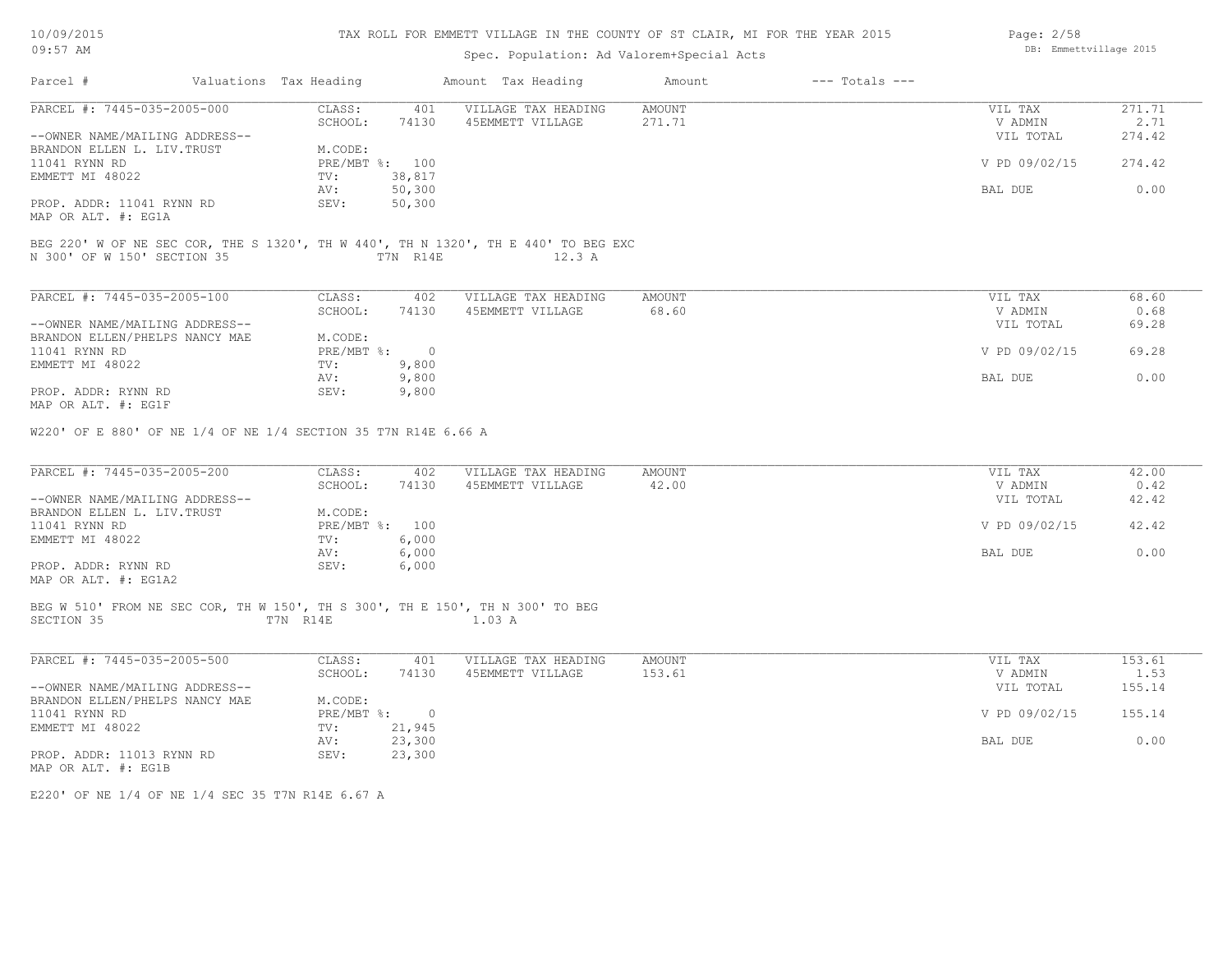### TAX ROLL FOR EMMETT VILLAGE IN THE COUNTY OF ST CLAIR, MI FOR THE YEAR 2015

# Spec. Population: Ad Valorem+Special Acts

| Parcel #                       | Valuations Tax Heading |                | Amount Tax Heading  | Amount | $---$ Totals $---$ |               |       |
|--------------------------------|------------------------|----------------|---------------------|--------|--------------------|---------------|-------|
| PARCEL #: 7445-035-2007-000    | CLASS:                 | 402            | VILLAGE TAX HEADING | AMOUNT |                    | VIL TAX       | 84.70 |
|                                | SCHOOL:                | 74130          | 45EMMETT VILLAGE    | 84.70  |                    | V ADMIN       | 0.84  |
| --OWNER NAME/MAILING ADDRESS-- |                        |                |                     |        |                    | VIL TOTAL     | 85.54 |
| OUAIN MICHAEL                  | M.CODE:                |                |                     |        |                    |               |       |
| 11006 BRANDON RD               |                        | PRE/MBT %: 100 |                     |        |                    | V PD 09/02/15 | 85.54 |
| EMMETT MI 48022-4400           | TV:                    | 12,100         |                     |        |                    |               |       |
|                                | AV:                    | 12,100         |                     |        |                    | BAL DUE       | 0.00  |
| PROP. ADDR: 11006 BRANDON RD   | SEV:                   | 12,100         |                     |        |                    |               |       |
| MAP OR ALT. #: EG3A            |                        |                |                     |        |                    |               |       |

R14E 10.09 A 1319.92'; TH N89\*40'45"E 331.85'; TH S0\*38'52"E 1320.96' TO POB. SECTION 35 T7N BEG S89\*51'22"W 650' FROM E 1/4 COR, TH S89\*51'22"W 334.17'; TH N0\*32'51"W

| PARCEL #: 7445-035-2007-100    | CLASS:  | 401            | VILLAGE TAX HEADING | AMOUNT | VIL TAX       | 339.24 |
|--------------------------------|---------|----------------|---------------------|--------|---------------|--------|
|                                | SCHOOL: | 74130          | 45EMMETT VILLAGE    | 339.24 | V ADMIN       | 3.39   |
| --OWNER NAME/MAILING ADDRESS-- |         |                |                     |        | VIL TOTAL     | 342.63 |
| QUAIN MICHAEL J.               | M.CODE: |                |                     |        |               |        |
| 11030 BRANDON RD               |         | PRE/MBT %: 100 |                     |        | V PD 09/02/15 | 342.63 |
| EMMETT MI 48022                | TV:     | 48,463         |                     |        |               |        |
|                                | AV:     | 52,800         |                     |        | BAL DUE       | 0.00   |
| PROP. ADDR: 11030 BRANDON RD   | SEV:    | 52,800         |                     |        |               |        |
| MAP OR ALT. #: EG3B            |         |                |                     |        |               |        |

#### 9.8 A

| PARCEL #: 7445-035-2007-200    | CLASS:  | 401            | VILLAGE TAX HEADING | AMOUNT | VIL TAX       | 356.30 |
|--------------------------------|---------|----------------|---------------------|--------|---------------|--------|
|                                | SCHOOL: | 74130          | 45EMMETT VILLAGE    | 356.30 | V ADMIN       | 3.56   |
| --OWNER NAME/MAILING ADDRESS-- |         |                |                     |        | VIL TOTAL     | 359.86 |
| QUAIN ROBERT/DONNA             | M.CODE: |                |                     |        |               |        |
| 11006 BRANDON RD               |         | PRE/MBT %: 100 |                     |        | V PD 09/11/15 | 359.86 |
| EMMETT MI 48022-4400           | TV:     | 50,901         |                     |        |               |        |
|                                | AV:     | 55,500         |                     |        | BAL DUE       | 0.00   |
| PROP. ADDR: 11006 BRANDON RD   | SEV:    | 55,500         |                     |        |               |        |

MAP OR ALT. #: EG3C

E325' OF SE 1/4 OF NE 1/4 SECTION 35 T7N R14E 9.8 A

| PARCEL #: 7445-035-3001-000    | CLASS:     | 402    | VILLAGE TAX HEADING | AMOUNT | VIL TAX       | 458.42 |
|--------------------------------|------------|--------|---------------------|--------|---------------|--------|
|                                | SCHOOL:    | 74130  | 45EMMETT VILLAGE    | 458.42 | V ADMIN       | 4.58   |
| --OWNER NAME/MAILING ADDRESS-- |            |        |                     |        | VIL TOTAL     | 463.00 |
| KILIAN EDWARD M/ANNA           | M.CODE:    |        |                     |        |               |        |
| 11141 BRANDON RD               | PRE/MBT %: | 100    |                     |        | V PD 09/02/15 | 463.00 |
| EMMETT MI 48022                | TV:        | 65,489 |                     |        |               |        |
|                                | AV:        | 85,600 |                     |        | BAL DUE       | 0.00   |
| PROP. ADDR: 11141 BRANDON RD   | SEV:       | 85,600 |                     |        |               |        |
| MAP OR ALT. #: EG5             |            |        |                     |        |               |        |

EXC G.T.R.R. ROW SECTION 35 T7N R14E 22.94 A 32M 54S E 1325.15', TH S 89D 58M 19S W 779.84', TH N 0D 32M 54S W 1325.51' TO BEG BEG N 89D 59M 53S E 534.45' FROM INT 1/4 COR, TH N 89D 59M 53S E 779.84', TH S 0D Page: 3/58 DB: Emmettvillage 2015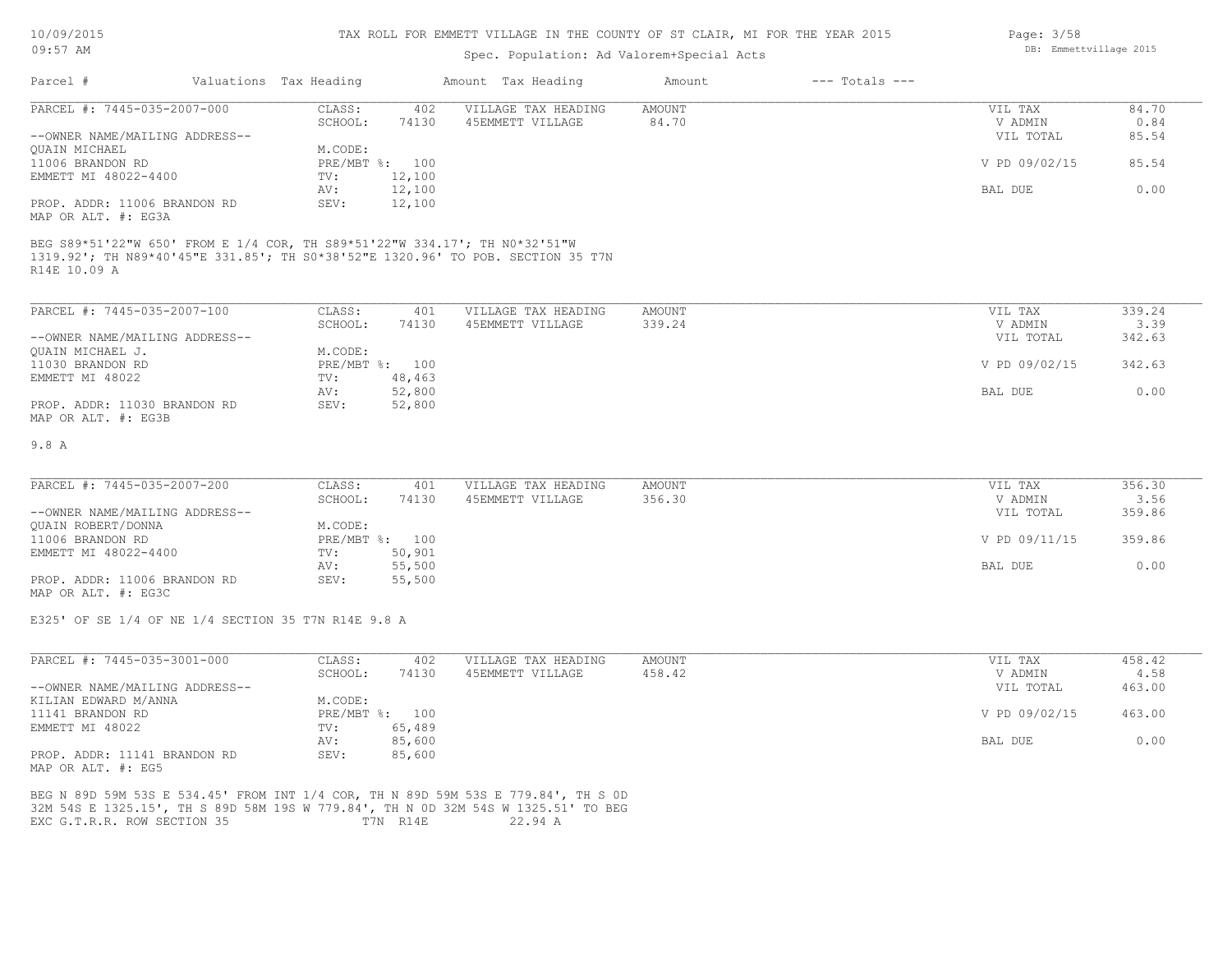|  |  | 10/09/2015 |
|--|--|------------|
|--|--|------------|

| $09:57$ AM                                                                          |  |                        |                   | Spec. Population: Ad Valorem+Special Acts                                                     |               |                    |               | DB: Emmettvillage 2015 |  |  |  |
|-------------------------------------------------------------------------------------|--|------------------------|-------------------|-----------------------------------------------------------------------------------------------|---------------|--------------------|---------------|------------------------|--|--|--|
| Parcel #                                                                            |  | Valuations Tax Heading |                   | Amount Tax Heading                                                                            | Amount        | $---$ Totals $---$ |               |                        |  |  |  |
| PARCEL #: 7445-035-3001-100                                                         |  | CLASS:                 | 402               | VILLAGE TAX HEADING                                                                           | AMOUNT        |                    | VIL TAX       | 115.50                 |  |  |  |
|                                                                                     |  | SCHOOL:                | 74130             | 45EMMETT VILLAGE                                                                              | 115.50        |                    | V ADMIN       | 1.15                   |  |  |  |
| --OWNER NAME/MAILING ADDRESS--                                                      |  |                        |                   |                                                                                               |               |                    | VIL TOTAL     | 116.65                 |  |  |  |
| KILIAN JOHN T/MAUREEN                                                               |  | M.CODE:                |                   |                                                                                               |               |                    |               |                        |  |  |  |
| 1584 WESTBROOK                                                                      |  |                        | PRE/MBT %: 100    |                                                                                               |               |                    | V PD 09/14/15 | 116.65                 |  |  |  |
| MADISON HEIGHTS MI 48071                                                            |  | TV:                    | 16,500            |                                                                                               |               |                    |               |                        |  |  |  |
|                                                                                     |  | AV:                    | 16,500            |                                                                                               |               |                    | BAL DUE       | 0.00                   |  |  |  |
| PROP. ADDR: BRANDON RD                                                              |  | SEV:                   | 16,500            |                                                                                               |               |                    |               |                        |  |  |  |
| MAP OR ALT. #: EG58                                                                 |  |                        |                   |                                                                                               |               |                    |               |                        |  |  |  |
| 538.98', TH NO^21'9"W TO BEG EXC G.T.R.R. ROW SECTION 35<br>14.06 A                 |  |                        |                   | BEG AT INT 1/4 COR, TH N89^59'53"E 534.45', TH S0^32'54"E 1325.51', TH S89^58'19W<br>T7N R14E |               |                    |               |                        |  |  |  |
| PARCEL #: 7445-035-3002-000                                                         |  | CLASS:                 | 401               | VILLAGE TAX HEADING                                                                           | <b>AMOUNT</b> |                    | VIL TAX       | 312.92                 |  |  |  |
|                                                                                     |  | SCHOOL:                | 74130             | 45EMMETT VILLAGE                                                                              | 312.92        |                    | V ADMIN       | 3.12                   |  |  |  |
| --OWNER NAME/MAILING ADDRESS--                                                      |  |                        |                   |                                                                                               |               |                    | VIL TOTAL     | 316.04                 |  |  |  |
| LA MAY DANIEL/HELEN                                                                 |  | M.CODE:                |                   |                                                                                               |               |                    |               |                        |  |  |  |
| 11007 BRANDON RD                                                                    |  |                        | PRE/MBT %: 100    |                                                                                               |               |                    | V PD 07/20/15 | 316.04                 |  |  |  |
| EMMETT MI 48022-4401                                                                |  | TV:                    | 44,704            |                                                                                               |               |                    |               |                        |  |  |  |
|                                                                                     |  | AV:                    | 49,800            |                                                                                               |               |                    | BAL DUE       | 0.00                   |  |  |  |
| PROP. ADDR: 11007 BRANDON RD                                                        |  | SEV:                   | 49,800            |                                                                                               |               |                    |               |                        |  |  |  |
| MAP OR ALT. #: EG4                                                                  |  |                        |                   |                                                                                               |               |                    |               |                        |  |  |  |
| N233 FT OF E 139 FT OF SE 1/4 0.74 A SEC 35 T7N R14E<br>PARCEL #: 7445-035-3003-000 |  | CLASS:                 | 102               |                                                                                               |               |                    | VIL TAX       | 162.88                 |  |  |  |
|                                                                                     |  |                        |                   | VILLAGE TAX HEADING                                                                           | <b>AMOUNT</b> |                    |               |                        |  |  |  |
|                                                                                     |  | SCHOOL:                | 74130             | 45EMMETT VILLAGE                                                                              | 162.88        |                    | V ADMIN       | 1.62                   |  |  |  |
| --OWNER NAME/MAILING ADDRESS--                                                      |  |                        |                   |                                                                                               |               |                    | VIL TOTAL     | 164.50                 |  |  |  |
| <b>OUAIN PATRICK/MARY</b>                                                           |  | M.CODE:                |                   |                                                                                               |               |                    |               |                        |  |  |  |
| 11132 BRANDON RD                                                                    |  |                        | PRE/MBT %: 100    |                                                                                               |               |                    | V PD 09/12/15 | 164.50                 |  |  |  |
| EMMETT MI 48022-4402                                                                |  | TV:<br>AV:             | 23,269<br>111,700 |                                                                                               |               |                    | BAL DUE       | 0.00                   |  |  |  |
| PROP. ADDR: BRANDON RD                                                              |  | SEV:                   | 111,700           |                                                                                               |               |                    |               |                        |  |  |  |
| MAP OR ALT. #: EG8A                                                                 |  |                        |                   |                                                                                               |               |                    |               |                        |  |  |  |
| 1/4 EXC W 150' OF E 499' OF N 415' SECTION 35 T7N R14E 55.84 A                      |  |                        |                   | NE 1/4 OF SE 1/4 EXC GTRR R/W & EXC N 233 FT OF E 139 FT & N 1/2 OF SE 1/4 OF SE              |               |                    |               |                        |  |  |  |
| PARCEL #: 7445-035-3003-100                                                         |  | CLASS:                 | 401               | VILLAGE TAX HEADING                                                                           | <b>AMOUNT</b> |                    | VIL TAX       | 323.86                 |  |  |  |
|                                                                                     |  | SCHOOL:                | 74130             | 45EMMETT VILLAGE                                                                              | 323.86        |                    | V ADMIN       | 3.23                   |  |  |  |
| --OWNER NAME/MAILING ADDRESS--                                                      |  |                        |                   |                                                                                               |               |                    | VIL TOTAL     | 327.09                 |  |  |  |
| LAMAY HOLLY M                                                                       |  | M.CODE:                |                   |                                                                                               |               |                    |               |                        |  |  |  |
| 11043 BRANDON RD                                                                    |  |                        | PRE/MBT %: 100    |                                                                                               |               |                    | V PD 09/05/15 | 327.09                 |  |  |  |
| Emmett MI 48022                                                                     |  | TV:                    | 46,267            |                                                                                               |               |                    |               |                        |  |  |  |
|                                                                                     |  | AV:                    | 50,800            |                                                                                               |               |                    | BAL DUE       | 0.00                   |  |  |  |
| PROP. ADDR: 11043 BRANDON RD<br>MAP OR ALT. #: EG8B                                 |  | SEV:                   | 50,800            |                                                                                               |               |                    |               |                        |  |  |  |

W150' OF E 499' OF N 415' OF SE 1/4 SECTION 35 T7N R14E 1.42 A

Page: 4/58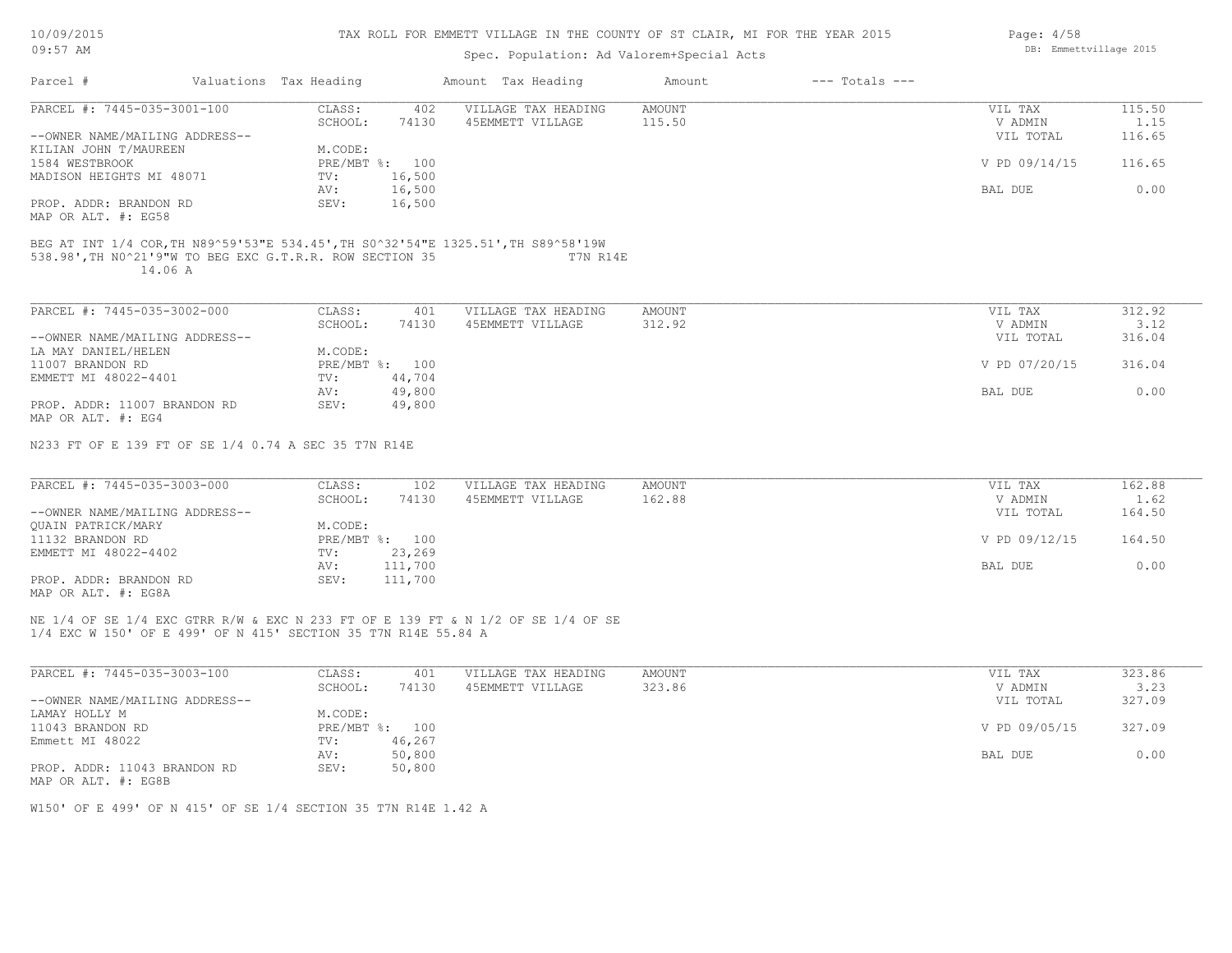#### TAX ROLL FOR EMMETT VILLAGE IN THE COUNTY OF ST CLAIR, MI FOR THE YEAR 2015

## Spec. Population: Ad Valorem+Special Acts

| Page: $5/58$ |                        |  |
|--------------|------------------------|--|
|              | DB: Emmettvillage 2015 |  |

| Parcel #                                                                                                        |  | Valuations Tax Heading |        | Amount Tax Heading  | Amount | $---$ Totals $---$ |               |       |
|-----------------------------------------------------------------------------------------------------------------|--|------------------------|--------|---------------------|--------|--------------------|---------------|-------|
| PARCEL #: 7445-035-3004-000                                                                                     |  | CLASS:                 | 402    | VILLAGE TAX HEADING | AMOUNT |                    | VIL TAX       | 84.00 |
|                                                                                                                 |  | SCHOOL:                | 74130  | 45EMMETT VILLAGE    | 84.00  |                    | V ADMIN       | 0.84  |
| --OWNER NAME/MAILING ADDRESS--                                                                                  |  |                        |        |                     |        |                    | VIL TOTAL     | 84.84 |
| R & R PROPERTY ENTERPRISES, LLC                                                                                 |  | M.CODE:                |        |                     |        |                    |               |       |
| 36516 SAMOA                                                                                                     |  | PRE/MBT %:             |        |                     |        |                    | V PD 09/14/15 | 84.84 |
| STERLING HEIGHTS MI 48312                                                                                       |  | TV:                    | 12,000 |                     |        |                    |               |       |
|                                                                                                                 |  | AV:                    | 12,000 |                     |        |                    | BAL DUE       | 0.00  |
| PROP. ADDR: BURT RD                                                                                             |  | SEV:                   | 12,000 |                     |        |                    |               |       |
| the contract of the contract of the contract of the contract of the contract of the contract of the contract of |  |                        |        |                     |        |                    |               |       |

MAP OR ALT. #: EG7A

S041'25"E 651.06' TO BEG SECTION 35 T7N R14E 10.006 A BEG W 648.38' FROM SE SEC COR,TH W 675',TH N028'16"W 648',TH N8944'24"E 667.13' TH

| PARCEL #: 7445-035-3004-100       | CLASS:     | 302      | VILLAGE TAX HEADING | AMOUNT | VIL TAX       | 93.10 |
|-----------------------------------|------------|----------|---------------------|--------|---------------|-------|
|                                   | SCHOOL:    | 74130    | 45EMMETT VILLAGE    | 93.10  | V ADMIN       | 0.93  |
| --OWNER NAME/MAILING ADDRESS--    |            |          |                     |        | VIL TOTAL     | 94.03 |
| DORSEY DANNY W H/W, DORSEY MARY A | M.CODE:    |          |                     |        |               |       |
| 4518 EMMETT ROAD                  | PRE/MBT %: | $\Omega$ |                     |        | V PD 09/30/15 | 94.03 |
| EMMETT MI 48022                   | TV:        | 13,300   |                     |        |               |       |
|                                   | AV:        | 13,300   |                     |        | BAL DUE       | 0.00  |
| PROP. ADDR: 11118 BURT RD         | SEV:       | 13,300   |                     |        |               |       |
| MAP OR ALT. #: EG7B               |            |          |                     |        |               |       |

24S E 318.38', TH S 0D 41M 25S E 652.5' TO BEG SECTION 35 T7N R14E 4.76 A BEG W 330' FROM SE SEC COR, TH W 318.38', TH N 0D 41M 25S W 651.06', TH N 89D 44M

| PARCEL #: 7445-035-3004-200            | CLASS:       | 201    | VILLAGE TAX HEADING | AMOUNT | VIL TAX       | 554.40 |
|----------------------------------------|--------------|--------|---------------------|--------|---------------|--------|
|                                        | SCHOOL:      | 74130  | 45EMMETT VILLAGE    | 554.40 | V ADMIN       | 5.54   |
| --OWNER NAME/MAILING ADDRESS--         |              |        |                     |        | VIL TOTAL     | 559.94 |
| REEVES KENNETH A. / JASON S. / CHELSEA | M.CODE:      |        |                     |        |               |        |
| 3961 HITCHINGS                         | $PRE/MBT$ %: |        |                     |        | V PD 09/12/15 | 559.94 |
| Fort Gratiot MI 48059                  | TV:          | 79,200 |                     |        |               |        |
|                                        | AV:          | 79,200 |                     |        | BAL DUE       | 0.00   |
| PROP. ADDR: 11116 BURT RD              | SEV:         | 79,200 |                     |        |               |        |
| MAP OR ALT. #: EG7C                    |              |        |                     |        |               |        |

654' TO BEG SECTION 35 T7N R14E 4.94 A BEG AT SE SEC COR,TH W 330',TH N041'25"W 652.5',TH N89 44'24"E 330',TH S041'25"E

| PARCEL #: 7445-035-3005-000    | CLASS:  | 401            | VILLAGE TAX HEADING | AMOUNT | VIL TAX       | 433.83 |
|--------------------------------|---------|----------------|---------------------|--------|---------------|--------|
|                                | SCHOOL: | 74130          | 45EMMETT VILLAGE    | 433.83 | V ADMIN       | 4.33   |
| --OWNER NAME/MAILING ADDRESS-- |         |                |                     |        | VIL TOTAL     | 438.16 |
| GUDME BRAD                     | M.CODE: |                |                     |        |               |        |
| 305 FITZ RD                    |         | PRE/MBT %: 100 |                     |        | V PD 09/11/15 | 438.16 |
| GOODELLS MI 48027              | TV:     | 61,976         |                     |        |               |        |
|                                | AV:     | 68,600         |                     |        | BAL DUE       | 0.00   |
| PROP. ADDR: 11172 BURT RD      | SEV:    | 68,600         |                     |        |               |        |
| MAP OR ALT. #: EG6C            |         |                |                     |        |               |        |

5.41 A S0^15'9"E 1325.13',TH W 177.95' TO BEG SECTION 35 T7N R14E BEG E 964.94' FROM S 1/4 COR,TH N0^15'9"W 1325.21',TH S 89^58'24"E 177.95',TH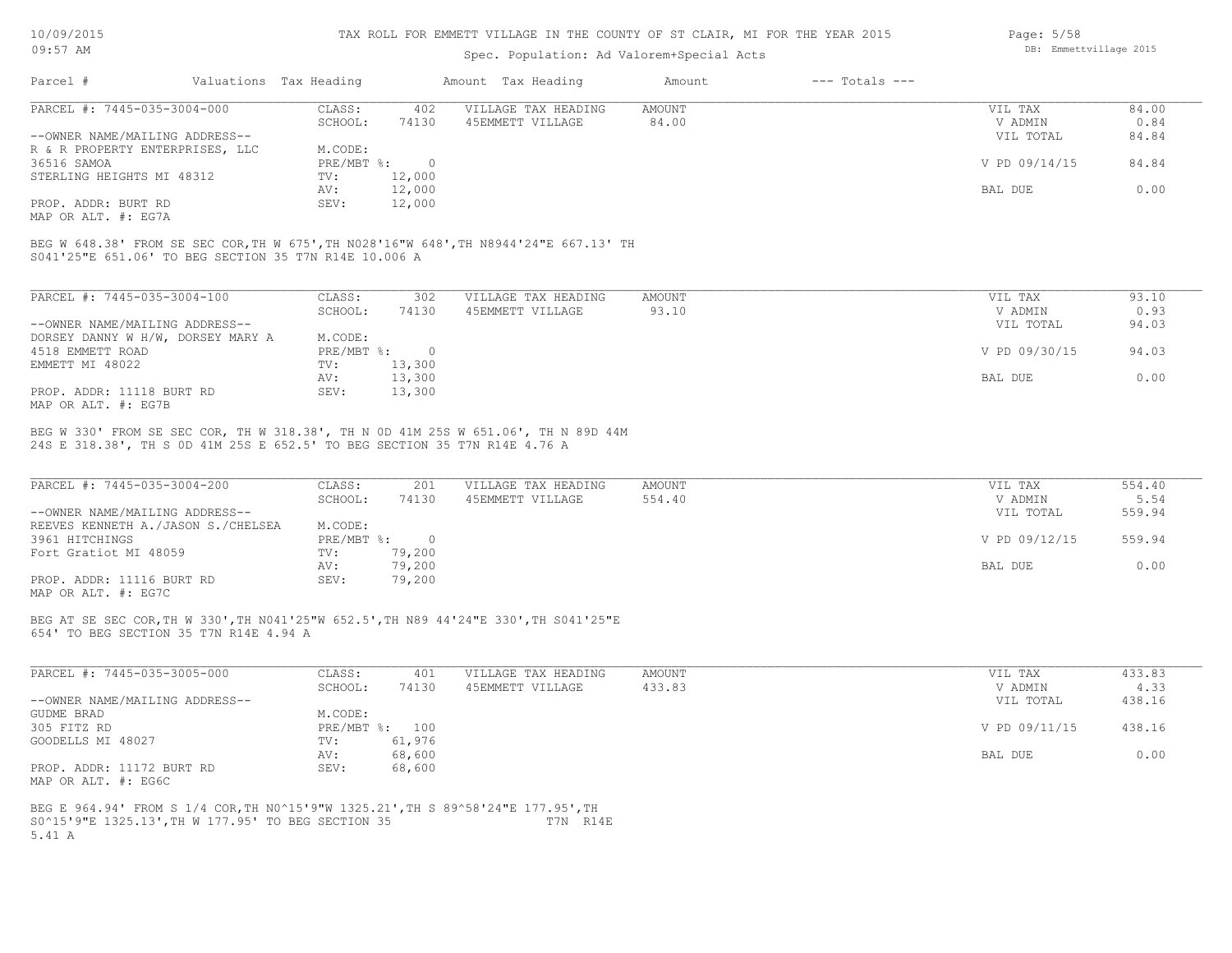| 10/09/2015 |  |
|------------|--|
| $09:57$ AM |  |

# Spec. Population: Ad Valorem+Special Acts

|                                                                                |                        |                | ppcc. reputation. nd valuatm operate need                                             |               |                    |               |        |
|--------------------------------------------------------------------------------|------------------------|----------------|---------------------------------------------------------------------------------------|---------------|--------------------|---------------|--------|
| Parcel #                                                                       | Valuations Tax Heading |                | Amount Tax Heading                                                                    | Amount        | $---$ Totals $---$ |               |        |
| PARCEL #: 7445-035-3005-100                                                    | CLASS:                 | 402            | VILLAGE TAX HEADING                                                                   | AMOUNT        |                    | VIL TAX       | 63.53  |
|                                                                                | SCHOOL:                | 74130          | 45EMMETT VILLAGE                                                                      | 63.53         |                    | V ADMIN       | 0.63   |
| --OWNER NAME/MAILING ADDRESS--                                                 |                        |                |                                                                                       |               |                    | VIL TOTAL     | 64.16  |
| OUAIN GALIA L/TUCKER A/FRANKLIN J                                              | M.CODE:                |                |                                                                                       |               |                    |               |        |
| 410 N. BATCHEWANA                                                              | PRE/MBT %:             | $\bigcirc$     |                                                                                       |               |                    | V PD 07/20/15 | 64.16  |
| Clawson MI 48017                                                               | TV:                    | 9,077          |                                                                                       |               |                    |               |        |
|                                                                                | AV:                    | 9,100          |                                                                                       |               |                    | BAL DUE       | 0.00   |
| PROP. ADDR: BURT RD                                                            | SEV:                   | 9,100          |                                                                                       |               |                    |               |        |
| MAP OR ALT. #: EG6D                                                            |                        |                |                                                                                       |               |                    |               |        |
| BEG E 1142.89' FROM S 1/4 COR, TH N015'9"W 1325.13', TH S8958'24"E 175.43', TH |                        |                |                                                                                       |               |                    |               |        |
| S028'16"E 1325.08', TH W 180.49' TO BEG SECTION 35 T7N R14E 5.14 A             |                        |                |                                                                                       |               |                    |               |        |
|                                                                                |                        |                |                                                                                       |               |                    |               |        |
| PARCEL #: 7445-035-3005-200                                                    | CLASS:                 | 401            | VILLAGE TAX HEADING                                                                   | AMOUNT        |                    | VIL TAX       | 411.06 |
|                                                                                | SCHOOL:                | 74130          | 45EMMETT VILLAGE                                                                      | 411.06        |                    | V ADMIN       | 4.11   |
| --OWNER NAME/MAILING ADDRESS--                                                 |                        |                |                                                                                       |               |                    | VIL TOTAL     | 415.17 |
| MC CLELLAND LARRY                                                              | M.CODE:                |                |                                                                                       |               |                    |               |        |
| 11176 BURT RD                                                                  |                        | PRE/MBT %: 100 |                                                                                       |               |                    | V PD 07/25/15 | 415.17 |
| EMMETT MI 48022                                                                | TV:                    | 58,724         |                                                                                       |               |                    |               |        |
|                                                                                | AV:                    | 65,000         |                                                                                       |               |                    | BAL DUE       | 0.00   |
| PROP. ADDR: 11176 BURT RD                                                      | SEV:                   | 65,000         |                                                                                       |               |                    |               |        |
| MAP OR ALT. #: EG6E                                                            |                        |                |                                                                                       |               |                    |               |        |
|                                                                                |                        |                | BEG E 787' FROM S 1/4 COR, TH NO^15'9"W 13325.29', TH S89^58'24"E 177.94'TH SO^15'9"E |               |                    |               |        |
| 1325.21', TH W 177.94' TO BEG SECTION 35                                       |                        |                | T7N R14E 5.41 A                                                                       |               |                    |               |        |
| PARCEL #: 7445-035-3006-000                                                    | CLASS:                 | 401            | VILLAGE TAX HEADING                                                                   | <b>AMOUNT</b> |                    | VIL TAX       | 256.03 |
|                                                                                | SCHOOL:                | 74130          | 45EMMETT VILLAGE                                                                      | 256.03        |                    | V ADMIN       | 2.56   |
| --OWNER NAME/MAILING ADDRESS--                                                 |                        |                |                                                                                       |               |                    | VIL TOTAL     | 258.59 |
| WALENTY DANIEL/BETTE TRUSTEE                                                   | M.CODE:                |                |                                                                                       |               |                    |               |        |
| 11188 BURT RD                                                                  |                        | PRE/MBT %: 100 |                                                                                       |               |                    | V PD 09/11/15 | 258.59 |
| EMMETT MI 48022-4407                                                           | TV:                    | 36,576         |                                                                                       |               |                    |               |        |
|                                                                                | AV:                    | 39,400         |                                                                                       |               |                    | BAL DUE       | 0.00   |
| PROP. ADDR: 11188 BURT RD                                                      | SEV:                   |                |                                                                                       |               |                    |               |        |
| MAP OR ALT. #: EG6B                                                            |                        | 39,400         |                                                                                       |               |                    |               |        |
|                                                                                |                        |                |                                                                                       |               |                    |               |        |
|                                                                                |                        |                |                                                                                       |               |                    |               |        |

E324 FT MEAS ON S SEC LINE OF W 787 FT OF SW 1/4 OF SE 1/4 9.82 A SEC 35 T7N R14E

| PARCEL #: 7445-035-3007-000                                                                                     | CLASS:     | 402   | VILLAGE TAX HEADING | AMOUNT | VIL TAX       | 62.30 |
|-----------------------------------------------------------------------------------------------------------------|------------|-------|---------------------|--------|---------------|-------|
|                                                                                                                 | SCHOOL:    | 74130 | 45EMMETT VILLAGE    | 62.30  | V ADMIN       | 0.62  |
| --OWNER NAME/MAILING ADDRESS--                                                                                  |            |       |                     |        | VIL TOTAL     | 62.92 |
| BERNARDI DINO / BRENDA                                                                                          | M.CODE:    |       |                     |        |               |       |
| 3255 MILL ST                                                                                                    | PRE/MBT %: |       |                     |        | V PD 09/12/15 | 62.92 |
| Dryden MI 48428                                                                                                 | TV:        | 8,900 |                     |        |               |       |
|                                                                                                                 | AV:        | 8,900 |                     |        | BAL DUE       | 0.00  |
| PROP. ADDR: 11276 BURT RD                                                                                       | SEV:       | 8,900 |                     |        |               |       |
| the contract of the contract of the contract of the contract of the contract of the contract of the contract of |            |       |                     |        |               |       |

MAP OR ALT. #: EG6A

9S E 1325.59'TH W 154.33' TOTHE BEG SEC 35 T7N R14E 4.7 A BEG AT S 1/4 COR.TH N 0D 15M 9S W 1325.66',TH S 89D 58M 24S E 154.33', TH S OD 15M Page: 6/58 DB: Emmettvillage 2015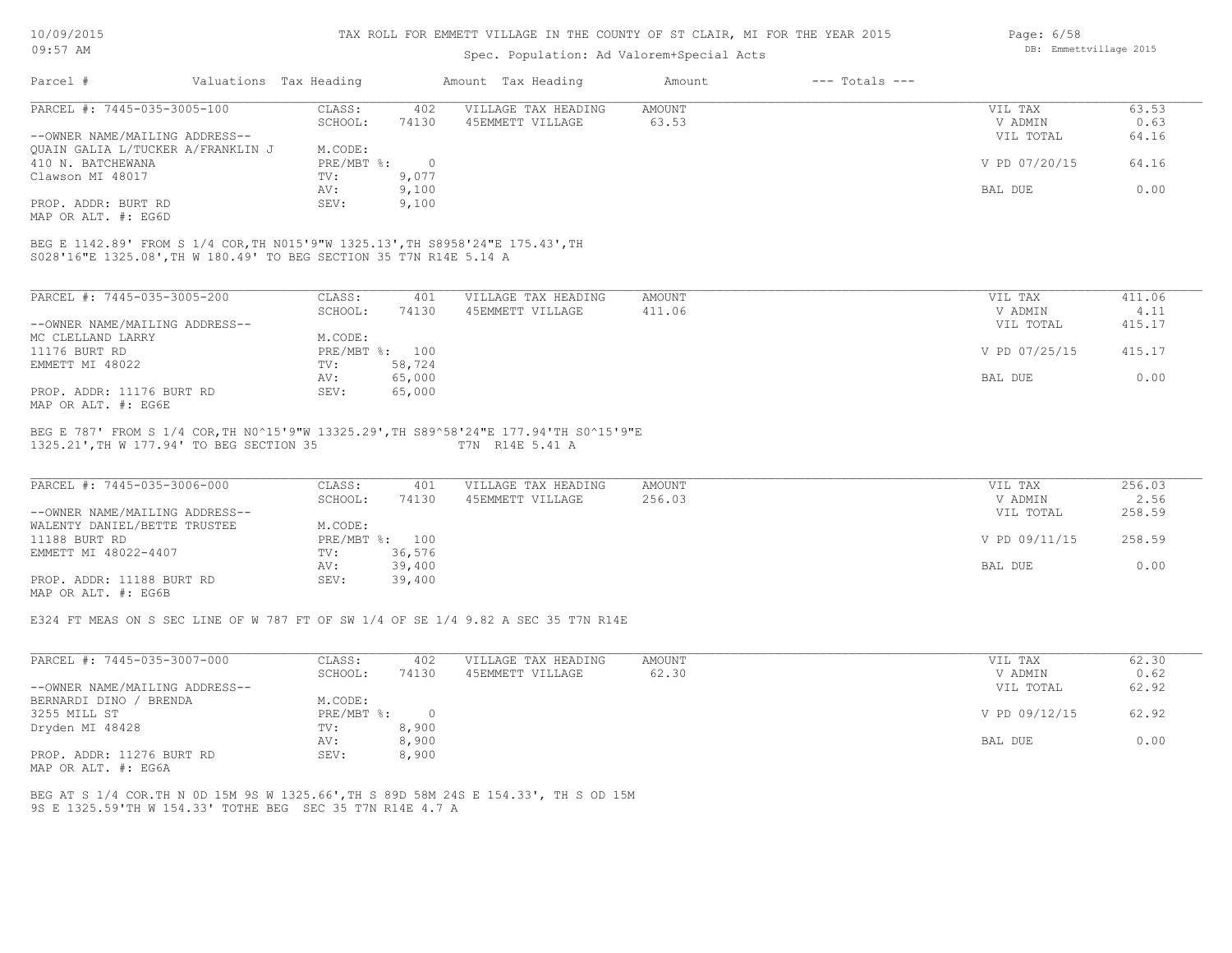#### TAX ROLL FOR EMMETT VILLAGE IN THE COUNTY OF ST CLAIR, MI FOR THE YEAR 2015

## Spec. Population: Ad Valorem+Special Acts

| Parcel #                       | Valuations Tax Heading |       | Amount Tax Heading  | Amount | $---$ Totals $---$ |               |       |
|--------------------------------|------------------------|-------|---------------------|--------|--------------------|---------------|-------|
| PARCEL #: 7445-035-3007-100    | CLASS:                 | 402   | VILLAGE TAX HEADING | AMOUNT |                    | VIL TAX       | 33.27 |
|                                | SCHOOL:                | 74130 | 45EMMETT VILLAGE    | 33.27  |                    | V ADMIN       | 0.33  |
| --OWNER NAME/MAILING ADDRESS-- |                        |       |                     |        |                    | VIL TOTAL     | 33.60 |
| BERNARDI DINO JR               | M.CODE:                |       |                     |        |                    |               |       |
| 4858 S.MILL ST                 | $PRE/MBT$ %:           |       |                     |        |                    | V PD 08/07/15 | 33.60 |
| Dryden MI 48428                | TV:                    | 4,753 |                     |        |                    |               |       |
|                                | AV:                    | 8,900 |                     |        |                    | BAL DUE       | 0.00  |
| PROP. ADDR: BURT RD            | SEV:                   | 8,900 |                     |        |                    |               |       |
|                                |                        |       |                     |        |                    |               |       |

MAP OR ALT. #: EG6A2

S0^15'9"E 1325.52',TH W 154.33' TO BEG SECTION 35 T7N R14E 4.70 A BEG E 154.33' FROM S 1/4 COR,TH N0^15'9"W 1325.59',TH S89^58'24"E 154.33',TH

| PARCEL #: 7445-035-3007-200    | CLASS:     | 402   | VILLAGE TAX HEADING | AMOUNT | 33.27<br>VIL TAX       |
|--------------------------------|------------|-------|---------------------|--------|------------------------|
|                                | SCHOOL:    | 74130 | 45EMMETT VILLAGE    | 33.27  | 0.33<br>V ADMIN        |
| --OWNER NAME/MAILING ADDRESS-- |            |       |                     |        | 33.60<br>VIL TOTAL     |
| GRACE JOSEPH REV TRUST         | M.CODE:    |       |                     |        |                        |
| 10715 BRANDON ROAD             | PRE/MBT %: |       |                     |        | V PD 09/14/15<br>33.60 |
| EMMETT MI 48022                | TV:        | 4,753 |                     |        |                        |
|                                | AV:        | 8,900 |                     |        | 0.00<br>BAL DUE        |
| PROP. ADDR: BURT RD            | SEV:       | 8,900 |                     |        |                        |
| MAP OR ALT. #: EG6A3           |            |       |                     |        |                        |

 4.70 A S0^15'9"E 1325.44;,TH W 154.34' TO BEG SECTION 35 T7N R14E BEG E 308.66' FROM S 1/4 COR,TH N0^15'9"W 1325.52',TH S89^58'24"E 154.34',TH

| PARCEL #: 7445-036-1001-001    | CLASS:  | 102            | VILLAGE TAX HEADING | AMOUNT | VIL TAX       | 331.03 |
|--------------------------------|---------|----------------|---------------------|--------|---------------|--------|
|                                | SCHOOL: | 74130          | 45EMMETT VILLAGE    | 331.03 | V ADMIN       | 3.31   |
| --OWNER NAME/MAILING ADDRESS-- |         |                |                     |        | VIL TOTAL     | 334.34 |
| CENTENNIAL PINES FARMS, INC    | M.CODE: |                |                     |        |               |        |
| 2775 BRICKER RD                |         | PRE/MBT %: 100 |                     |        | V PD 07/20/15 | 334.34 |
| GOODELLS MI 48027              | TV:     | 47,290         |                     |        |               |        |
|                                | AV:     | 129,900        |                     |        | BAL DUE       | 0.00   |
| PROP. ADDR: 2775 BRICKER RD    | SEV:    | 129,900        |                     |        |               |        |
| MAP OR ALT. #: EG16A           |         |                |                     |        |               |        |

 T7N R14E 76.37 A SPLIT ON 10/14/2005 FROM 0S W 454.62', TH S 2D 24M 40S W 454.81', TH N 87D 5M 0S W 921.01' TO BEG SECTION 36 OF A 1482.39' RADIUS CV TO THE LEFT, L.C. BEARS S 24D 33M 40S W 82.72', TH N 75D 8M 40S W 2191.29', TH S 75D 8M 0S E 76.94' TO W'LY LINE OF M-19, SW'LY 82.73' ALG ARC BEG W 1/4 COR, TH N 2D 33M 5S E 2646.05', TH S 87D 1M 35S E 1315.31', TH S 2D 25M

74-19-036-1001-000;

Page: 7/58 DB: Emmettvillage 2015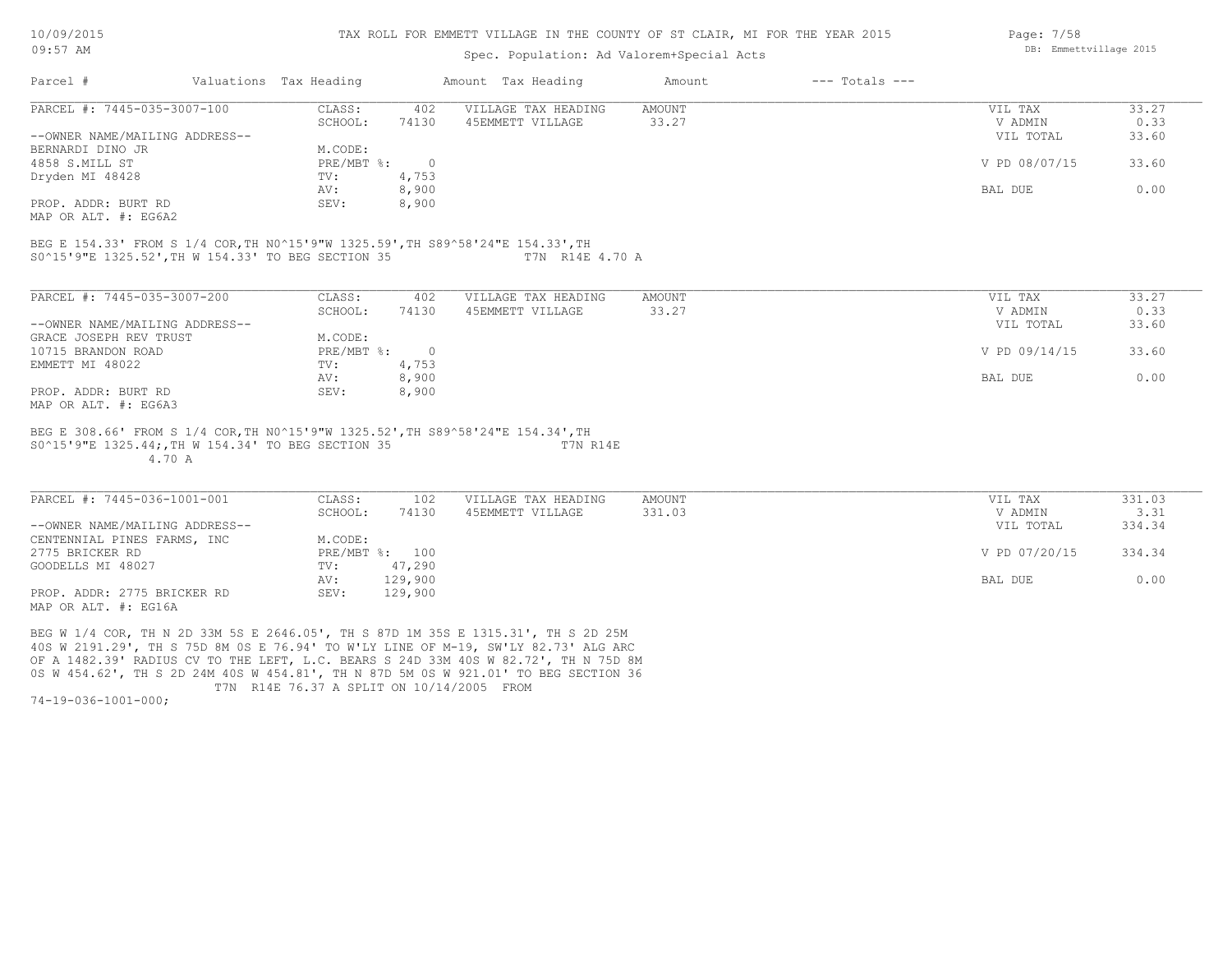# Spec. Population: Ad Valorem+Special Acts

| Parcel #                       | Valuations Tax Heading |        | Amount Tax Heading  | Amount | $---$ Totals $---$ |               |        |
|--------------------------------|------------------------|--------|---------------------|--------|--------------------|---------------|--------|
| PARCEL #: 7445-036-1001-101    | CLASS:                 | 401    | VILLAGE TAX HEADING | AMOUNT |                    | VIL TAX       | 368.39 |
|                                | SCHOOL:                | 74130  | 45EMMETT VILLAGE    | 368.39 |                    | V ADMIN       | 3.68   |
| --OWNER NAME/MAILING ADDRESS-- |                        |        |                     |        |                    | VIL TOTAL     | 372.07 |
| OLEJNIK ROBERT                 | M.CODE:                |        |                     |        |                    |               |        |
| 9901 RYNN RD                   | $PRE/MBT$ %:           |        |                     |        |                    | V PD 08/27/15 | 372.07 |
| Avoca MI 48006                 | TV:                    | 52,628 |                     |        |                    |               |        |
|                                | AV:                    | 58,000 |                     |        |                    | BAL DUE       | 0.00   |
| PROP. ADDR: 3257 KINNEY RD     | SEV:                   | 58,000 |                     |        |                    |               |        |
| MAP OR ALT, #: EG16B           |                        |        |                     |        |                    |               |        |

 3.85 A SPLIT 10/14/2005 FROM 74-19-036-1001-100, 74-19-036-1001-000; W 222.92', TH N 87D 5M 0S W 400' TO BEG SECTION 36 T7N R14E 1482.39' RADIUS CV TO THE LEFT, L.C. BEARS S 20D 10M 25S W 144.24' TH S 2D 25M 40S E 454.62' TO W'LY LNE OF M-19, TH SW'LY 144.3' ALG W'LY LINE OF M-19 & THE ARC OF A BEG S 87D 5M 0S E 921.01' FROM W 1/4 COR, TH N 2D 25M 40S E 454.81', TH S 75D 8M 0S

| PARCEL #: 7445-036-1002-000    | CLASS:       | 201    | VILLAGE TAX HEADING | AMOUNT | VIL TAX       | 438.83 |
|--------------------------------|--------------|--------|---------------------|--------|---------------|--------|
|                                | SCHOOL:      | 74130  | 45EMMETT VILLAGE    | 438.83 | V ADMIN       | 4.38   |
| --OWNER NAME/MAILING ADDRESS-- |              |        |                     |        | VIL TOTAL     | 443.21 |
| GREENIA DANIEL                 | M.CODE:      |        |                     |        |               |        |
| P.O. BOX 155                   | $PRE/MBT$ %: |        |                     |        | V PD 09/11/15 | 443.21 |
| 10820 DUNNIGAN RD              | TV:          | 62,691 |                     |        |               |        |
| EMMETT MI 48022                | AV:          | 65,300 |                     |        | BAL DUE       | 0.00   |
|                                | SEV:         | 65,300 |                     |        |               |        |
| PROP. ADDR: 10820 DUNNIGAN RD  |              |        |                     |        |               |        |

MAP OR ALT. #: EG14K1

T7N R14E 7.53 A 385.43', TH S 29D 9M W 240.92', TH N 50D 39M W 428.02' TO BEG SECTION 36 708.45' & S 50D 39M E 310.7' FROM N 1/4 COR, TH N 39D 21M E 250', TH S 48D 43M E 310.7', TH N 2D 22M E 408.45' TO BEG; AND BEG N 87D 8M W 1349.35' & S 2D 22M W S 2D 22M W 250', TH S 42D 50M 48S W 185.55', TH S 39D 21M W 250', TH N 50D 39M W BEG N 87D 8M W 1349.35' & S 2D 22M W 300' FROM N 1/4 COR, TH S 87D 8M E 519.05' TH

| PARCEL #: 7445-036-1002-100    | CLASS:       | 201   | VILLAGE TAX HEADING | AMOUNT | VIL TAX       | 30.80 |
|--------------------------------|--------------|-------|---------------------|--------|---------------|-------|
|                                | SCHOOL:      | 74130 | 45EMMETT VILLAGE    | 30.80  | V ADMIN       | 0.30  |
| --OWNER NAME/MAILING ADDRESS-- |              |       |                     |        | VIL TOTAL     | 31.10 |
| GREENIA DANIEL                 | M.CODE:      |       |                     |        |               |       |
| P.O. BOX 155                   | $PRE/MBT$ %: |       |                     |        | V PD 09/11/15 | 31.10 |
| 10820 DUNNIGAN RD              | TV:          | 4,400 |                     |        |               |       |
| EMMETT MI 48022                | AV:          | 4,400 |                     |        | BAL DUE       | 0.00  |
|                                | SEV:         | 4,400 |                     |        |               |       |
| PROP. ADDR: RYNN RD            |              |       |                     |        |               |       |
|                                |              |       |                     |        |               |       |

MAP OR ALT. #: EG14K2

 1.50 A TH N 2D 22M E 300', TH S 87D 3M E 219.05' TO BEG SECTION 36 T7N R14E BEG N 87D 8M W 1130.3' FROM N 1/4 COR, TH S 2D 22M W 300', TH N 87D 3M W 219.05', Page: 8/58 DB: Emmettvillage 2015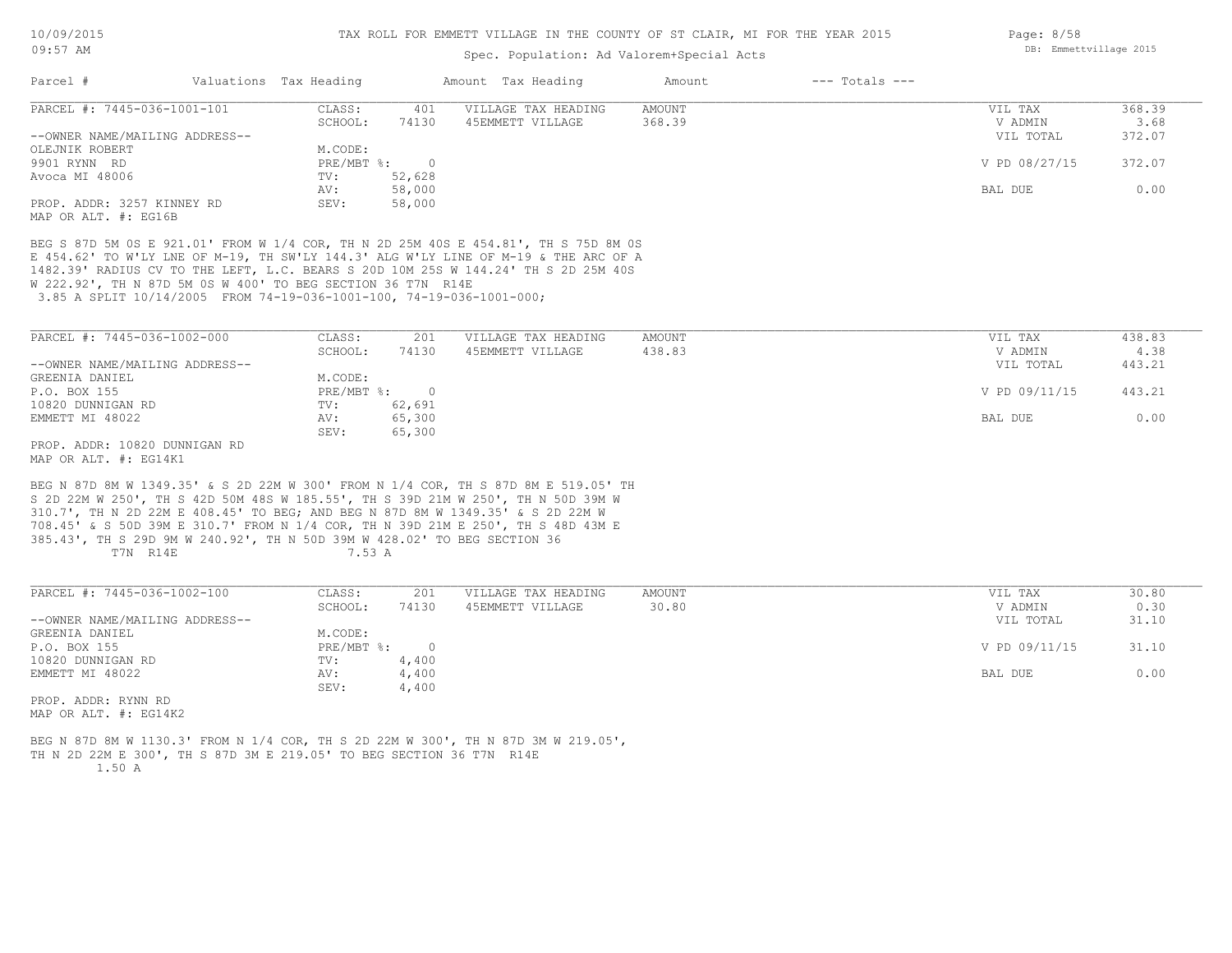# TAX ROLL FOR EMMETT VILLAGE IN THE COUNTY OF ST CLAIR, MI FOR THE YEAR 2015

# Spec. Population: Ad Valorem+Special Acts

| Parcel #                       | Valuations Tax Heading |                | Amount Tax Heading  | Amount | $---$ Totals $---$ |               |        |
|--------------------------------|------------------------|----------------|---------------------|--------|--------------------|---------------|--------|
| PARCEL #: 7445-036-1003-000    | CLASS:                 | 401            | VILLAGE TAX HEADING | AMOUNT |                    | VIL TAX       | 503.46 |
|                                | SCHOOL:                | 74130          | 45EMMETT VILLAGE    | 503.46 |                    | V ADMIN       | 5.03   |
| --OWNER NAME/MAILING ADDRESS-- |                        |                |                     |        |                    | VIL TOTAL     | 508.49 |
| LEVIN PAUL/MICHELLE            | M.CODE:                |                |                     |        |                    |               |        |
| 10835 RYNN RD                  |                        | PRE/MBT %: 100 |                     |        |                    | V PD 09/05/15 | 508.49 |
| EMMETT MI 48022                | TV:                    | 71,924         |                     |        |                    |               |        |
|                                | AV:                    | 86,800         |                     |        |                    | BAL DUE       | 0.00   |
| PROP. ADDR: 10835 RYNN RD      | SEV:                   | 86,800         |                     |        |                    |               |        |
| MAP OR ALT. #: EG14C/F         |                        |                |                     |        |                    |               |        |

FT TO BEG. 3.09 A SEC 36 T7N R14E FT, TH N 87 DEG 8 MIN W 450 FT, TH N 2 DEG 22 MIN E 300 FT, TH S 87 DEG 8 MIN E 450 BEG ON N SEC LINE N 87 DEG 8 MIN W 680.3 FT FROM N 1/4 COR, TH S 2 DEG 22 MIN W 300

| PARCEL #: 7445-036-1006-000        | CLASS:  | 401            | VILLAGE TAX HEADING | AMOUNT | VIL TAX   | 382.62 |
|------------------------------------|---------|----------------|---------------------|--------|-----------|--------|
|                                    | SCHOOL: | 74130          | 45EMMETT VILLAGE    | 382.62 | V ADMIN   | 3.82   |
| --OWNER NAME/MAILING ADDRESS--     |         |                |                     |        | VIL TOTAL | 386.44 |
| STAMM DAVID/LAURA/REYNOLDS CRYSTEL | M.CODE: |                |                     |        |           |        |
| 3405 KINNEY RD                     |         | PRE/MBT %: 100 |                     |        | BAL DUE   | 386.44 |
| Emmett MI 48022                    | TV:     | 54,660         |                     |        |           |        |
|                                    | AV:     | 60,100         |                     |        |           |        |
| PROP. ADDR: 3405 KINNEY RD         | SEV:    | 60,100         |                     |        |           |        |
| MAP OR ALT. $\#$ : EG14H/J         |         |                |                     |        |           |        |

185.55',TH N222'E 250',TH S878'E 497.03' TO BEG SECTION 36 T7N R14E 7.71 A TO W'LY LINE M-19 FROM N 1/4 COR,TH S299'W 704.51' TH N4843'W 385.43',TH N4250'48"E W OF N 1/4 COR,TH S222'W 300',TH S878'E TO M-19 & BEG N878'W 330.65' & S252'W 300' THAT PART OF NW 1/4 LYING W OF NEW M-19 & N & E OF A LINE, BEG ON N SEC LINE 680.3'

| PARCEL #: 7445-036-1008-001         | CLASS:     | 401    | VILLAGE TAX HEADING | AMOUNT | VIL TAX       | 80.36 |
|-------------------------------------|------------|--------|---------------------|--------|---------------|-------|
|                                     | SCHOOL:    | 74130  | 45EMMETT VILLAGE    | 80.36  | V ADMIN       | 0.80  |
| --OWNER NAME/MAILING ADDRESS--      |            |        |                     |        | VIL TOTAL     | 81.16 |
| BIRKENSHAW ROBERT                   | M.CODE:    |        |                     |        |               |       |
| P.O. BOX 188                        | PRE/MBT %: |        |                     |        | V PD 09/14/15 | 81.16 |
| EMMETT MI 48022                     | TV:        | 11,480 |                     |        |               |       |
|                                     | AV:        | 11,500 |                     |        | BAL DUE       | 0.00  |
| PROP. ADDR: 3301 EMMETT RD          | SEV:       | 11,500 |                     |        |               |       |
| MAP OR ALT. $\#$ : EG14A/B/24/25/26 |            |        |                     |        |               |       |

19-036-1009-000, 19-036-1010-000; R14E 3.63 A SPLIT ON 11/21/2007 FROM 19-036-1008-000, 19-036-1007-000, PART OF N 1/2 OF SE 1/4 OF NW 1/4 LYING SW OF M-21 & E OF EMMETT RD SECTION 36 T7N 1/4 ALSO W 99' OF E 231' OF N 99' OF S 660' OF SE 1/4 OF NW 1/4 & E 393 FT OF THAT 594' OF THE E 132' OF THE SE 1/4 & N 66' OF THE S 660' OF E 132' OF SE 1/4 OF NW THE N 66' OF THE S 458' OF THE E 132' OF THE SE 1/4 OF NW 1/4 & THE N 136' OF THE S Page: 9/58 DB: Emmettvillage 2015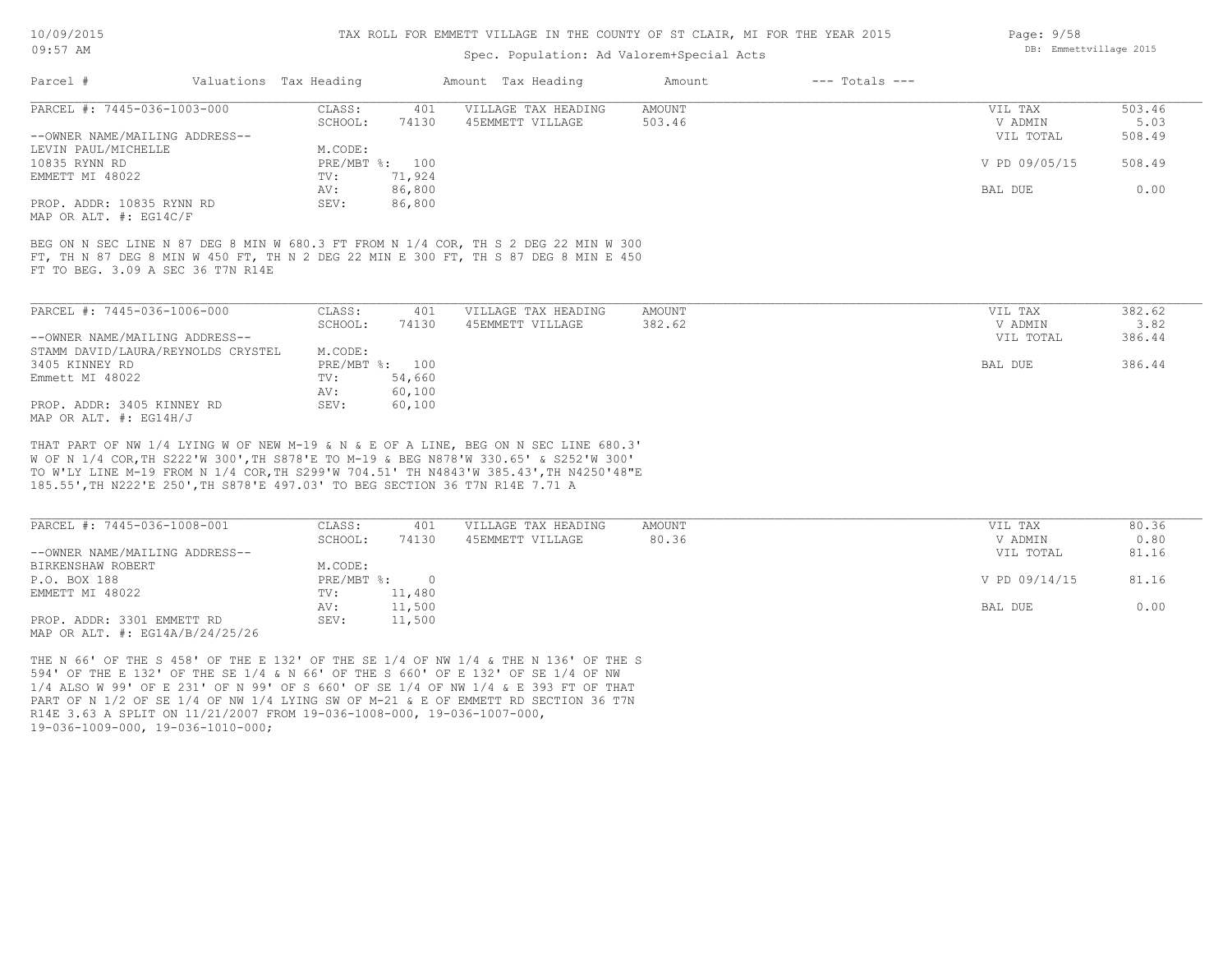| 10/09/2015 |  |
|------------|--|
|            |  |

## Spec. Population: Ad Valorem+Special Acts

| Page: 10/58 |                        |  |
|-------------|------------------------|--|
|             | DB: Emmettvillage 2015 |  |

| Parcel #                                          | Valuations Tax Heading |        | Amount Tax Heading                                                                | Amount | $---$ Totals $---$ |           |        |
|---------------------------------------------------|------------------------|--------|-----------------------------------------------------------------------------------|--------|--------------------|-----------|--------|
| PARCEL #: 7445-036-1011-000                       | CLASS:                 | 201    | VILLAGE TAX HEADING                                                               | AMOUNT |                    | VIL TAX   | 170.68 |
|                                                   | SCHOOL:                | 74130  | 45EMMETT VILLAGE                                                                  | 170.68 |                    | V ADMIN   | 1.70   |
| --OWNER NAME/MAILING ADDRESS--                    |                        |        |                                                                                   |        |                    | VIL TOTAL | 172.38 |
| FULLERTON JAMES/S ET-AL                           | M.CODE:                |        |                                                                                   |        |                    |           |        |
| 21735 GREGORY                                     | PRE/MBT %:             |        |                                                                                   |        |                    | BAL DUE   | 172.38 |
| DEARBORN MI 48124                                 | TV:                    | 24,384 |                                                                                   |        |                    |           |        |
|                                                   | AV:                    | 24,800 |                                                                                   |        |                    |           |        |
| PROP. ADDR: 3279 EMMETT RD<br>MAP OR ALT. #: EG23 | SEV:                   | 24,800 |                                                                                   |        |                    |           |        |
| T7N R14E                                          |                        |        | THE N 227 FT OF THE S 392 FT OF THE E 132 FT OF THE SE 1/4 OF NW 1/4 .69 A SEC 36 |        |                    |           |        |
| PARCEL #: 7445-036-1012-000                       | CLASS:                 | 401    | VILLAGE TAX HEADING                                                               | AMOUNT |                    | VIL TAX   | 302.26 |
|                                                   | SCHOOL:                | 74130  | 45EMMETT VILLAGE                                                                  | 302.26 |                    | V ADMIN   | 3.02   |

|                                | SCHOOL:      | 74130  | 45EMMETT VILLAGE | 302.26 | V ADMIN       | 3.02   |
|--------------------------------|--------------|--------|------------------|--------|---------------|--------|
| --OWNER NAME/MAILING ADDRESS-- |              |        |                  |        | VIL TOTAL     | 305.28 |
| BECK DAVID J/GAIL R.           | M.CODE:      |        |                  |        |               |        |
| 10772 BRANDON RD               | $PRE/MBT$ %: |        |                  |        | V PD 09/11/15 | 305.28 |
| EMMETT MI 48022                | TV:          | 43,180 |                  |        |               |        |
|                                | AV:          | 47,600 |                  |        | BAL DUE       | 0.00   |
| PROP. ADDR: 10772 BRANDON RD   | SEV:         | 47,600 |                  |        |               |        |
| MAP OR ALT. #: EG22            |              |        |                  |        |               |        |

THEREOF. 3.63 A SEC 36 T7N R14E 946.9 FT & EXC E 132 FT OF N 495 FT THEREOF & EXC W 99 FT OF E 231 FT OF N 99 FT THAT PART OF S 1/2 OF SE 1/4 OF NW 1/4 LYING N & W OF BRANDON & EMMETT RDS, EXC W

| PARCEL #: 7445-036-1012-100    | CLASS:         | 402   | VILLAGE TAX HEADING | AMOUNT | VIL TAX       | 54.60 |
|--------------------------------|----------------|-------|---------------------|--------|---------------|-------|
|                                | SCHOOL:        | 74130 | 45EMMETT VILLAGE    | 54.60  | V ADMIN       | 0.54  |
| --OWNER NAME/MAILING ADDRESS-- |                |       |                     |        | VIL TOTAL     | 55.14 |
| PIERCE DENNIS R.TRUST          | M.CODE:        |       |                     |        |               |       |
| 10895 BRANDON RD               | PRE/MBT %: 100 |       |                     |        | V PD 09/02/15 | 55.14 |
| EMMETT MI 48022                | TV:            | 7,800 |                     |        |               |       |
|                                | AV:            | 7,800 |                     |        | BAL DUE       | 0.00  |
| PROP. ADDR: BRANDON RD         | SEV:           | 7,800 |                     |        |               |       |
| MAP OR ALT. #: EG22B           |                |       |                     |        |               |       |

 2.80 A N2^34'25"E 396',TH N87^4'W 99',TH N2^34'25"E 99' TO BEG SECTION 36 T7N R14E 214.43', RADIUS 263.43', CHORD BEARING N56^10'54"E 208.56',TH N87^4'E 63.04',TH S2^34'25"W 429.17',TH S87^4'W E 161',TH S4^1'50"W 190.65',TH ALG CURV TO LEFT BEG S2^34'25"W 1983.26' & N87^4'W 231' FROM N 1/4 COR, TH N87^4'W 162',TH

| PARCEL #: 7445-036-1013-000    | CLASS:  | 401            | VILLAGE TAX HEADING | AMOUNT | VIL TAX       | 191.31 |
|--------------------------------|---------|----------------|---------------------|--------|---------------|--------|
|                                | SCHOOL: | 74130          | 45EMMETT VILLAGE    | 191.31 | V ADMIN       | 1.91   |
| --OWNER NAME/MAILING ADDRESS-- |         |                |                     |        | VIL TOTAL     | 193.22 |
| HAZELMAN JACK E/MATILDA        | M.CODE: |                |                     |        |               |        |
| 10782 BRANDON RD               |         | PRE/MBT %: 100 |                     |        | V PD 08/22/15 | 193.22 |
| EMMETT MI 48022-4506           | TV:     | 27,330         |                     |        |               |        |
|                                | AV:     | 29,900         |                     |        | BAL DUE       | 0.00   |
| PROP. ADDR: 10782 BRANDON RD   | SEV:    | 29,900         |                     |        |               |        |
| MAP OR ALT. #: EG21A           |         |                |                     |        |               |        |

THE E 100 FT OF W 946.9 FT OF S 1/2 OF SE 1/4 OF NW 1/4 1.51 A SEC 36 T7N R14E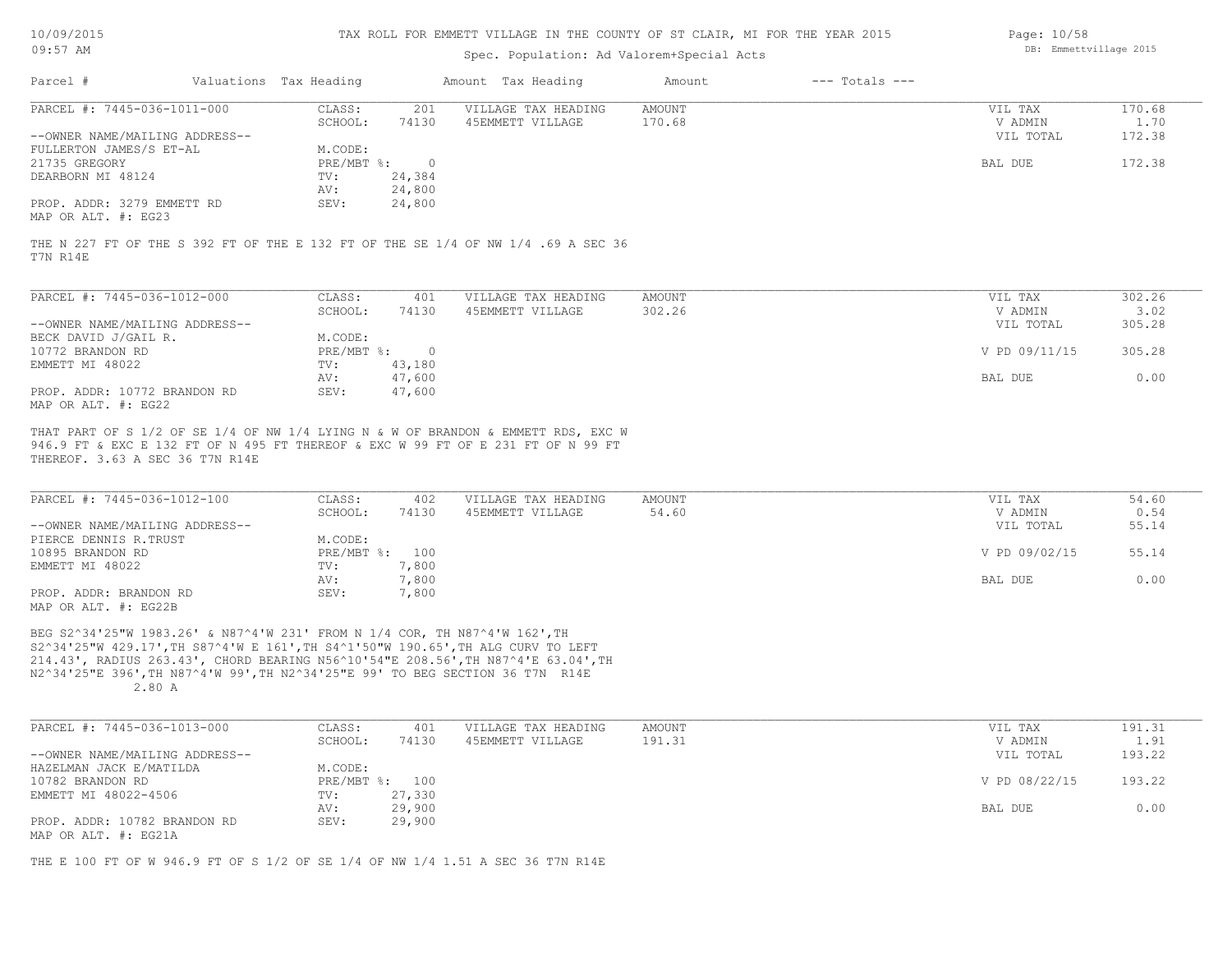## Spec. Population: Ad Valorem+Special Acts

| Parcel #                       | Valuations Tax Heading |                | Amount Tax Heading  | Amount | $---$ Totals $---$ |               |        |
|--------------------------------|------------------------|----------------|---------------------|--------|--------------------|---------------|--------|
| PARCEL #: 7445-036-1014-000    | CLASS:                 | 401            | VILLAGE TAX HEADING | AMOUNT |                    | VIL TAX       | 142.01 |
|                                | SCHOOL:                | 74130          | 45EMMETT VILLAGE    | 142.01 |                    | V ADMIN       | 1.42   |
| --OWNER NAME/MAILING ADDRESS-- |                        |                |                     |        |                    | VIL TOTAL     | 143.43 |
| MCNESKY GUY                    | M.CODE:                |                |                     |        |                    |               |        |
| 10786 BRANDON RD               |                        | PRE/MBT %: 100 |                     |        |                    | V PD 09/12/15 | 143.43 |
| Emmett MI 48022                | TV:                    | 20,288         |                     |        |                    |               |        |
|                                | AV:                    | 21,800         |                     |        |                    | BAL DUE       | 0.00   |
| PROP. ADDR: 10786 BRANDON RD   | SEV:                   | 21,800         |                     |        |                    |               |        |
|                                |                        |                |                     |        |                    |               |        |

MAP OR ALT. #: EG21C

E70 FT OF W 846.9 FT OF S 1/2 OF SE 1/4 OF NW 1/4 1.06 A SEC 36 T7N R14E

| PARCEL #: 7445-036-1016-001    | CLASS:     | 401    | VILLAGE TAX HEADING | AMOUNT | VIL TAX       | 252.47 |
|--------------------------------|------------|--------|---------------------|--------|---------------|--------|
|                                | SCHOOL:    | 74130  | 45EMMETT VILLAGE    | 252.47 | V ADMIN       | 2.52   |
| --OWNER NAME/MAILING ADDRESS-- |            |        |                     |        | VIL TOTAL     | 254.99 |
| KEEGAN PATRICK V               | M.CODE:    |        |                     |        |               |        |
| 3207 QUAIN RD                  | PRE/MBT %: |        |                     |        | V PD 07/24/15 | 254.99 |
| Emmett MI 48022                | TV:        | 36,068 |                     |        |               |        |
|                                | AV:        | 39,400 |                     |        | BAL DUE       | 0.00   |
| PROP. ADDR: 10806 BRANDON RD   | SEV:       | 39,400 |                     |        |               |        |
| MAP OR ALT. $\#$ : EG20/21B    |            |        |                     |        |               |        |

11/08/2007 FROM 19-036-1016-000, 19-036-1015-000; E 235' OF W 776.9' OF S 1/2 OF SE 1/4 OF NW 1/4 SECTION 36 T7N R14E 3.51 A SPLIT ON

| PARCEL #: 7445-036-1017-000    | CLASS:     | 708   | VILLAGE TAX HEADING | AMOUNT | VIL TAX   | 0.00 |
|--------------------------------|------------|-------|---------------------|--------|-----------|------|
|                                | SCHOOL:    | 74130 | 45EMMETT VILLAGE    | 0.00   | V ADMIN   | 0.00 |
| --OWNER NAME/MAILING ADDRESS-- |            |       |                     |        | VIL TOTAL | 0.00 |
| ARCHBISHOP OF DET CHURCH       | M.CODE:    |       |                     |        |           |      |
| 1234 WASHINGTON BLVD           | PRE/MBT %: |       |                     |        | BAL DUE   | 0.00 |
| DETROIT MI 48226-1825          | TV:        |       |                     |        |           |      |
|                                | AV:        |       |                     |        |           |      |
| PROP. ADDR: 10828 BRANDON RD   | SEV:       |       |                     |        |           |      |
| MAP OR ALT. #: EG19A           |            |       |                     |        |           |      |

80D 16M E 103.31' SECTION 36 T7N R14E 3.7 A S 87D 4M E 1356.82' & N 23D 9M E 378.97' FROM W 1/4 COR,TH S 71D 6M E 285' TH S ALL THAT PART OF THE W 541.9' OF SE 1/4 OF NW 1/4 LYING E OF M-19 & S OF A LINE BEG

| PARCEL #: 7445-036-1017-100    | CLASS:       | 704   | VILLAGE TAX HEADING | AMOUNT | VIL TAX   | 0.00 |
|--------------------------------|--------------|-------|---------------------|--------|-----------|------|
|                                | SCHOOL:      | 74130 | 45EMMETT VILLAGE    | 0.00   | V ADMIN   | 0.00 |
| --OWNER NAME/MAILING ADDRESS-- |              |       |                     |        | VIL TOTAL | 0.00 |
| YALE PUBLIC SCHOOLS            | M.CODE:      |       |                     |        |           |      |
| 198 SCHOOL DR                  | $PRE/MBT$ %: |       |                     |        | BAL DUE   | 0.00 |
| YALE MI 48097-3342             | TV:          |       |                     |        |           |      |
|                                | AV:          |       |                     |        |           |      |
| PROP. ADDR: BRANDON RD         | SEV:         |       |                     |        |           |      |
| MAP OR ALT, #: EG19B           |              |       |                     |        |           |      |

103.31',TH N 71D 6M W 285' TO BEG. SECTION 36 T7N R14E 7.84 A S 23D 4M W 373.72',TH N 87D 4M W 400.11',TH S 3D 12M 30S W 393.98',TH N 80D 16M 50D 35M E 217.85',TH S 2D 34M W 21.24', TH S 39D 25M W 18',TH S 50D 35M E 13.49',TH 323.25',TH S 87D 4M E 23.53', TH N 29D 12M E 550.15',TH N 79D 21M E 228.45',TH S BEG S 87D 4M E 1356.82' & N 23D 9M E 378.97' FROM W 1/4 COR,TH N 23D 9M E

Page: 11/58 DB: Emmettvillage 2015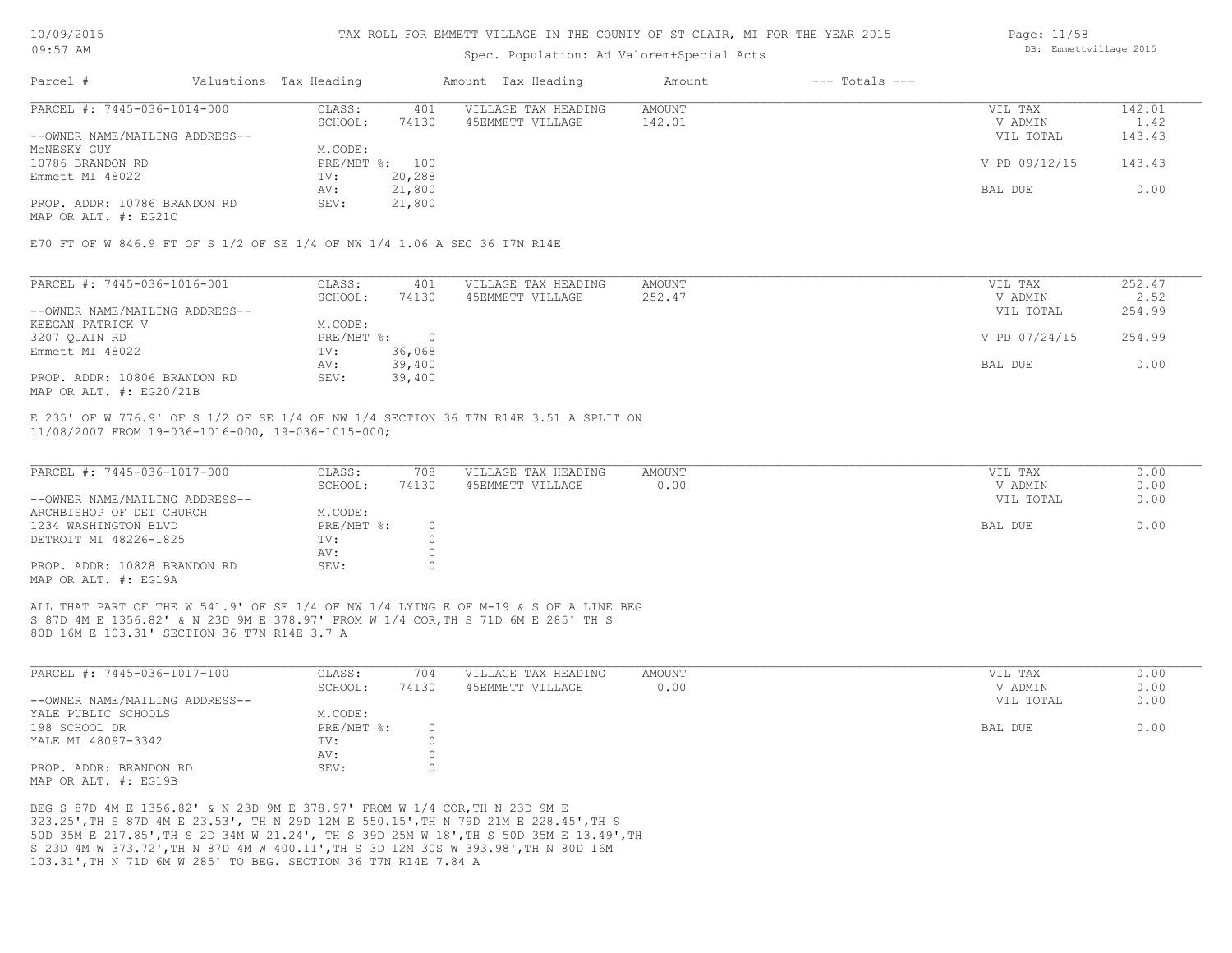#### TAX ROLL FOR EMMETT VILLAGE IN THE COUNTY OF ST CLAIR, MI FOR THE YEAR 2015

## Spec. Population: Ad Valorem+Special Acts

| Parcel #                       | Valuations Tax Heading |        | Amount Tax Heading  | Amount | $---$ Totals $---$ |           |        |
|--------------------------------|------------------------|--------|---------------------|--------|--------------------|-----------|--------|
| PARCEL #: 7445-036-1018-000    | CLASS:                 | 401    | VILLAGE TAX HEADING | AMOUNT |                    | VIL TAX   | 277.20 |
|                                | SCHOOL:                | 74130  | 45EMMETT VILLAGE    | 277.20 |                    | V ADMIN   | 2.77   |
| --OWNER NAME/MAILING ADDRESS-- |                        |        |                     |        |                    | VIL TOTAL | 279.97 |
| BOURY DAVID / CHRISTINE        | M.CODE:                |        |                     |        |                    |           |        |
| 3301 KINNEY RD                 | PRE/MBT %: 100         |        |                     |        |                    | BAL DUE   | 279.97 |
| Emmett MI 48022                | TV:                    | 39,600 |                     |        |                    |           |        |
|                                | AV:                    | 39,600 |                     |        |                    |           |        |
| PROP. ADDR: 3301 KINNEY RD     | SEV:                   | 39,600 |                     |        |                    |           |        |
| MAP OR ALT. #: EG17A           |                        |        |                     |        |                    |           |        |
|                                |                        |        |                     |        |                    |           |        |

M-19 1.08 A SEC 36 T7N R14E ON W LINE 1172.84 FT S OF C.L. M-21, TH S 79 DEG 37 MIN E TO M-19, & LYING W OF THAT PART OF N 241.75 FT OF S 695.25 FT OF E 1/2 OF NW 1/4 LYING S OF A LINE, BEG

| PARCEL #: 7445-036-1019-000    | CLASS:  | 401            | VILLAGE TAX HEADING | AMOUNT | VIL TAX       | 265.27 |
|--------------------------------|---------|----------------|---------------------|--------|---------------|--------|
|                                | SCHOOL: | 74130          | 45EMMETT VILLAGE    | 265.27 | V ADMIN       | 2.65   |
| --OWNER NAME/MAILING ADDRESS-- |         |                |                     |        | VIL TOTAL     | 267.92 |
| SCHEIBLE GERALD/AGNES          | M.CODE: |                |                     |        |               |        |
| 3319 KINNEY RD                 |         | PRE/MBT %: 100 |                     |        | V PD 09/02/15 | 267.92 |
| EMMETT MI 48022-3507           | TV:     | 37,896         |                     |        |               |        |
|                                | AV:     | 42,000         |                     |        | BAL DUE       | 0.00   |
| PROP. ADDR: 3319 KINNEY RD     | SEV:    | 42,000         |                     |        |               |        |
| MAP OR ALT. #: EG17B           |         |                |                     |        |               |        |

TH N 2 DEG 31 MIN E 146 FT TO BEG. 0.70 A SEC 36 T7N R14E 253.97 FT TH S 29 DEG 09 MIN W ALG M-19 152.74 FT, TH N 79 DEG 37 MIN W 184.85 FT BEG ON W LINE OF E 1/2 OF NW 1/4, 1026.84 FT S OF C.L. M-21, TH S 79 DEG 37 MIN E

| PARCEL #: 7445-036-1020-000    | CLASS:  | 401            | VILLAGE TAX HEADING | AMOUNT | VIL TAX       | 240.38 |
|--------------------------------|---------|----------------|---------------------|--------|---------------|--------|
|                                | SCHOOL: | 74130          | 45EMMETT VILLAGE    | 240.38 | V ADMIN       | 2.40   |
| --OWNER NAME/MAILING ADDRESS-- |         |                |                     |        | VIL TOTAL     | 242.78 |
| PERRY LEONARD/MARG TRUST       | M.CODE: |                |                     |        |               |        |
| 3323 KINNEY RD                 |         | PRE/MBT %: 100 |                     |        | V PD 09/11/15 | 242.78 |
| EMMETT MI 48022-3507           | TV:     | 34,340         |                     |        |               |        |
|                                | AV:     | 37,900         |                     |        | BAL DUE       | 0.00   |
| PROP. ADDR: 3323 KINNEY RD     | SEV:    | 37,900         |                     |        |               |        |
| MAP OR ALT. #: EG18            |         |                |                     |        |               |        |

DEG 9 MIN E TO BEG. 1.25 A SEC 36 T7N R14E W 370.84 FT, TH S 2 DEG 27 MIN E 132 FT, TH S 79 DEG 37 MIN E TO RD C.L. TH N 29 BEG ON C.L. M-19 S 29 DEG 9 MIN W 544.8 FT FROM INT WITH C.L. M-21, TH N 79 1/2 DEG

| PARCEL #: 7445-036-1021-000    | CLASS:       | 201    | VILLAGE TAX HEADING | AMOUNT | VIL TAX       | 640.50 |
|--------------------------------|--------------|--------|---------------------|--------|---------------|--------|
|                                | SCHOOL:      | 74130  | 45EMMETT VILLAGE    | 640.50 | V ADMIN       | 6.40   |
| --OWNER NAME/MAILING ADDRESS-- |              |        |                     |        | VIL TOTAL     | 646.90 |
| GREENIA DANIEL/DEBRA           | M.CODE:      |        |                     |        |               |        |
| PO BOX 155                     | $PRE/MBT$ %: |        |                     |        | V PD 09/11/15 | 646.90 |
| EMMETT MI 48022                | TV:          | 91,500 |                     |        |               |        |
|                                | AV:          | 91,500 |                     |        | BAL DUE       | 0.00   |
| PROP. ADDR: DUNNIGAN RD        | SEV:         | 91,500 |                     |        |               |        |
| MAP OR ALT. $\#$ : EG14G       |              |        |                     |        |               |        |

A SEC 36 T7N R14E 544.8 FT, TH N 79 DEG 30 MIN W 370.84 FT, TH N 2 DEG 27 MIN E 894.84 FT TO BEG. 8.5 FT ON C.L. OF M-21 TO INT OF C.L. OF RE-LOC M-19, TH S 29 DEG 9 MIN W ON SAID C.L. BEG AT INT OF W LINE OF E 1/2 OF NW 1/4 & C.L. OF M-21, TH S 50 DEG 39 MIN E 765.3

Page: 12/58 DB: Emmettvillage 2015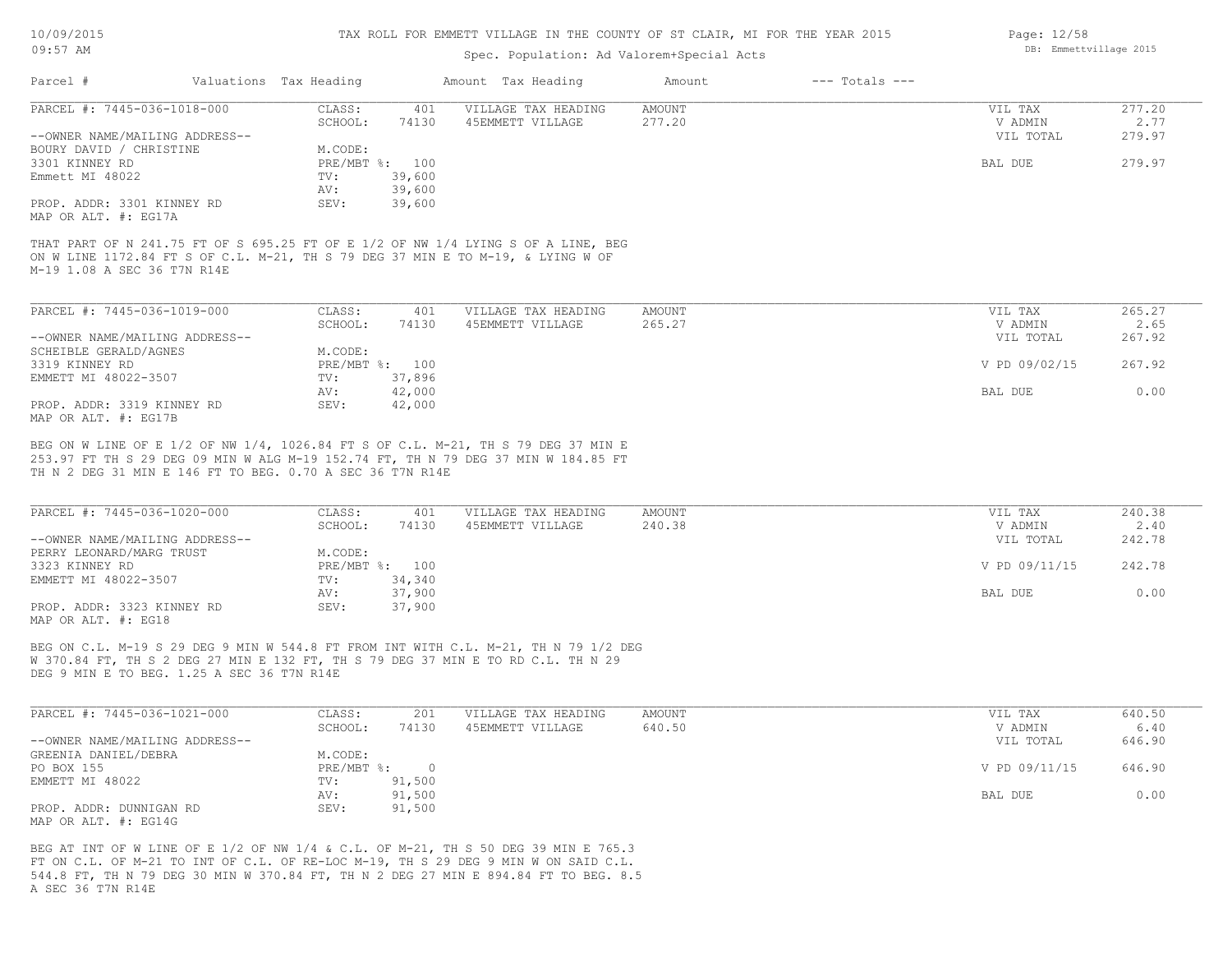#### TAX ROLL FOR EMMETT VILLAGE IN THE COUNTY OF ST CLAIR, MI FOR THE YEAR 2015

## Spec. Population: Ad Valorem+Special Acts

| Parcel #                                                                              | Valuations Tax Heading |                | Amount Tax Heading  | Amount | $---$ Totals $---$ |               |        |
|---------------------------------------------------------------------------------------|------------------------|----------------|---------------------|--------|--------------------|---------------|--------|
| PARCEL #: 7445-036-2001-000<br>--OWNER NAME/MAILING ADDRESS--<br>KEEGAN JAMES L/NANCY | CLASS:                 | 101            | VILLAGE TAX HEADING | AMOUNT |                    | VIL TAX       | 146.79 |
|                                                                                       | SCHOOL:                | 74130          | 45EMMETT VILLAGE    | 146.79 |                    | V ADMIN       | 1.46   |
|                                                                                       |                        |                |                     |        |                    | VIL TOTAL     | 148.25 |
|                                                                                       | M.CODE:                |                |                     |        |                    |               |        |
| 3516 EMMETT RD                                                                        |                        | PRE/MBT %: 100 |                     |        |                    | V PD 08/15/15 | 148.25 |
| EMMETT MI 48022-3900                                                                  | TV:                    | 20,970         |                     |        |                    |               |        |
|                                                                                       | AV:                    | 135,200        |                     |        |                    | BAL DUE       | 0.00   |
| PROP. ADDR: EMMETT RD                                                                 | SEV:                   | 135,200        |                     |        |                    |               |        |
| MAP OR ALT. #: EG10                                                                   |                        |                |                     |        |                    |               |        |

NW 1/4 OF NE 1/4 40 A SEC 36 T7N R14E

| PARCEL #: 7445-036-2002-000    | CLASS:  | 402            | VILLAGE TAX HEADING | AMOUNT | VIL TAX       | 140.00 |
|--------------------------------|---------|----------------|---------------------|--------|---------------|--------|
|                                | SCHOOL: | 74130          | 45EMMETT VILLAGE    | 140.00 | V ADMIN       | 1.40   |
| --OWNER NAME/MAILING ADDRESS-- |         |                |                     |        | VIL TOTAL     | 141.40 |
| KEEGAN JAMES L./NANCY J.       | M.CODE: |                |                     |        |               |        |
| 3516 EMMETT RD                 |         | PRE/MBT %: 100 |                     |        | V PD 08/15/15 | 141.40 |
| Emmett MI 48022                | TV:     | 20,000         |                     |        |               |        |
|                                | AV:     | 20,000         |                     |        | BAL DUE       | 0.00   |
| PROP. ADDR: BRANDON RD         | SEV:    | 20,000         |                     |        |               |        |
| MAP OR ALT. #: EG9C            |         |                |                     |        |               |        |

W330 FT OF E 1/2 OF NE 1/4 20 A SEC 36 T7N R14E

| PARCEL #: 7445-036-2003-000    | CLASS:  | 401            | VILLAGE TAX HEADING | AMOUNT | VIL TAX       | 349.90 |
|--------------------------------|---------|----------------|---------------------|--------|---------------|--------|
|                                | SCHOOL: | 74130          | 45EMMETT VILLAGE    | 349.90 | V ADMIN       | 3.49   |
| --OWNER NAME/MAILING ADDRESS-- |         |                |                     |        | VIL TOTAL     | 353.39 |
| SIWAK JOSEPH/MELANIE           | M.CODE: |                |                     |        |               |        |
| 10580 BRANDON RD               |         | PRE/MBT %: 100 |                     |        | V PD 09/05/15 | 353.39 |
| EMMETT MI 48022                | TV:     | 49,987         |                     |        |               |        |
|                                | AV:     | 53,500         |                     |        | BAL DUE       | 0.00   |
| PROP. ADDR: 10580 BRANDON RD   | SEV:    | 53,500         |                     |        |               |        |
| MAP OR ALT. #: EG9D            |         |                |                     |        |               |        |

SECTION 36 T7N R14E 17.50 A N8958'27"E 330',TH S015'35"E 1979.69',TH S8952'W 165',TH S015'35"E 660' TO BEG BEG S8952'W 812.28' FROM E 1/4 COR,TH S8952'W 165',TH N015'35"W 2640.31',TH

| CLASS:  | 401    | VILLAGE TAX HEADING | AMOUNT | VIL TAX       | 356.62 |
|---------|--------|---------------------|--------|---------------|--------|
| SCHOOL: | 74130  | 45EMMETT VILLAGE    | 356.62 | V ADMIN       | 3.56   |
|         |        |                     |        | VIL TOTAL     | 360.18 |
| M.CODE: |        |                     |        |               |        |
|         | 100    |                     |        | V PD 09/11/15 | 360.18 |
| TV:     | 50,947 |                     |        |               |        |
| AV:     | 84,000 |                     |        | BAL DUE       | 0.00   |
| SEV:    | 84,000 |                     |        |               |        |
|         |        | $PRE/MBT$ %:        |        |               |        |

MAP OR ALT. #: EG9E

165',TH S015'35"E 660' TO BEG SECTION 36 T7N R14E 2.5 A BEG S8952'W 647.28' FROM E 1/4 COR,TH S8952'W 165',TH N015'35"W 660',TH N8952'E Page: 13/58 DB: Emmettvillage 2015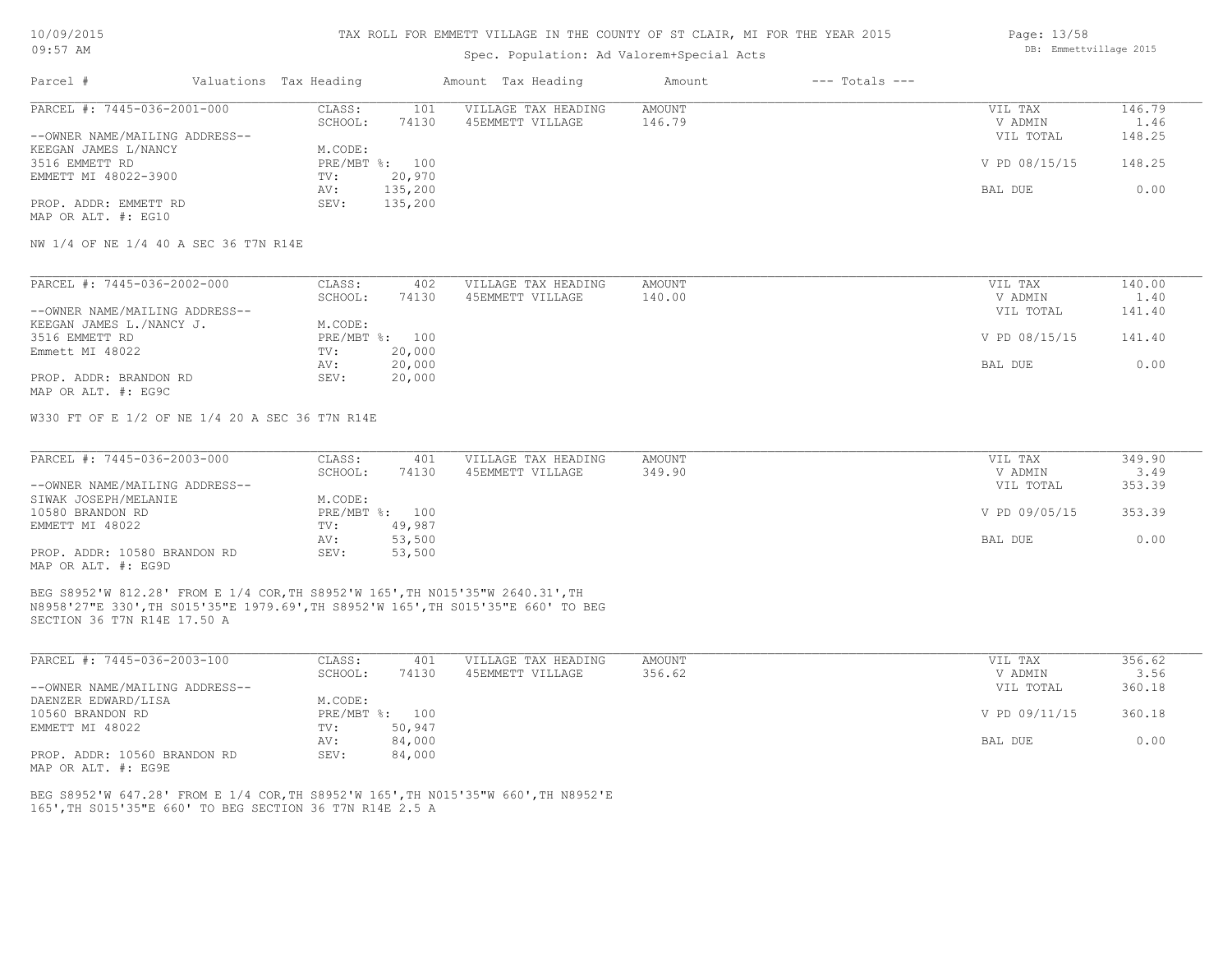| 10/09/2015 |  |
|------------|--|
| $09:57$ AM |  |

## Spec. Population: Ad Valorem+Special Acts

| Parcel #                                                           | Valuations Tax Heading |                      | Amount Tax Heading  | Amount | $---$ Totals $---$ |               |        |
|--------------------------------------------------------------------|------------------------|----------------------|---------------------|--------|--------------------|---------------|--------|
| PARCEL #: 7445-036-2004-000                                        | CLASS:                 | 401                  | VILLAGE TAX HEADING | AMOUNT |                    | VIL TAX       | 367.68 |
|                                                                    | SCHOOL:                | 74130                | 45EMMETT VILLAGE    | 367.68 |                    | V ADMIN       | 3.67   |
| --OWNER NAME/MAILING ADDRESS--                                     |                        |                      |                     |        |                    | VIL TOTAL     | 371.35 |
| SMIGELSKI PAUL/DIANE                                               | M.CODE:                |                      |                     |        |                    |               |        |
| 10534 BRANDON RD                                                   |                        | PRE/MBT %: 100       |                     |        |                    | V PD 09/05/15 | 371.35 |
| EMMETT MI 48022-4500                                               | TV:                    | 52,527               |                     |        |                    |               |        |
|                                                                    | AV:                    | 55,700               |                     |        |                    | BAL DUE       | 0.00   |
| PROP. ADDR: 10534 BRANDON RD                                       | SEV:                   | 55,700               |                     |        |                    |               |        |
| MAP OR ALT. #: EG9A                                                |                        |                      |                     |        |                    |               |        |
|                                                                    |                        |                      |                     |        |                    |               |        |
| E1/2 OF NE 1/4 EXC W 660' & EXC E 265' SECTION 36 T7N R14E 23.94 A |                        |                      |                     |        |                    |               |        |
|                                                                    |                        |                      |                     |        |                    |               |        |
|                                                                    |                        | $\sim$ $\sim$ $\sim$ |                     |        |                    |               | $-0.0$ |

| PARCEL #: 7445-036-2005-000    | CLASS:     | 401    | VILLAGE TAX HEADING | AMOUNT | VIL TAX       | 502.81 |
|--------------------------------|------------|--------|---------------------|--------|---------------|--------|
|                                | SCHOOL:    | 74130  | 45EMMETT VILLAGE    | 502.81 | V ADMIN       | 5.02   |
| --OWNER NAME/MAILING ADDRESS-- |            |        |                     |        | VIL TOTAL     | 507.83 |
| DONNELLON JOHN                 | M.CODE:    |        |                     |        |               |        |
| 10502 BRANDON RD               | PRE/MBT %: | 100    |                     |        | V PD 08/15/15 | 507.83 |
| EMMETT MI 48022-4500           | TV:        | 71,831 |                     |        |               |        |
|                                | AV:        | 78,200 |                     |        | BAL DUE       | 0.00   |
| PROP. ADDR: 10502 BRANDON RD   | SEV:       | 78,200 |                     |        |               |        |

MAP OR ALT. #: EG9B

E265' OF NE 1/4 OF SECTION 36 SECTION 36 T7N R14E 16.06 A

| PARCEL #: 7445-036-2006-001    | CLASS:  | 401            | VILLAGE TAX HEADING | AMOUNT | VIL TAX       | 752.44 |
|--------------------------------|---------|----------------|---------------------|--------|---------------|--------|
|                                | SCHOOL: | 74130          | 45EMMETT VILLAGE    | 752.44 | V ADMIN       | 7.52   |
| --OWNER NAME/MAILING ADDRESS-- |         |                |                     |        | VIL TOTAL     | 759.96 |
| MAISON MICHAEL D/DIANA L       | M.CODE: |                |                     |        |               |        |
| 10616 DUNNIGAN RD              |         | PRE/MBT %: 100 |                     |        | V PD 09/08/15 | 759.96 |
| EMMETT MI 48022                | TV:     | 107,492        |                     |        |               |        |
|                                | AV:     | 117,600        |                     |        | BAL DUE       | 0.00   |
| PROP. ADDR: 10616 DUNNIGAN RD  | SEV:    | 117,600        |                     |        |               |        |
| MAP OR ALT. #: EG11E           |         |                |                     |        |               |        |

EXC. THAT OF REMAINDER LYING S OF M-21 23.89 A SEC 36 T7N R14E SW 1/4 OF NE 1/4 EXC. W660 FT,OF S 825 FT, & EXC. N 132 FT,OF THE W 660 FT, &

| PARCEL #: 7445-036-2007-000    | CLASS:  | 401            | VILLAGE TAX HEADING | AMOUNT | VIL TAX       | 249.65 |
|--------------------------------|---------|----------------|---------------------|--------|---------------|--------|
|                                | SCHOOL: | 74130          | 45EMMETT VILLAGE    | 249.65 | V ADMIN       | 2.49   |
| --OWNER NAME/MAILING ADDRESS-- |         |                |                     |        | VIL TOTAL     | 252.14 |
| O'CONNOR PATRICK/LINDA         | M.CODE: |                |                     |        |               |        |
| 10676 BRANDON RD               |         | PRE/MBT %: 100 |                     |        | V PD 09/12/15 | 252.14 |
| EMMETT MI 48022-4502           | TV:     | 35,665         |                     |        |               |        |
|                                | AV:     | 41,400         |                     |        | BAL DUE       | 0.00   |
| PROP. ADDR: 10676 BRANDON RD   | SEV:    | 41,400         |                     |        |               |        |
| MAP OR ALT. #: EG11G           |         |                |                     |        |               |        |

SEC 36 T7N R14E THAT PART OF SW 1/4 OF NE 1/4 LYING S OF M-21 EXC E 330 FT & EXC W 660 FT. 1.52 A Page: 14/58 DB: Emmettvillage 2015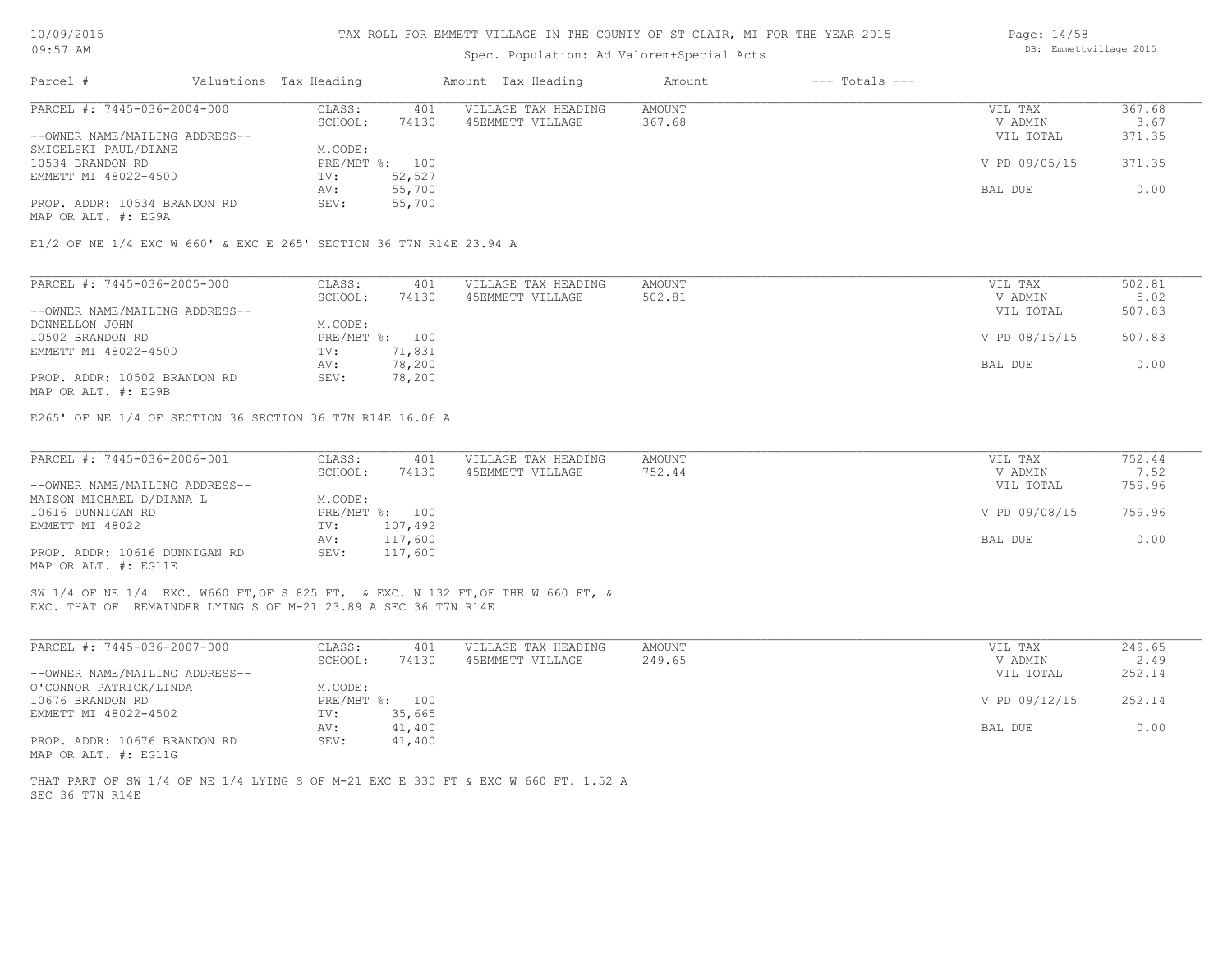# Spec. Population: Ad Valorem+Special Acts

| Parcel #                                                             | Valuations Tax Heading |                                                                            | Amount Tax Heading                                                                                                                                                                                                                                                                                                                                                                                                                                                 | Amount         | $---$ Totals $---$ |                                 |                      |
|----------------------------------------------------------------------|------------------------|----------------------------------------------------------------------------|--------------------------------------------------------------------------------------------------------------------------------------------------------------------------------------------------------------------------------------------------------------------------------------------------------------------------------------------------------------------------------------------------------------------------------------------------------------------|----------------|--------------------|---------------------------------|----------------------|
| PARCEL #: 7445-036-2008-001                                          |                        | CLASS:                                                                     | VILLAGE TAX HEADING<br>402                                                                                                                                                                                                                                                                                                                                                                                                                                         | <b>AMOUNT</b>  |                    | VIL TAX<br>V ADMIN              | 49.18                |
| --OWNER NAME/MAILING ADDRESS--<br>COLLINS JAMES W/BRIDGET M/DANIEL T |                        | SCHOOL:<br>74130<br>M.CODE:                                                | 45EMMETT VILLAGE                                                                                                                                                                                                                                                                                                                                                                                                                                                   | 49.18          |                    | VIL TOTAL                       | 0.49<br>49.67        |
| 5622 OLD ORCHARD<br>PRUDENVILLE MI 48651-9311                        |                        | PRE/MBT %:<br>TV:<br>7,027                                                 | $\circ$                                                                                                                                                                                                                                                                                                                                                                                                                                                            |                |                    | V PD 09/05/15                   | 49.67                |
| PROP. ADDR: BRANDON RD                                               |                        | 10,900<br>AV:<br>SEV:<br>10,900                                            |                                                                                                                                                                                                                                                                                                                                                                                                                                                                    |                |                    | BAL DUE                         | 0.00                 |
| MAP OR ALT. #: EG11D1                                                |                        |                                                                            |                                                                                                                                                                                                                                                                                                                                                                                                                                                                    |                |                    |                                 |                      |
| 20M 37S E 209' TO BEG SECTION 36<br>01/19/2006 FROM 19-036-2008-000; |                        |                                                                            | BEG S 89D 52M 0S W 2163.57' FROM E 1/4 COR, TH 89D 52M 0S W 451', TH N 0D 20M 37S W<br>331.2', TH N 89D 55M 14S E 133', TH N 0D 20M 37S W 300', TH S 89D 55M 14S W 133',<br>TH N OD 20M 37S W 193.8', TH N 89D 52M OS E 146.88', TH S 53D 33M 29S E 562.52' TO<br>A CURVE LEFT RADIUS = 2232.01' & CHORD BEARS S 54D 32M 56S E 77.18', TH ALG SAID<br>CURVE TO LEFT 77.18', TH S OD 20M 37S E 235.89', TH S 89D 52M OS W 209', TH S OD<br>T7N R14E 8.34 A SPLIT ON |                |                    |                                 |                      |
| PARCEL #: 7445-036-2008-010                                          |                        | CLASS:                                                                     | 401<br>VILLAGE TAX HEADING                                                                                                                                                                                                                                                                                                                                                                                                                                         | AMOUNT         |                    | VIL TAX                         | 224.02               |
| --OWNER NAME/MAILING ADDRESS--                                       |                        | SCHOOL:<br>74130                                                           | 45EMMETT VILLAGE                                                                                                                                                                                                                                                                                                                                                                                                                                                   | 224.02         |                    | V ADMIN<br>VIL TOTAL            | 2.24<br>226.26       |
| PRINGLE MARK/IRENE                                                   |                        | M.CODE:                                                                    |                                                                                                                                                                                                                                                                                                                                                                                                                                                                    |                |                    |                                 |                      |
| 10692 BRANDON RD                                                     |                        | PRE/MBT %: 100                                                             |                                                                                                                                                                                                                                                                                                                                                                                                                                                                    |                |                    | V PD 09/05/15                   | 226.26               |
| EMMETT MI 48022                                                      |                        | 32,004<br>TV:                                                              |                                                                                                                                                                                                                                                                                                                                                                                                                                                                    |                |                    |                                 |                      |
| PROP. ADDR: 10692 BRANDON RD                                         |                        | AV:<br>35,200<br>SEV:<br>35,200                                            |                                                                                                                                                                                                                                                                                                                                                                                                                                                                    |                |                    | BAL DUE                         | 0.00                 |
| MAP OR ALT. #: EG11D2                                                |                        |                                                                            |                                                                                                                                                                                                                                                                                                                                                                                                                                                                    |                |                    |                                 |                      |
| PARCEL #: 7445-036-2009-000<br>--OWNER NAME/MAILING ADDRESS--        |                        | 1A SPLIT ON 01/19/2006 FROM 19-036-2008-000;<br>CLASS:<br>SCHOOL:<br>74130 | W 209', TH N 89D 52M OS E 209', TH S OD 20M 37S E 209' TO BEG SECTION 36 T7N R14E<br>VILLAGE TAX HEADING<br>402<br>45EMMETT VILLAGE                                                                                                                                                                                                                                                                                                                                | AMOUNT<br>7.94 |                    | VIL TAX<br>V ADMIN<br>VIL TOTAL | 7.94<br>0.07<br>8.01 |
| ARKIN CHARLOTTE TRUST                                                |                        | M.CODE:                                                                    |                                                                                                                                                                                                                                                                                                                                                                                                                                                                    |                |                    |                                 |                      |
| 10015 DALRYMPLE ST                                                   |                        | $\overline{0}$<br>$PRE/MBT$ $\div$                                         |                                                                                                                                                                                                                                                                                                                                                                                                                                                                    |                |                    | V PD 09/08/15                   | 8.01                 |
| DETROIT MI 48204-1728                                                |                        | 1,135<br>TV:<br>1,600<br>AV:                                               |                                                                                                                                                                                                                                                                                                                                                                                                                                                                    |                |                    | BAL DUE                         | 0.00                 |
| PROP. ADDR: EMMETT RD<br>MAP OR ALT. #: EG11F                        |                        | SEV:<br>1,600                                                              |                                                                                                                                                                                                                                                                                                                                                                                                                                                                    |                |                    |                                 |                      |
| R14E                                                                 |                        |                                                                            | S50 FT OF N 990.5 FT OF E 100 FT OF W 133 FT OF SW 1/4 OF NE 1/4 0.15 A SEC 36 T7N                                                                                                                                                                                                                                                                                                                                                                                 |                |                    |                                 |                      |
| PARCEL #: 7445-036-2010-000                                          |                        | CLASS:                                                                     | 401<br>VILLAGE TAX HEADING                                                                                                                                                                                                                                                                                                                                                                                                                                         | AMOUNT         |                    | VIL TAX                         | 114.49               |
|                                                                      |                        | SCHOOL:                                                                    | 74130 45EMMETT VILLAGE                                                                                                                                                                                                                                                                                                                                                                                                                                             | 114.49         |                    | V ADMIN                         | 1.14                 |
| --OWNER NAME/MAILING ADDRESS--                                       |                        |                                                                            |                                                                                                                                                                                                                                                                                                                                                                                                                                                                    |                |                    | VIL TOTAL                       | 115.63               |
| REID WILLIAM J/SAMANTHA<br>3288 EMMETT RD                            |                        | M.CODE:<br>$PRE/MBT$ %:                                                    | $\circ$                                                                                                                                                                                                                                                                                                                                                                                                                                                            |                |                    | V PD 09/05/15                   | 115.63               |
| EMMETT MI 48022                                                      |                        | 16,357<br>TV:                                                              |                                                                                                                                                                                                                                                                                                                                                                                                                                                                    |                |                    |                                 |                      |
|                                                                      |                        | 18,200<br>AV:                                                              |                                                                                                                                                                                                                                                                                                                                                                                                                                                                    |                |                    | BAL DUE                         | 0.00                 |
| PROP. ADDR: 3288 EMMETT<br>MAP OR ALT. #: EG11C                      |                        | SEV:<br>18,200                                                             |                                                                                                                                                                                                                                                                                                                                                                                                                                                                    |                |                    |                                 |                      |
|                                                                      |                        |                                                                            | S50 FT OF N 940.5 FT OF E 100 FT OF W 133 FT OF SW 1/4 OF NE 1/4 0.11 A SEC 36 T7N                                                                                                                                                                                                                                                                                                                                                                                 |                |                    |                                 |                      |

R14E

Page: 15/58 DB: Emmettvillage 2015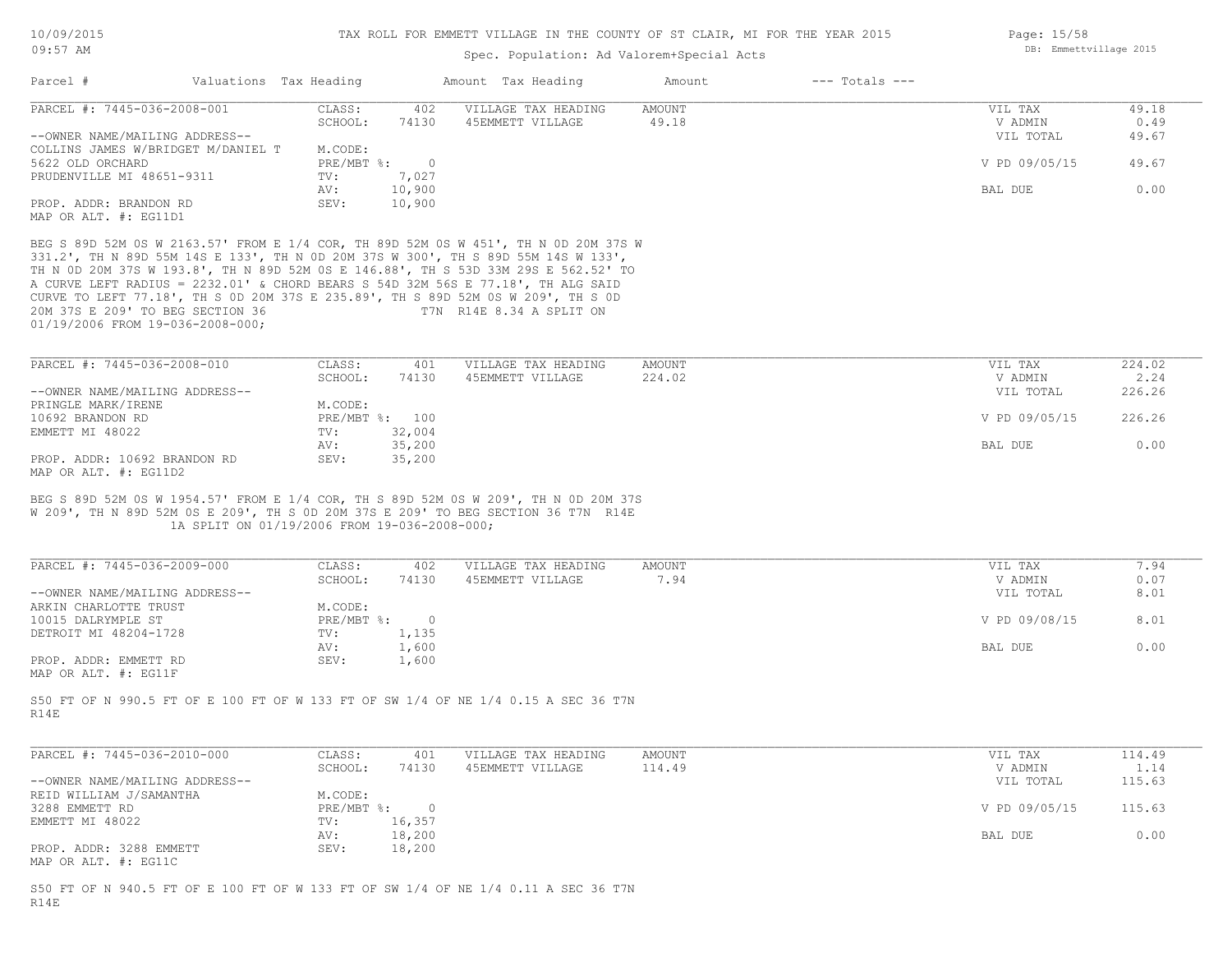| 10/09/2015 |  |
|------------|--|
| $09:57$ AM |  |

# Spec. Population: Ad Valorem+Special Acts

| Page: 16/58            |  |
|------------------------|--|
| DB: Emmettvillage 2015 |  |

| Parcel #                       | Valuations Tax Heading |         | Amount Tax Heading                                                                | Amount | $---$ Totals $---$ |               |       |
|--------------------------------|------------------------|---------|-----------------------------------------------------------------------------------|--------|--------------------|---------------|-------|
| PARCEL #: 7445-036-2011-000    | CLASS:                 | 402     | VILLAGE TAX HEADING                                                               | AMOUNT |                    | VIL TAX       | 6.30  |
|                                | SCHOOL:                | 74130   | 45EMMETT VILLAGE                                                                  | 6.30   |                    | V ADMIN       | 0.06  |
| --OWNER NAME/MAILING ADDRESS-- |                        |         |                                                                                   |        |                    | VIL TOTAL     | 6.36  |
| SWAMBA JOHN T./PAULINE         | M.CODE:                |         |                                                                                   |        |                    |               |       |
| 2687 MILLER RD                 | PRE/MBT %:             | $\circ$ |                                                                                   |        |                    | V PD 07/24/15 | 6.36  |
| Allenton MI 48002              | TV:                    | 900     |                                                                                   |        |                    |               |       |
|                                | AV:                    | 900     |                                                                                   |        |                    | BAL DUE       | 0.00  |
| PROP. ADDR: 3294 EMMETT RD     | SEV:                   | 900     |                                                                                   |        |                    |               |       |
| MAP OR ALT. #: EG13            |                        |         |                                                                                   |        |                    |               |       |
| 0.07 A SEC 36 T7N R14E         |                        |         | THE S 30 FT OF THE N 890.5 FT OF THE E 100 FT OF THE W 133 FT OF SW 1/4 OF NE 1/4 |        |                    |               |       |
| PARCEL #: 7445-036-2012-000    | CLASS:                 | 401     | VILLAGE TAX HEADING                                                               | AMOUNT |                    | VIL TAX       | 73.24 |
|                                | SCHOOL:                | 74130   | 45EMMETT VILLAGE                                                                  | 73.24  |                    | V ADMIN       | 0.73  |
| --OWNER NAME/MAILING ADDRESS-- |                        |         |                                                                                   |        |                    | VIL TOTAL     | 73.97 |

| UNNER RATE/MAILLING ADDRESS |            |        | VII IVIAI     | , , , , , |
|-----------------------------|------------|--------|---------------|-----------|
| SWAMBA JOHN T./PAULINE      | M.CODE:    |        |               |           |
| 2687 MILLER RD              | PRE/MBT %: |        | V PD 07/24/15 | 73.97     |
| Allenton MI 48002           | TV:        | 10,464 |               |           |
|                             | AV:        | 11,600 | BAL DUE       | 0.00      |
| PROP. ADDR: 3300 EMMETT RD  | SEV:       | 11,600 |               |           |
|                             |            |        |               |           |

MAP OR ALT. #: EG12A

R14E 0.10 A S45' OF THE N 860.5' OF THE E 100' OF THE W 133' OF SW 1/4 OF NE 1/4 SECTION 36 T7N

| PARCEL #: 7445-036-2013-000    | CLASS:  | 401            | VILLAGE TAX HEADING | AMOUNT | VIL TAX   | 108.80 |
|--------------------------------|---------|----------------|---------------------|--------|-----------|--------|
|                                | SCHOOL: | 74130          | 45EMMETT VILLAGE    | 108.80 | V ADMIN   | 1.08   |
| --OWNER NAME/MAILING ADDRESS-- |         |                |                     |        | VIL TOTAL | 109.88 |
| DICKSON ALAN/SUSAN             | M.CODE: |                |                     |        |           |        |
| 3304 EMMETT RD                 |         | PRE/MBT %: 100 |                     |        | BAL DUE   | 109.88 |
| EMMETT MI 48022-4511           | TV:     | 15,544         |                     |        |           |        |
|                                | AV:     | 17,300         |                     |        |           |        |
| PROP. ADDR: 3304 EMMETT RD     | SEV:    | 17,300         |                     |        |           |        |
| MAP OR ALT. #: EG12B           |         |                |                     |        |           |        |

R14E S75 FT OF N 815.5 FT OF E 100 FT OF W 133 FT OF SW 1/4 OF NE 1/4 0.17 A SEC 36 T7N

| PARCEL #: 7445-036-2014-000    | CLASS:       | 401   | VILLAGE TAX HEADING | AMOUNT | VIL TAX   | 10.19 |
|--------------------------------|--------------|-------|---------------------|--------|-----------|-------|
|                                | SCHOOL:      | 74130 | 45EMMETT VILLAGE    | 10.19  | V ADMIN   | 0.10  |
| --OWNER NAME/MAILING ADDRESS-- |              |       |                     |        | VIL TOTAL | 10.29 |
| DICKSON ALAN/SUSAN             | M.CODE:      |       |                     |        |           |       |
| 3304 EMMETT RD                 | $PRE/MBT$ %: | 100   |                     |        | BAL DUE   | 10.29 |
| EMMETT MI 48022                | TV:          | 1,457 |                     |        |           |       |
|                                | AV:          | 1,600 |                     |        |           |       |
| PROP. ADDR: EMMETT RD          | SEV:         | 1,600 |                     |        |           |       |
| MAP OR ALT. #: EG11B           |              |       |                     |        |           |       |

R14E S50 FT OF N 740.5 FT OF E 100 FT OF W 133 FT OF SW 1/4 OF NE 1/4 0.11 A SEC 36 T7N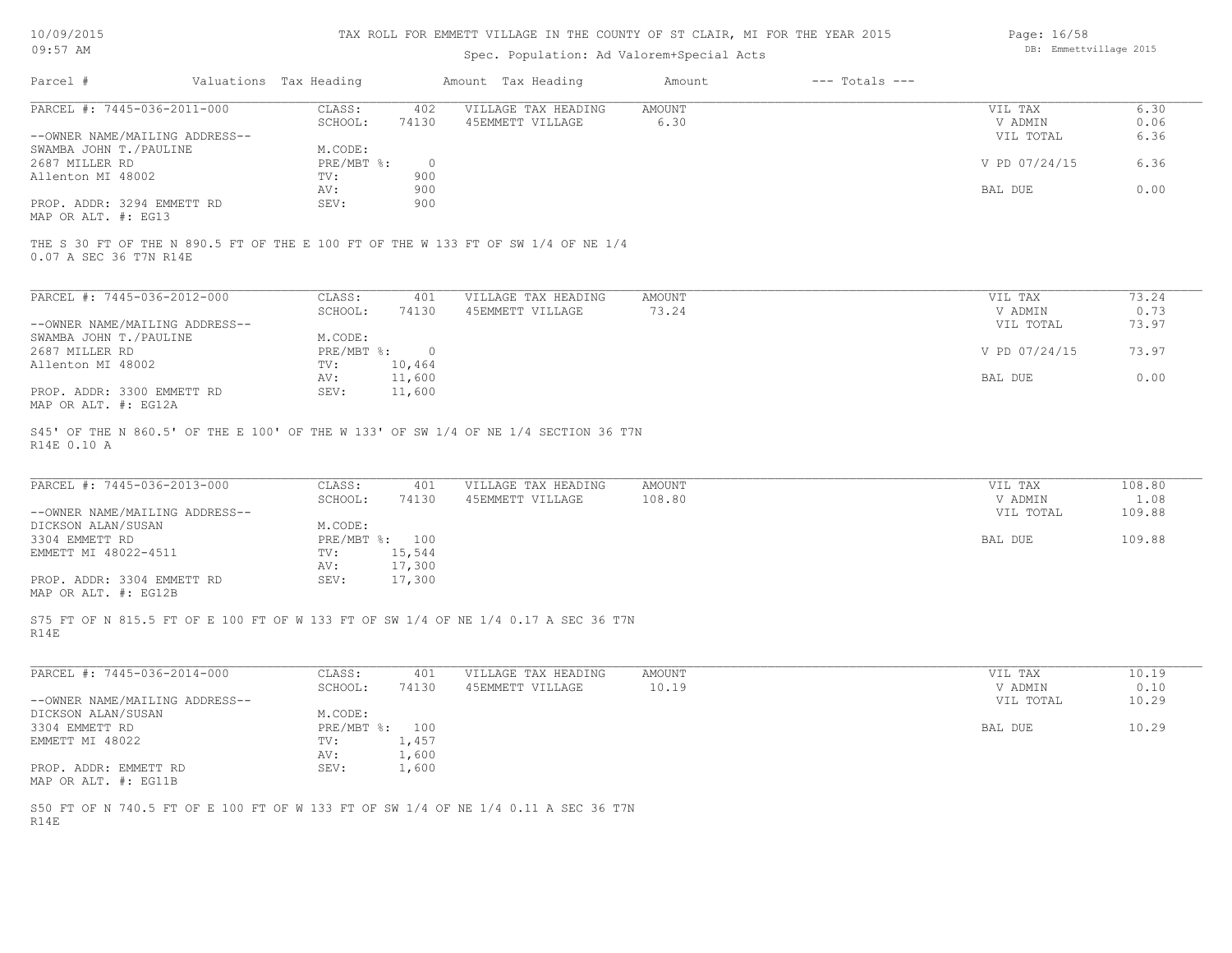## Spec. Population: Ad Valorem+Special Acts

| Page: 17/58 |                        |  |
|-------------|------------------------|--|
|             | DB: Emmettvillage 2015 |  |

| Parcel #                       | Valuations Tax Heading |       | Amount Tax Heading  | Amount | $---$ Totals $---$ |           |       |
|--------------------------------|------------------------|-------|---------------------|--------|--------------------|-----------|-------|
| PARCEL #: 7445-036-2015-000    | CLASS:                 | 201   | VILLAGE TAX HEADING | AMOUNT |                    | VIL TAX   | 43.37 |
|                                | SCHOOL:                | 74130 | 45EMMETT VILLAGE    | 43.37  |                    | V ADMIN   | 0.43  |
| --OWNER NAME/MAILING ADDRESS-- |                        |       |                     |        |                    | VIL TOTAL | 43.80 |
| BELL HELEN M/JOHN TRUST        | M.CODE:                |       |                     |        |                    |           |       |
| 3841 COGLEY RD                 | $PRE/MBT$ %:           |       |                     |        |                    | BAL DUE   | 43.80 |
| AVOCA MI 48006                 | TV:                    | 6,197 |                     |        |                    |           |       |
|                                | AV:                    | 7,100 |                     |        |                    |           |       |
| PROP. ADDR: 10696 DUNNIGAN RD  | SEV:                   | 7,100 |                     |        |                    |           |       |
|                                |                        |       |                     |        |                    |           |       |

MAP OR ALT. #: EG11I

PART OF S 825 FT OF W 660 FT OF NE 1/4 LYING N OF M-21 2.12 A SEC 36 T7N R14E

| PARCEL #: 7445-036-2017-000    | CLASS:  | 401            | VILLAGE TAX HEADING | AMOUNT | VIL TAX       | 268.82 |
|--------------------------------|---------|----------------|---------------------|--------|---------------|--------|
|                                | SCHOOL: | 74130          | 45EMMETT VILLAGE    | 268.82 | V ADMIN       | 2.68   |
| --OWNER NAME/MAILING ADDRESS-- |         |                |                     |        | VIL TOTAL     | 271.50 |
| FRISBIE BRIAN                  | M.CODE: |                |                     |        |               |        |
| 3320 EMMETT RD                 |         | PRE/MBT %: 100 |                     |        | V PD 09/05/15 | 271.50 |
| EMMETT MI 48022                | TV:     | 38,404         |                     |        |               |        |
|                                | AV:     | 42,400         |                     |        | BAL DUE       | 0.00   |
| PROP. ADDR: 3320 EMMETT RD     | SEV:    | 42,400         |                     |        |               |        |
|                                |         |                |                     |        |               |        |

MAP OR ALT. #: EG11H

N132 FT OF W 660 FT OF SW 1/4 OF NE 1/4 2 A SEC 36 T7N R14E

| PARCEL #: 7445-036-3001-000      | CLASS:  | 101            | VILLAGE TAX HEADING | AMOUNT | VIL TAX       | 218.05 |
|----------------------------------|---------|----------------|---------------------|--------|---------------|--------|
|                                  | SCHOOL: | 74130          | 45EMMETT VILLAGE    | 218.05 | V ADMIN       | 2.18   |
| --OWNER NAME/MAILING ADDRESS--   |         |                |                     |        | VIL TOTAL     | 220.23 |
| EASTERN MICHIGAN GRAIN LLC       | M.CODE: |                |                     |        |               |        |
| THE STAR OF THE WEST MILLING CO. |         | PRE/MBT %: 100 |                     |        | V PD 09/05/15 | 220.23 |
| P.O. BOX 146                     | TV:     | 31,151         |                     |        |               |        |
| FRANKENMUTH MI 48734             | AV:     | 101,500        |                     |        | BAL DUE       | 0.00   |
|                                  | SEV:    | 101,500        |                     |        |               |        |
| PROP. ADDR: BRANDON RD           |         |                |                     |        |               |        |

MAP OR ALT. #: EG61A

R14E 29.19 A 1307.26' & S330'46"W 1059.99' FROM E 1/4 COR,TH N8629' 14"W 1017.71' SECTION 36 T7N 380', TH N 2 30' E 475', TH W 100' TO BEG EXC THAT PART S OF A LINE, BEG N8713'20"W 242' TH W 66', TH S 242', TH W 441.95', TH S 2 30' W 231.81', TH N 87 13' 20" W LINE, TH S 2 DEG 28 MIN W 50 FT, TH N 87 DEG 05 MIN W 150 FT, TH N 2 DEG 28 MIN E LINE, TH N TO PTE 192 FT S OF E & W 1/4 LINE, TH W TO PTE 1153.45 FT E OF N & S 1/4 TH S 77 DEG 32 MIN E 618.45 FT, TH S 243.45 FT TO RR R/W, TH SE ON R/W TO E 1/8TH BEG 12.1 FT E OF INT 1/4 COR, TH S 178 FT, TH W 346 FT, TH S 2 DEG 30 MIN W 765 FT,

| PARCEL #: 7445-036-3001-100    | CLASS:         | 401    | VILLAGE TAX HEADING | AMOUNT | VIL TAX       | 321.20 |
|--------------------------------|----------------|--------|---------------------|--------|---------------|--------|
|                                | SCHOOL:        | 74130  | 45EMMETT VILLAGE    | 321.20 | V ADMIN       | 3.21   |
| --OWNER NAME/MAILING ADDRESS-- |                |        |                     |        | VIL TOTAL     | 324.41 |
| TOTON ANTHONY/LILLIAN          | M.CODE:        |        |                     |        |               |        |
| 10729 BRANDON RD               | PRE/MBT %: 100 |        |                     |        | V PD 09/05/15 | 324.41 |
| EMMETT MI 48022-4508           | TV:            | 45,887 |                     |        |               |        |
|                                | AV:            | 56,200 |                     |        | BAL DUE       | 0.00   |
| PROP. ADDR: 10729 BRANDON RD   | SEV:           | 56,200 |                     |        |               |        |
| MAP OR ALT. #: EG61H           |                |        |                     |        |               |        |

380', TH N 2 30' E 475' TO BEG. SEC 36 T7N R14E 2.97 A 2 30' W 242.68', TH S 87 5' E 210.85', TH S 2 30' W 231.81', TH N 87 13' 20" W BEG AT INT/SEC 1/4 COR, TH S 87 13' 20" E 112.10', TH S 87 13' 20" E 169.15', TH S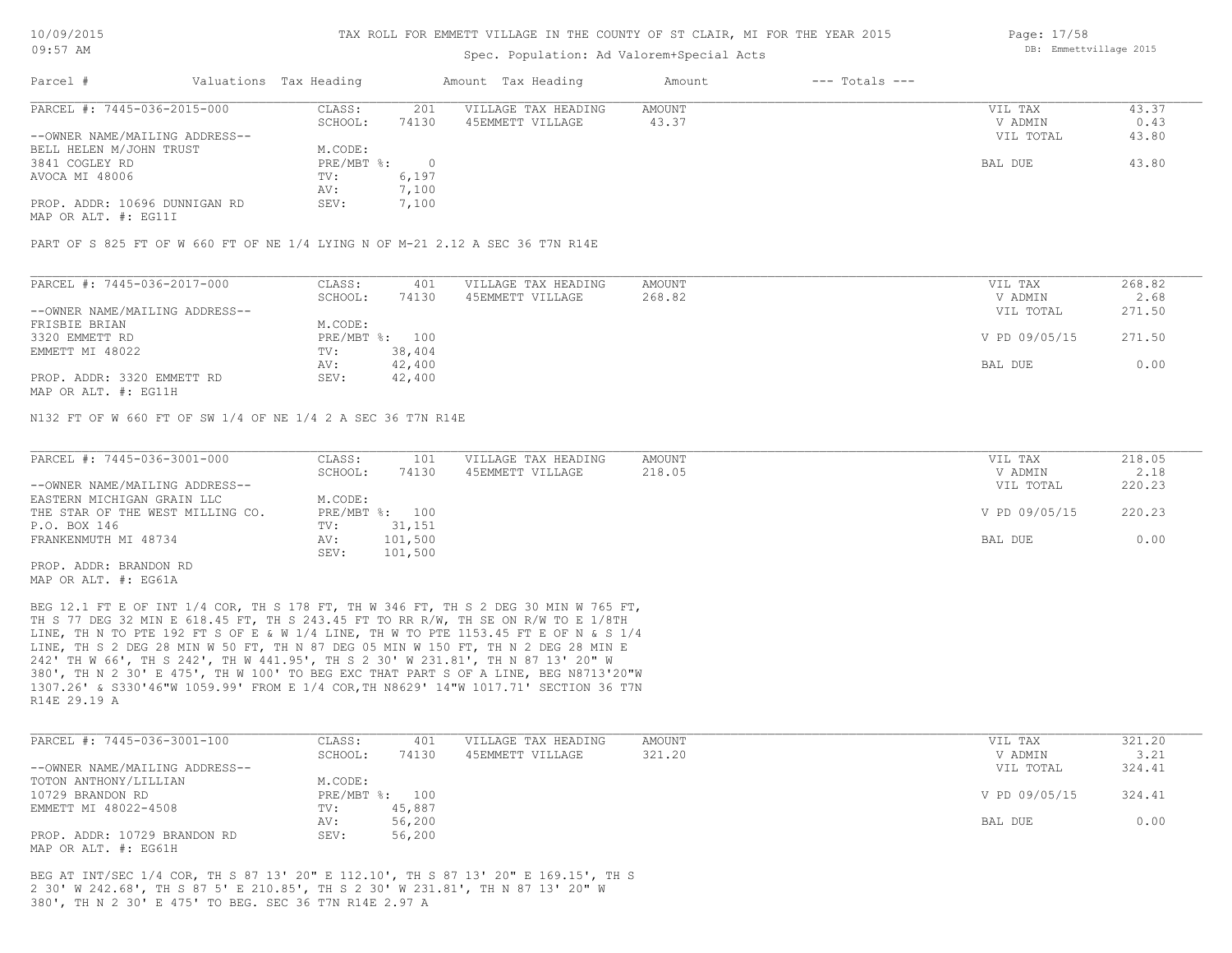10/09/2015

# TAX ROLL FOR EMMETT VILLAGE IN THE COUNTY OF ST CLAIR, MI FOR THE YEAR 2015

| エリノリン/ムリエコ                                                                                                                                                                                                                           |                        |        | TAA KULL FUK EMMEIL VILLAGE IN INE COUNII OF SI CLAIK, MI FUK INE IEAK 2010 |                 |                    | raye: 10/J0                 |                |
|--------------------------------------------------------------------------------------------------------------------------------------------------------------------------------------------------------------------------------------|------------------------|--------|-----------------------------------------------------------------------------|-----------------|--------------------|-----------------------------|----------------|
| $09:57$ AM                                                                                                                                                                                                                           |                        |        | Spec. Population: Ad Valorem+Special Acts                                   |                 |                    | DB: Emmettvillage 2015      |                |
| Parcel #                                                                                                                                                                                                                             | Valuations Tax Heading |        | Amount Tax Heading                                                          | Amount          | $---$ Totals $---$ |                             |                |
| PARCEL #: 7445-036-3002-000                                                                                                                                                                                                          | CLASS:                 | 401    | VILLAGE TAX HEADING                                                         | AMOUNT          |                    | VIL TAX                     | 379.30         |
|                                                                                                                                                                                                                                      | SCHOOL:                | 74130  | 45EMMETT VILLAGE                                                            | 379.30          |                    | V ADMIN                     | 3.79           |
| --OWNER NAME/MAILING ADDRESS--                                                                                                                                                                                                       |                        |        |                                                                             |                 |                    | VIL TOTAL                   | 383.09         |
| GRACE JOSEPH REV TRUST                                                                                                                                                                                                               | M.CODE:                |        |                                                                             |                 |                    |                             |                |
| 10715 BRANDON RD                                                                                                                                                                                                                     | PRE/MBT %: 100         |        |                                                                             |                 |                    | V PD 09/14/15               | 383.09         |
| EMMETT MI 48022                                                                                                                                                                                                                      | $TV$ :                 | 54,187 |                                                                             |                 |                    |                             |                |
|                                                                                                                                                                                                                                      | AV:                    | 61,500 |                                                                             |                 |                    | BAL DUE                     | 0.00           |
| PROP. ADDR: 10715 BRANDON RD<br>MAP OR ALT. #: EG61B                                                                                                                                                                                 | SEV:                   | 61,500 |                                                                             |                 |                    |                             |                |
| BEG ON E & W 1/4 LINE S 87 DEG 5 MIN E 284.65 FT FROM NW COR OF SE 1/4, TH S 87 DEG<br>5 MIN E 200 FT TH S 3 DEG 22 MIN W 242 FT, TH N 87 DEG 5 MIN W 200 FT, TH N 3 DEG<br>22 MIN E 242 FT TO BEG. 1.11 A SEC 36 T7N R14E           |                        |        |                                                                             |                 |                    |                             |                |
|                                                                                                                                                                                                                                      |                        |        |                                                                             |                 |                    |                             |                |
| PARCEL #: 7445-036-3003-000                                                                                                                                                                                                          | CLASS:                 | 401    | VILLAGE TAX HEADING                                                         | AMOUNT          |                    | VIL TAX                     | 310.33         |
|                                                                                                                                                                                                                                      | SCHOOL:                | 74130  | 45EMMETT VILLAGE                                                            | 310.33          |                    | V ADMIN                     | 3.10           |
| --OWNER NAME/MAILING ADDRESS--                                                                                                                                                                                                       |                        |        |                                                                             |                 |                    | VIL TOTAL                   | 313.43         |
| PIERCE MICHAEL/VICI                                                                                                                                                                                                                  | M.CODE:                |        |                                                                             |                 |                    |                             |                |
| 10711 BRANDON RD                                                                                                                                                                                                                     | PRE/MBT %: 100         |        |                                                                             |                 |                    | V PD 09/12/15               | 313.43         |
| EMMETT MI 48022-4508                                                                                                                                                                                                                 | TV:                    | 44,333 |                                                                             |                 |                    |                             |                |
|                                                                                                                                                                                                                                      | AV:                    | 51,200 |                                                                             |                 |                    | BAL DUE                     | 0.00           |
| PROP. ADDR: 10711 BRANDON RD<br>MAP OR ALT. #: EG61C                                                                                                                                                                                 | SEV:                   | 51,200 |                                                                             |                 |                    |                             |                |
| BEG ON E & W 1/4 LINE 484.65 FT S 87 DEG 5 MIN E FROM NW COR OF SE 1/4, TH S 87 DEG<br>5 MIN E 150 FT TH S 3 DEG 22 MIN W 242 FT, TH N 87 DEG 5 MIN W 150 FT, TH N 3 DEG<br>22 MIN E 242 FT TO BEG. 0.83 A SEC 36 T7N R14E           |                        |        |                                                                             |                 |                    |                             |                |
| PARCEL #: 7445-036-3004-000                                                                                                                                                                                                          | CLASS:                 | 401    | VILLAGE TAX HEADING                                                         | <b>AMOUNT</b>   |                    | VIL TAX                     | 290.87         |
|                                                                                                                                                                                                                                      | SCHOOL:                | 74130  | 45EMMETT VILLAGE                                                            | 290.87          |                    | V ADMIN                     | 2.90           |
| --OWNER NAME/MAILING ADDRESS--<br>COWHY BRENDA                                                                                                                                                                                       | M.CODE:                |        |                                                                             |                 |                    | VIL TOTAL                   | 293.77         |
| 10695 BRANDON RD                                                                                                                                                                                                                     | PRE/MBT %: 100         |        |                                                                             |                 |                    | V PD 09/05/15               | 293.77         |
| EMMETT MI 48022-4503                                                                                                                                                                                                                 | TV:                    | 41,554 |                                                                             |                 |                    |                             |                |
|                                                                                                                                                                                                                                      | AV:                    | 45,900 |                                                                             |                 |                    | BAL DUE                     | 0.00           |
| PROP. ADDR: 10695 BRANDON RD                                                                                                                                                                                                         | SEV:                   | 45,900 |                                                                             |                 |                    |                             |                |
| MAP OR ALT. #: EG61F                                                                                                                                                                                                                 |                        |        |                                                                             |                 |                    |                             |                |
| BEG ON E & W 1/4 LINE S 87 DEG 5 MIN E 634.65 FT FROM NW COR OF SE 1/4 TH S 2 DEG<br>28 MIN W 242 FT TH S 87 DEG 05 MIN E 150 FT, TH N 2 DEG 28 MIN E 242 FT, TH N 87<br>DEG 05 MIN W 150 FT TO PLACE OF BEG. 0.83 A SEC 36 T7N R14E |                        |        |                                                                             |                 |                    |                             |                |
|                                                                                                                                                                                                                                      |                        |        |                                                                             |                 |                    |                             |                |
| PARCEL #: 7445-036-3005-000                                                                                                                                                                                                          | CLASS:<br>SCHOOL .     | 402    | VILLAGE TAX HEADING<br>7/130 / A SEMMETT UTTINGE                            | AMOUNT<br>17 17 |                    | VIL TAX<br><b>VZ ADMINI</b> | 17.17<br>0 1 7 |
|                                                                                                                                                                                                                                      |                        |        |                                                                             |                 |                    |                             |                |

| PARCEL #: 7445-036-3005-000    | JLASS:     | 4 U Z | VILLAGE TAX HEADING | AMOUN'I' | VIL TAX       | 17.17 |
|--------------------------------|------------|-------|---------------------|----------|---------------|-------|
|                                | SCHOOL:    | 74130 | 45EMMETT VILLAGE    | 17.17    | V ADMIN       | 0.17  |
| --OWNER NAME/MAILING ADDRESS-- |            |       |                     |          | VIL TOTAL     | 17.34 |
| MORGAN GEORGE J                | M.CODE:    |       |                     |          |               |       |
| 2496 STAPLETON RD              | PRE/MBT %: |       |                     |          | V PD 09/12/15 | 17.34 |
| GOODELLS MI 48027              | TV:        | 2,453 |                     |          |               |       |
|                                | AV:        | 7,100 |                     |          | BAL DUE       | 0.00  |
| PROP. ADDR: BRANDON RD         | SEV:       | 7,100 |                     |          |               |       |
| MAP OR ALT. #: EG61D           |            |       |                     |          |               |       |

DEG 22 MIN E 242 FT TO BEG. 0.85 A SEC 36 T7N R14E 5 MIN E 152.8 FT, TH S 3 DEG 22 MIN W 242 FT, TH S 87 DEG 5 MIN W 152.8 FT, TH N 3 BEG ON E & W 1/4 LINE S 87 DEG 5 MIN E 784.65 FT FROM NW COR OF SE 1/4, TH N 87 DEG Page: 18/58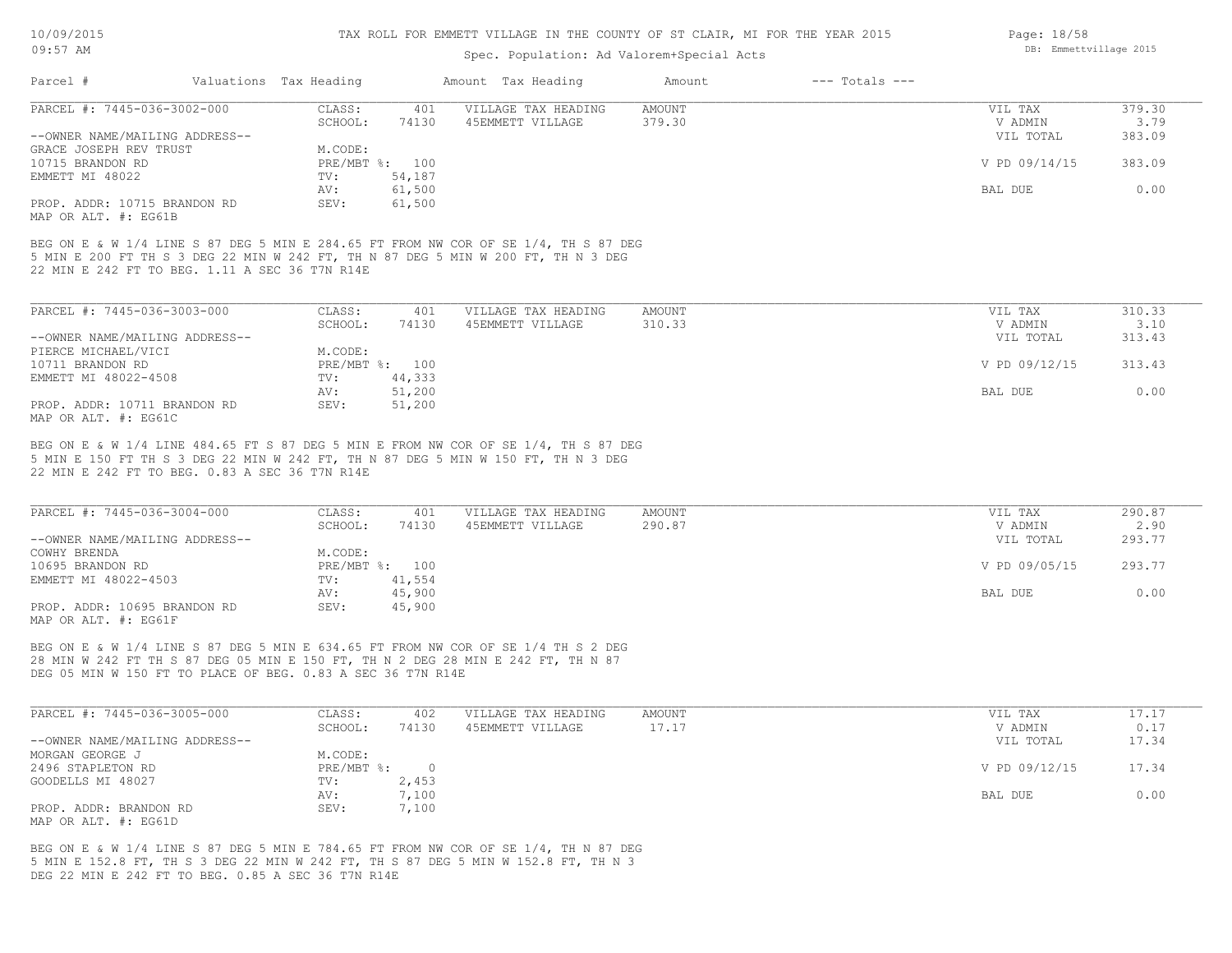#### TAX ROLL FOR EMMETT VILLAGE IN THE COUNTY OF ST CLAIR, MI FOR THE YEAR 2015

Page: 19/58

DB: Emmettvillage 2015

## Spec. Population: Ad Valorem+Special Acts

| Parcel #                       | Valuations Tax Heading |        | Amount Tax Heading  | Amount | $---$ Totals $---$ |               |        |
|--------------------------------|------------------------|--------|---------------------|--------|--------------------|---------------|--------|
| PARCEL #: 7445-036-3006-000    | CLASS:                 | 401    | VILLAGE TAX HEADING | AMOUNT |                    | VIL TAX       | 243.85 |
|                                | SCHOOL:                | 74130  | 45EMMETT VILLAGE    | 243.85 |                    | V ADMIN       | 2.43   |
| --OWNER NAME/MAILING ADDRESS-- |                        |        |                     |        |                    | VIL TOTAL     | 246.28 |
| ELSEY TIMOTHY K                | M.CODE:                |        |                     |        |                    |               |        |
| 10643 BRANDON RD               | PRE/MBT %: 100         |        |                     |        |                    | V PD 09/05/15 | 246.28 |
| EMMETT MI 48022                | TV:                    | 34,836 |                     |        |                    |               |        |
|                                | AV:                    | 38,200 |                     |        |                    | BAL DUE       | 0.00   |
| PROP. ADDR: 10643 BRANDON RD   | SEV:                   | 38,200 |                     |        |                    |               |        |

MAP OR ALT. #: EG61E

E150 FT OF W 1153.45 FT OF N 242 FT OF SE 1/4 .84 A SEC 36 T7N R14E

| PARCEL #: 7445-036-3007-000    | CLASS:     | 201   | VILLAGE TAX HEADING | AMOUNT | VIL TAX       | 31.57 |
|--------------------------------|------------|-------|---------------------|--------|---------------|-------|
|                                | SCHOOL:    | 74130 | 45EMMETT VILLAGE    | 31.57  | V ADMIN       | 0.31  |
| --OWNER NAME/MAILING ADDRESS-- |            |       |                     |        | VIL TOTAL     | 31.88 |
| SOUTHEASTERN MICH GAS CO       | M.CODE:    |       |                     |        |               |       |
| PO BOX 5004                    | PRE/MBT %: |       |                     |        | V PD 08/27/15 | 31.88 |
| PORT HURON MI 48060            | TV:        | 4,510 |                     |        |               |       |
|                                | AV:        | 9,700 |                     |        | BAL DUE       | 0.00  |
| PROP. ADDR: BRANDON RD         | SEV:       | 9,700 |                     |        |               |       |
|                                |            |       |                     |        |               |       |

MAP OR ALT. #: EG61G

N192 FT OF W 1/2 OF SE 1/4 EXC W 1153.45 FT. 0.66 A SEC 36 T7N R14E

| PARCEL #: 7445-036-3008-001    | CLASS:  | 401            | VILLAGE TAX HEADING | AMOUNT | VIL TAX       | 318.61 |
|--------------------------------|---------|----------------|---------------------|--------|---------------|--------|
|                                | SCHOOL: | 74130          | 45EMMETT VILLAGE    | 318.61 | V ADMIN       | 3.18   |
| --OWNER NAME/MAILING ADDRESS-- |         |                |                     |        | VIL TOTAL     | 321.79 |
| WAITKUS MARTIN/JEAN            | M.CODE: |                |                     |        |               |        |
| 10597 BRANDON RD               |         | PRE/MBT %: 100 |                     |        | V PD 07/20/15 | 321.79 |
| EMMETT MI 48022                | TV:     | 45,516         |                     |        |               |        |
|                                | AV:     | 49,500         |                     |        | BAL DUE       | 0.00   |
| PROP. ADDR: 10597 BRANDON RD   | SEV:    | 49,500         |                     |        |               |        |
| MAP OR ALT. #: EG60B/C         |         |                |                     |        |               |        |

FROM 19-036-3008-000,19-036,3009-000; N 1320' OF W 330' OF E 1/2 OF SE 1/4 SECTION 36 T7N R14E 10 A SPLIT ON 08/22/2007

| PARCEL #: 7445-036-3010-001    | CLASS:       | 101     | VILLAGE TAX HEADING | AMOUNT | VIL TAX       | 281.40 |
|--------------------------------|--------------|---------|---------------------|--------|---------------|--------|
|                                | SCHOOL:      | 74130   | 45EMMETT VILLAGE    | 281.40 | V ADMIN       | 2.81   |
| --OWNER NAME/MAILING ADDRESS-- |              |         |                     |        | VIL TOTAL     | 284.21 |
| VANDERBOSSCHE ROBERT/JOAN      | M.CODE:      |         |                     |        |               |        |
| 10541 BRANDON RD               | $PRE/MBT$ %: | 100     |                     |        | V PD 08/15/15 | 284.21 |
| EMMETT MI 48022                | TV:          | 40,200  |                     |        |               |        |
|                                | AV:          | 146,500 |                     |        | BAL DUE       | 0.00   |
| PROP. ADDR: 10541 BRANDON RD   | SEV:         | 146,500 |                     |        |               |        |
| MAP OR ALT. #: EG60D/E         |              |         |                     |        |               |        |

 $\mathcal{L}_\mathcal{L} = \mathcal{L}_\mathcal{L} = \mathcal{L}_\mathcal{L} = \mathcal{L}_\mathcal{L} = \mathcal{L}_\mathcal{L} = \mathcal{L}_\mathcal{L} = \mathcal{L}_\mathcal{L} = \mathcal{L}_\mathcal{L} = \mathcal{L}_\mathcal{L} = \mathcal{L}_\mathcal{L} = \mathcal{L}_\mathcal{L} = \mathcal{L}_\mathcal{L} = \mathcal{L}_\mathcal{L} = \mathcal{L}_\mathcal{L} = \mathcal{L}_\mathcal{L} = \mathcal{L}_\mathcal{L} = \mathcal{L}_\mathcal{L}$ 

R14E 50 A SPLIT ON 08/22/2007 FROM 19-036-3010-000, 19-036-3010-250; E 1/2 OF SE 1/4 AS MEAS ALG RD EXC E 330'AND EXC W 330' OF N 1320' SECTION 36 T7N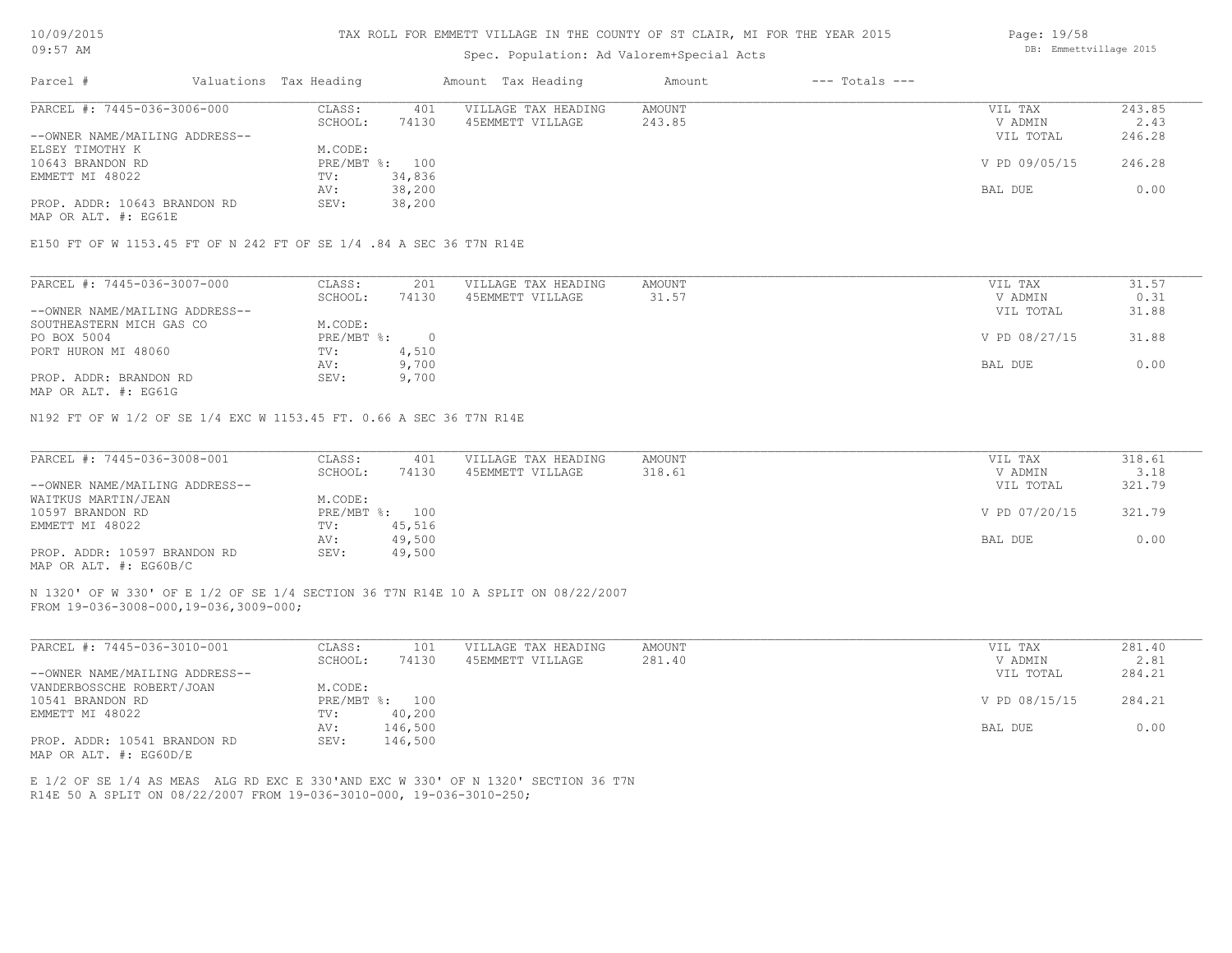#### TAX ROLL FOR EMMETT VILLAGE IN THE COUNTY OF ST CLAIR, MI FOR THE YEAR 2015

| UYIJI ALMI                     | DD. ENNIGLLVIIIAUG 2010 |       |                     |        |                    |           |        |
|--------------------------------|-------------------------|-------|---------------------|--------|--------------------|-----------|--------|
| Parcel #                       | Valuations Tax Heading  |       | Amount Tax Heading  | Amount | $---$ Totals $---$ |           |        |
| PARCEL #: 7445-036-3011-000    | CLASS:                  | 402   | VILLAGE TAX HEADING | AMOUNT |                    | VIL TAX   | 423.55 |
|                                | SCHOOL:                 | 74130 | 45EMMETT VILLAGE    | 423.55 |                    | V ADMIN   |        |
| --OWNER NAME/MAILING ADDRESS-- |                         |       |                     |        |                    | VIL TOTAL | 427.78 |

| --OWNER NAME/MAILING ADDRESS-- |                     | VIL TOTAL     | 427.78 |
|--------------------------------|---------------------|---------------|--------|
| KESSLER CLAIR/IRENE TRUST      | M.CODE:             |               |        |
| 10535 BRANDON RD               | $PRE/MBT$ %:<br>100 | V PD 09/14/15 | 427.78 |
| EMMETT MI 48022-4501           | 60,508<br>TV:       |               |        |
|                                | 75,400<br>AV:       | BAL DUE       | 0.00   |
| PROP. ADDR: 10535 BRANDON RD   | 75,400<br>SEV:      |               |        |

MAP OR ALT. #: EG60A

E330 FT OF SE 1/4 20 A SEC 36 T7N R14E

| PARCEL #: 7445-036-4001-000    | CLASS:     | 401    | VILLAGE TAX HEADING | AMOUNT | VIL TAX       | 176.37 |
|--------------------------------|------------|--------|---------------------|--------|---------------|--------|
|                                | SCHOOL:    | 74130  | 45EMMETT VILLAGE    | 176.37 | V ADMIN       | 1.76   |
| --OWNER NAME/MAILING ADDRESS-- |            |        |                     |        | VIL TOTAL     | 178.13 |
| MULLALLY MARY ALICE            | M.CODE:    |        |                     |        |               |        |
| 2924 SHENANDOAH                | PRE/MBT %: |        |                     |        | V PD 08/07/15 | 178.13 |
| ROYAL OAK MI 48073             | TV:        | 25,196 |                     |        |               |        |
|                                | AV:        | 27,400 |                     |        | BAL DUE       | 0.00   |
| PROP. ADDR: 10991 BRANDON RD   | SEV:       | 27,400 |                     |        |               |        |
| MAP OR ALT. $\#$ : EG43/44     |            |        |                     |        |               |        |

1.65 A S2^18'43"W 50',TH N87^0'W 9',TH N2^18'43"E 50' TO BEG SECTION 36 T7N R14E 291.37' & BEG S87^0'E 99' & S2^18'43"W 446.50' FROM W 1/4 COR,TH S87^0'E 9',TH FROM W 1/4 COR,TH S87^0'E 4.96', TH S1^31'4"W 291.45',TH N87^0'W 9',TH N2^18'43"E THE W 99' OF THE N 495' OF W 1/2 OF SW 1/4 & BEG S87^0'E 99' & S2^18'43"W 155.13'

| PARCEL #: 7445-036-4002-000    | CLASS:  | 401            | VILLAGE TAX HEADING | AMOUNT | VIL TAX       | 344.93 |
|--------------------------------|---------|----------------|---------------------|--------|---------------|--------|
|                                | SCHOOL: | 74130          | 45EMMETT VILLAGE    | 344.93 | V ADMIN       | 3.44   |
| --OWNER NAME/MAILING ADDRESS-- |         |                |                     |        | VIL TOTAL     | 348.37 |
| WYLIN MICHAEL A                | M.CODE: |                |                     |        |               |        |
| 10975 BRANDON RD               |         | PRE/MBT %: 100 |                     |        | V PD 07/20/15 | 348.37 |
| EMMETT MI 48022-4507           | TV:     | 49,276         |                     |        |               |        |
|                                | AV:     | 54,100         |                     |        | BAL DUE       | 0.00   |
| PROP. ADDR: 10975 BRANDON RD   | SEV:    | 54,100         |                     |        |               |        |
| MAP OR ALT. #: EG42            |         |                |                     |        |               |        |

R14E 1.54 A S1^31'4"W 291.45',TH N87^0'W 9',TH N2^18'43"E 291.37' TO BEG SECTION 36 T7N EXC BEG S87^0'E 99' & S2^18'43"W 155.13' FROM W 1/4 COR, TH S87^0'E 4.96',TH N0^4'13"E 158', TH N89^19'25"W 2.74', TH N0^4'13"E 287', TH N89^19'25"W 155' TO BEG BEG S89^19'25"E 99' FROM W 1/4 COR, TH S0^4'13"W 445' TH S89^19'25"E 157.74', TH

| PARCEL #: 7445-036-4003-000    | CLASS:  | 401            | VILLAGE TAX HEADING | AMOUNT | VIL TAX       | 249.62 |
|--------------------------------|---------|----------------|---------------------|--------|---------------|--------|
|                                | SCHOOL: | 74130          | 45EMMETT VILLAGE    | 249.62 | V ADMIN       | 2.49   |
| --OWNER NAME/MAILING ADDRESS-- |         |                |                     |        | VIL TOTAL     | 252.11 |
| RYAN JOSEPH/ROSEMARY           | M.CODE: |                |                     |        |               |        |
| 10965 BRANDON RD               |         | PRE/MBT %: 100 |                     |        | V PD 07/24/15 | 252.11 |
| EMMETT MI 48022-4507           | TV:     | 35,661         |                     |        |               |        |
|                                | AV:     | 39,900         |                     |        | BAL DUE       | 0.00   |
| PROP. ADDR: 10965 BRANDON RD   | SEV:    | 39,900         |                     |        |               |        |
| MAP OR ALT. #: EG41            |         |                |                     |        |               |        |

TH N 281.82'; TH W 2.74' TO POB .57 A SEC 36 T7N R14E S89\*19'25"E 254' FROM W 1/4 COR; TH S 287'; TH E 86.06'; TH N 5/18'; TH W 83.32'; THE E 83.32 FT OF THE W 340.06 FT OF THE N 281.82 FT OF THE W 1/2 OF SW 1/4 & BEG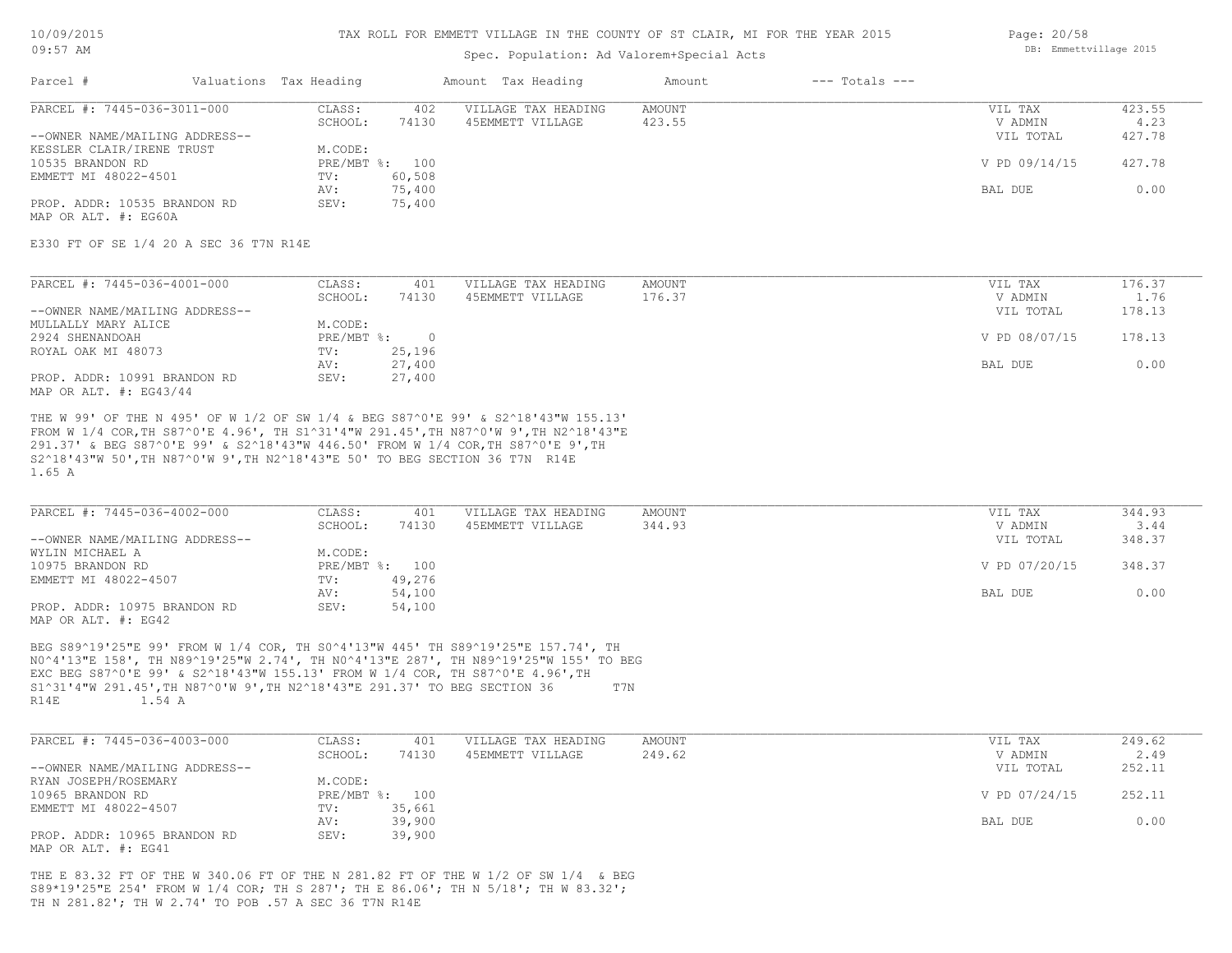## Spec. Population: Ad Valorem+Special Acts

| Parcel #                       |                                     | Valuations Tax Heading |                | Amount Tax Heading  | Amount | $---$ Totals $---$ |               |        |
|--------------------------------|-------------------------------------|------------------------|----------------|---------------------|--------|--------------------|---------------|--------|
| PARCEL #: 7445-036-4004-000    |                                     | CLASS:                 | 401            | VILLAGE TAX HEADING | AMOUNT |                    | VIL TAX       | 607.36 |
|                                |                                     | SCHOOL:                | 74130          | 45EMMETT VILLAGE    | 607.36 |                    | V ADMIN       | 6.07   |
| --OWNER NAME/MAILING ADDRESS-- |                                     |                        |                |                     |        |                    | VIL TOTAL     | 613.43 |
|                                | PIERCE DENNIS R./CECILIA REV. TRUST | M.CODE:                |                |                     |        |                    |               |        |
| PIERCE PATRICK R.              |                                     |                        | PRE/MBT %: 100 |                     |        |                    | V PD 09/02/15 | 613.43 |
| 10895 BRANDON RD               |                                     | TV:                    | 86,766         |                     |        |                    |               |        |
| Emmett MI 48022                |                                     | AV:                    | 97,000         |                     |        |                    | BAL DUE       | 0.00   |
|                                |                                     | SEV:                   | 97,000         |                     |        |                    |               |        |
| PROP. ADDR: 10895 BRANDON RD   |                                     |                        |                |                     |        |                    |               |        |
|                                |                                     |                        |                |                     |        |                    |               |        |

MAP OR ALT. #: EG40A

N0\*14'8"E 236.67' TO POB. 4.12 A 158', TH S89\*19'25"E 438.44', TH N0\*14'8"E 50.32', TH S 89\*19'25"E 20', TH TH N89\*19'25"W 99.31', TH S0\*19'1'"W 16.27', TH N89\*19'25"W 600.28', TH N0\*4'13"E BEG S 89\*19'25"E 716' FROM W 1/4 COR, TH S89\*19'25"E 241.63', TH S0\*14'8"W 428.72,

| PARCEL #: 7445-036-4004-100    | CLASS:  | 401            | VILLAGE TAX HEADING | AMOUNT | VIL TAX       | 453.03 |
|--------------------------------|---------|----------------|---------------------|--------|---------------|--------|
|                                | SCHOOL: | 74130          | 45EMMETT VILLAGE    | 453.03 | V ADMIN       | 4.53   |
| --OWNER NAME/MAILING ADDRESS-- |         |                |                     |        | VIL TOTAL     | 457.56 |
| PIERCE PATRICK/NANCY           | M.CODE: |                |                     |        |               |        |
| 10951 BRANDON RD               |         | PRE/MBT %: 100 |                     |        | V PD 09/11/15 | 457.56 |
| EMMETT MI 48022                | TV:     | 64,719         |                     |        |               |        |
|                                | AV:     | 71,400         |                     |        | BAL DUE       | 0.00   |
| PROP. ADDR: 10951 BRANDON RD   | SEV:    | 71,400         |                     |        |               |        |
| MAP OR ALT. #: EG40B           |         |                |                     |        |               |        |

W200' OF E 979.68' OF N 287' OF W 1/2 OF SW 1/4 SECTION 36 T7N R14E 1.3 A

| PARCEL #: 7445-036-4004-200    | CLASS:  | 401            | VILLAGE TAX HEADING | AMOUNT | VIL TAX       | 502.81 |
|--------------------------------|---------|----------------|---------------------|--------|---------------|--------|
|                                | SCHOOL: | 74130          | 45EMMETT VILLAGE    | 502.81 | V ADMIN       | 5.02   |
| --OWNER NAME/MAILING ADDRESS-- |         |                |                     |        | VIL TOTAL     | 507.83 |
| PIERCE RICHARD/ELIZABETH       | M.CODE: |                |                     |        |               |        |
| 10925 BRANDON RD               |         | PRE/MBT %: 100 |                     |        | V PD 09/12/15 | 507.83 |
| EMMETT MI 48022                | TV:     | 71,831         |                     |        |               |        |
|                                | AV:     | 79,900         |                     |        | BAL DUE       | 0.00   |
| PROP. ADDR: 10925 BRANDON RD   | SEV:    | 79,900         |                     |        |               |        |
| MAP OR ALT. #: EG40C           |         |                |                     |        |               |        |

175' TO BEG. SEC 36 T7N R14E. 1.13 A. 237', TH N 89\* 32' W 20', TH S 50', TH N 89\* 32' W 155', TH N 287', TH S 89\* 32' E BEG AT INT/SEC OF W 1/8 LN & E & W 1/4 LN, TH N 89\* 32' W 604.68' TO BEG, TH S

| PARCEL #: 7445-036-4005-000    | CLASS:       | 401    | VILLAGE TAX HEADING | AMOUNT | VIL TAX       | 253.89 |
|--------------------------------|--------------|--------|---------------------|--------|---------------|--------|
|                                | SCHOOL:      | 74130  | 45EMMETT VILLAGE    | 253.89 | V ADMIN       | 2.53   |
| --OWNER NAME/MAILING ADDRESS-- |              |        |                     |        | VIL TOTAL     | 256.42 |
| MC CABE BARBARA TRUST          | M.CODE:      |        |                     |        |               |        |
| 8025 JORDAN RD                 | $PRE/MBT$ %: |        |                     |        | V PD 09/17/15 | 256.42 |
| Yale MI 48097                  | TV:          | 36,271 |                     |        |               |        |
|                                | AV:          | 39,900 |                     |        | BAL DUE       | 0.00   |
| PROP. ADDR: 3241 MAIN ST       | SEV:         | 39,900 |                     |        |               |        |
| MAP OR ALT. #: EG37            |              |        |                     |        |               |        |

THE N 176 FT OF THE E 363 FT OF THE W 1/2 OF SW 1/4 1.33 A SEC 36 T7N R14E

Page: 21/58 DB: Emmettvillage 2015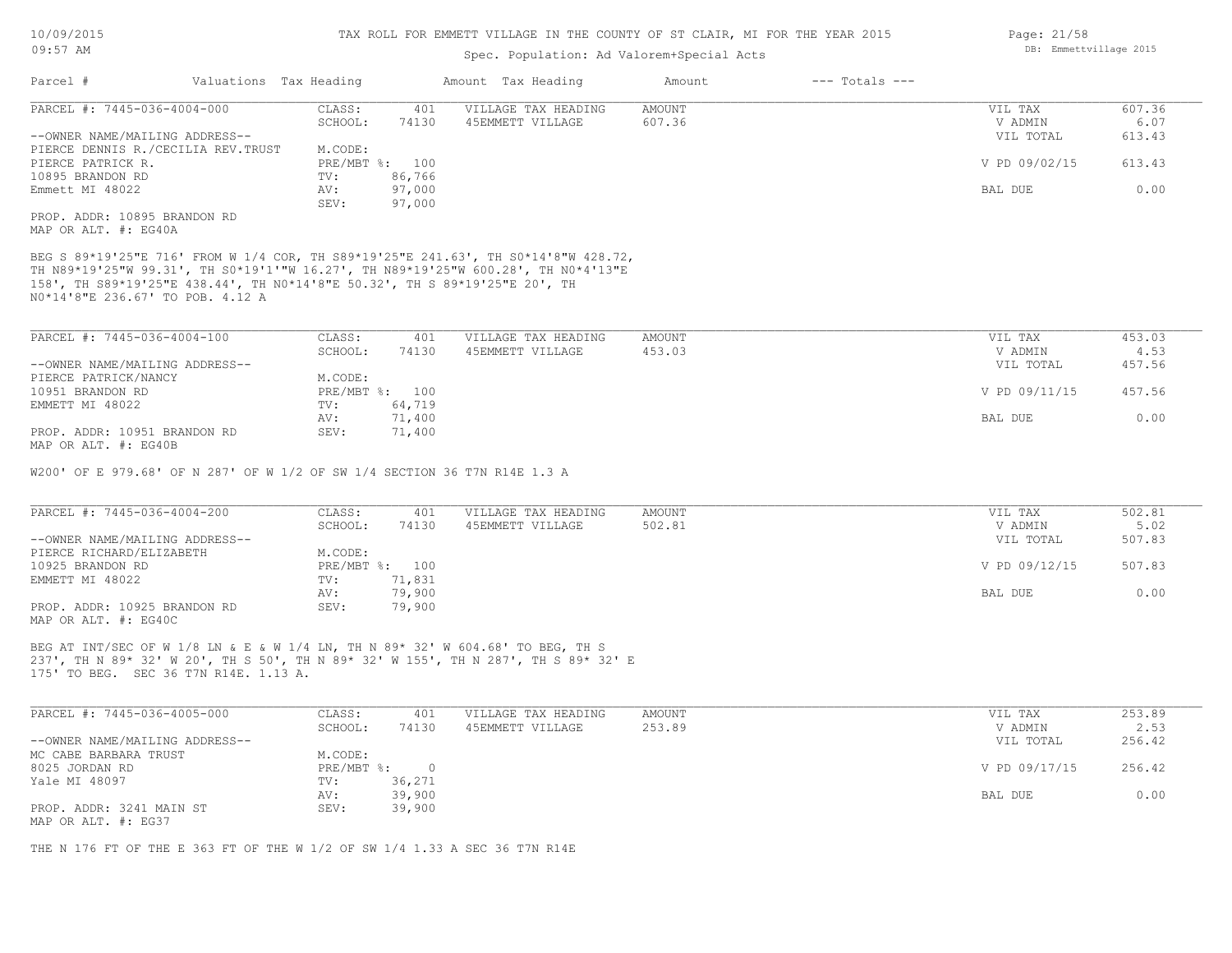| 10/09/2015    |  |
|---------------|--|
| $19 -$<br>:57 |  |

## Spec. Population: Ad Valorem+Special Acts

| Page: 22/58            |  |
|------------------------|--|
| DB: Emmettvillage 2015 |  |

| Parcel #                       | Valuations Tax Heading |        | Amount Tax Heading  | Amount | $---$ Totals $---$ |               |        |
|--------------------------------|------------------------|--------|---------------------|--------|--------------------|---------------|--------|
| PARCEL #: 7445-036-4006-000    | CLASS:                 | 401    | VILLAGE TAX HEADING | AMOUNT |                    | VIL TAX       | 211.22 |
|                                | SCHOOL:                | 74130  | 45EMMETT VILLAGE    | 211.22 |                    | V ADMIN       | 2.11   |
| --OWNER NAME/MAILING ADDRESS-- |                        |        |                     |        |                    | VIL TOTAL     | 213.33 |
| BULAR STEVEN/MAUREEN           | M.CODE:                |        |                     |        |                    |               |        |
| 3235 MAIN ST                   | PRE/MBT %: 100         |        |                     |        |                    | V PD 09/12/15 | 213.33 |
| EMMETT MI 48022                | TV:                    | 30,175 |                     |        |                    |               |        |
|                                | AV:                    | 32,500 |                     |        |                    | BAL DUE       | 0.00   |
| PROP. ADDR: 3235 MAIN ST       | SEV:                   | 32,500 |                     |        |                    |               |        |
| MAP OR ALT. #: EG38            |                        |        |                     |        |                    |               |        |

T7N R14E THE S 111 FT OF THE N 287 FT OF THE E 363 FT OF THE W 1/2 OF SW 1/4 0.92 A SEC 36

| PARCEL #: 7445-036-4007-000    | CLASS:       | 401    | VILLAGE TAX HEADING | AMOUNT | 198.80<br>VIL TAX       |  |
|--------------------------------|--------------|--------|---------------------|--------|-------------------------|--|
|                                | SCHOOL:      | 74130  | 45EMMETT VILLAGE    | 198.80 | 1.98<br>V ADMIN         |  |
| --OWNER NAME/MAILING ADDRESS-- |              |        |                     |        | 200.78<br>VIL TOTAL     |  |
| MC CLELLAND ROGER REV. TRUST   | M.CODE:      |        |                     |        |                         |  |
| 3227 MAIN ST                   | $PRE/MBT$ %: | 100    |                     |        | V PD 09/11/15<br>200.78 |  |
| EMMETT MI 48022-4520           | TV:          | 28,400 |                     |        |                         |  |
|                                | AV:          | 36,900 |                     |        | 0.00<br>BAL DUE         |  |
| PROP. ADDR: 3227 MAIN ST       | SEV:         | 36,900 |                     |        |                         |  |
| MAP OR ALT. #: EG39            |              |        |                     |        |                         |  |

R14E THE S 127 FT OF THE N 414 FT OF THE E 363 FT OF W 1/2 OF SW 1/4 1.05 A SEC 36 T7N

| PARCEL #: 7445-036-4008-001    | CLASS:         | 402   | VILLAGE TAX HEADING | AMOUNT | VIL TAX       | 45.50 |
|--------------------------------|----------------|-------|---------------------|--------|---------------|-------|
|                                | SCHOOL:        | 74130 | 45EMMETT VILLAGE    | 45.50  | V ADMIN       | 0.45  |
| --OWNER NAME/MAILING ADDRESS-- |                |       |                     |        | VIL TOTAL     | 45.95 |
| VERNIER PATRICK/DOROTHY        | M.CODE:        |       |                     |        |               |       |
| PO BOX 24                      | PRE/MBT %: 100 |       |                     |        | V PD 08/07/15 | 45.95 |
| Emmett MI 48022                | TV:            | 6,500 |                     |        |               |       |
|                                | AV:            | 6,500 |                     |        | BAL DUE       | 0.00  |
| PROP. ADDR: 3219 MAIN ST       | SEV:           | 6,500 |                     |        |               |       |
| MAP OR ALT. $\#$ : EG45B/A     |                |       |                     |        |               |       |

SPLIT ON 11/08/2007 FROM 19-036-4008-000, 19-036-4009-000; N OF WALTER CHILLSON' ADDITION TO VILLAGE OF EMMETT SECTION 36 T7N R14E 1.00 A S 132' OF E 264' & 363' EXC N 414' & EXC 132' OF THAT PART OF W 1/2 OF SW 1/4 LYING

| PARCEL #: 7445-036-4010-000    | CLASS:       | 708   | VILLAGE TAX HEADING | AMOUNT | VIL TAX   | 0.00 |
|--------------------------------|--------------|-------|---------------------|--------|-----------|------|
|                                | SCHOOL:      | 74130 | 45EMMETT VILLAGE    | 0.00   | V ADMIN   | 0.00 |
| --OWNER NAME/MAILING ADDRESS-- |              |       |                     |        | VIL TOTAL | 0.00 |
| OUR LADY OF MT CARMEL CH       | M.CODE:      |       |                     |        |           |      |
| 10817 BRANDON RD               | $PRE/MBT$ %: |       |                     |        | BAL DUE   | 0.00 |
| EMMETT MI 48022                | TV:          |       |                     |        |           |      |
|                                | AV:          |       |                     |        |           |      |
| PROP. ADDR: 10817 BRANDON RD   | SEV:         |       |                     |        |           |      |
| MAP OR ALT. #: EG28A           |              |       |                     |        |           |      |

OF SW 1/4 SECTION 36 T7N R14E 5.94 A 232.6',TH S875'E 618',TH N230'E 232.6' TO BEG & E 150' OF W 543' OF N 178' OF E 1/2 MIN W 178 FT FROM INT 1/4 COR, TH N 87 DEG 5 MIN W 618 FT, TH S 2 DEG 30 MIN W W393 FT OF N 280 FT OF E 1/2 OF SW 1/4 & BEG N 87 DEG 5 MIN W 334.5 FT & S 2 DEG 30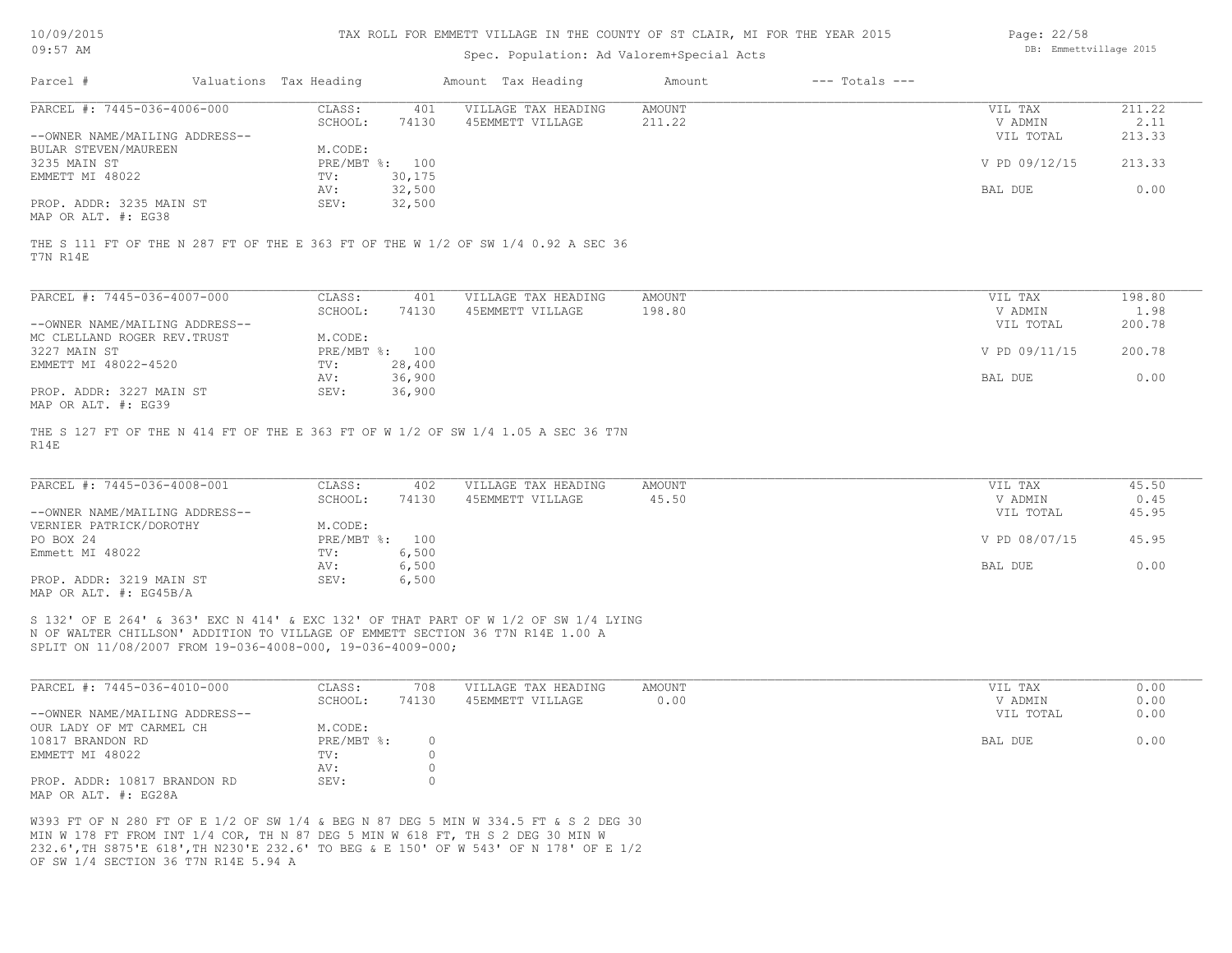# Spec. Population: Ad Valorem+Special Acts

| Parcel #                       | Valuations Tax Heading |       | Amount Tax Heading  | Amount | $---$ Totals $---$ |           |      |
|--------------------------------|------------------------|-------|---------------------|--------|--------------------|-----------|------|
| PARCEL #: 7445-036-4010-100    | CLASS:                 | 703   | VILLAGE TAX HEADING | AMOUNT |                    | VIL TAX   | 0.00 |
|                                | SCHOOL:                | 74130 | 45EMMETT VILLAGE    | 0.00   |                    | V ADMIN   | 0.00 |
| --OWNER NAME/MAILING ADDRESS-- |                        |       |                     |        |                    | VIL TOTAL | 0.00 |
| VILLAGE OF EMMETT              | M.CODE:                |       |                     |        |                    |           |      |
| P.O. BOX 127                   | $PRE/MBT$ %:           |       |                     |        |                    | BAL DUE   | 0.00 |
| EMMETT MI 48022                | TV:                    |       |                     |        |                    |           |      |
|                                | AV:                    |       |                     |        |                    |           |      |
| PROP. ADDR: MAIN ST            | SEV:                   |       |                     |        |                    |           |      |
| MAP OR ALT. #: EG28B           |                        |       |                     |        |                    |           |      |

.00 A 76.39',TH S 2D 4M W 218.57',TH S 82D 14M E 59.12' TO BEG SECTION 36 T7N R14E 7 & N 6D 30M E 155.13', FROM INT. 1/4 COR.,TH N 6D 30M E 211.53',TH N 77D 43M E 532.46' TO BEG AND BEG N 87D 5M W 1342.56',S 2D 30M W 974.74',S 77D 32M E 486.72', 261.05',TH S7820'E 121.60', TH S717'W 166.62',TH S7728'30"E 519.80' TH N230'E BEG N875'W 334.50' & S230'W 410.60' FROM INT 1/4 COR, TH N875'W 618',TH S230'W

| PARCEL #: 7445-036-4011-000    | CLASS:  | 401            | VILLAGE TAX HEADING | AMOUNT | VIL TAX       | 274.51 |
|--------------------------------|---------|----------------|---------------------|--------|---------------|--------|
|                                | SCHOOL: | 74130          | 45EMMETT VILLAGE    | 274.51 | V ADMIN       | 2.74   |
| --OWNER NAME/MAILING ADDRESS-- |         |                |                     |        | VIL TOTAL     | 277.25 |
| PIERCE KATHLEEN/KOPPINGER ELLE | M.CODE: |                |                     |        |               |        |
| 3224 MAIN ST                   |         | PRE/MBT %: 100 |                     |        | V PD 07/24/15 | 277.25 |
| EMMETT MI 48022-4519           | TV:     | 39,217         |                     |        |               |        |
|                                | AV:     | 43,300         |                     |        | BAL DUE       | 0.00   |
| PROP. ADDR: 3224 MAIN ST       | SEV:    | 43,300         |                     |        |               |        |
| MAP OR ALT. #: EG27C           |         |                |                     |        |               |        |

N394.70 FT OF W 390 FT OF E 1/2 OF SW 1/4 EXC N 280 FT THEREOF. 1 A SEC 36 T7N R14E

| PARCEL #: 7445-036-4012-000    | CLASS:  | 401            | VILLAGE TAX HEADING | AMOUNT | VIL TAX       | 286.60 |
|--------------------------------|---------|----------------|---------------------|--------|---------------|--------|
|                                | SCHOOL: | 74130          | 45EMMETT VILLAGE    | 286.60 | V ADMIN       | 2.86   |
| --OWNER NAME/MAILING ADDRESS-- |         |                |                     |        | VIL TOTAL     | 289.46 |
| DONNELLON JAMES/ANN            | M.CODE: |                |                     |        |               |        |
| 3218 MAIN ST                   |         | PRE/MBT %: 100 |                     |        | V PD 09/02/15 | 289.46 |
| EMMETT MI 48022-4519           | TV:     | 40,944         |                     |        |               |        |
|                                | AV:     | 45,400         |                     |        | BAL DUE       | 0.00   |
| PROP. ADDR: 3218 MAIN ST       | SEV:    | 45,400         |                     |        |               |        |
| MAP OR ALT. #: EG29            |         |                |                     |        |               |        |

1/4 LYING N OF GTRR R/W. .91 A SEC 36 T7N R14E THE S 111 FT OF THE N 505.7 FT OF THE W 356.15 FT OF ALL THAT PART OF E 1/2 OF SW

| PARCEL #: 7445-036-4013-000    | CLASS:     | 401    | VILLAGE TAX HEADING | AMOUNT | VIL TAX       | 173.53 |
|--------------------------------|------------|--------|---------------------|--------|---------------|--------|
|                                | SCHOOL:    | 74130  | 45EMMETT VILLAGE    | 173.53 | V ADMIN       | 1.73   |
| --OWNER NAME/MAILING ADDRESS-- |            |        |                     |        | VIL TOTAL     | 175.26 |
| SUSTARICH NOEL L               | M.CODE:    |        |                     |        |               |        |
| 50661 RUSSELL DRIVE            | PRE/MBT %: |        |                     |        | V PD 07/13/15 | 175.26 |
| Macomb MI 48044                | TV:        | 24,790 |                     |        |               |        |
|                                | AV:        | 27,000 |                     |        | BAL DUE       | 0.00   |
| PROP. ADDR: 3208 MAIN ST       | SEV:       | 27,000 |                     |        |               |        |
| MAP OR ALT. #: EG30            |            |        |                     |        |               |        |

TO THE PLACE OF BEG. 1.12 A SEC 36 T7N R14E MIN W 173.7 FT, TH N 76 DEG 35 MIN W 363.5 FT TO M-19, TH N 2 DEG 30 MIN E 100 FT M-19 WITH E & W 1/4 LINE OF SEC 36, TH S 88 DEG 18 MIN E 356.15 FT, TH S 2 DEG 17 BEG AT A PTE WHICH LIES S 2 DEG 30 MIN W 505.7 FT FROM THE INT/SEC OF THE E LINE OF Page: 23/58 DB: Emmettvillage 2015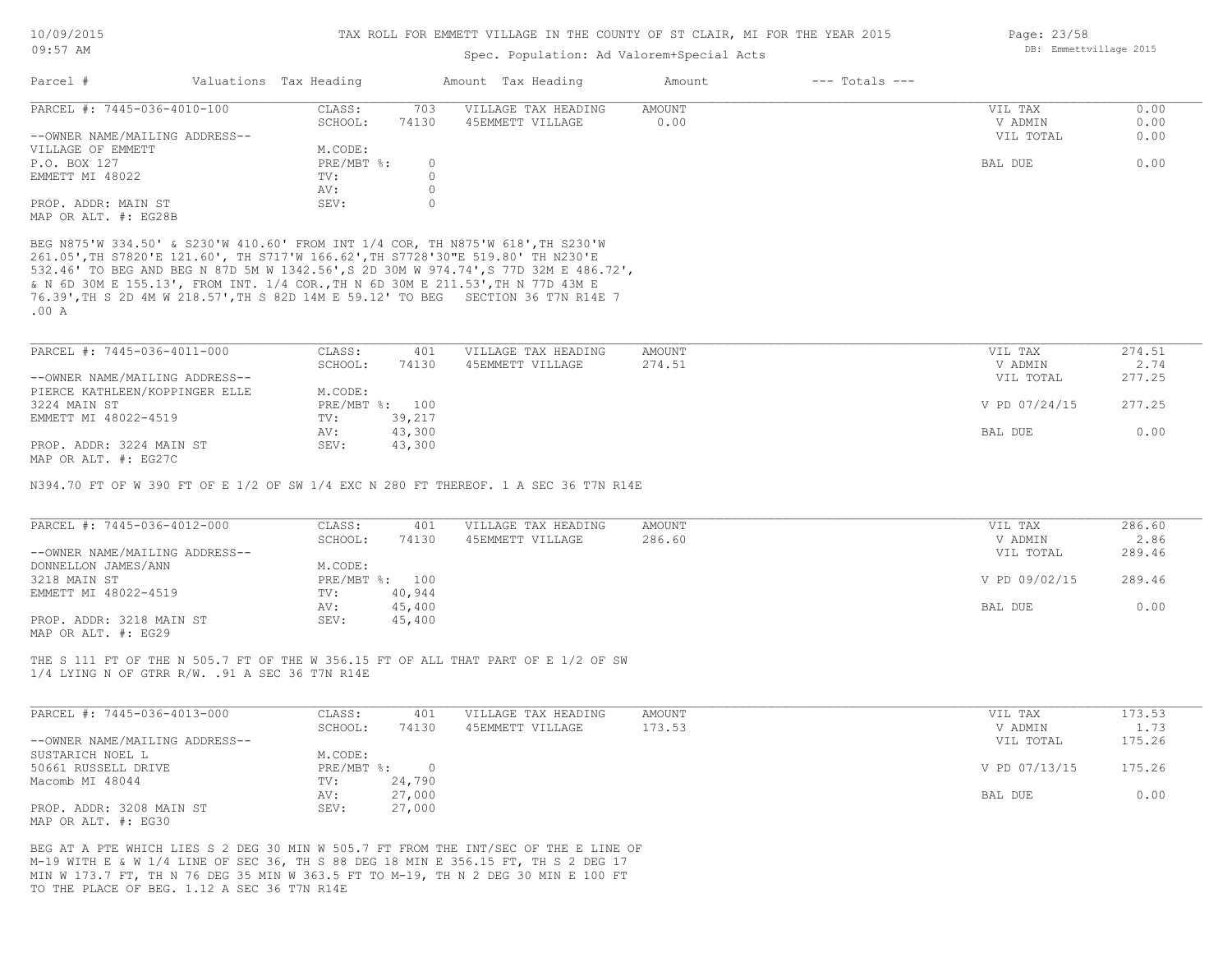## Spec. Population: Ad Valorem+Special Acts

| Parcel #                       | Valuations Tax Heading |        | Amount Tax Heading  | Amount | $---$ Totals $---$ |               |        |
|--------------------------------|------------------------|--------|---------------------|--------|--------------------|---------------|--------|
| PARCEL #: 7445-036-4014-000    | CLASS:                 | 201    | VILLAGE TAX HEADING | AMOUNT |                    | VIL TAX       | 107.10 |
|                                | SCHOOL:                | 74130  | 45EMMETT VILLAGE    | 107.10 |                    | V ADMIN       | 1.07   |
| --OWNER NAME/MAILING ADDRESS-- |                        |        |                     |        |                    | VIL TOTAL     | 108.17 |
| MALLOY WILLIAM                 | M.CODE:                |        |                     |        |                    |               |        |
| 14950 SULLIVAN RD              | $PRE/MBT$ %:           |        |                     |        |                    | V PD 09/22/15 | 108.17 |
| Capac MI 48014                 | TV:                    | 15,300 |                     |        |                    |               |        |
|                                | AV:                    | 15,300 |                     |        |                    | BAL DUE       | 0.00   |
| PROP. ADDR: 3206 MAIN ST       | SEV:                   | 15,300 |                     |        |                    |               |        |
|                                |                        |        |                     |        |                    |               |        |

MAP OR ALT. #: EG31

35 MIN W 190 FT, TH N 2 DEG 30 MIN E 100 FT TO PLACE OF BEG. .42 A SEC 36 T7N R14E LINE OF SEC 36, TH S 76 DEG 35 MIN E 190 FT, TH S 2 DEG 30 MIN W 100 FT TH N 76 DEG BEG AT A PTE ON THE E LINE OF M-19, S 2 DEG 30 MIN W 605.7 FT FROM THE E & W 1/4

| PARCEL #: 7445-036-4015-000    | CLASS:  | 401            | VILLAGE TAX HEADING | AMOUNT | VIL TAX       | 398.27 |
|--------------------------------|---------|----------------|---------------------|--------|---------------|--------|
|                                | SCHOOL: | 74130          | 45EMMETT VILLAGE    | 398.27 | V ADMIN       | 3.98   |
| --OWNER NAME/MAILING ADDRESS-- |         |                |                     |        | VIL TOTAL     | 402.25 |
| MORAN ROBERT/PATRICIA          | M.CODE: |                |                     |        |               |        |
| PO BOX 16                      |         | PRE/MBT %: 100 |                     |        | V PD 09/05/15 | 402.25 |
| 3188 MAIN ST                   | TV:     | 56,896         |                     |        |               |        |
| EMMETT MI 48022                | AV:     | 63,100         |                     |        | BAL DUE       | 0.00   |
|                                | SEV:    | 63,100         |                     |        |               |        |
| PROP. ADDR: 3188 MAIN ST       |         |                |                     |        |               |        |

MAP OR ALT. #: EG32

OF BEG. 1.4 A SEC 36 T7N R14E FT TH N 81 DEG 30 MIN W 156.3 FT TO M-19, TH N 2 DEG 30 MIN E 142.6 FT TO THE PLACE S 76 DEG 35 MIN E 213.6 FT, TH S 2 DEG 4 MIN W 162.6 FT, TH S 89 DEG 18 MIN W 243.1 & W 1/4 LINE OF SEC 36, TH S 76 DEG 35 MIN E 190 FT, TH N 2 DEG 30 MIN E 100 FT, TH BEG AT A PTE ON THE E LINE OF M-19 WHICH LIES S 2 DEG 30 MIN W 705.7 FT FROM THE E

| PARCEL #: 7445-036-4016-000    | CLASS:               | 201    | VILLAGE TAX HEADING | AMOUNT | VIL TAX       | 165.73 |
|--------------------------------|----------------------|--------|---------------------|--------|---------------|--------|
|                                | SCHOOL:              | 74130  | 45EMMETT VILLAGE    | 165.73 | V ADMIN       | 1.65   |
| --OWNER NAME/MAILING ADDRESS-- |                      |        |                     |        | VIL TOTAL     | 167.38 |
| GRACE JOSEPH REV TRUST         | M.CODE:              |        |                     |        |               |        |
| 10715 BRANDON RD               | PRE/MBT %:<br>$\cap$ |        |                     |        | V PD 09/02/15 | 167.38 |
| EMMETT MI 48022                | TV:                  | 23,677 |                     |        |               |        |
|                                | AV:                  | 27,400 |                     |        | BAL DUE       | 0.00   |
| PROP. ADDR: 10842 MARY ST      | SEV:                 | 27,400 |                     |        |               |        |
| MAP OR ALT. #: EG33            |                      |        |                     |        |               |        |

R14E W 131.5 FT TO M-19, TH N 2 DEG 30 MIN E 132 FT TO PLACE OF BEG. .45 A SEC 36 T7N LINE, TH S 81 DEG 30 MIN E 156.3 FT, TH S 6 DEG 59 MIN W 148 FT, TH N 77 DEG 30 MIN BEG AT A PTE ON E LINE OF M-19 WHICH LIES S 2 DEG 30 MIN W 849.28 FT FROM E & W 1/4

Page: 24/58 DB: Emmettvillage 2015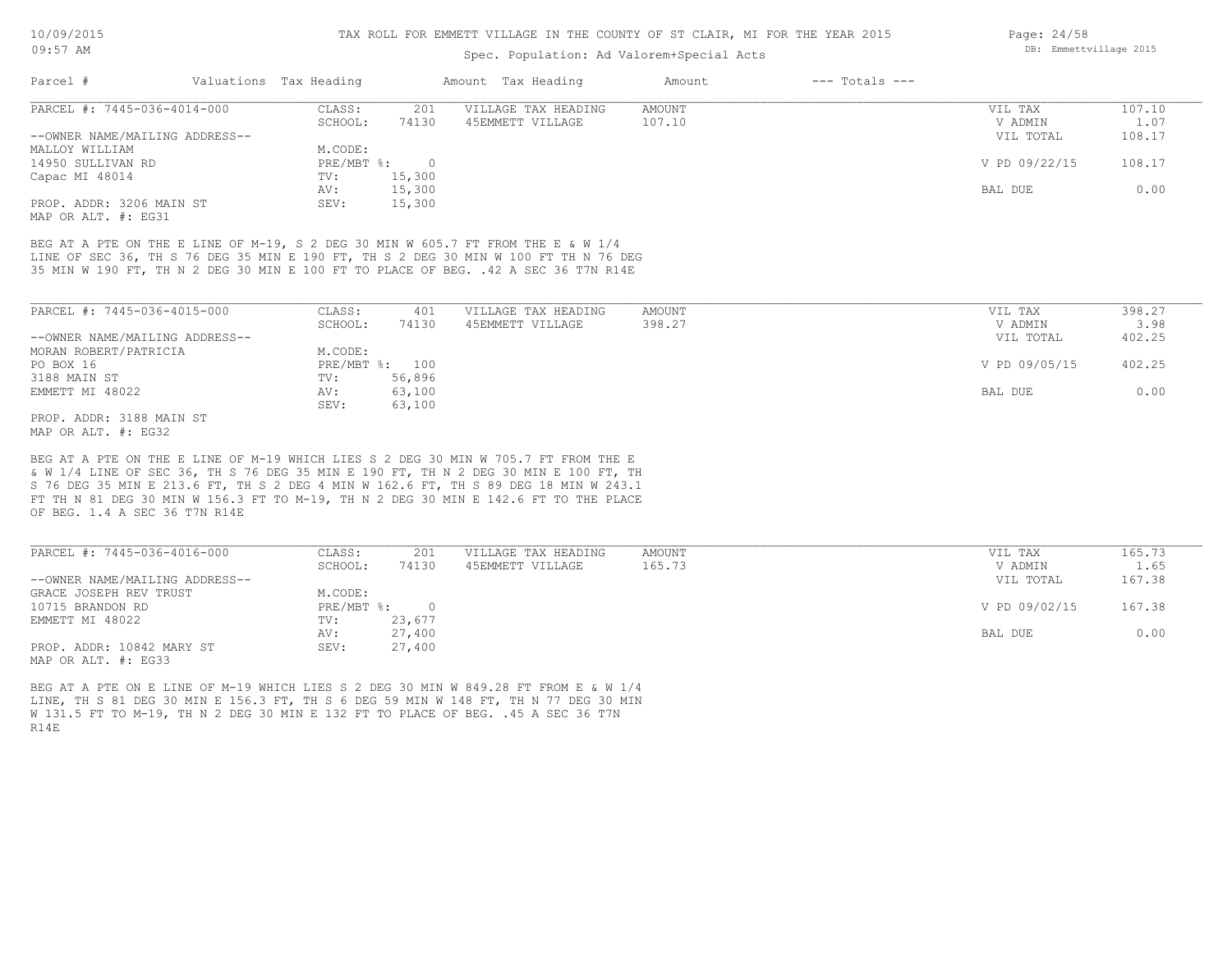# Spec. Population: Ad Valorem+Special Acts

| Parcel #                       | Valuations Tax Heading |       | Amount Tax Heading  | Amount | $---$ Totals $---$ |           |      |
|--------------------------------|------------------------|-------|---------------------|--------|--------------------|-----------|------|
| PARCEL #: 7445-036-4017-000    | CLASS:                 | 705   | VILLAGE TAX HEADING | AMOUNT |                    | VIL TAX   | 0.00 |
|                                | SCHOOL:                | 74130 | 45EMMETT VILLAGE    | 0.00   |                    | V ADMIN   | 0.00 |
| --OWNER NAME/MAILING ADDRESS-- |                        |       |                     |        |                    | VIL TOTAL | 0.00 |
| EMMETT LION'S CLUB INC         | M.CODE:                |       |                     |        |                    |           |      |
| 3481 COGLEY RD                 | $PRE/MBT$ %:           |       |                     |        |                    | BAL DUE   | 0.00 |
| AVOCA MI 48006                 | TV:                    |       |                     |        |                    |           |      |
|                                | AV:                    |       |                     |        |                    |           |      |
| PROP. ADDR: MARY ST            | SEV:                   |       |                     |        |                    |           |      |
| MAP OR ALT. #: EG34            |                        |       |                     |        |                    |           |      |

N 77 DEG 30 MIN W 126 FT TO THE PLACE OF BEG. .46 A SEC 36 T7N R14E 6 DEG 59 MIN E 148 FT, TH N 89 DEG 18 MIN E 133 FT, TH S 14 DEG 15 MIN W 170 FT TH 30 MIN W 981.28 FT TH S 77 DEG 33 MIN E 131.5 FT TO PLACE OF BEG OF THIS DESC, TH N FROM THE INT/SEC OF THE E LINE OF M-19 WITH THE E & W 1/4 LINE OF SEC 36, S 2 DEG

| PARCEL #: 7445-036-4018-000    | CLASS:     | 401   | VILLAGE TAX HEADING | AMOUNT | 54.76<br>VIL TAX   |
|--------------------------------|------------|-------|---------------------|--------|--------------------|
|                                | SCHOOL:    | 74130 | 45EMMETT VILLAGE    | 54.76  | 0.54<br>V ADMIN    |
| --OWNER NAME/MAILING ADDRESS-- |            |       |                     |        | 55.30<br>VIL TOTAL |
| BOYER MICHAEL                  | M.CODE:    |       |                     |        |                    |
| MAPLE STREET STATION           | PRE/MBT %: |       |                     |        | 55.30<br>BAL DUE   |
| PO BOX 4385                    | TV:        | 7,823 |                     |        |                    |
| DEARBORN MI 48126              | AV:        | 8,200 |                     |        |                    |
|                                | SEV:       | 8,200 |                     |        |                    |
| PROP. ADDR: MARY ST            |            |       |                     |        |                    |
|                                |            |       |                     |        |                    |

MAP OR ALT. #: EG35

FT TO THE PLACE OF BEG. . 49 A SEC 36 T7N R14E TH N 82 DEG 14 MIN W 15 FT, TH S 6 DEG 30 MIN W 148 FT TH N 77 DEG 30 MIN W 121.65 TH N 14 DEG 15 MIN E 170 FT TH N 89 DEG 18 MIN E 110 FT TH S 2 DEG 4 MIN W 55.6 FT, 30 MIN W 981.28 FT, TH S 77 DEG 30 MIN E 257.5 FT TO THE PLACE OF BEG OF THIS DESC, FROM THE INT-SEC OF THE E LINE OF M-19 WITH THE E & W 1/4 LINE OF SEC 36, S 2 DEG

| PARCEL #: 7445-036-4019-001        | CLASS:     | 401    | VILLAGE TAX HEADING | AMOUNT | VIL TAX       | 142.94 |
|------------------------------------|------------|--------|---------------------|--------|---------------|--------|
|                                    | SCHOOL:    | 74130  | 45EMMETT VILLAGE    | 142.94 | V ADMIN       | 1.42   |
| --OWNER NAME/MAILING ADDRESS--     |            |        |                     |        | VIL TOTAL     | 144.36 |
| PIERCE DENNIS R.CECILIA LIV. TRUST | M.CODE:    |        |                     |        |               |        |
| PIERCE PATRICK                     | PRE/MBT %: | $\cap$ |                     |        | V PD 09/02/15 | 144.36 |
| 10895 BRANDON RD                   | TV:        | 20,421 |                     |        |               |        |
| EMMETT MI 48022                    | AV:        | 22,700 |                     |        | BAL DUE       | 0.00   |
|                                    | SEV:       | 22,700 |                     |        |               |        |
| ים אסגוע 1000 - סחתג מהסמ          |            |        |                     |        |               |        |

 $\mathcal{L}_\mathcal{L} = \mathcal{L}_\mathcal{L} = \mathcal{L}_\mathcal{L} = \mathcal{L}_\mathcal{L} = \mathcal{L}_\mathcal{L} = \mathcal{L}_\mathcal{L} = \mathcal{L}_\mathcal{L} = \mathcal{L}_\mathcal{L} = \mathcal{L}_\mathcal{L} = \mathcal{L}_\mathcal{L} = \mathcal{L}_\mathcal{L} = \mathcal{L}_\mathcal{L} = \mathcal{L}_\mathcal{L} = \mathcal{L}_\mathcal{L} = \mathcal{L}_\mathcal{L} = \mathcal{L}_\mathcal{L} = \mathcal{L}_\mathcal{L}$ 

MAP OR ALT. #: EG36 PROP. ADDR: 10808 MARY ST

74.81' TO THE BEG. 0.26 A SEC 36 T7N R14E N 6D 46M 1S E 148.98', TH S 82D 14M E 73.73', TH S 6D 30M W 155.13',TH N 77D 32M W N 87D 5M W 1342.56',S 2D 30M W 974.74', & S 77D 32M E 411.91',FROM INT. 1/4 COR.,TH Page: 25/58 DB: Emmettvillage 2015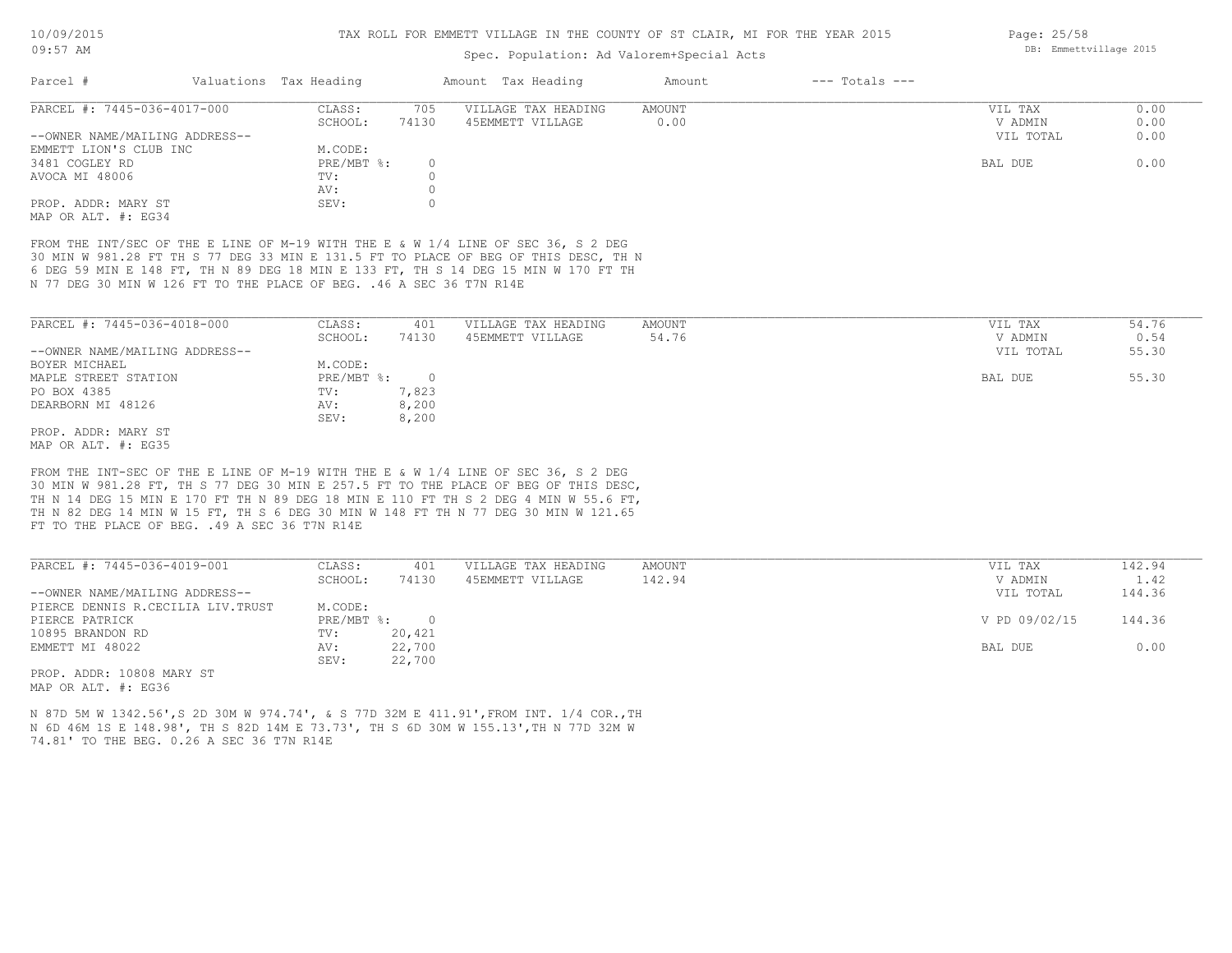#### TAX ROLL FOR EMMETT VILLAGE IN THE COUNTY OF ST CLAIR, MI FOR THE YEAR 2015

# Spec. Population: Ad Valorem+Special Acts

| Parcel #                       | Valuations Tax Heading |        | Amount Tax Heading  | Amount | $---$ Totals $---$ |               |       |
|--------------------------------|------------------------|--------|---------------------|--------|--------------------|---------------|-------|
| PARCEL #: 7445-036-4021-000    | CLASS:                 | 401    | VILLAGE TAX HEADING | AMOUNT |                    | VIL TAX       | 98.85 |
|                                | SCHOOL:                | 74130  | 45EMMETT VILLAGE    | 98.85  |                    | V ADMIN       | 0.98  |
| --OWNER NAME/MAILING ADDRESS-- |                        |        |                     |        |                    | VIL TOTAL     | 99.83 |
| WOOLMAN DAVID T                | M.CODE:                |        |                     |        |                    |               |       |
| 10807 BRANDON RD               | PRE/MBT %: 100         |        |                     |        |                    | V PD 07/25/15 | 99.83 |
| EMMETT MI 48022-4505           | TV:                    | 14,122 |                     |        |                    |               |       |
|                                | AV:                    | 15,600 |                     |        |                    | BAL DUE       | 0.00  |
| PROP. ADDR: 10807 BRANDON RD   | SEV:                   | 15,600 |                     |        |                    |               |       |
|                                |                        |        |                     |        |                    |               |       |

MAP OR ALT. #: EG27E

E75 FT OF W 618 FT OF N 178 FT OF E 1/2 OF SW 1/4 0.31 A SEC 36 T7N R14E

| PARCEL #: 7445-036-4022-000    | CLASS:         | 401    | VILLAGE TAX HEADING | AMOUNT | VIL TAX   | 152.90 |
|--------------------------------|----------------|--------|---------------------|--------|-----------|--------|
|                                | SCHOOL:        | 74130  | 45EMMETT VILLAGE    | 152.90 | V ADMIN   | 1.52   |
| --OWNER NAME/MAILING ADDRESS-- |                |        |                     |        | VIL TOTAL | 154.42 |
| STELZER EDWARD/MARG            | M.CODE:        |        |                     |        |           |        |
| 10791 BRANDON RD               | PRE/MBT %: 100 |        |                     |        | BAL DUE   | 154.42 |
| EMMETT MI 48022-4508           | TV:            | 21,844 |                     |        |           |        |
|                                | AV:            | 24,000 |                     |        |           |        |
| PROP. ADDR: 10791 BRANDON RD   | SEV:           | 24,000 |                     |        |           |        |

MAP OR ALT. #: EG27I

E115 FT OF W 733 FT OF N 178 FT OF E 1/2 OF SW 1/4 0.47 A SEC 36 T7N R14E

| PARCEL #: 7445-036-4023-000    | CLASS:     | 401    | VILLAGE TAX HEADING | AMOUNT | VIL TAX       | 180.64 |
|--------------------------------|------------|--------|---------------------|--------|---------------|--------|
|                                | SCHOOL:    | 74130  | 45EMMETT VILLAGE    | 180.64 | V ADMIN       | 1.80   |
| --OWNER NAME/MAILING ADDRESS-- |            |        |                     |        | VIL TOTAL     | 182.44 |
| TWARDY RANDALL G               | M.CODE:    |        |                     |        |               |        |
| P.O. BOX 81                    | PRE/MBT %: |        |                     |        | V PD 07/20/15 | 182.44 |
| MEMPHIS MI 48041               | TV:        | 25,806 |                     |        |               |        |
|                                | AV:        | 28,500 |                     |        | BAL DUE       | 0.00   |
| PROP. ADDR: 10785 BRANDON RD   | SEV:       | 28,500 |                     |        |               |        |
| MAP OR ALT. #: EG27F           |            |        |                     |        |               |        |

E125' OF W 858' OF N 178' OF E 1/2 OF SW 1/4 SECTION 36 T7N R14E 0.51 A

| PARCEL #: 7445-036-4024-000    | CLASS:     | 401    | VILLAGE TAX HEADING | AMOUNT | VIL TAX       | 34.30 |
|--------------------------------|------------|--------|---------------------|--------|---------------|-------|
|                                | SCHOOL:    | 74130  | 45EMMETT VILLAGE    | 34.30  | V ADMIN       | 0.34  |
| --OWNER NAME/MAILING ADDRESS-- |            |        |                     |        | VIL TOTAL     | 34.64 |
| GRACE THERESA ANN TRUST        | M.CODE:    |        |                     |        |               |       |
| 2039 N. LINCOLN AVE UNIT F     | PRE/MBT %: | $\cap$ |                     |        | V PD 08/21/15 | 34.64 |
| CHICAGO IL 60614               | TV:        | 4,900  |                     |        |               |       |
|                                | AV:        | 4,900  |                     |        | BAL DUE       | 0.00  |
| PROP. ADDR: 10777 BRANDON RD   | SEV:       | 4,900  |                     |        |               |       |
| MAP OR ALT. #: EG27G           |            |        |                     |        |               |       |

E150 FT OF W 1008 FT OF N 178 FT OF E 1/2 OF SW 1/4 0.61 A SEC 36 T7N R14E

Page: 26/58 DB: Emmettvillage 2015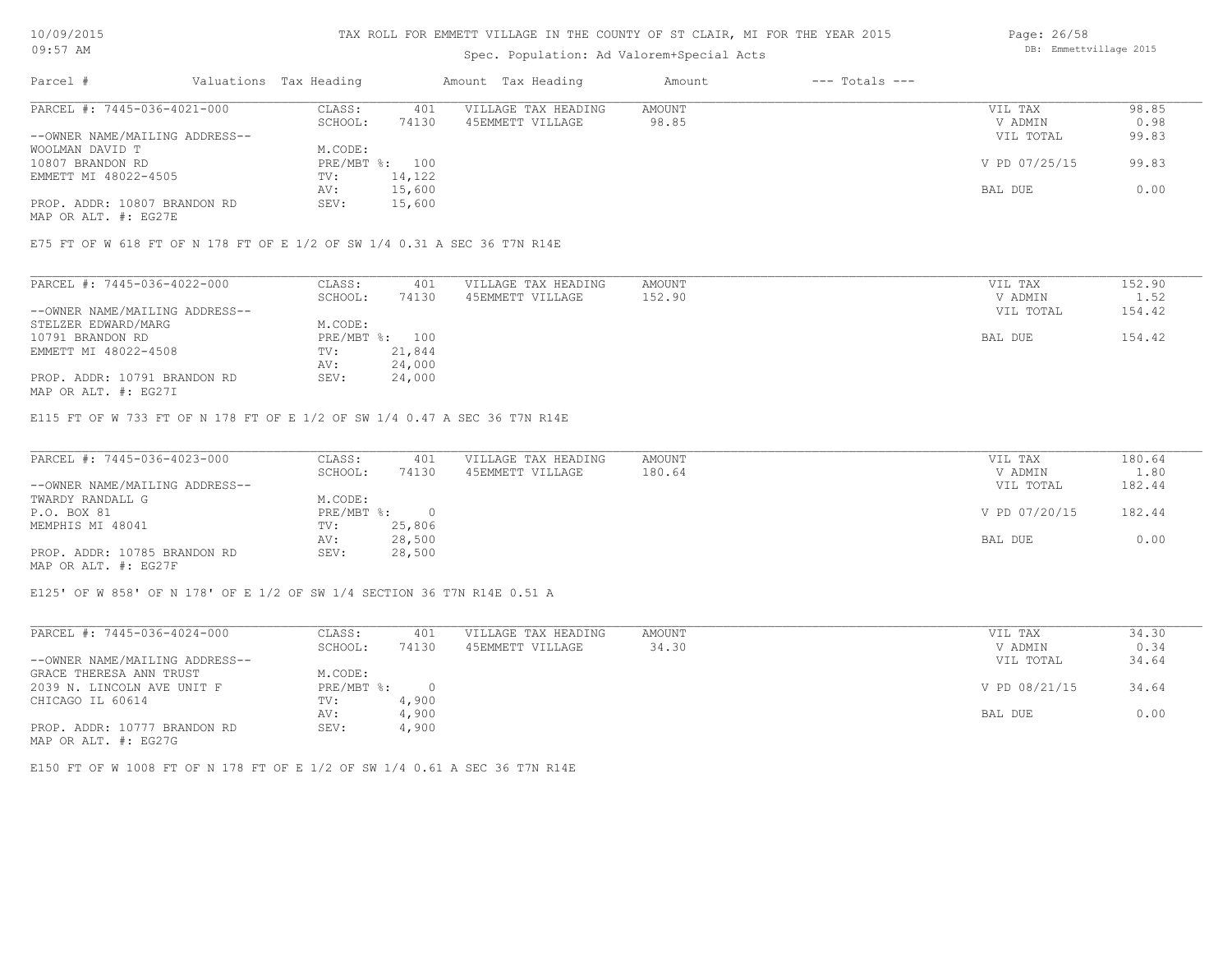## Spec. Population: Ad Valorem+Special Acts

| Page: 27/58 |                        |  |
|-------------|------------------------|--|
|             | DB: Emmettvillage 2015 |  |

| Parcel #                       | Valuations Tax Heading |       | Amount Tax Heading  | Amount | $---$ Totals $---$ |               |       |
|--------------------------------|------------------------|-------|---------------------|--------|--------------------|---------------|-------|
| PARCEL #: 7445-036-4025-000    | CLASS:                 | 402   | VILLAGE TAX HEADING | AMOUNT |                    | VIL TAX       | 34.30 |
|                                | SCHOOL:                | 74130 | 45EMMETT VILLAGE    | 34.30  |                    | V ADMIN       | 0.34  |
| --OWNER NAME/MAILING ADDRESS-- |                        |       |                     |        |                    | VIL TOTAL     | 34.64 |
| GRACE THERESA ANN REV. TRUST   | M.CODE:                |       |                     |        |                    |               |       |
| 2039 N. LINCOLN AVE UNIT F     | $PRE/MBT$ %:           |       |                     |        |                    | V PD 08/21/15 | 34.64 |
| CHICAGO IL 60614               | TV:                    | 4,900 |                     |        |                    |               |       |
|                                | AV:                    | 4,900 |                     |        |                    | BAL DUE       | 0.00  |
| PROP. ADDR: BRANDON RD         | SEV:                   | 4,900 |                     |        |                    |               |       |
|                                |                        |       |                     |        |                    |               |       |

MAP OR ALT. #: EG27H

E150' OF W 1158' OF N 178' OF E 1/2 OF SW 1/4 SECTION 36 T7N R14E 0.61 A

| PARCEL #: 7445-036-4026-000    | CLASS:  | 401            | VILLAGE TAX HEADING | AMOUNT | VIL TAX       | 327.85 |
|--------------------------------|---------|----------------|---------------------|--------|---------------|--------|
|                                | SCHOOL: | 74130          | 45EMMETT VILLAGE    | 327.85 | V ADMIN       | 3.27   |
| --OWNER NAME/MAILING ADDRESS-- |         |                |                     |        | VIL TOTAL     | 331.12 |
| KINNEY FAMILY TRUST            | M.CODE: |                |                     |        |               |        |
| 10745 BRANDON RD               |         | PRE/MBT %: 100 |                     |        | V PD 09/11/15 | 331.12 |
| EMMETT MI 48022-4508           | TV:     | 46,837         |                     |        |               |        |
|                                | AV:     | 52,000         |                     |        | BAL DUE       | 0.00   |
| PROP. ADDR: 10745 BRANDON RD   | SEV:    | 52,000         |                     |        |               |        |
| MAP OR ALT. #: EG27A/B         |         |                |                     |        |               |        |

R14E E183.9 FT OF N 178 FT OF SW 1/4 & W 12.1 FT OF N 178 FT OF SE 1/4 0.8 A SEC 36 T7N

| PARCEL #: 7445-036-4027-000      | CLASS:     | 201     | VILLAGE TAX HEADING | AMOUNT | VIL TAX       | 658.42 |
|----------------------------------|------------|---------|---------------------|--------|---------------|--------|
|                                  | SCHOOL:    | 74130   | 45EMMETT VILLAGE    | 658.42 | V ADMIN       | 6.58   |
| --OWNER NAME/MAILING ADDRESS--   |            |         |                     |        | VIL TOTAL     | 665.00 |
| EASTERN MICHIGAN GRAIN           | M.CODE:    |         |                     |        |               |        |
| THE STAR OF THE WEST MILLING CO. | PRE/MBT %: |         |                     |        | V PD 09/05/15 | 665.00 |
| P.O. BOX 146                     | TV:        | 94,060  |                     |        |               |        |
| FRANKENMUTH MI 48734             | AV:        | 101,700 |                     |        | BAL DUE       | 0.00   |
|                                  | SEV:       | 101,700 |                     |        |               |        |
| PROP. ADDR: 10668 MARY ST        |            |         |                     |        |               |        |

MAP OR ALT. #:

403.67 TO BEG.T7N R14E 11.41 A. 1017.71',TH S 3D 36M 50S W 243.45',TH S 77D 32M 40S E 1030.67'TH N 3D 30M 46S E 20SW 1307.26'&S 3D 30M 46S W 1059.99 FROM E 1/4 COR. FROM 1/4 COR.TH 86D 29M 14S 52M E 243.45', TH N 77D 30M 30S W 769.35', TH S7 18M 30S W200;TO BEG. N 87D 13M COR.TH S77D 30M 30S E 550;,TH S 10D 10M W 41.58',TH N 77 30M 30S E 235.88' TH N 3D BEG. S 87D 5M E 1321.57;,TH S 2D 30M W 974.91',&S 77D 30M 30S E 855.35',FROM W 1/4

| PARCEL #: 7445-036-4027-100              | CLASS:       | 703   | VILLAGE TAX HEADING | AMOUNT | VIL TAX   | 0.00 |
|------------------------------------------|--------------|-------|---------------------|--------|-----------|------|
|                                          | SCHOOL:      | 74130 | 45EMMETT VILLAGE    | 0.00   | V ADMIN   | 0.00 |
| --OWNER NAME/MAILING ADDRESS--           |              |       |                     |        | VIL TOTAL | 0.00 |
| VILLAGE OF EMMETT                        | M.CODE:      |       |                     |        |           |      |
| 3099 MAIN ST                             | $PRE/MBT$ %: |       |                     |        | BAL DUE   | 0.00 |
| EMMETT MI 48022                          | TV:          |       |                     |        |           |      |
|                                          | AV:          |       |                     |        |           |      |
| PROP. ADDR: MARY ST                      | SEV:         |       |                     |        |           |      |
| מת <i>רמי</i> ת .4. חזג תמ תג <i>ו</i> ו |              |       |                     |        |           |      |

MAP OR ALT. #: EG27D2

BEG. SECTION 36 T7N R14E 1.7 A S7730'30"E 368.75',TH N718' 30"E 200',TH N7730'30"W 368.75',TH S718'30"W 200' TO BEG S875'E 1321.57', S230'W 974.91' & S7730'30"E 486.6' FROM W 1/4 COR,TH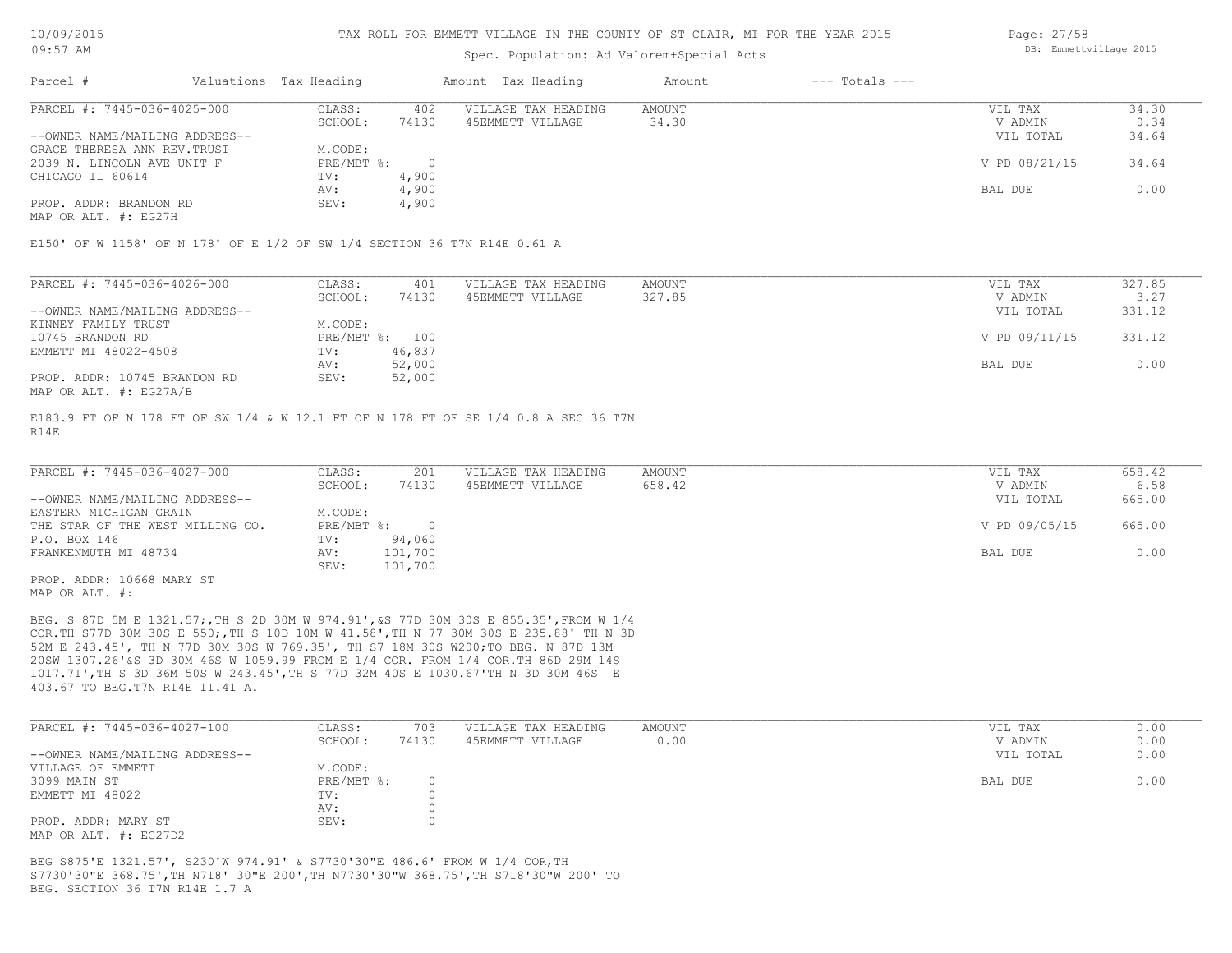## Spec. Population: Ad Valorem+Special Acts

| Parcel #                       | Valuations Tax Heading |                | Amount Tax Heading  | Amount | $---$ Totals $---$ |               |        |
|--------------------------------|------------------------|----------------|---------------------|--------|--------------------|---------------|--------|
| PARCEL #: 7445-036-4028-001    | CLASS:                 | 402            | VILLAGE TAX HEADING | AMOUNT |                    | VIL TAX       | 431.90 |
|                                | SCHOOL:                | 74130          | 45EMMETT VILLAGE    | 431.90 |                    | V ADMIN       | 4.31   |
| --OWNER NAME/MAILING ADDRESS-- |                        |                |                     |        |                    | VIL TOTAL     | 436.21 |
| GROT STANLEY/SYLWIA            | M.CODE:                |                |                     |        |                    |               |        |
| 11927 HIAWATHA                 |                        | PRE/MBT %: 100 |                     |        |                    | V PD 08/20/15 | 436.21 |
| UTICA MI 48315                 | TV:                    | 61,700         |                     |        |                    |               |        |
|                                | AV:                    | 61,700         |                     |        |                    | BAL DUE       | 0.00   |
| PROP. ADDR: KINNEY RD          | SEV:                   | 61,700         |                     |        |                    |               |        |
| MAP OR ALT. #: EG59A           |                        |                |                     |        |                    |               |        |

SECTION 36 T7N R16E 51.93 A SPLIT ON 10/05/2007 FROM 19-036-4028-000; 33D 27M 40S W 214.5', S 3D 6M 21S E 124.54', TH S 86D 39M 8S W 1105.88 TO BEG 40S W 313.5', S 30D 57M 40S W 132', S 49D 57M 40S W 726', S 73D 27M 40S W 247.5', S TH ALG COWHY DRAIN TH FOLLOWING SEVEN COURSES; S 37D 27M 40S W 107.87', S 61D 27M TH S 83D 49M 17S E 445.67', TH N 5D 59M 36S E 37.75', TH S 84D 0M 24S E 1234.32', 98.48', TH N 3D 26M 4S W 98.7', TH S 84D 0M 24S E 535.6', TH N 3D 26M 4S W 101.76', 29S W 250', TH N 85D 35M 34S E 70.38', TH N 3D 26M 4S W 49.5', TH N 85D 35M 34S E 39M 35S W 70.2', TH N 3D 58M 29S W 627.4', TH N 85D 35M 34S E 209.2', TH N 3D 58M BEG N 86D 39M 8S E 1382.76' FROM SW SEC COR, TH N 3D 58M 29S W 300.16', TH S 86D

| PARCEL #: 7445-036-4028-010        | CLASS:         | 703   | VILLAGE TAX HEADING | AMOUNT | VIL TAX   | 0.00 |
|------------------------------------|----------------|-------|---------------------|--------|-----------|------|
|                                    | SCHOOL:        | 74130 | 45EMMETT VILLAGE    | 0.00   | V ADMIN   | 0.00 |
| --OWNER NAME/MAILING ADDRESS--     |                |       |                     |        | VIL TOTAL | 0.00 |
| SOUTH BRANCH PINE RIVER DRAIN      | M.CODE:        |       |                     |        |           |      |
| DRAINAGE DISTRICT                  | PRE/MBT %: 100 |       |                     |        | BAL DUE   | 0.00 |
| ST CLAIR COUNTY DRAIN COMMISSIONER | TV:            |       |                     |        |           |      |
| 21 AIRPORT DR                      | AV:            |       |                     |        |           |      |
| SAINT CLAIR MI 48079               | SEV:           |       |                     |        |           |      |

MAP OR ALT. #: EG59B PROP. ADDR: KINNEY RD

10/05/2007 FROM 19-036-4028-000; 1342.74', TH S 86D 39M 8S W 84.96' TO BEG SECTION 36 T7N R16E 21.16 A SPLIT ON 107.87', TH S 84D 0M 24S E 55.01', TH S 2D 57M 44S E 1093.74', TH S 86D 18M 37S W 49D 57M 40S E 726', N 30D 57M 40S E 132', N 61D 27M 40S E 313.5', N 37D 27M 40S E COURSE; N 3D 6M 21S W 124.54', N 33D 27M 40S E 214.5', N 73D 27M 40S E 247.5', N BEG N 86D 39M 8S E 2488.64' FROM SW SEC COR, TH ALG COWHY DRAIN FOLLOWING SEVEN

| PARCEL #: 7445-036-4029-000    | CLASS:     | 201    | VILLAGE TAX HEADING | AMOUNT | VIL TAX       | 202.30 |
|--------------------------------|------------|--------|---------------------|--------|---------------|--------|
|                                | SCHOOL:    | 74130  | 45EMMETT VILLAGE    | 202.30 | V ADMIN       | 2.02   |
| --OWNER NAME/MAILING ADDRESS-- |            |        |                     |        | VIL TOTAL     | 204.32 |
| PIERCE INVESMENT LLC           | M.CODE:    |        |                     |        |               |        |
| 10895 BRANDON RD               | PRE/MBT %: |        |                     |        | V PD 09/02/15 | 204.32 |
| EMMETT MI 48022                | TV:        | 28,900 |                     |        |               |        |
|                                | AV:        | 28,900 |                     |        | BAL DUE       | 0.00   |
| PROP. ADDR: 3120 MAIN ST       | SEV:       | 28,900 |                     |        |               |        |

MAP OR ALT. #: EG59C

OF MECHANIC ST. 1 A SEC 36 T7N R14E N250 FT OF W 176.20 FT OF THAT PART OF E 1/2 OF SW 1/4 LYING E OF E LINE M-19 & S Page: 28/58 DB: Emmettvillage 2015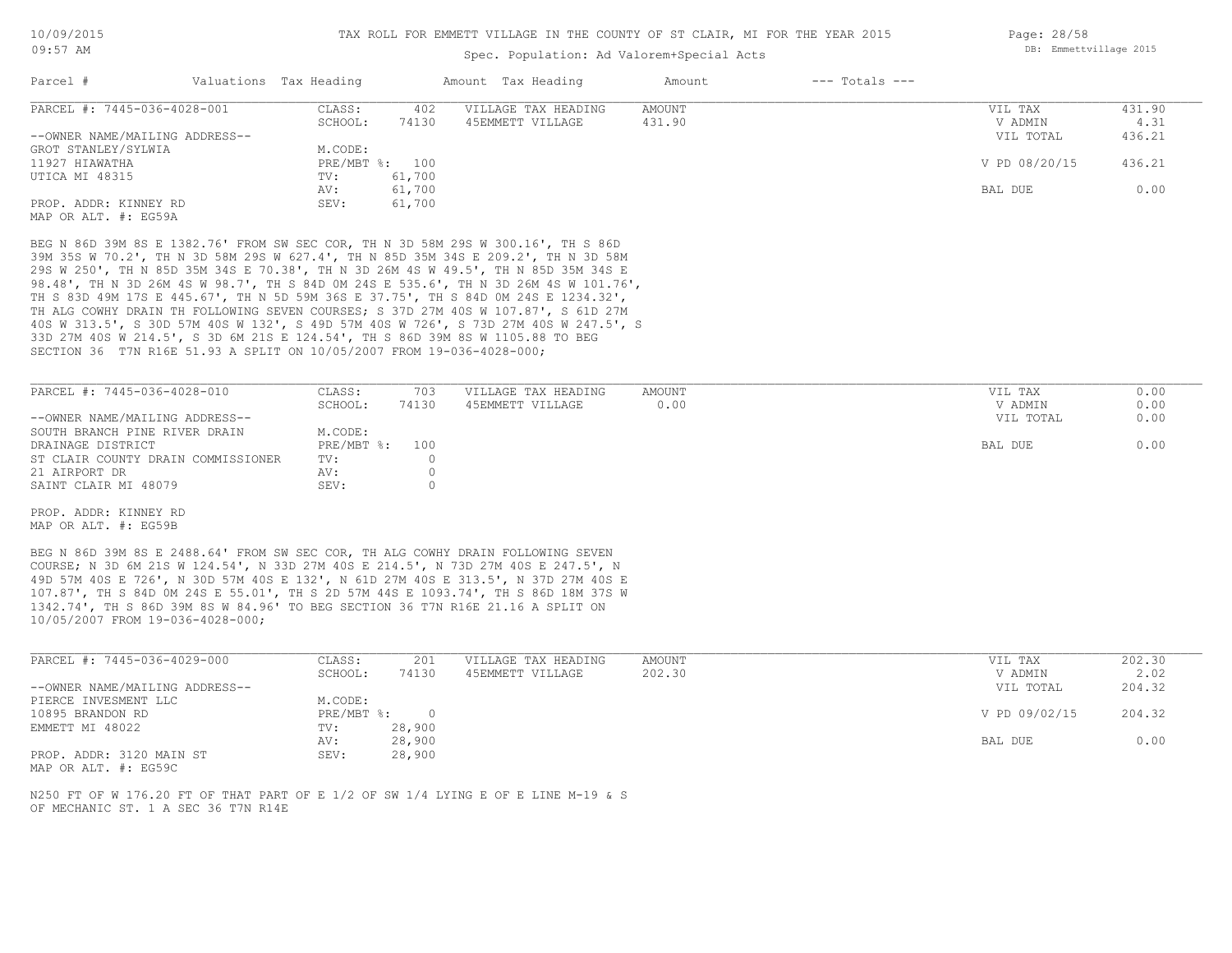## Spec. Population: Ad Valorem+Special Acts

| Parcel #                                                                           | Valuations Tax Heading |            | Amount Tax Heading                                                                  | Amount | $---$ Totals $---$ |              |        |
|------------------------------------------------------------------------------------|------------------------|------------|-------------------------------------------------------------------------------------|--------|--------------------|--------------|--------|
| PARCEL #: 7445-036-4030-000                                                        | CLASS:                 | 401        | VILLAGE TAX HEADING                                                                 | AMOUNT |                    | VIL TAX      | 232.56 |
|                                                                                    | SCHOOL:                | 74130      | 45EMMETT VILLAGE                                                                    | 232.56 |                    | V ADMIN      | 2.32   |
| --OWNER NAME/MAILING ADDRESS--                                                     |                        |            |                                                                                     |        |                    | VIL TOTAL    | 234.88 |
| THIERRY TIMOTHY F/DEBRA                                                            | M.CODE:                |            |                                                                                     |        |                    |              |        |
| 8995 MORRIS RD                                                                     | PRE/MBT %:             | $\bigcirc$ |                                                                                     |        |                    | BAL DUE      | 234.88 |
| GOODELLS MI 48027                                                                  | TV:                    | 33,223     |                                                                                     |        |                    |              |        |
|                                                                                    | AV:                    | 36,700     |                                                                                     |        |                    |              |        |
| PROP. ADDR: 3130 PATRICK ST<br>MAP OR ALT. #: EG58                                 | SEV:                   | 36,700     |                                                                                     |        |                    |              |        |
|                                                                                    |                        |            |                                                                                     |        |                    |              |        |
|                                                                                    |                        |            | BEG AT THE SW COR OF LOT 8 DUNEGANS ADDITION TO EMMETT, TH S 77 DEG 30 MIN E 100 FT |        |                    |              |        |
| TH S 2 DEG 30 MIN W 113.91 FT TO JOHN ST TH N 87 DEG 30 MIN W ALG JOHN ST 98.48 FT |                        |            |                                                                                     |        |                    |              |        |
| TO PATRICK ST TH N 2 DEG 30 MIN E ALG PATRICK ST 131.3 FT TO PLACE OF BEG. . 28 A  |                        |            |                                                                                     |        |                    |              |        |
| SEC 36 T7N R14E                                                                    |                        |            |                                                                                     |        |                    |              |        |
|                                                                                    |                        |            |                                                                                     |        |                    |              |        |
|                                                                                    |                        |            |                                                                                     |        |                    |              |        |
| PARCEL #: 7445-036-4031-000                                                        | CLASS:                 | 201        | VILLAGE TAX HEADING                                                                 | AMOUNT |                    | VIL TAX      | 30.10  |
|                                                                                    | SCHOOL:                | 74130      | 45EMMETT VILLAGE                                                                    | 30.10  |                    | V ADMIN      | 0.30   |
| --OWNER NAME/MAILING ADDRESS--                                                     |                        |            |                                                                                     |        |                    | VIL TOTAL    | 30.40  |
| GAUTHIER FREDERICK JR/MARTHA                                                       | M.CODE:                |            |                                                                                     |        |                    |              |        |
| חם חזוגם מומט 2000                                                                 | . © חסו/ו/ סמת         | $\cap$     |                                                                                     |        |                    | -15 00/07/15 | 30 M   |

| PARCEL #: 7445-036-4031-000    | CLASS:     | 201    | VILLAGE TAX HEADING | AMOUNT | VIL TAX       | 30.10 |
|--------------------------------|------------|--------|---------------------|--------|---------------|-------|
|                                | SCHOOL:    | 74130  | 45EMMETT VILLAGE    | 30.10  | V ADMIN       | 0.30  |
| --OWNER NAME/MAILING ADDRESS-- |            |        |                     |        | VIL TOTAL     | 30.40 |
| GAUTHIER FREDERICK JR/MARTHA   | M.CODE:    |        |                     |        |               |       |
| 6800 BIG HAND RD               | PRE/MBT %: | $\cap$ |                     |        | V PD 08/07/15 | 30.40 |
| ST CLAIR MI 48079              | TV:        | 4,300  |                     |        |               |       |
|                                | AV:        | 4,300  |                     |        | BAL DUE       | 0.00  |
| PROP. ADDR: 10808 JOSEPH ST    | SEV:       | 4,300  |                     |        |               |       |
| MAP OR ALT. #: EG59B           |            |        |                     |        |               |       |

DEG 32 MIN W 435.6 FT TO BEG. 1 A SEC 36 T7N R14E 30 MIN W 100 FT TH S 77 DEG 32 MIN E 435.6 FT TH N 2 DEG 30 MIN E 100 FT, TH N 77 SAID S LINE 484.5 FT, TH S 2 DEG 30 MIN W 39.4 FT TO BEG OF THIS DESC, TH S 2 DEG BEG AT INT OF CENTER OF MAIN ST WITH S LINE OF GTRR R/W, TH S 77 DEG 32 MIN E ON

| PARCEL #: 7445-036-4036-001    | CLASS:  | 401            | VILLAGE TAX HEADING | AMOUNT | VIL TAX       | 460.14 |
|--------------------------------|---------|----------------|---------------------|--------|---------------|--------|
|                                | SCHOOL: | 74130          | 45EMMETT VILLAGE    | 460.14 | V ADMIN       | 4.60   |
| --OWNER NAME/MAILING ADDRESS-- |         |                |                     |        | VIL TOTAL     | 464.74 |
| THOMAS WILLIAM/JENNIFER        | M.CODE: |                |                     |        |               |        |
| 3079 WASHINGTON ST             |         | PRE/MBT %: 100 |                     |        | V PD 09/05/15 | 464.74 |
| EMMETT MI 48022                | TV:     | 65,735         |                     |        |               |        |
|                                | AV:     | 72,100         |                     |        | BAL DUE       | 0.00   |
| PROP. ADDR: 3079 WASHINGTON ST | SEV:    | 72,100         |                     |        |               |        |
| MAP OR ALT. #: EG57            |         |                |                     |        |               |        |

VILLAGE OF MT CROWLEY SEC 36 T7N R14E .35 A. 88\* 28' 30" W 280', TH N 1\* 41' 30" E 401.98' TO BEG.2.17A ALSO SE COR.OF LOTS 28 51" E 162.66', TH S 0\* 45' E 150', TH N 89\* 11' E 100', TH S 0\* 45' E 256.35', TH N BEG N 0\* 41' 2" W 993.38' & S 88\* 27' 51" E 695.86' FROM SW SEC COR, TH S 88\* 27'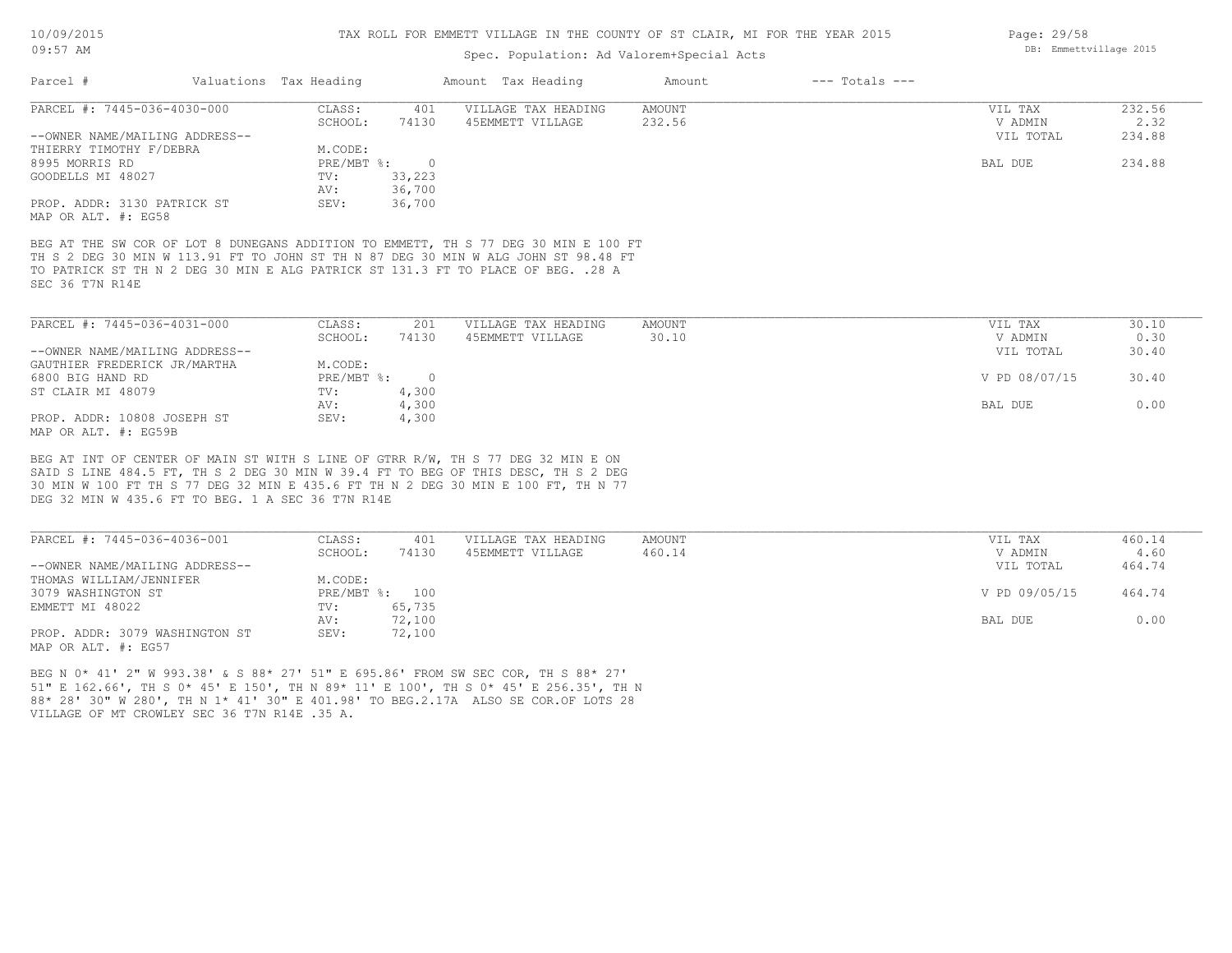| 10/09/2015 |  |
|------------|--|
| $09:57$ AM |  |

## Spec. Population: Ad Valorem+Special Acts

| Parcel #                                                                            | Valuations Tax Heading |          | Amount Tax Heading  | Amount        | $---$ Totals $---$ |               |        |
|-------------------------------------------------------------------------------------|------------------------|----------|---------------------|---------------|--------------------|---------------|--------|
| PARCEL #: 7445-036-4036-100                                                         | CLASS:                 | 201      | VILLAGE TAX HEADING | AMOUNT        |                    | VIL TAX       | 193.90 |
|                                                                                     | SCHOOL:                | 74130    | 45EMMETT VILLAGE    | 193.90        |                    | V ADMIN       | 1.93   |
| --OWNER NAME/MAILING ADDRESS--                                                      |                        |          |                     |               |                    | VIL TOTAL     | 195.83 |
| JRD INVESTMENTS, LLC                                                                | M.CODE:                |          |                     |               |                    |               |        |
| 11114 BURT ROAD                                                                     | PRE/MBT %:             | $\sim$ 0 |                     |               |                    | V PD 09/12/15 | 195.83 |
| EMMETT MI 48022                                                                     | TV:                    | 27,700   |                     |               |                    |               |        |
|                                                                                     | AV:                    | 27,700   |                     |               |                    | BAL DUE       | 0.00   |
| PROP. ADDR: WASHINGTON ST                                                           | SEV:                   | 27,700   |                     |               |                    |               |        |
| MAP OR ALT. #: EG57B                                                                |                        |          |                     |               |                    |               |        |
|                                                                                     |                        |          |                     |               |                    |               |        |
| BEG N0^41'25"W 400' FROM SW SEC COR TH N0^41'25"W593.38', TH S88^27'51"E 695.86' TH |                        |          |                     |               |                    |               |        |
| S1^41'30"W 401.98', TH S89^28'30"E 280', TH S0^45'E 165', TH S89^58'20"W 958.53' TO |                        |          |                     |               |                    |               |        |
| BEG SECTION 36                                                                      | T7N R14E               |          | 10.26 A             |               |                    |               |        |
|                                                                                     |                        |          |                     |               |                    |               |        |
| PARCEL #: 7445-036-4037-000                                                         | CLASS:                 | 402      | VILLAGE TAX HEADING | AMOUNT        |                    | VIL TAX       | 11.53  |
|                                                                                     | SCHOOL:                | 74130    | 45EMMETT VILLAGE    | 11.53         |                    | V ADMIN       | 0.11   |
|                                                                                     |                        |          |                     |               |                    |               |        |
| --OWNER NAME/MAILING ADDRESS--                                                      |                        |          |                     |               |                    | VIL TOTAL     | 11.64  |
| PROSCH TINA M                                                                       | M.CODE:                |          |                     |               |                    |               |        |
| 10877 MECHANIC ST                                                                   | PRE/MBT %: 0           |          |                     |               |                    | V PD 09/05/15 | 11.64  |
| EMMETT MI 48022                                                                     | TV:                    | 1,648    |                     |               |                    |               |        |
|                                                                                     | AV:                    | 2,300    |                     |               |                    | BAL DUE       | 0.00   |
| PROP. ADDR: WASHINGTON ST                                                           | SEV:                   | 2,300    |                     |               |                    |               |        |
| MAP OR ALT. #: EG54/55                                                              |                        |          |                     |               |                    |               |        |
|                                                                                     |                        |          |                     |               |                    |               |        |
| W100 FT OF E 265 FT OF THAT PART OF SW 1/4 LYING W OF M-19 & S OF VILLAGE OF MT     |                        |          |                     |               |                    |               |        |
| CROWLEY EXC S 835.1 FT. . 17 A SEC 36 T7N R14E                                      |                        |          |                     |               |                    |               |        |
|                                                                                     |                        |          |                     |               |                    |               |        |
| PARCEL #: 7445-036-4038-000                                                         | CLASS:                 | 401      | VILLAGE TAX HEADING | <b>AMOUNT</b> |                    | VIL TAX       | 14.70  |
|                                                                                     | SCHOOL:                | 74130    | 45EMMETT VILLAGE    | 14.70         |                    | V ADMIN       | 0.14   |
| --OWNER NAME/MAILING ADDRESS--                                                      |                        |          |                     |               |                    | VIL TOTAL     | 14.84  |
| <b>SCC TREASURER</b>                                                                | M.CODE:                |          |                     |               |                    |               |        |
| 200 GRAND RIVER STE 101                                                             | PRE/MBT %:             | $\sim$ 0 |                     |               |                    | BAL DUE       | 14.84  |
| PORT HURON MI 48060                                                                 | TV:                    | 2,100    |                     |               |                    |               |        |
|                                                                                     | AV:                    | 2,100    |                     |               |                    |               |        |
|                                                                                     |                        |          |                     |               |                    |               |        |
| PROP. ADDR: 3084 WASHINGTON ST                                                      | SEV:                   | 2,100    |                     |               |                    |               |        |
| MAP OR ALT. #: EG53B                                                                |                        |          |                     |               |                    |               |        |

W OF M-19 & CONT 0.25 A. 0.25 A SEC 36 T7N R14E N66 FT OF S 835.1 FT OF W 165 FT OF E 330 FT OF THAT PART OF W 1/2 OF SW 1/4 LYING

| PARCEL #: 7445-036-4040-000    | CLASS:  | 401            | VILLAGE TAX HEADING | AMOUNT | VIL TAX       | 224.02 |
|--------------------------------|---------|----------------|---------------------|--------|---------------|--------|
|                                | SCHOOL: | 74130          | 45EMMETT VILLAGE    | 224.02 | V ADMIN       | 2.24   |
| --OWNER NAME/MAILING ADDRESS-- |         |                |                     |        | VIL TOTAL     | 226.26 |
| WITKOWSKI MARK/JANET           | M.CODE: |                |                     |        |               |        |
| 3077 MAIN ST                   |         | PRE/MBT %: 100 |                     |        | V PD 09/02/15 | 226.26 |
| EMMETT MI 48022                | TV:     | 32,004         |                     |        |               |        |
|                                | AV:     | 35,200         |                     |        | BAL DUE       | 0.00   |
| PROP. ADDR: 3077 MAIN ST       | SEV:    | 35,200         |                     |        |               |        |
| MAP OR ALT. #: EG52            |         |                |                     |        |               |        |

LYING W OF M-19. .75 A SEC 36 T7N R14E LYING W OF M-19 & N 66' OF S 835.1' OF E 165' OF ALL THAT PART OF W 1/2 OF SW 1/4 THE N 66 FT OF THE S 769.1 FT OF THE E 330 FT OF ALL THAT PART OF W 1/2 OF SW 1/4 Page: 30/58 DB: Emmettvillage 2015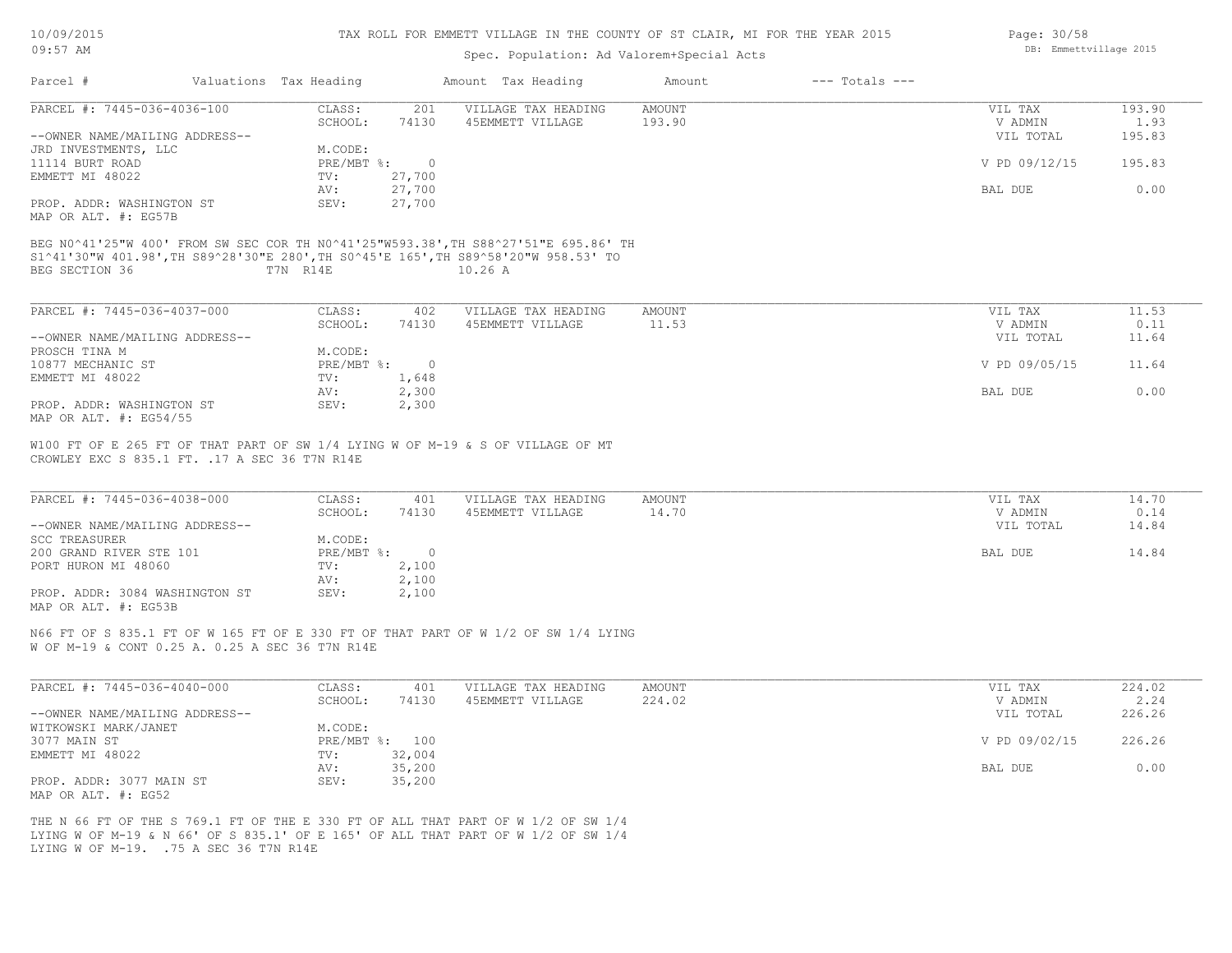| 10/09/2015 |  |
|------------|--|
|            |  |

| 10/09/2015<br>$09:57$ AM                   |                        | TAX ROLL FOR EMMETT VILLAGE IN THE COUNTY OF ST CLAIR, MI FOR THE YEAR 2015<br>Page: 31/58<br>DB: Emmettvillage 2015<br>Spec. Population: Ad Valorem+Special Acts |                                                                                    |               |                    |               |        |  |
|--------------------------------------------|------------------------|-------------------------------------------------------------------------------------------------------------------------------------------------------------------|------------------------------------------------------------------------------------|---------------|--------------------|---------------|--------|--|
|                                            |                        |                                                                                                                                                                   |                                                                                    |               |                    |               |        |  |
| Parcel #                                   | Valuations Tax Heading |                                                                                                                                                                   | Amount Tax Heading                                                                 | Amount        | $---$ Totals $---$ |               |        |  |
| PARCEL #: 7445-036-4041-000                | CLASS:                 | 401                                                                                                                                                               | VILLAGE TAX HEADING                                                                | <b>AMOUNT</b> |                    | VIL TAX       | 291.59 |  |
|                                            | SCHOOL:                | 74130                                                                                                                                                             | 45EMMETT VILLAGE                                                                   | 291.59        |                    | V ADMIN       | 2.91   |  |
| --OWNER NAME/MAILING ADDRESS--             |                        |                                                                                                                                                                   |                                                                                    |               |                    | VIL TOTAL     | 294.50 |  |
| MCNABB DALE R/AMY A                        | M.CODE:                |                                                                                                                                                                   |                                                                                    |               |                    |               |        |  |
| 3069 MAIN ST                               | PRE/MBT %: 100         |                                                                                                                                                                   |                                                                                    |               |                    | V PD 09/05/15 | 294.50 |  |
| EMMETT MI 48022                            | TV:                    | 41,656                                                                                                                                                            |                                                                                    |               |                    |               |        |  |
|                                            |                        |                                                                                                                                                                   |                                                                                    |               |                    |               | 0.00   |  |
|                                            | AV:                    | 46,400                                                                                                                                                            |                                                                                    |               |                    | BAL DUE       |        |  |
| PROP. ADDR: 3069 MAIN ST                   | SEV:                   | 46,400                                                                                                                                                            |                                                                                    |               |                    |               |        |  |
| MAP OR ALT. #: EG51                        |                        |                                                                                                                                                                   |                                                                                    |               |                    |               |        |  |
| 1/4 LYING W OF M-19 1 A SEC 36 T7N R14E    |                        |                                                                                                                                                                   | THE N 132 FT OF THE S 703.1 FT OF THE E 330 FT OF ALL THAT PART OF THE W 1/2 OF SW |               |                    |               |        |  |
| PARCEL #: 7445-036-4042-000                | CLASS:                 | 401                                                                                                                                                               | VILLAGE TAX HEADING                                                                | <b>AMOUNT</b> |                    | VIL TAX       | 216.20 |  |
|                                            | SCHOOL:                | 74130                                                                                                                                                             | 45EMMETT VILLAGE                                                                   | 216.20        |                    | V ADMIN       | 2.16   |  |
| --OWNER NAME/MAILING ADDRESS--             |                        |                                                                                                                                                                   |                                                                                    |               |                    | VIL TOTAL     | 218.36 |  |
| ROSE-WHITE TANIA                           | M.CODE:                |                                                                                                                                                                   |                                                                                    |               |                    |               |        |  |
| 3057 MAIN ST                               | PRE/MBT %: 100         |                                                                                                                                                                   |                                                                                    |               |                    | V PD 09/05/15 | 218.36 |  |
| EMMETT MI 48022                            | TV:                    | 30,886                                                                                                                                                            |                                                                                    |               |                    |               |        |  |
|                                            | AV:                    | 34,500                                                                                                                                                            |                                                                                    |               |                    | BAL DUE       | 0.00   |  |
| PROP. ADDR: 3057 MAIN ST                   | SEV:                   | 34,500                                                                                                                                                            |                                                                                    |               |                    |               |        |  |
| MAP OR ALT. #: EG50                        |                        |                                                                                                                                                                   |                                                                                    |               |                    |               |        |  |
|                                            |                        |                                                                                                                                                                   |                                                                                    |               |                    |               |        |  |
| LYING W OF M-19 .5 A SEC 36 T7N R14E       |                        |                                                                                                                                                                   | THE N 66 FT OF THE S 571.1 FT OF THE E 330 FT OF ALL THAT PART OF W 1/2 OF SW 1/4  |               |                    |               |        |  |
|                                            |                        |                                                                                                                                                                   |                                                                                    |               |                    |               |        |  |
| PARCEL #: 7445-036-4043-000                | CLASS:                 | 401                                                                                                                                                               | VILLAGE TAX HEADING                                                                | <b>AMOUNT</b> |                    | VIL TAX       | 137.97 |  |
|                                            | SCHOOL:                | 74130                                                                                                                                                             | 45EMMETT VILLAGE                                                                   | 137.97        |                    | V ADMIN       | 1.37   |  |
| --OWNER NAME/MAILING ADDRESS--             |                        |                                                                                                                                                                   |                                                                                    |               |                    | VIL TOTAL     | 139.34 |  |
| TAYLOR RESA                                | M.CODE:                |                                                                                                                                                                   |                                                                                    |               |                    |               |        |  |
| 8221 FARGO ROAD                            | PRE/MBT %: 100         |                                                                                                                                                                   |                                                                                    |               |                    | V PD 08/21/15 | 139.34 |  |
| YALE MI 48097                              | TV:                    | 19,710                                                                                                                                                            |                                                                                    |               |                    |               |        |  |
|                                            | AV:                    | 21,800                                                                                                                                                            |                                                                                    |               |                    | BAL DUE       | 0.00   |  |
| PROP. ADDR: 3025 MAIN ST                   | SEV:                   | 21,800                                                                                                                                                            |                                                                                    |               |                    |               |        |  |
| MAP OR ALT. #: EG49                        |                        |                                                                                                                                                                   |                                                                                    |               |                    |               |        |  |
|                                            |                        |                                                                                                                                                                   |                                                                                    |               |                    |               |        |  |
|                                            |                        |                                                                                                                                                                   | THE N 78 FT OF THE S 288.5 FT OF THE E 165 FT OF ALL THAT PART OF THE W 1/2 OF SW  |               |                    |               |        |  |
| 1/4 LYING W OF M-19 0.30 A SEC 36 T7N R14E |                        |                                                                                                                                                                   |                                                                                    |               |                    |               |        |  |
|                                            |                        |                                                                                                                                                                   |                                                                                    |               |                    |               |        |  |
|                                            |                        |                                                                                                                                                                   |                                                                                    |               |                    |               |        |  |
| PARCEL #: 7445-036-4044-000                | CLASS:                 | 401                                                                                                                                                               | VILLAGE TAX HEADING                                                                | <b>AMOUNT</b> |                    | VIL TAX       | 8.13   |  |
|                                            | SCHOOL:                | 74130                                                                                                                                                             | 45EMMETT VILLAGE                                                                   | 8.13          |                    | V ADMIN       | 0.08   |  |
| --OWNER NAME/MAILING ADDRESS--             |                        |                                                                                                                                                                   |                                                                                    |               |                    | VIL TOTAL     | 8.21   |  |
| MUNEIO MICHAEL/KEVIN                       | M.CODE:                |                                                                                                                                                                   |                                                                                    |               |                    |               |        |  |
| 7053 GRATIOT AVE                           | PRE/MBT %:             | $\circ$                                                                                                                                                           |                                                                                    |               |                    | V PD 09/14/15 | 8.21   |  |
| SAINT CLAIR MI 48079                       | TV:                    | 1,162                                                                                                                                                             |                                                                                    |               |                    |               |        |  |
|                                            | AV:                    | 1,200                                                                                                                                                             |                                                                                    |               |                    | BAL DUE       | 0.00   |  |
| PROP. ADDR: MAIN ST                        | SEV:                   | 1,200                                                                                                                                                             |                                                                                    |               |                    |               |        |  |
|                                            |                        |                                                                                                                                                                   |                                                                                    |               |                    |               |        |  |

MAP OR ALT. #: EG48

N3050'8"E 253.83' SECTION 36 T7N R14E 0.55 A THAT PART S & E OF A LINE, BEG S8647'35"W 125' FROM NE COR SECTION 2 T6N R14E,TH THE S 210.5' OF E 165' OF ALL THAT PART OF W 1/2 OF SW 1/4 LYING W OF M-19 & EXC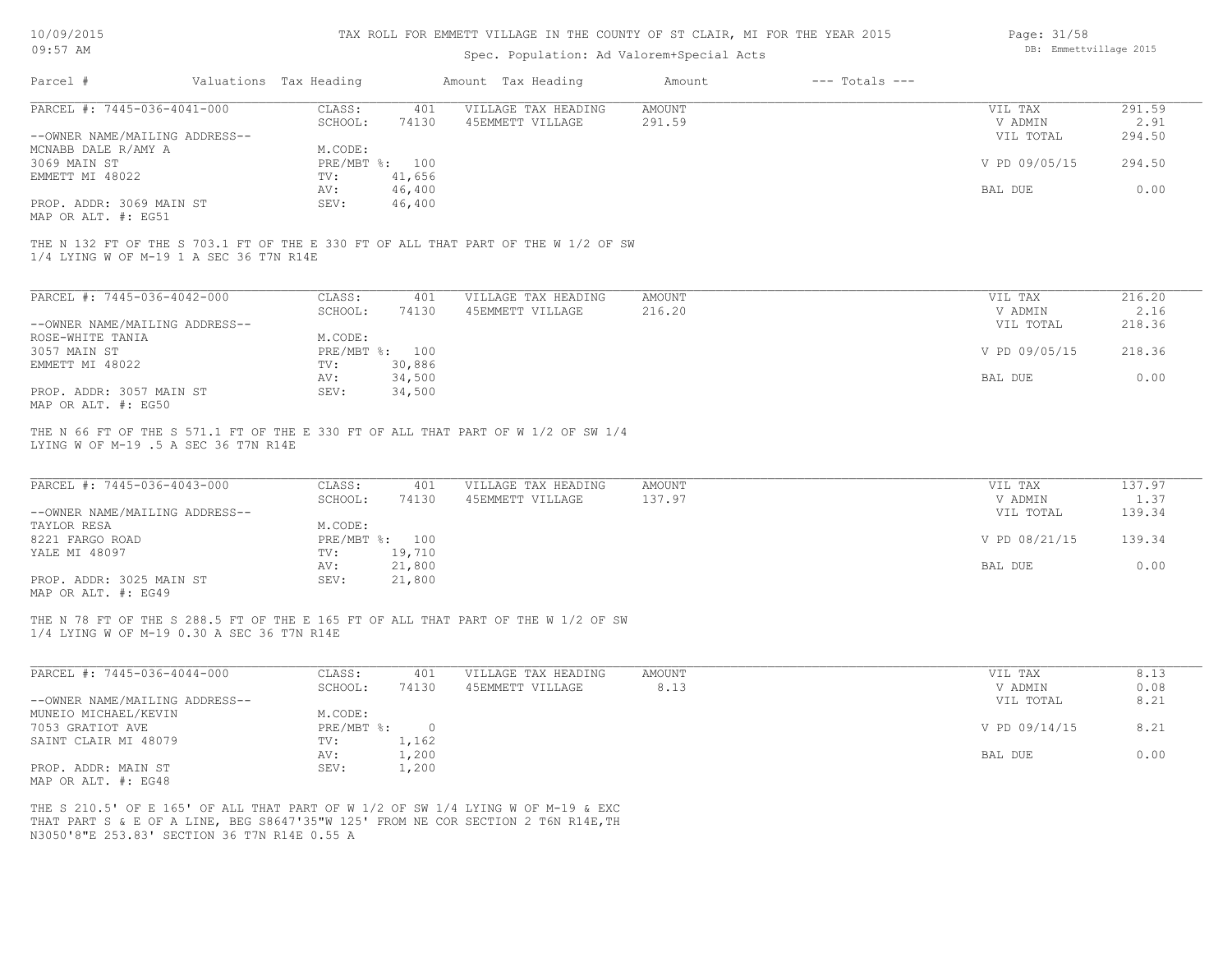## Spec. Population: Ad Valorem+Special Acts

| Parcel #                       | Valuations Tax Heading |        | Amount Tax Heading  | Amount | $---$ Totals $---$ |               |        |
|--------------------------------|------------------------|--------|---------------------|--------|--------------------|---------------|--------|
| PARCEL #: 7445-036-4045-000    | CLASS:                 | 201    | VILLAGE TAX HEADING | AMOUNT |                    | VIL TAX       | 298.90 |
|                                | SCHOOL:                | 74130  | 45EMMETT VILLAGE    | 298.90 |                    | V ADMIN       | 2.98   |
| --OWNER NAME/MAILING ADDRESS-- |                        |        |                     |        |                    | VIL TOTAL     | 301.88 |
| JRD INVESTMENTS, LLC           | M.CODE:                |        |                     |        |                    |               |        |
| 11114 BURT ROAD                | PRE/MBT %:             |        |                     |        |                    | V PD 09/12/15 | 301.88 |
| EMMETT MI 48022                | TV:                    | 42,700 |                     |        |                    |               |        |
|                                | AV:                    | 42,700 |                     |        |                    | BAL DUE       | 0.00   |
| PROP. ADDR: 11114 BURT RD      | SEV:                   | 42,700 |                     |        |                    |               |        |

MAP OR ALT. #: EG47A

S8958'20"W 558.95' TO BEG SECTION 36 T7N R14E 5.13 A BEG AT SW SEC COR,TH N041'25"W 400',TH N8958'20"E 558.53',TH S045'E 400',TH

| PARCEL #: 7445-036-4045-100    | CLASS:     | 401    | VILLAGE TAX HEADING | AMOUNT | 460.14<br>VIL TAX       |
|--------------------------------|------------|--------|---------------------|--------|-------------------------|
|                                | SCHOOL:    | 74130  | 45EMMETT VILLAGE    | 460.14 | 4.60<br>V ADMIN         |
| --OWNER NAME/MAILING ADDRESS-- |            |        |                     |        | 464.74<br>VIL TOTAL     |
| LEENKNEGT MATTHEW/JESSICA      | M.CODE:    |        |                     |        |                         |
| 3035 MAIN ST                   | PRE/MBT %: | 100    |                     |        | V PD 07/20/15<br>464.74 |
| EMMETT MI 48022                | TV:        | 65,735 |                     |        |                         |
|                                | AV:        | 72,000 |                     |        | 0.00<br>BAL DUE         |
| PROP. ADDR: 3035 KINNEY RD     | SEV:       | 72,000 |                     |        |                         |
| MAP OR ALT. #: EG47D           |            |        |                     |        |                         |

N216.6' OF S 505.1' OF E 330' OF SW 1/4 OF SW 1/4 SEC 36 T7N R14E 1.64 A

| PARCEL #: 7445-036-4045-200    | CLASS:     | 201    | VILLAGE TAX HEADING | AMOUNT | VIL TAX       | 109.38 |
|--------------------------------|------------|--------|---------------------|--------|---------------|--------|
|                                | SCHOOL:    | 74130  | 45EMMETT VILLAGE    | 109.38 | V ADMIN       | 1.09   |
| --OWNER NAME/MAILING ADDRESS-- |            |        |                     |        | VIL TOTAL     | 110.47 |
| MUNEIO MICHAEL/KEVIN           | M.CODE:    |        |                     |        |               |        |
| 7053 GRATIOT AVE               | PRE/MBT %: |        |                     |        | V PD 09/14/15 | 110.47 |
| SAINT CLAIR MI 48079           | TV:        | 15,627 |                     |        |               |        |
|                                | AV:        | 17,800 |                     |        | BAL DUE       | 0.00   |
| PROP. ADDR: 11110 BURT RD      | SEV:       | 17,800 |                     |        |               |        |
| MAP OR ALT. #: EG47E           |            |        |                     |        |               |        |

SECTION 36 T7N R14E 0.59 A PLAT,TH S876'E 101.34',TH S2 16'W 255.5',TH N876'W 101.19',TH N214'E 255.5' TO BEG. BEG S8526'E 28.02', S214'W 681.6' & S876'E 28' FROM SE COR LOT 28 MT CROWLEY

| PARCEL #: 7445-036-4045-300    | CLASS:     | 201    | VILLAGE TAX HEADING | AMOUNT | VIL TAX       | 154.84 |
|--------------------------------|------------|--------|---------------------|--------|---------------|--------|
|                                | SCHOOL:    | 74130  | 45EMMETT VILLAGE    | 154.84 | V ADMIN       | 1.54   |
| --OWNER NAME/MAILING ADDRESS-- |            |        |                     |        | VIL TOTAL     | 156.38 |
| MELDRUM TODD LIVING TRUST      | M.CODE:    |        |                     |        |               |        |
| 332 STINSON                    | PRE/MBT %: |        |                     |        | V PD 07/24/15 | 156.38 |
| MEMPHIS MI 48041               | TV:        | 22,121 |                     |        |               |        |
|                                | AV:        | 29,100 |                     |        | BAL DUE       | 0.00   |
| PROP. ADDR: 11112 BURT RD      | SEV:       | 29,100 |                     |        |               |        |
| MAP OR ALT. #: EG47F           |            |        |                     |        |               |        |

400',TH S8958'20"W 400' TO BEG SECTION 36 T7N R14E 3.67 A BEG N8958'20"E 558.95' FROM SW SEC COR,TH N045'W 400', TH N8958'20"E 400',TH S045'E Page: 32/58 DB: Emmettvillage 2015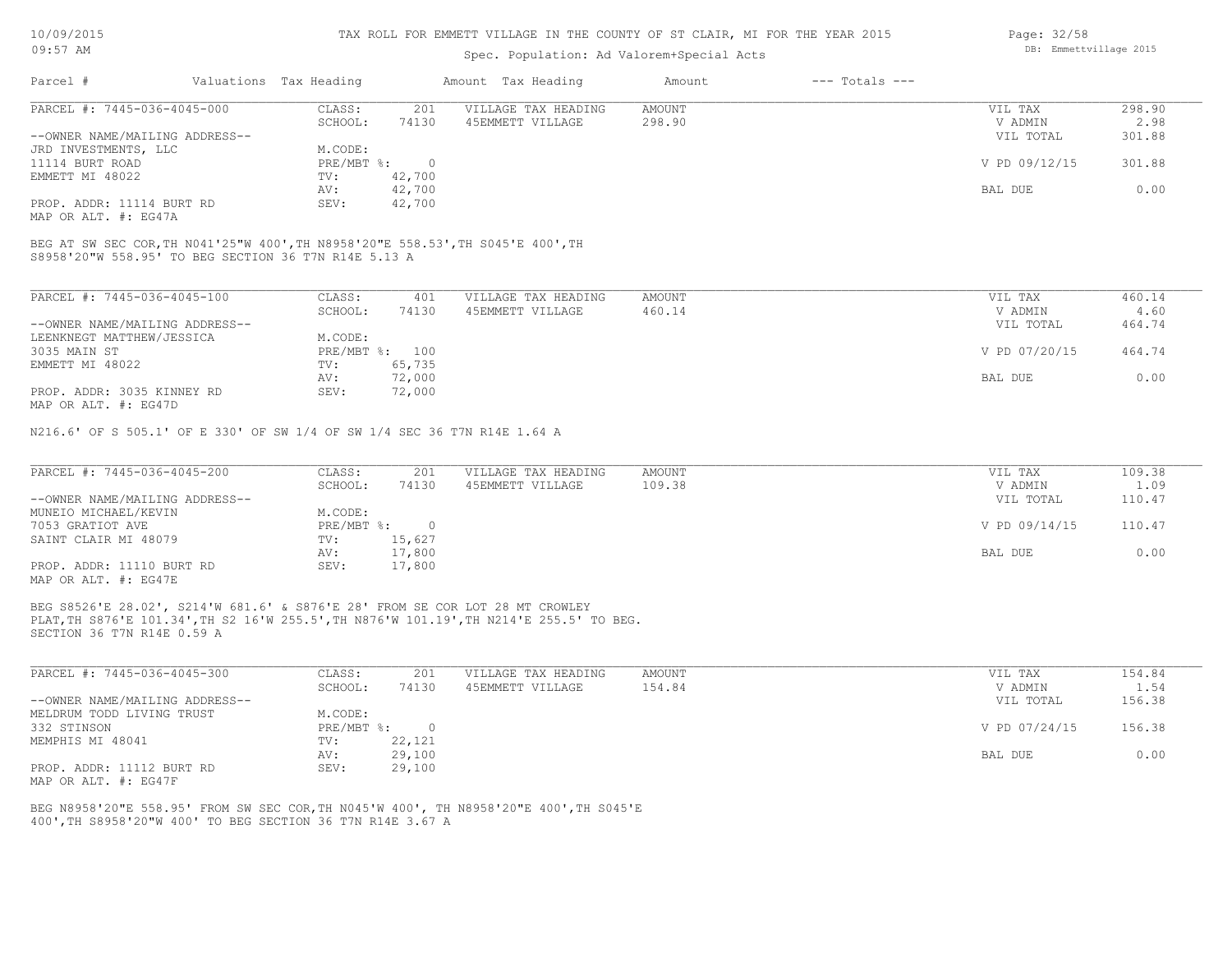# Spec. Population: Ad Valorem+Special Acts

| Page: 33/58 |                        |  |
|-------------|------------------------|--|
|             | DB: Emmettvillage 2015 |  |
|             |                        |  |

| Parcel #                       | Valuations Tax Heading |       | Amount Tax Heading  | Amount | $---$ Totals $---$ |               |       |
|--------------------------------|------------------------|-------|---------------------|--------|--------------------|---------------|-------|
| PARCEL #: 7445-036-4046-000    | CLASS:                 | 402   | VILLAGE TAX HEADING | AMOUNT |                    | VIL TAX       | 63.00 |
|                                | SCHOOL:                | 74130 | 45EMMETT VILLAGE    | 63.00  |                    | V ADMIN       | 0.63  |
| --OWNER NAME/MAILING ADDRESS-- |                        |       |                     |        |                    | VIL TOTAL     | 63.63 |
| FANION BRIAN JR & SR           | M.CODE:                |       |                     |        |                    |               |       |
| 1406 S RIVERSIDE AVE           | $PRE/MBT$ %:           |       |                     |        |                    | V PD 08/15/15 | 63.63 |
| Saint Clair MI 48079           | TV:                    | 9,000 |                     |        |                    |               |       |
|                                | AV:                    | 9,000 |                     |        |                    | BAL DUE       | 0.00  |
| PROP. ADDR: WASHINGTON ST      | SEV:                   | 9,000 |                     |        |                    |               |       |

MAP OR ALT. #: EG46

OF MT CROWLEY EXC THE S 993 FT THEREOF & CONT 13.5 A. 13.5 A SEC 36 T7N R14E ALL THAT PART OF W 1/2 OF SW 1/4 LYING S OF GTRR R/W & W OF THE PLAT OF THE VILLAGE

| PARCEL #: 7445-217-0001-000    | CLASS:     | 201   | VILLAGE TAX HEADING | AMOUNT | 28.00<br>VIL TAX       |
|--------------------------------|------------|-------|---------------------|--------|------------------------|
|                                | SCHOOL:    | 74130 | 45EMMETT VILLAGE    | 28.00  | 0.28<br>V ADMIN        |
| --OWNER NAME/MAILING ADDRESS-- |            |       |                     |        | 28.28<br>VIL TOTAL     |
| BISCOS INN                     | M.CODE:    |       |                     |        |                        |
| P.O. BOX 188                   | PRE/MBT %: |       |                     |        | V PD 09/14/15<br>28.28 |
| EMMETT MI 48022                | TV:        | 4,000 |                     |        |                        |
|                                | AV:        | 4,000 |                     |        | 0.00<br>BAL DUE        |
| PROP. ADDR: 3146 MAIN ST       | SEV:       | 4,000 |                     |        |                        |
| MAP OR ALT. $\#$ : EG62/64     |            |       |                     |        |                        |

LOT 1 DUNEGANS ADDITION TO VILLAGE OF EMMETT

| PARCEL #: 7445-217-0002-001                                                                                                                                                                                                                                                                                                                  | CLASS:       | 401    | VILLAGE TAX HEADING | AMOUNT | VIL TAX       | 108.10 |
|----------------------------------------------------------------------------------------------------------------------------------------------------------------------------------------------------------------------------------------------------------------------------------------------------------------------------------------------|--------------|--------|---------------------|--------|---------------|--------|
|                                                                                                                                                                                                                                                                                                                                              | SCHOOL:      | 74130  | 45EMMETT VILLAGE    | 108.10 | V ADMIN       | 1.08   |
| --OWNER NAME/MAILING ADDRESS--                                                                                                                                                                                                                                                                                                               |              |        |                     |        | VIL TOTAL     | 109.18 |
| BIRKENSHAW ROBERT                                                                                                                                                                                                                                                                                                                            | M.CODE:      |        |                     |        |               |        |
| P.O. BOX 188                                                                                                                                                                                                                                                                                                                                 | $PRE/MBT$ %: |        |                     |        | V PD 09/14/15 | 109.18 |
| EMMETT MI 48022                                                                                                                                                                                                                                                                                                                              | TV:          | 15,443 |                     |        |               |        |
|                                                                                                                                                                                                                                                                                                                                              | AV:          | 17,200 |                     |        | BAL DUE       | 0.00   |
| PROP. ADDR: 3146 MAIN ST                                                                                                                                                                                                                                                                                                                     | SEV:         | 17,200 |                     |        |               |        |
| $\cdots$ $\cdots$ $\cdots$ $\cdots$ $\cdots$ $\cdots$ $\cdots$ $\cdots$ $\cdots$ $\cdots$ $\cdots$ $\cdots$ $\cdots$ $\cdots$ $\cdots$ $\cdots$ $\cdots$ $\cdots$ $\cdots$ $\cdots$ $\cdots$ $\cdots$ $\cdots$ $\cdots$ $\cdots$ $\cdots$ $\cdots$ $\cdots$ $\cdots$ $\cdots$ $\cdots$ $\cdots$ $\cdots$ $\cdots$ $\cdots$ $\cdots$ $\cdots$ |              |        |                     |        |               |        |

MAP OR ALT. #: EG65/69/76A

19-217-0002-000, 19-217-0006-000, 19-217-0012-000; LOT 3, 12 &14 DUNEGANS ADDITION TO VILLAGE OF EMMETT SPLIT ON 11/21/2007 FROM

| PARCEL #: 7445-217-0003-000    | CLASS:     | 201    | VILLAGE TAX HEADING | AMOUNT | VIL TAX       | 217.85 |
|--------------------------------|------------|--------|---------------------|--------|---------------|--------|
|                                | SCHOOL:    | 74130  | 45EMMETT VILLAGE    | 217.85 | V ADMIN       | 2.17   |
| --OWNER NAME/MAILING ADDRESS-- |            |        |                     |        | VIL TOTAL     | 220.02 |
| FENECH RICHARD/ELIZABETH       | M.CODE:    |        |                     |        |               |        |
| PO BOX 93                      | PRE/MBT %: | 100    |                     |        | V PD 07/21/15 | 220.02 |
| 3132 MAIN ST                   | TV:        | 31,122 |                     |        |               |        |
| EMMETT MI 48022                | AV:        | 36,100 |                     |        | BAL DUE       | 0.00   |
|                                | SEV:       | 36,100 |                     |        |               |        |
| PROP. ADDR: 3132 MAIN ST       |            |        |                     |        |               |        |

MAP OR ALT. #: EG66

LOT 4 DUNEGANS ADDITION TO VILLAGE OF EMMETT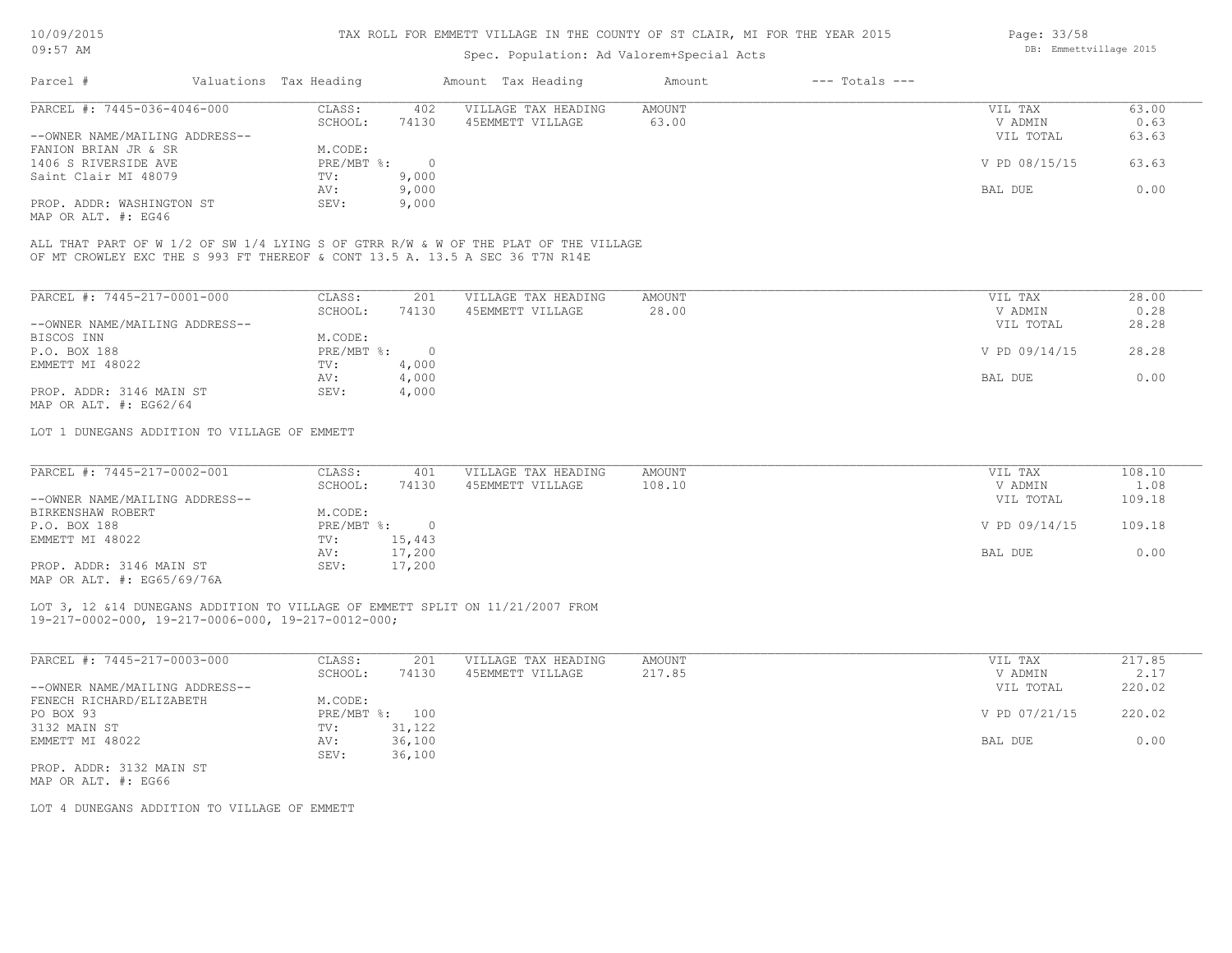#### TAX ROLL FOR EMMETT VILLAGE IN THE COUNTY OF ST CLAIR, MI FOR THE YEAR 2015

# Spec. Population: Ad Valorem+Special Acts

| Parcel #                       | Valuations Tax Heading |       | Amount Tax Heading  | Amount | $---$ Totals $---$ |           |      |
|--------------------------------|------------------------|-------|---------------------|--------|--------------------|-----------|------|
| PARCEL #: 7445-217-0004-000    | CLASS:                 | 705   | VILLAGE TAX HEADING | AMOUNT |                    | VIL TAX   | 0.00 |
|                                | SCHOOL:                | 74130 | 45EMMETT VILLAGE    | 0.00   |                    | V ADMIN   | 0.00 |
| --OWNER NAME/MAILING ADDRESS-- |                        |       |                     |        |                    | VIL TOTAL | 0.00 |
| GLEASON BUTLER MEM HALL        | M.CODE:                |       |                     |        |                    |           |      |
| 3128 MAIN ST                   | PRE/MBT %:             |       |                     |        |                    | BAL DUE   | 0.00 |
| EMMETT MI 48022                | TV:                    |       |                     |        |                    |           |      |
|                                | AV:                    |       |                     |        |                    |           |      |
| PROP. ADDR: 3128 MAIN ST       | SEV:                   |       |                     |        |                    |           |      |

MAP OR ALT. #: EG67

LOT 5 DUNEGANS ADDITION TO VILLAGE OF EMMETT

| PARCEL #: 7445-217-0005-000    | CLASS:     | 201    | VILLAGE TAX HEADING | AMOUNT | VIL TAX       | 295.15 |
|--------------------------------|------------|--------|---------------------|--------|---------------|--------|
|                                | SCHOOL:    | 74130  | 45EMMETT VILLAGE    | 295.15 | V ADMIN       | 2.95   |
| --OWNER NAME/MAILING ADDRESS-- |            |        |                     |        | VIL TOTAL     | 298.10 |
| BISCOS INC                     | M.CODE:    |        |                     |        |               |        |
| P.O. BOX 188                   | PRE/MBT %: |        |                     |        | V PD 09/14/15 | 298.10 |
| EMMETT MI 48022                | TV:        | 42,165 |                     |        |               |        |
|                                | AV:        | 72,000 |                     |        | BAL DUE       | 0.00   |
| PROP. ADDR: 3146 MAIN ST       | SEV:       | 72,000 |                     |        |               |        |

MAP OR ALT. #: EG68

LOTS 2, 6 & 7 DUNEGANS ADDITION TO VILLAGE OF EMMETT

| PARCEL #: 7445-217-0007-000      | CLASS:  | 401            | VILLAGE TAX HEADING | AMOUNT | VIL TAX   | 83.91 |
|----------------------------------|---------|----------------|---------------------|--------|-----------|-------|
|                                  | SCHOOL: | 74130          | 45EMMETT VILLAGE    | 83.91  | V ADMIN   | 0.83  |
| --OWNER NAME/MAILING ADDRESS--   |         |                |                     |        | VIL TOTAL | 84.74 |
| GODD TODD HENRY/WILLETT MURIEL M | M.CODE: |                |                     |        |           |       |
| 10821 JOSEPH ST                  |         | PRE/MBT %: 100 |                     |        | BAL DUE   | 84.74 |
| EMMETT MI 48022                  | TV:     | 11,988         |                     |        |           |       |
|                                  | AV:     | 13,200         |                     |        |           |       |
| PROP. ADDR: 10821 JOSEPH ST      | SEV:    | 13,200         |                     |        |           |       |
| MAP OR ALT. #: EG70              |         |                |                     |        |           |       |

LOT 8 DUNEGANS ADDITION TO VILLAGE OF EMMETT

| PARCEL #: 7445-217-0008-000                                                                                                                                                                                                                                                                                                                  | CLASS:     | 401    | VILLAGE TAX HEADING | AMOUNT |         | VIL TAX       | 95.29 |
|----------------------------------------------------------------------------------------------------------------------------------------------------------------------------------------------------------------------------------------------------------------------------------------------------------------------------------------------|------------|--------|---------------------|--------|---------|---------------|-------|
|                                                                                                                                                                                                                                                                                                                                              | SCHOOL:    | 74130  | 45EMMETT VILLAGE    | 95.29  |         | V ADMIN       | 0.95  |
| --OWNER NAME/MAILING ADDRESS--                                                                                                                                                                                                                                                                                                               |            |        |                     |        |         | VIL TOTAL     | 96.24 |
| HOMETOWN RENTALS LLC                                                                                                                                                                                                                                                                                                                         | M.CODE:    |        |                     |        |         |               |       |
| 3305 KNOLL RD                                                                                                                                                                                                                                                                                                                                | PRE/MBT %: | $\cap$ |                     |        |         | V PD 09/12/15 | 96.24 |
| CAPAC MI 48014                                                                                                                                                                                                                                                                                                                               | TV:        | 13,614 |                     |        |         |               |       |
|                                                                                                                                                                                                                                                                                                                                              | AV:        | 15,200 |                     |        | BAL DUE |               | 0.00  |
| PROP. ADDR: 10817 JOSEPH ST                                                                                                                                                                                                                                                                                                                  | SEV:       | 15,200 |                     |        |         |               |       |
| $\cdots$ $\cdots$ $\cdots$ $\cdots$ $\cdots$ $\cdots$ $\cdots$ $\cdots$ $\cdots$ $\cdots$ $\cdots$ $\cdots$ $\cdots$ $\cdots$ $\cdots$ $\cdots$ $\cdots$ $\cdots$ $\cdots$ $\cdots$ $\cdots$ $\cdots$ $\cdots$ $\cdots$ $\cdots$ $\cdots$ $\cdots$ $\cdots$ $\cdots$ $\cdots$ $\cdots$ $\cdots$ $\cdots$ $\cdots$ $\cdots$ $\cdots$ $\cdots$ |            |        |                     |        |         |               |       |

MAP OR ALT. #: EG71/72

LOT 9 DUNEGANS ADDITION TO VILLAGE OF EMMETT

Page: 34/58 DB: Emmettvillage 2015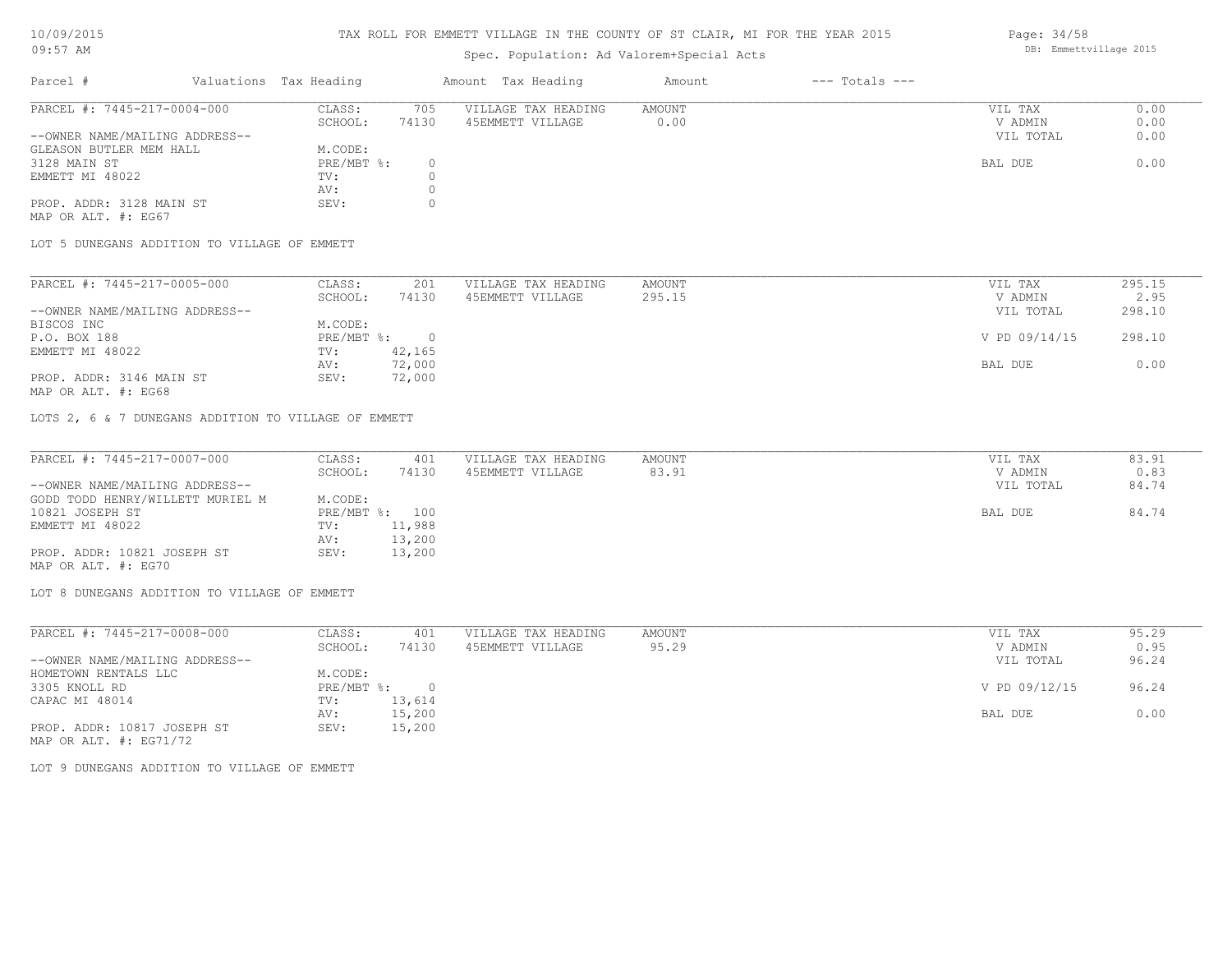# Spec. Population: Ad Valorem+Special Acts

| Parcel #                       | Valuations Tax Heading |       | Amount Tax Heading  | Amount | $---$ Totals $---$ |               |       |
|--------------------------------|------------------------|-------|---------------------|--------|--------------------|---------------|-------|
| PARCEL #: 7445-217-0010-000    | CLASS:                 | 201   | VILLAGE TAX HEADING | AMOUNT |                    | VIL TAX       | 53.20 |
|                                | SCHOOL:                | 74130 | 45EMMETT VILLAGE    | 53.20  |                    | V ADMIN       | 0.53  |
| --OWNER NAME/MAILING ADDRESS-- |                        |       |                     |        |                    | VIL TOTAL     | 53.73 |
| GAUTHIER FREDERICK J/MARTHA E  | M.CODE:                |       |                     |        |                    |               |       |
| 6800 BIG HAND RD               | PRE/MBT %:             |       |                     |        |                    | V PD 08/07/15 | 53.73 |
| ST. CLAIR MI 48079             | TV:                    | 7,600 |                     |        |                    |               |       |
|                                | AV:                    | 7,600 |                     |        |                    | BAL DUE       | 0.00  |
| PROP. ADDR: JOSEPH ST          | SEV:                   | 7,600 |                     |        |                    |               |       |

MAP OR ALT. #: EG73/74

LOT 11 DUNEGANS ADDITION TO VILLAGE OF EMMETT

| PARCEL #: 7445-217-0011-000    | CLASS:     | 705   | VILLAGE TAX HEADING | AMOUNT | VIL TAX   | 0.00 |
|--------------------------------|------------|-------|---------------------|--------|-----------|------|
|                                | SCHOOL:    | 74130 | 45EMMETT VILLAGE    | 0.00   | V ADMIN   | 0.00 |
| --OWNER NAME/MAILING ADDRESS-- |            |       |                     |        | VIL TOTAL | 0.00 |
| GLEASON BUTLER MEM HALL        | M.CODE:    |       |                     |        |           |      |
| 3128 MAIN ST                   | PRE/MBT %: |       |                     |        | BAL DUE   | 0.00 |
| EMMETT MI 48022                | TV:        |       |                     |        |           |      |
|                                | AV:        |       |                     |        |           |      |
| PROP. ADDR: MECHANIC ST        | SEV:       |       |                     |        |           |      |
| MAP OR ALT. #: EG75            |            |       |                     |        |           |      |

LOT 13 DUNEGANS ADDITION TO VILLAGE OF EMMETT

| PARCEL #: 7445-218-0002-000    | CLASS:       | 702   | VILLAGE TAX HEADING | AMOUNT | VIL TAX   | 0.00 |
|--------------------------------|--------------|-------|---------------------|--------|-----------|------|
|                                | SCHOOL:      | 74130 | 45EMMETT VILLAGE    | 0.00   | V ADMIN   | 0.00 |
| --OWNER NAME/MAILING ADDRESS-- |              |       |                     |        | VIL TOTAL | 0.00 |
| M-19 R/W 77023                 | M.CODE:      |       |                     |        |           |      |
| EMMETT MI 48022                | $PRE/MBT$ %: |       |                     |        | BAL DUE   | 0.00 |
|                                | TV:          |       |                     |        |           |      |
| PROP. ADDR: JOSEPH ST          | AV:          |       |                     |        |           |      |
| MAP OR ALT. #: EG59D           | SEV:         |       |                     |        |           |      |

ADDITION THAT PART OF M-19 R/W LYING WITHIN LOTS 15, 18, 19, 22, 23 & 26 DUNEGANS FIRST

| PARCEL #: 7445-538-0001-000    | CLASS:     | 201    | VILLAGE TAX HEADING | AMOUNT | VIL TAX       | 124.60 |
|--------------------------------|------------|--------|---------------------|--------|---------------|--------|
|                                | SCHOOL:    | 74130  | 45EMMETT VILLAGE    | 124.60 | V ADMIN       | 1.24   |
| --OWNER NAME/MAILING ADDRESS-- |            |        |                     |        | VIL TOTAL     | 125.84 |
| WENDLING HELEN M TRUST         | M.CODE:    |        |                     |        |               |        |
| 10256 WEBB RD                  | PRE/MBT %: | $\Box$ |                     |        | V PD 07/20/15 | 125.84 |
| GOODELLS MI 48027              | TV:        | 17,800 |                     |        |               |        |
|                                | AV:        | 17,800 |                     |        | BAL DUE       | 0.00   |
| PROP. ADDR: 3147 MAIN ST       | SEV:       | 17,800 |                     |        |               |        |
| MAP OR ALT. #: EG77            |            |        |                     |        |               |        |

 $\mathcal{L}_\mathcal{L} = \mathcal{L}_\mathcal{L} = \mathcal{L}_\mathcal{L} = \mathcal{L}_\mathcal{L} = \mathcal{L}_\mathcal{L} = \mathcal{L}_\mathcal{L} = \mathcal{L}_\mathcal{L} = \mathcal{L}_\mathcal{L} = \mathcal{L}_\mathcal{L} = \mathcal{L}_\mathcal{L} = \mathcal{L}_\mathcal{L} = \mathcal{L}_\mathcal{L} = \mathcal{L}_\mathcal{L} = \mathcal{L}_\mathcal{L} = \mathcal{L}_\mathcal{L} = \mathcal{L}_\mathcal{L} = \mathcal{L}_\mathcal{L}$ 

N1/2 OF LOT 1 VILLAGE OF MT CROWLEY ALTERATIONS & EXTENSION

Page: 35/58 DB: Emmettvillage 2015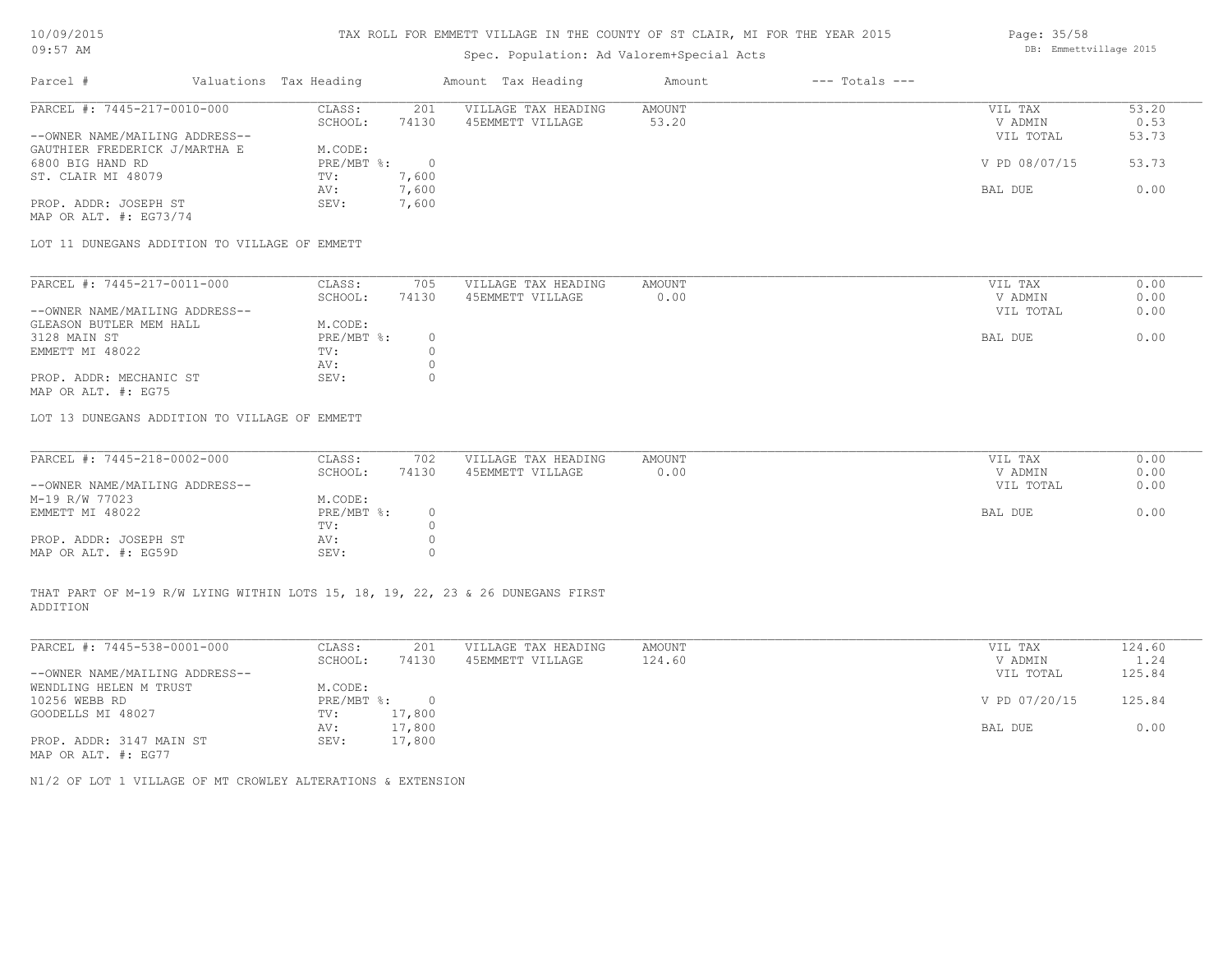| 10/09/2015 |  |
|------------|--|
|            |  |

### Spec. Population: Ad Valorem+Special Acts

| PARCEL #: 7445-538-0002-000                                 | CLASS:     | 201        | VILLAGE TAX HEADING | AMOUNT | VIL TAX       | 187.60 |
|-------------------------------------------------------------|------------|------------|---------------------|--------|---------------|--------|
|                                                             | SCHOOL:    | 74130      | 45EMMETT VILLAGE    | 187.60 | V ADMIN       | 1.87   |
| --OWNER NAME/MAILING ADDRESS--                              |            |            |                     |        | VIL TOTAL     | 189.47 |
| GALAZKA ADRIAN/CHRISTINE                                    | M.CODE:    |            |                     |        |               |        |
| 220 S. MAIN ST                                              | PRE/MBT %: | $\bigcirc$ |                     |        | V PD 08/07/15 | 189.47 |
| YALE MI 48097                                               | TV:        | 26,800     |                     |        |               |        |
|                                                             | AV:        | 26,800     |                     |        | BAL DUE       | 0.00   |
| PROP. ADDR: 3143 MAIN ST                                    | SEV:       | 26,800     |                     |        |               |        |
| MAP OR ALT. #: EG78                                         |            |            |                     |        |               |        |
|                                                             |            |            |                     |        |               |        |
| S1/2 OF LOT 1 VILLAGE OF MT CROWLEY ALTERATIONS & EXTENSION |            |            |                     |        |               |        |

| PARCEL #: 7445-538-0004-001    | CLASS:     | 201   | VILLAGE TAX HEADING | AMOUNT |         | VIL TAX       | 35.00 |
|--------------------------------|------------|-------|---------------------|--------|---------|---------------|-------|
|                                | SCHOOL:    | 74130 | 45EMMETT VILLAGE    | 35.00  |         | V ADMIN       | 0.35  |
| --OWNER NAME/MAILING ADDRESS-- |            |       |                     |        |         | VIL TOTAL     | 35.35 |
| HESS RICHARD                   | M.CODE:    |       |                     |        |         |               |       |
| 3137 MAIN ST                   | PRE/MBT %: |       |                     |        |         | V PD 08/22/15 | 35.35 |
| PO BOX 312                     | TV:        | 5,000 |                     |        |         |               |       |
| Emmett MI 48022                | AV:        | 5,000 |                     |        | BAL DUE |               | 0.00  |
|                                | SEV:       | 5,000 |                     |        |         |               |       |
| PROP. ADDR: MAIN ST            |            |       |                     |        |         |               |       |

MAP OR ALT. #: EG79/80

02/01/2008 FROM 19-538-004-000, 19-538-0003-000; LOT 2 & N 1/2 OF LOT 3 VILLAGE OF MT CROWLEY ALTERATIONS & EXTENSION SPLIT ON

| PARCEL #: 7445-538-0005-000    | CLASS:     | 201   | VILLAGE TAX HEADING | AMOUNT | VIL TAX       | 11.66 |
|--------------------------------|------------|-------|---------------------|--------|---------------|-------|
|                                | SCHOOL:    | 74130 | 45EMMETT VILLAGE    | 11.66  | V ADMIN       | 0.11  |
| --OWNER NAME/MAILING ADDRESS-- |            |       |                     |        | VIL TOTAL     | 11.77 |
| HESS RICHARD C                 | M.CODE:    |       |                     |        |               |       |
| P.O. BOX 312                   | PRE/MBT %: |       |                     |        | V PD 08/22/15 | 11.77 |
| EMMETT MI 48022                | TV:        | 1,666 |                     |        |               |       |
|                                | AV:        | 2,500 |                     |        | BAL DUE       | 0.00  |
| PROP. ADDR: MAIN ST            | SEV:       | 2,500 |                     |        |               |       |
|                                |            |       |                     |        |               |       |

MAP OR ALT. #: EG81

ALTERATIONS & EXTENSION THE N 37 FT OF THE S 60 FT OF THE E 66 FT OF LOT 4 VILLAGE OF MT CROWLEY

| PARCEL #: 7445-538-0006-000    | CLASS:     | 201    | VILLAGE TAX HEADING | AMOUNT | VIL TAX       | 129.87 |
|--------------------------------|------------|--------|---------------------|--------|---------------|--------|
|                                | SCHOOL:    | 74130  | 45EMMETT VILLAGE    | 129.87 | V ADMIN       | 1.29   |
| --OWNER NAME/MAILING ADDRESS-- |            |        |                     |        | VIL TOTAL     | 131.16 |
| HESS RICHARD C                 | M.CODE:    |        |                     |        |               |        |
| P.O. BOX 312                   | PRE/MBT %: |        |                     |        | V PD 08/22/15 | 131.16 |
| EMMETT MI 48022                | TV:        | 18,554 |                     |        |               |        |
|                                | AV:        | 23,900 |                     |        | BAL DUE       | 0.00   |
| PROP. ADDR: 3137 MAIN ST       | SEV:       | 23,900 |                     |        |               |        |
| MAP OR ALT. #: EG82            |            |        |                     |        |               |        |

 $\mathcal{L}_\mathcal{L} = \mathcal{L}_\mathcal{L} = \mathcal{L}_\mathcal{L} = \mathcal{L}_\mathcal{L} = \mathcal{L}_\mathcal{L} = \mathcal{L}_\mathcal{L} = \mathcal{L}_\mathcal{L} = \mathcal{L}_\mathcal{L} = \mathcal{L}_\mathcal{L} = \mathcal{L}_\mathcal{L} = \mathcal{L}_\mathcal{L} = \mathcal{L}_\mathcal{L} = \mathcal{L}_\mathcal{L} = \mathcal{L}_\mathcal{L} = \mathcal{L}_\mathcal{L} = \mathcal{L}_\mathcal{L} = \mathcal{L}_\mathcal{L}$ 

CROWLEY ALTERATIONS & EXTENSION S1/2 OF LOT 3 ALSO LOT 4 EXC THE S 60 FT OF THE E 86 FT THEREOF. VILLAGE OF MT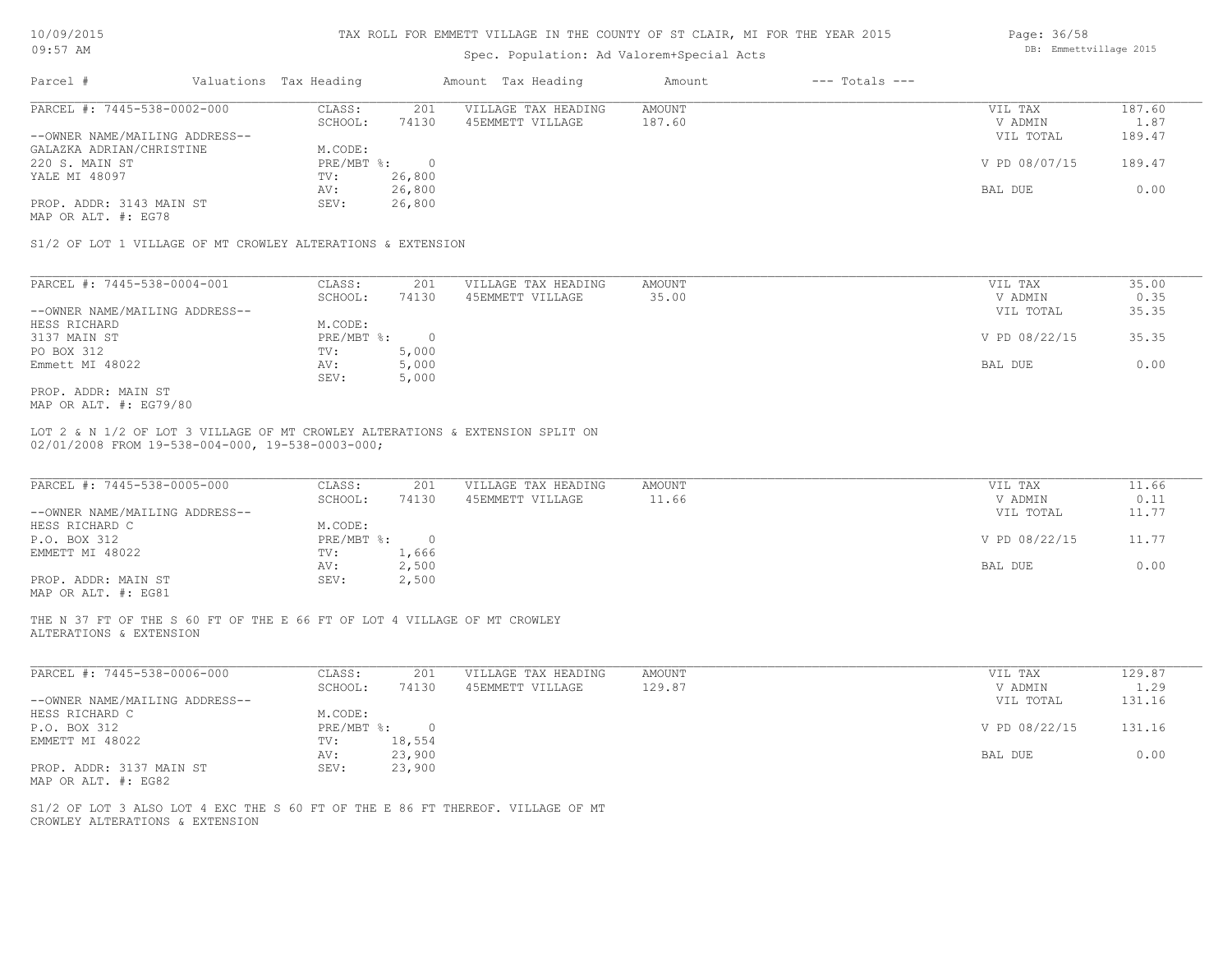| 10/09/2015 |  |
|------------|--|
|            |  |

# Spec. Population: Ad Valorem+Special Acts

| Parcel #                       | Valuations Tax Heading |       | Amount Tax Heading  | Amount | $---$ Totals $---$ |               |       |
|--------------------------------|------------------------|-------|---------------------|--------|--------------------|---------------|-------|
| PARCEL #: 7445-538-0007-000    | CLASS:                 | 201   | VILLAGE TAX HEADING | AMOUNT |                    | VIL TAX       | 11.90 |
|                                | SCHOOL:                | 74130 | 45EMMETT VILLAGE    | 11.90  |                    | V ADMIN       | 0.11  |
| --OWNER NAME/MAILING ADDRESS-- |                        |       |                     |        |                    | VIL TOTAL     | 12.01 |
| HESS RICHARD C                 | M.CODE:                |       |                     |        |                    |               |       |
| P.O. BOX 312                   | $PRE/MBT$ %:           | - 0   |                     |        |                    | V PD 08/22/15 | 12.01 |
| EMMETT MI 48022                | TV:                    | 1,700 |                     |        |                    |               |       |
|                                | AV:                    | 1,700 |                     |        |                    | BAL DUE       | 0.00  |
| PROP. ADDR: MAIN ST            | SEV:                   | 1,700 |                     |        |                    |               |       |
| MAP OR ALT. #: EG83            |                        |       |                     |        |                    |               |       |

CROWLEY ALTERATIONS & EXTENSION W20 FT OF E 86 FT OF S 60 FT & THE S 23 FT OF THE E 66 FT OF LOT 4 VILLAGE OF MT

| PARCEL #: 7445-538-0008-000    | CLASS:     | 703   | VILLAGE TAX HEADING | AMOUNT | 0.00<br>VIL TAX   |  |
|--------------------------------|------------|-------|---------------------|--------|-------------------|--|
|                                | SCHOOL:    | 74130 | 45EMMETT VILLAGE    | 0.00   | 0.00<br>V ADMIN   |  |
| --OWNER NAME/MAILING ADDRESS-- |            |       |                     |        | 0.00<br>VIL TOTAL |  |
| VILLAGE OF EMMETT              | M.CODE:    |       |                     |        |                   |  |
| 3119 MAIN ST                   | PRE/MBT %: |       |                     |        | 0.00<br>BAL DUE   |  |
| EMMETT MI 48022-4518           | TV:        |       |                     |        |                   |  |
|                                | AV:        |       |                     |        |                   |  |
| PROP. ADDR: 3119 MAIN ST       | SEV:       |       |                     |        |                   |  |
| MAP OR ALT. $\#$ : EG84/85     |            |       |                     |        |                   |  |

LOT 5 & N 31 FT OF LOT 6 VILLAGE OF MT CROWLEY ALTERATIONS & EXTENSION

| PARCEL #: 7445-538-0009-000    | CLASS:       | 703   | VILLAGE TAX HEADING | AMOUNT | VIL TAX   | 0.00 |
|--------------------------------|--------------|-------|---------------------|--------|-----------|------|
|                                | SCHOOL:      | 74130 | 45EMMETT VILLAGE    | 0.00   | V ADMIN   | 0.00 |
| --OWNER NAME/MAILING ADDRESS-- |              |       |                     |        | VIL TOTAL | 0.00 |
| VILLAGE OF EMMETT              | M.CODE:      |       |                     |        |           |      |
| EMMETT MI 48022                | $PRE/MBT$ %: |       |                     |        | BAL DUE   | 0.00 |
|                                | TV:          |       |                     |        |           |      |
| PROP. ADDR: 3099 MAIN ST       | AV:          |       |                     |        |           |      |
| MAP OR ALT. #: EG86            | SEV:         |       |                     |        |           |      |

EXTENSION LOT 6 EXC N 31 FT THEREOF & N 10 FT OF LOT 7 VILLAGE OF MT CROWLEY ALTERATIONS &

| PARCEL #: 7445-538-0010-000    | CLASS:     | 703   | VILLAGE TAX HEADING | AMOUNT | VIL TAX   | 0.00 |
|--------------------------------|------------|-------|---------------------|--------|-----------|------|
|                                | SCHOOL:    | 74130 | 45EMMETT VILLAGE    | 0.00   | V ADMIN   | 0.00 |
| --OWNER NAME/MAILING ADDRESS-- |            |       |                     |        | VIL TOTAL | 0.00 |
| VILLAGE OF EMMETT FIRE HALL    | M.CODE:    |       |                     |        |           |      |
| 3109 MAIN ST                   | PRE/MBT %: |       |                     |        | BAL DUE   | 0.00 |
| EMMETT MI 48022                | TV:        |       |                     |        |           |      |
|                                | AV:        |       |                     |        |           |      |
| PROP. ADDR: 3109 MAIN ST       | SEV:       |       |                     |        |           |      |
| MAP OR ALT. #: EG87A           |            |       |                     |        |           |      |

EXTENSION LOT 7 EXC N 10 FT & N 38.2 FT OF LOT 8 VILLAGE OF MT CROWLEY ALTERATIONS & Page: 37/58 DB: Emmettvillage 2015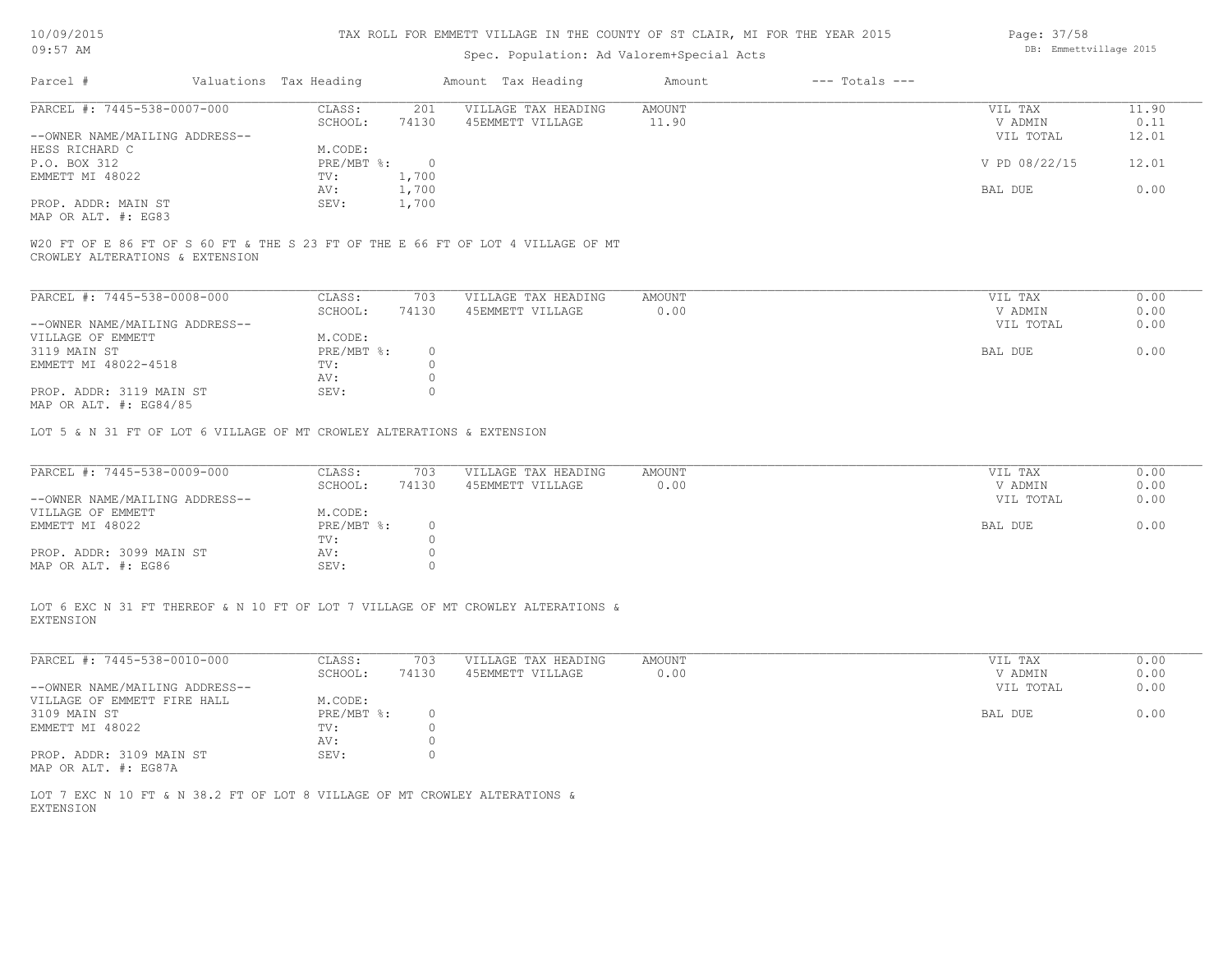## Spec. Population: Ad Valorem+Special Acts

| Amount | Amount Tax Heading  |        |                | Valuations Tax Heading | Parcel #                       |
|--------|---------------------|--------|----------------|------------------------|--------------------------------|
| AMOUNT | VILLAGE TAX HEADING | 401    | CLASS:         |                        | PARCEL #: 7445-538-0011-000    |
| 181.35 | 45EMMETT VILLAGE    | 74130  | SCHOOL:        |                        |                                |
|        |                     |        |                |                        | --OWNER NAME/MAILING ADDRESS-- |
|        |                     |        | M.CODE:        |                        | PATTERSON LISA REGINA          |
|        |                     |        | PRE/MBT %: 100 |                        | 3093 MAIN ST                   |
|        |                     | 25,908 | TV:            |                        | EMMETT MI 48022                |
|        |                     | 28,500 | AV:            |                        |                                |
|        |                     | 28,500 | SEV:           |                        | PROP. ADDR: 3093 MAIN ST       |
|        |                     |        |                |                        |                                |

MAP OR ALT. #: EG87B

CROWLEY ALTERATIONS & EXTENSION SEC 36 LYING W OF M-19 & S OF SAID PLAT, OWNED & OCC AS ONE LOT VILLAGE OF MT LOT 8 EXC N 38.2 FT ALSO N 72.2 FT OF E 165 FT OF THAT PART OF W 1/2 OF SW 1/2 OF

| PARCEL #: 7445-538-0012-000    | CLASS:     | 401   | VILLAGE TAX HEADING | AMOUNT | VIL TAX       | 14.70 |
|--------------------------------|------------|-------|---------------------|--------|---------------|-------|
|                                | SCHOOL:    | 74130 | 45EMMETT VILLAGE    | 14.70  | V ADMIN       | 0.14  |
| --OWNER NAME/MAILING ADDRESS-- |            |       |                     |        | VIL TOTAL     | 14.84 |
| PROSCH TINA M                  | M.CODE:    |       |                     |        |               |       |
| 10877 MECHANIC ST              | PRE/MBT %: |       |                     |        | V PD 09/05/15 | 14.84 |
| EMMETT MI 48022                | TV:        | 2,100 |                     |        |               |       |
|                                | AV:        | 2,100 |                     |        | BAL DUE       | 0.00  |
| PROP. ADDR: WASHINGTON ST      | SEV:       | 2,100 |                     |        |               |       |
| $\cdots$                       |            |       |                     |        |               |       |

MAP OR ALT. #: EG87C

LOT 9 VILLAGE OF MT CROWLEY ALTERATIONS & EXTENSION

| PARCEL #: 7445-538-0013-000    | CLASS:  | 401            | VILLAGE TAX HEADING | AMOUNT | VIL TAX       | 332.12 |
|--------------------------------|---------|----------------|---------------------|--------|---------------|--------|
|                                | SCHOOL: | 74130          | 45EMMETT VILLAGE    | 332.12 | V ADMIN       | 3.32   |
| --OWNER NAME/MAILING ADDRESS-- |         |                |                     |        | VIL TOTAL     | 335.44 |
| PROSCH TINA M                  | M.CODE: |                |                     |        |               |        |
| 10877 MECHANIC ST              |         | PRE/MBT %: 100 |                     |        | V PD 09/05/15 | 335.44 |
| EMMETT MI 48022                | TV:     | 47,447         |                     |        |               |        |
|                                | AV:     | 52,800         |                     |        | BAL DUE       | 0.00   |
| PROP. ADDR: 10877 MECHANIC ST  | SEV:    | 52,800         |                     |        |               |        |

MAP OR ALT. #: EG88

LOTS 10, 11 & 12 VILLAGE OF MT CROWLEY ALTERATIONS & EXTENSION

| PARCEL #: 7445-538-0014-000    | CLASS:     | 401    | VILLAGE TAX HEADING | AMOUNT | VIL TAX       | 157.17 |
|--------------------------------|------------|--------|---------------------|--------|---------------|--------|
|                                | SCHOOL:    | 74130  | 45EMMETT VILLAGE    | 157.17 | V ADMIN       | 1.57   |
| --OWNER NAME/MAILING ADDRESS-- |            |        |                     |        | VIL TOTAL     | 158.74 |
| HORON RICHARD L/MONIQUE        | M.CODE:    |        |                     |        |               |        |
| 10876 MECHANIC ST              | PRE/MBT %: | 100    |                     |        | V PD 09/05/15 | 158.74 |
| EMMETT MI 48022                | TV:        | 22,453 |                     |        |               |        |
|                                | AV:        | 24,900 |                     |        | BAL DUE       | 0.00   |
| PROP. ADDR: 10876 MECHANIC ST  | SEV:       | 24,900 |                     |        |               |        |
|                                |            |        |                     |        |               |        |

MAP OR ALT. #: EG89

LOTS 13, 14 & 15 VILLAGE OF MT CROWLEY ALTERATIONS & EXTENSION

Page: 38/58 DB: Emmettvillage 2015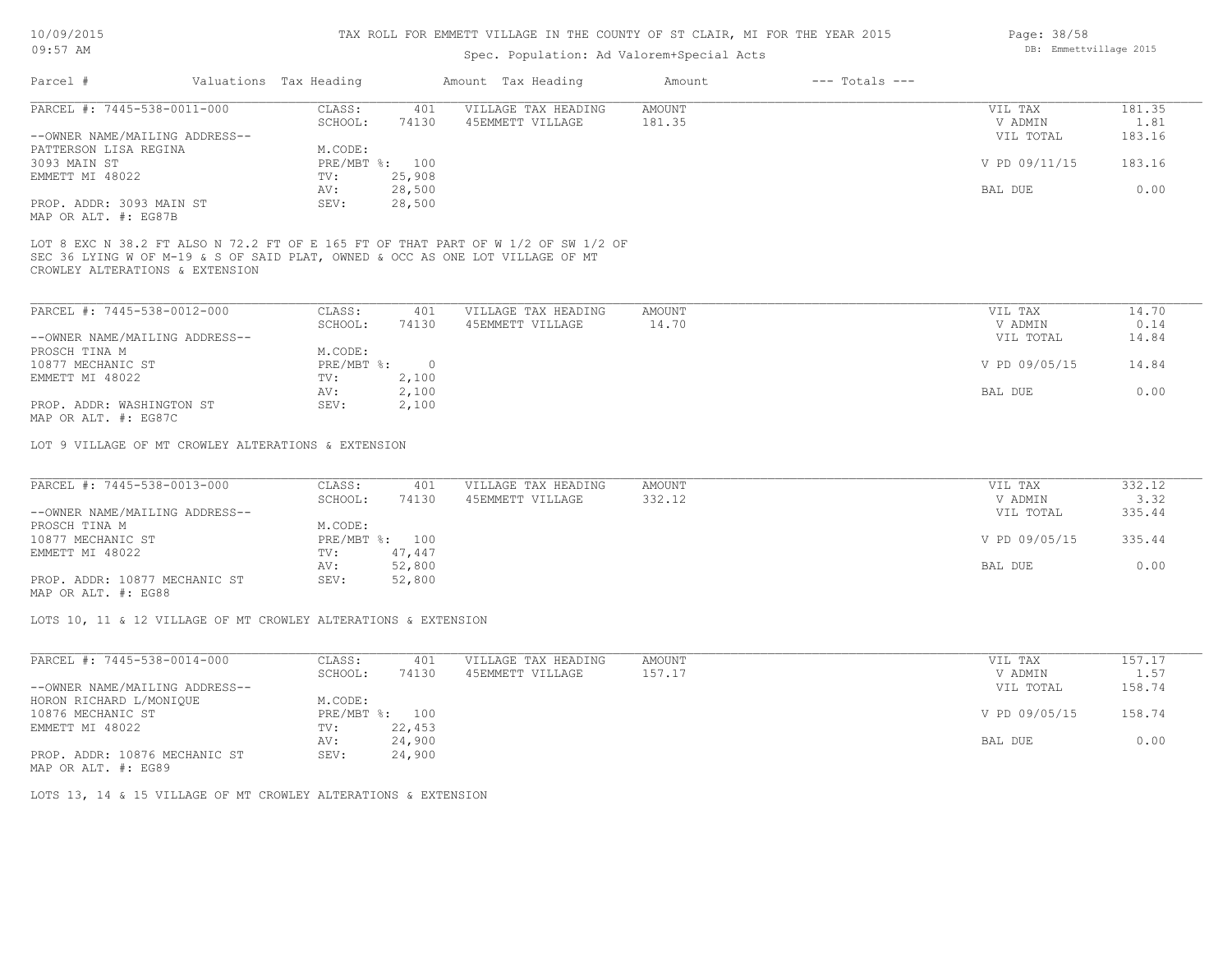#### TAX ROLL FOR EMMETT VILLAGE IN THE COUNTY OF ST CLAIR, MI FOR THE YEAR 2015

# Spec. Population: Ad Valorem+Special Acts

| Parcel #                       |         | Valuations Tax Heading |                  | Amount Tax Heading  | Amount | $---$ Totals $---$ |           |      |
|--------------------------------|---------|------------------------|------------------|---------------------|--------|--------------------|-----------|------|
| PARCEL #: 7445-538-0015-000    |         | CLASS:                 | 705              | VILLAGE TAX HEADING | AMOUNT |                    | VIL TAX   | 0.00 |
|                                | SCHOOL: | 74130                  | 45EMMETT VILLAGE | 0.00                |        | V ADMIN            | 0.00      |      |
| --OWNER NAME/MAILING ADDRESS-- |         |                        |                  |                     |        |                    | VIL TOTAL | 0.00 |
| FRONTIER COMMUNICATION         |         | M.CODE:                |                  |                     |        |                    |           |      |
| 3 HIGH RIDGE PARK              |         | $PRE/MBT$ %:           |                  |                     |        |                    | BAL DUE   | 0.00 |
| Stamford CT 06905              |         | TV:                    |                  |                     |        |                    |           |      |
|                                |         | AV:                    |                  |                     |        |                    |           |      |
| PROP. ADDR: 3147 WASHINGTON ST |         | SEV:                   |                  |                     |        |                    |           |      |
|                                |         |                        |                  |                     |        |                    |           |      |

MAP OR ALT. #: EG90

LOTS 16 & 17 VILLAGE OF MT CROWLEY ALTERATIONS & EXTENSION

| PARCEL #: 7445-538-0016-000    | CLASS:     | 401   | VILLAGE TAX HEADING | AMOUNT | VIL TAX       | 10.54 |
|--------------------------------|------------|-------|---------------------|--------|---------------|-------|
|                                | SCHOOL:    | 74130 | 45EMMETT VILLAGE    | 10.54  | V ADMIN       | 0.10  |
| --OWNER NAME/MAILING ADDRESS-- |            |       |                     |        | VIL TOTAL     | 10.64 |
| WENDLING HELEN M TRUST         | M.CODE:    |       |                     |        |               |       |
| 10256 WEBB RD                  | PRE/MBT %: |       |                     |        | V PD 07/20/15 | 10.64 |
| GOODELLS MI 48027              | TV:        | 1,507 |                     |        |               |       |
|                                | AV:        | 4,900 |                     |        | BAL DUE       | 0.00  |
| PROP. ADDR: JOSEPH ST          | SEV:       | 4,900 |                     |        |               |       |
|                                |            |       |                     |        |               |       |

MAP OR ALT. #: EG91

LOT 18 VILLAGE OF MT CROWLEY ALTERATIONS & EXTENSION

| PARCEL #: 7445-538-0017-000    | CLASS:     | 401   | VILLAGE TAX HEADING | AMOUNT | VIL TAX   | 17.50 |
|--------------------------------|------------|-------|---------------------|--------|-----------|-------|
|                                | SCHOOL:    | 74130 | 45EMMETT VILLAGE    | 17.50  | V ADMIN   | 0.17  |
| --OWNER NAME/MAILING ADDRESS-- |            |       |                     |        | VIL TOTAL | 17.67 |
| FANION BRIAN.                  | M.CODE:    |       |                     |        |           |       |
| 1406 S.RIVERSIDE AVE           | PRE/MBT %: |       |                     |        | BAL DUE   | 17.67 |
| Saint Clair MI 48079           | TV:        | 2,500 |                     |        |           |       |
|                                | AV:        | 2,500 |                     |        |           |       |
| PROP. ADDR: JOSEPH ST          | SEV:       | 2,500 |                     |        |           |       |
| MAP OR ALT. #: EG92            |            |       |                     |        |           |       |

LOT 19 VILLAGE OF MT CROWLEY ALTERATIONS & EXTENSION

| PARCEL #: 7445-538-0018-001      | CLASS:       | 401    | VILLAGE TAX HEADING | AMOUNT | VIL TAX   | 112.70 |
|----------------------------------|--------------|--------|---------------------|--------|-----------|--------|
|                                  | SCHOOL:      | 74130  | 45EMMETT VILLAGE    | 112.70 | V ADMIN   | 1.12   |
| --OWNER NAME/MAILING ADDRESS--   |              |        |                     |        | VIL TOTAL | 113.82 |
| HADER DAVID P.                   | M.CODE:      |        |                     |        |           |        |
| PO BOX 86                        | $PRE/MBT$ %: | 100    |                     |        | BAL DUE   | 113.82 |
| EMMETT MI 48022                  | TV:          | 16,100 |                     |        |           |        |
|                                  | AV:          | 16,100 |                     |        |           |        |
| PROP. ADDR: 3137 WASHINGTON ST   | SEV:         | 16,100 |                     |        |           |        |
| MAP OR ALT. $\#$ : EG93A/B/C/D/E |              |        |                     |        |           |        |

11/08/2007 FROM 19-538-0018-000, 19-538-0019-000, 19-538-0020-000; LOTS 20, 21, 22 & 23 VILLAGE OF MT CROWLEY ALTERATIONS & EXTENSION SPLIT ON Page: 39/58 DB: Emmettvillage 2015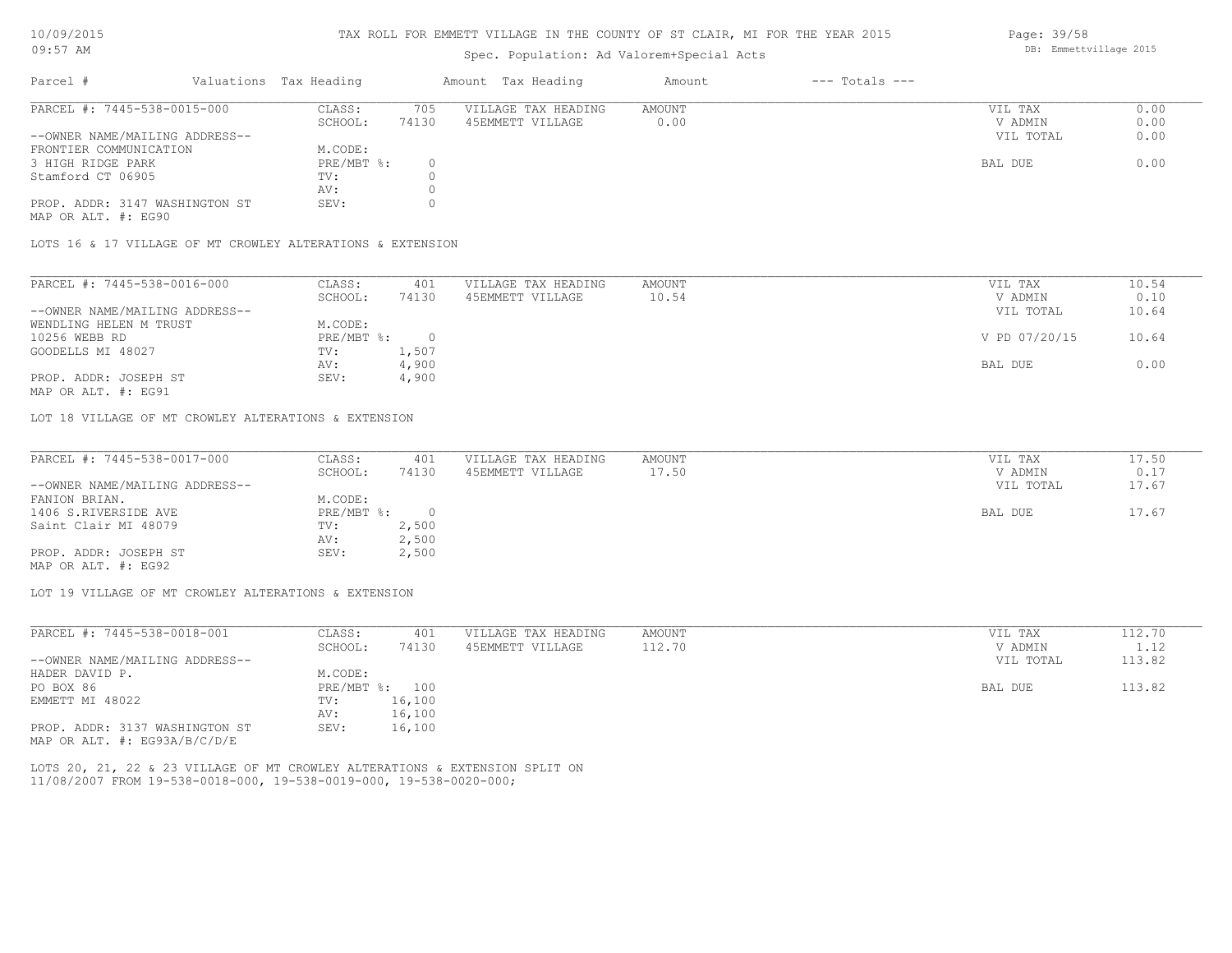| 10/09/2015 |  |
|------------|--|
|            |  |

| Parcel #<br>PARCEL #: 7445-538-0021-000                                                                                         |                                 |                     |        | Spec. Population: Ad Valorem+Special Acts |               |        |
|---------------------------------------------------------------------------------------------------------------------------------|---------------------------------|---------------------|--------|-------------------------------------------|---------------|--------|
|                                                                                                                                 | Valuations Tax Heading          | Amount Tax Heading  | Amount | $---$ Totals $---$                        |               |        |
|                                                                                                                                 | CLASS:<br>401                   | VILLAGE TAX HEADING | AMOUNT |                                           | VIL TAX       | 16.80  |
|                                                                                                                                 | 74130<br>SCHOOL:                | 45EMMETT VILLAGE    | 16.80  |                                           | V ADMIN       | 0.16   |
| --OWNER NAME/MAILING ADDRESS--                                                                                                  |                                 |                     |        |                                           | VIL TOTAL     | 16.96  |
| DENMAN ENTERPRISES, LLC                                                                                                         | M.CODE:                         |                     |        |                                           |               |        |
| PO BOX 5309                                                                                                                     | $PRE/MBT$ %:<br>$\overline{0}$  |                     |        |                                           | BAL DUE       | 16.96  |
| Ocala FL 34478                                                                                                                  | 2,400<br>TV:                    |                     |        |                                           |               |        |
|                                                                                                                                 | 2,400<br>AV:                    |                     |        |                                           |               |        |
| PROP. ADDR: WASHINGTON ST                                                                                                       | SEV:<br>2,400                   |                     |        |                                           |               |        |
| MAP OR ALT. #: EG93F                                                                                                            |                                 |                     |        |                                           |               |        |
|                                                                                                                                 |                                 |                     |        |                                           |               |        |
| LOT 24 VILLAGE OF MT CROWLEY ALTERATIONS & EXTENSION                                                                            |                                 |                     |        |                                           |               |        |
| PARCEL #: 7445-538-0022-001                                                                                                     | CLASS:<br>401                   | VILLAGE TAX HEADING | AMOUNT |                                           | VIL TAX       | 227.93 |
|                                                                                                                                 | SCHOOL:<br>74130                | 45EMMETT VILLAGE    | 227.93 |                                           | V ADMIN       | 2.27   |
| --OWNER NAME/MAILING ADDRESS--                                                                                                  |                                 |                     |        |                                           |               | 230.20 |
|                                                                                                                                 |                                 |                     |        |                                           | VIL TOTAL     |        |
| PRATT ROBERT/KATHLEEN                                                                                                           | M.CODE:                         |                     |        |                                           |               |        |
| 3119 WASHINGTON ST                                                                                                              | PRE/MBT %: 100                  |                     |        |                                           | V PD 09/05/15 | 230.20 |
| EMMETT MI 48022                                                                                                                 | TV:<br>32,562                   |                     |        |                                           |               |        |
|                                                                                                                                 | 41,100<br>AV:                   |                     |        |                                           | BAL DUE       | 0.00   |
| PROP. ADDR: 3119 WASHINGTON ST<br>MAP OR ALT. #: EG94/95                                                                        | 41,100<br>SEV:                  |                     |        |                                           |               |        |
|                                                                                                                                 |                                 |                     |        |                                           |               |        |
|                                                                                                                                 |                                 |                     |        |                                           |               |        |
| LOTS 25,26, 27 & 28 VILLAGE OF MT CROWLEY ALTERATIONS & EXTENSION SPLIT ON<br>02/01/2008 FROM 19-538-0022-000, 19-538-0023-000; |                                 |                     |        |                                           |               |        |
| PARCEL #: 7445-864-0001-001                                                                                                     | 401<br>CLASS:                   | VILLAGE TAX HEADING | AMOUNT |                                           | VIL TAX       | 223.31 |
|                                                                                                                                 | SCHOOL:<br>74130                | 45EMMETT VILLAGE    | 223.31 |                                           | V ADMIN       | 2.23   |
| --OWNER NAME/MAILING ADDRESS--                                                                                                  |                                 |                     |        |                                           | VIL TOTAL     | 225.54 |
|                                                                                                                                 | M.CODE:                         |                     |        |                                           |               |        |
| KOROTKO MATTHEW/JOAN<br>3207 MAIN ST                                                                                            | PRE/MBT %: 100                  |                     |        |                                           | V PD 07/20/15 | 225.54 |
| EMMETT MI 48022                                                                                                                 | 31,902<br>TV:                   |                     |        |                                           |               |        |
| PROP. ADDR: 3207 MAIN ST                                                                                                        | 35,300<br>AV:<br>35,300<br>SEV: |                     |        |                                           | BAL DUE       | 0.00   |

AV: 183,800 BAL DUE 0.00

MAP OR ALT. #: EG99 PROP. ADDR: 3177 MAIN ST SEV: 183,800

LOTS 3 TO 10 & LOTS 19 TO 24 WATTERS CHILLSONS ADDITION TO VILLAGE OF EMMETT

Page: 40/58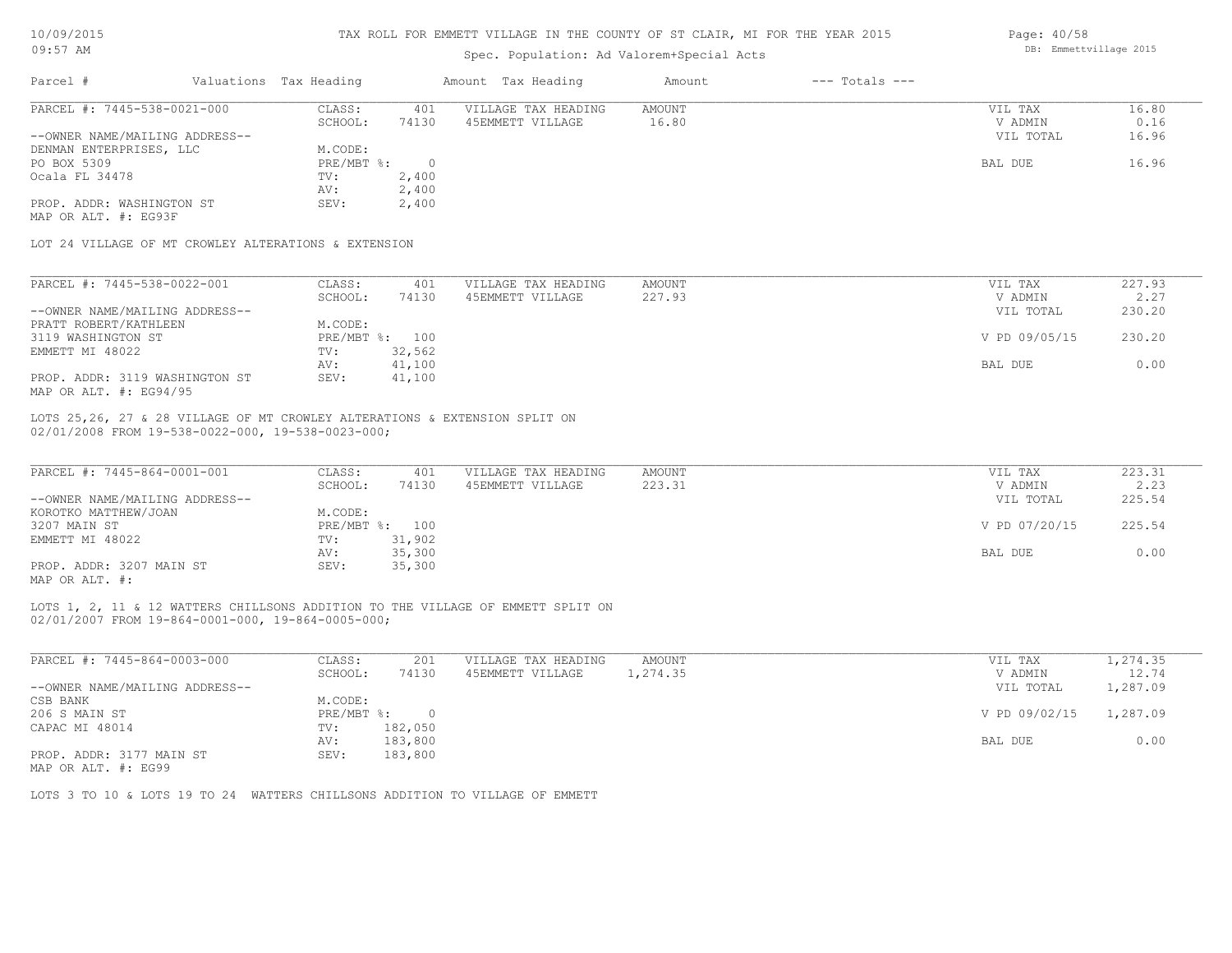#### TAX ROLL FOR EMMETT VILLAGE IN THE COUNTY OF ST CLAIR, MI FOR THE YEAR 2015

# Spec. Population: Ad Valorem+Special Acts

| Parcel #                       |        | Valuations Tax Heading |                     | Amount Tax Heading | Amount | $---$ Totals $---$ |               |        |
|--------------------------------|--------|------------------------|---------------------|--------------------|--------|--------------------|---------------|--------|
| PARCEL #: 7445-864-0006-000    | CLASS: | 401                    | VILLAGE TAX HEADING | AMOUNT             |        | VIL TAX            | 243.22        |        |
|                                |        | SCHOOL:                | 74130               | 45EMMETT VILLAGE   | 243.22 |                    | V ADMIN       | 2.43   |
| --OWNER NAME/MAILING ADDRESS-- |        |                        |                     |                    |        |                    | VIL TOTAL     | 245.65 |
| VERNIER PATRICK/DOROTHY        |        | M.CODE:                |                     |                    |        |                    |               |        |
| PO BOX 24                      |        |                        | PRE/MBT %: 100      |                    |        |                    | V PD 09/11/15 | 245.65 |
| Emmett MI 48022                |        | TV:                    | 34,747              |                    |        |                    |               |        |
|                                |        | AV:                    | 37,500              |                    |        |                    | BAL DUE       | 0.00   |
| PROP. ADDR: 10880 PROSPECT ST  |        | SEV:                   | 37,500              |                    |        |                    |               |        |
| MAP OR ALT. #: EG102           |        |                        |                     |                    |        |                    |               |        |

A OWNED AND OCC AS ONE PARCEL N230'E 124.02',TH S8953'23"E 198',TH S230'W 123.64' TO BEG SECTION 36 T7N R14E 0.56 LOTS 13,14 & 15 WATTERS CHILLSON'S ADDITION & BEG AT NE COR LOT 13, TH W 198', TH

MAP OR ALT. #: EG103/104 PROP. ADDR: 10890 PROSPECT ST SEV: 23,700 AV: 23,700 BAL DUE 0.00 EMMETT MI 48022 TV: 21,844<br>
AV: 23,700 10895 BRANDON RD PRE/MBT %: 0 V PD 09/02/15 154.42 PIERCE D.R/PATRICK R./CECILA M.WARD M.CODE:<br>10895 BRANDON RD PRE/MBT %: --OWNER NAME/MAILING ADDRESS-- VIL TOTAL 154.42 SCHOOL: 74130 45EMMETT VILLAGE 152.90 1.52 and the value of the value of  $1.52$ PARCEL #: 7445-864-0007-000 CLASS: 401 VILLAGE TAX HEADING AMOUNT VIL TAX VIL TAX 152.90<br>SCHOOL: 74130 45EMMETT VILLAGE 152.90 VADMIN 1.52  $\mathcal{L}_\mathcal{L} = \mathcal{L}_\mathcal{L} = \mathcal{L}_\mathcal{L} = \mathcal{L}_\mathcal{L} = \mathcal{L}_\mathcal{L} = \mathcal{L}_\mathcal{L} = \mathcal{L}_\mathcal{L} = \mathcal{L}_\mathcal{L} = \mathcal{L}_\mathcal{L} = \mathcal{L}_\mathcal{L} = \mathcal{L}_\mathcal{L} = \mathcal{L}_\mathcal{L} = \mathcal{L}_\mathcal{L} = \mathcal{L}_\mathcal{L} = \mathcal{L}_\mathcal{L} = \mathcal{L}_\mathcal{L} = \mathcal{L}_\mathcal{L}$ 

PARCEL T7NR14E WATTERS CHILLSONS ADDITION TO VILLAGE OF EMMETT OWNED & OCCUPIED AS ONE S0\*19'10"W 238.42', TH N89\*16'22"W 132', TH N0\*19'19"E 238.30' TO POB SEC 36 0\*4'13"E 50' & S89\*19'25"E 626.03' FROM W 1/4 COR, TH S89\*19'25"E 132', TH LOTS 16 & 17 & PRT SEC 36 DEXC AS BEG S0\*4'13"W 495', S89\*19'25"E 99', TH N

| PARCEL #: 7445-864-0007-200        | CLASS:       | 401   | VILLAGE TAX HEADING | AMOUNT | VIL TAX       | 30.84 |
|------------------------------------|--------------|-------|---------------------|--------|---------------|-------|
|                                    | SCHOOL:      | 74130 | 45EMMETT VILLAGE    | 30.84  | V ADMIN       | 0.30  |
| --OWNER NAME/MAILING ADDRESS--     |              |       |                     |        | VIL TOTAL     | 31.14 |
| PIERCE D.R./CECILIA WARD/PAT TRUST | M.CODE:      |       |                     |        |               |       |
| 10895 BRANDON RD                   | $PRE/MBT$ %: |       |                     |        | V PD 09/02/15 | 31.14 |
| EMMETT MI 48022                    | TV:          | 4,406 |                     |        |               |       |
|                                    | AV:          | 6,000 |                     |        | BAL DUE       | 0.00  |
| PROP. ADDR: PROSPECT ST            | SEV:         | 6,000 |                     |        |               |       |
| MAP OR ALT. #: EG104               |              |       |                     |        |               |       |

EMMETT OWNED & OCCUPIED AS ONE PARCEL. TH N0\*19'10"E 279.50' TO POB. SECT 36 T7N R14E WATTERS CILLSON'S ADD TO VILAGE OF S0\*19'10"W 238.3', TH N89\*16'22"W 66'; TH S0\*19'10"W 41.25', TH N89\*19'25"W 104', N0\*4'13"E 50', & S89\*19'25"E 456.03' FROM W 1/4 COR, TH S89\*19'25"E 170', TH PRT LOTS 18 & 30 & PRT SEC 36 DESC AS BEG S0\*4'13"W 495', S89\*19'25"E 99',

Page: 41/58 DB: Emmettvillage 2015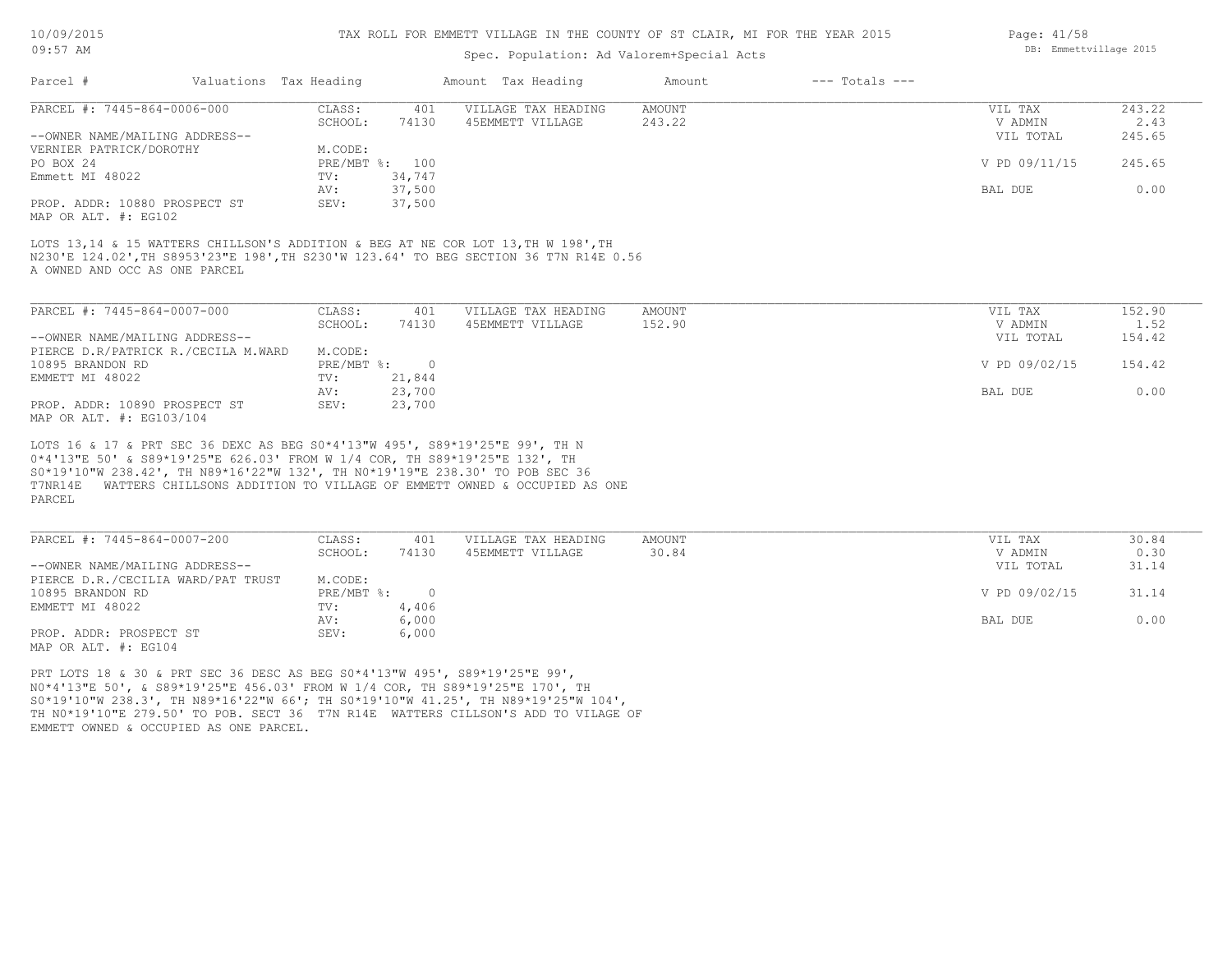# Spec. Population: Ad Valorem+Special Acts

|                                                                                                                                                                                                                                                                                                                             |                        |                   |                | opoo. Ioparacrom. Ma .arcrom.opocrat mode |                 |                    |                                 |                        |
|-----------------------------------------------------------------------------------------------------------------------------------------------------------------------------------------------------------------------------------------------------------------------------------------------------------------------------|------------------------|-------------------|----------------|-------------------------------------------|-----------------|--------------------|---------------------------------|------------------------|
| Parcel #                                                                                                                                                                                                                                                                                                                    | Valuations Tax Heading |                   |                | Amount Tax Heading                        | Amount          | $---$ Totals $---$ |                                 |                        |
| PARCEL #: 7445-864-0008-000                                                                                                                                                                                                                                                                                                 |                        | CLASS:            | 401            | VILLAGE TAX HEADING                       | AMOUNT          |                    | VIL TAX                         | 30.80                  |
|                                                                                                                                                                                                                                                                                                                             |                        | SCHOOL:           | 74130          | 45EMMETT VILLAGE                          | 30.80           |                    | V ADMIN                         | 0.30                   |
| --OWNER NAME/MAILING ADDRESS--                                                                                                                                                                                                                                                                                              |                        |                   |                |                                           |                 |                    | VIL TOTAL                       | 31.10                  |
| PIERCE DENNIS/CECILIA/PATRICK TRUST                                                                                                                                                                                                                                                                                         |                        | M.CODE:           |                |                                           |                 |                    |                                 |                        |
| 10895 BRANDON RD                                                                                                                                                                                                                                                                                                            |                        | PRE/MBT %: 100    |                |                                           |                 |                    | V PD 09/02/15                   | 31.10                  |
| EMMETT MI 48022                                                                                                                                                                                                                                                                                                             |                        | TV:               | 4,401          |                                           |                 |                    |                                 |                        |
|                                                                                                                                                                                                                                                                                                                             |                        | AV:               | 6,300          |                                           |                 |                    | BAL DUE                         | 0.00                   |
| PROP. ADDR: 10900 PROSPECT ST                                                                                                                                                                                                                                                                                               |                        | SEV:              | 6,300          |                                           |                 |                    |                                 |                        |
| MAP OR ALT. #: EG116/120                                                                                                                                                                                                                                                                                                    |                        |                   |                |                                           |                 |                    |                                 |                        |
| EMMETT ' SEC 36 T7N R14E OWNED & OCC AS 1 PARCEL<br>PARCEL #: 7445-864-0008-200<br>--OWNER NAME/MAILING ADDRESS--                                                                                                                                                                                                           |                        | CLASS:<br>SCHOOL: | 401<br>74130   | VILLAGE TAX HEADING<br>45EMMETT VILLAGE   | AMOUNT<br>30.80 |                    | VIL TAX<br>V ADMIN<br>VIL TOTAL | 30.80<br>0.30<br>31.10 |
| PIERCE DENNIS/CECILIA/PATRICK TRUST                                                                                                                                                                                                                                                                                         |                        | M.CODE:           |                |                                           |                 |                    |                                 |                        |
| 10895 BRANDON RD                                                                                                                                                                                                                                                                                                            |                        | PRE/MBT %:        | $\overline{0}$ |                                           |                 |                    | V PD 09/02/15                   | 31.10                  |
| EMMETT MI 48022                                                                                                                                                                                                                                                                                                             |                        | TV:               | 4,401          |                                           |                 |                    |                                 |                        |
|                                                                                                                                                                                                                                                                                                                             |                        | AV:               | 6,100          |                                           |                 |                    | BAL DUE                         | 0.00                   |
| PROP. ADDR: PROSPECT ST                                                                                                                                                                                                                                                                                                     |                        | SEV:              | 6,100          |                                           |                 |                    |                                 |                        |
| MAP OR ALT. #: EG117                                                                                                                                                                                                                                                                                                        |                        |                   |                |                                           |                 |                    |                                 |                        |
| PRT LOT 30 & PRT SEC 36 DESC AS BEG S0*4'13"W 495', S89*19'25"E 99', N0*4'13"E 50',<br>& S89*19'25"E 116.03' FROM W 1/4 COR, TH S89*19'25"E 170', TH S0*19'10"W 279.5', TH<br>N89*19'25"W 170'; TH N0*19'10"E 279.5' TO POB. SECT 36 T7N R14E WATTERS CHILLSON'S<br>ADD TO VILAGE OF EMMETT OWNED & OCCUPIED AS ONE PARCEL. |                        |                   |                |                                           |                 |                    |                                 |                        |
| PARCEL #: 7445-864-0008-400                                                                                                                                                                                                                                                                                                 |                        | CLASS:            | 401            | VILLAGE TAX HEADING                       | AMOUNT          |                    | VIL TAX                         | 30.80                  |

| PARCEL #: 7445-864-0008-400    | CLASS:     | 401      | VILLAGE TAX HEADING | AMOUNT | VIL TAX       | 30.80 |
|--------------------------------|------------|----------|---------------------|--------|---------------|-------|
|                                | SCHOOL:    | 74130    | 45EMMETT VILLAGE    | 30.80  | V ADMIN       | 0.30  |
| --OWNER NAME/MAILING ADDRESS-- |            |          |                     |        | VIL TOTAL     | 31.10 |
| PIERCE CECILIA M.WARD TRUST    | M.CODE:    |          |                     |        |               |       |
| 10895 BRANDON RD               | PRE/MBT %: | $\Omega$ |                     |        | V PD 09/02/15 | 31.10 |
| EMMETT MI 48022                | TV:        | 4,401    |                     |        |               |       |
|                                | AV:        | 6,100    |                     |        | BAL DUE       | 0.00  |
| PROP. ADDR: PROSPECT ST        | SEV:       | 6,100    |                     |        |               |       |
| MAP OR ALT. #: EG116           |            |          |                     |        |               |       |

CHILLSON'S ADD TO VILAGE OF EMMETT OWNED & OCCUPIED AS ONE PARCEL. N89\*16'25"W 170'; TH N0\*19'10"E 279.50' TO POB. SECT 36 T7N R14E WATTERS & S89\*19'25"E 286.03' FROM W 1/4 COR, TH S89\*19'25"E 170', TH S0\*19'10"W 279.5', TH PRT LOT 30 & PRT SEC 36 DESC AS BEG S0\*4'13"W 495', S89\*19'25"E 99', N0\*4'13"E 50',

| PARCEL #: 7445-864-0013-000    | CLASS:     | 401   | VILLAGE TAX HEADING | AMOUNT | VIL TAX       | 16.86 |
|--------------------------------|------------|-------|---------------------|--------|---------------|-------|
|                                | SCHOOL:    | 74130 | 45EMMETT VILLAGE    | 16.86  | V ADMIN       | 0.16  |
| --OWNER NAME/MAILING ADDRESS-- |            |       |                     |        | VIL TOTAL     | 17.02 |
| HOFMAN CARL A                  | M.CODE:    |       |                     |        |               |       |
| P.O. BOX 73                    | PRE/MBT %: |       |                     |        | V PD 08/07/15 | 17.02 |
| EMMETT MI 48022                | TV:        | 2,409 |                     |        |               |       |
|                                | AV:        | 3,700 |                     |        | BAL DUE       | 0.00  |
| PROP. ADDR: MARY ST            | SEV:       | 3,700 |                     |        |               |       |
| MAP OR ALT. #: EG107/109       |            |       |                     |        |               |       |

LOT 25 WATTERS CHILLSONS ADDITION TO VILLAGE OF EMMETT

Page: 42/58 DB: Emmettvillage 2015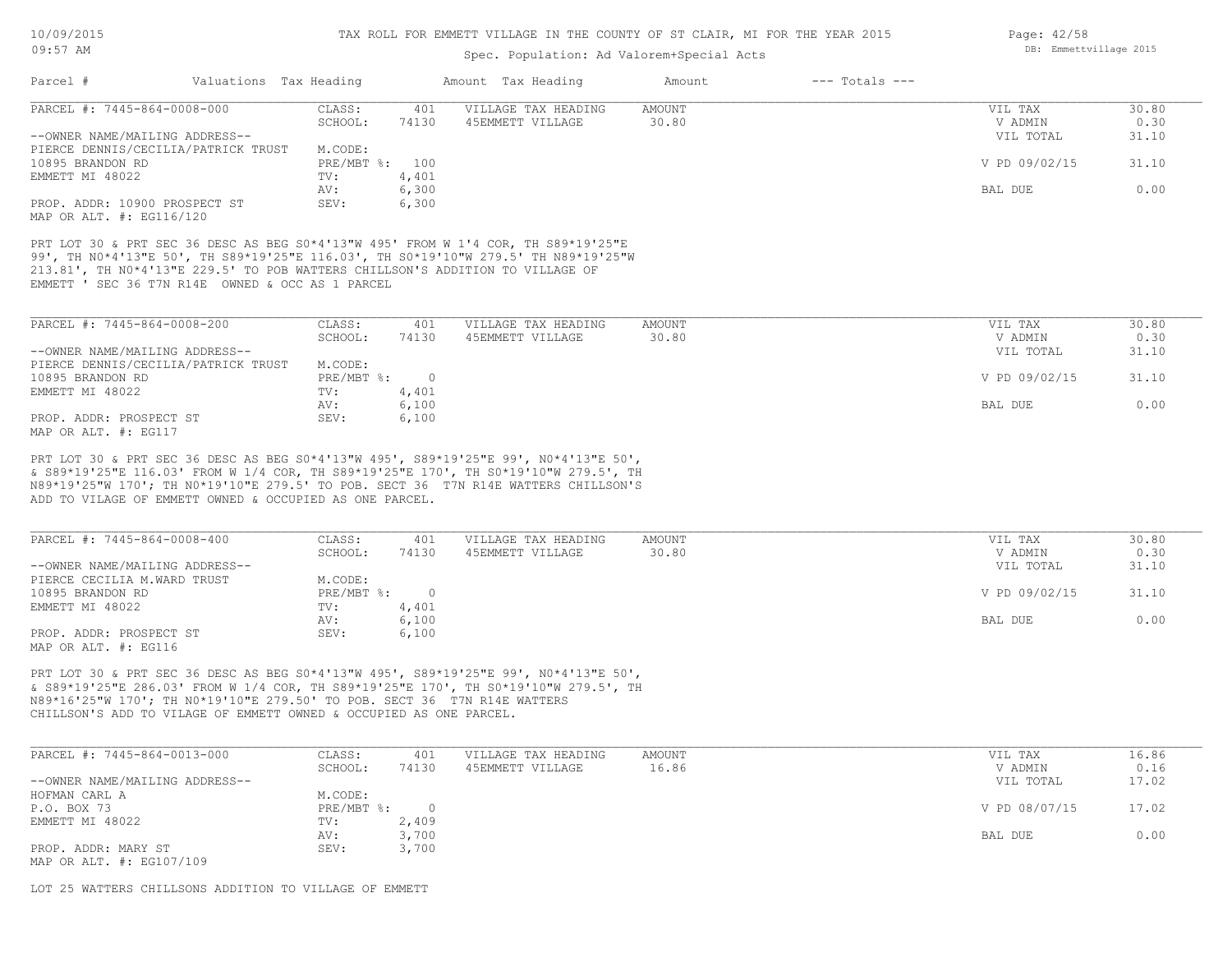| 10/09/2015 |  |
|------------|--|
| $09:57$ AM |  |

# Spec. Population: Ad Valorem+Special Acts

| Page: 43/58            |  |
|------------------------|--|
| DB: Emmettvillage 2015 |  |

| PARCEL #: 7445-864-0014-000<br>CLASS:<br>VILLAGE TAX HEADING<br><b>AMOUNT</b><br>401<br>VIL TAX<br>96.71<br>SCHOOL:<br>74130<br>45EMMETT VILLAGE<br>V ADMIN<br>0.96<br>97.67<br>--OWNER NAME/MAILING ADDRESS--<br>VIL TOTAL<br>HOFMAN CARL A<br>M.CODE:<br>P.O. 73<br>$PRE/MBT$ %:<br>$\overline{0}$<br>V PD 08/07/15<br>EMMETT MI 48022<br>13,817<br>TV:<br>15,100<br>BAL DUE<br>AV:<br>PROP. ADDR: 10888 MARY ST<br>15,100<br>SEV:<br>MAP OR ALT. #: EG110<br>LOT 26 WATTERS CHILLSONS ADDITION TO VILLAGE OF EMMETT<br>25.71<br>PARCEL #: 7445-864-0015-001<br>CLASS:<br>401<br>VILLAGE TAX HEADING<br>AMOUNT<br>VIL TAX<br>SCHOOL:<br>45EMMETT VILLAGE<br>25.71<br>74130<br>V ADMIN<br>--OWNER NAME/MAILING ADDRESS--<br>VIL TOTAL<br>25.96<br>MCGUIRE JEAN M.TRUST<br>M.CODE:<br>25.96<br>P.O. BOX 56<br>$PRE/MBT$ $\frac{1}{6}$ :<br>BAL DUE<br>$\overline{\phantom{0}}$<br>3,673<br>GOODELLS MI 48027<br>TV:<br>21,300<br>AV:<br>PROP. ADDR: 10894 MARY ST<br>SEV:<br>21,300<br>MAP OR ALT. #: EG111/112<br>LOTS 27 & 28 WATTERS CHILLSONS ADDITION TO VILLAGE OF EMMETT SPLIT ON 10/02/2007<br>FROM 19-864-0015-000, 19-864-0016-000;<br>PARCEL #: 7445-864-0017-000<br>CLASS:<br>401<br>VILLAGE TAX HEADING<br><b>AMOUNT</b><br>VIL TAX<br>247.80<br>SCHOOL:<br>74130<br>45EMMETT VILLAGE<br>V ADMIN<br>2.47<br>--OWNER NAME/MAILING ADDRESS--<br>VIL TOTAL<br>250.27<br>DOUTRY IRENE<br>M.CODE:<br>250.27<br>240 DEER PARKS<br>$PRE/MBT$ %:<br>$\overline{0}$<br>BAL DUE<br>35,400<br>Capac MI 48014<br>TV:<br>35,400<br>AV:<br>PROP. ADDR: 3195 2ND ST<br>35,400<br>SEV:<br>MAP OR ALT. #: EG113<br>S8.25 FT OF LOT 30 & LOT 29 EXC THE E 11 RDS OF S 5 RDS THEREOF. WATTERS CHILLSONS<br>ADDITION TO VILLAGE OF EMMETT 2.492 A<br>PARCEL #: 7445-864-0018-000<br>CLASS:<br>VILLAGE TAX HEADING<br><b>AMOUNT</b><br>196.28<br>401<br>VIL TAX<br>196.28<br>SCHOOL:<br>74130<br>45EMMETT VILLAGE<br>V ADMIN<br>1.96<br>198.24<br>--OWNER NAME/MAILING ADDRESS--<br>VIL TOTAL<br>TAYLOR JONNY<br>M.CODE:<br>3187 2ND ST.<br>198.24<br>$PRE/MBT$ %:<br>$\overline{\phantom{0}}$<br>BAL DUE<br>EMMETT MI 48022<br>28,041<br>TV:<br>30,700<br>AV:<br>PROP. ADDR: 3187 2ND ST<br>SEV: 30,700<br>MAP OR ALT. #: EG114/115<br>THE E 11 RDS OF LOT 29 EXC THE N 5 RDS THEREOF. WATTERS CHILLSONS ADDITION TO<br>VILLAGE OF EMMETT | Valuations Tax Heading | Amount Tax Heading | $---$ Totals $---$<br>Amount |        |
|------------------------------------------------------------------------------------------------------------------------------------------------------------------------------------------------------------------------------------------------------------------------------------------------------------------------------------------------------------------------------------------------------------------------------------------------------------------------------------------------------------------------------------------------------------------------------------------------------------------------------------------------------------------------------------------------------------------------------------------------------------------------------------------------------------------------------------------------------------------------------------------------------------------------------------------------------------------------------------------------------------------------------------------------------------------------------------------------------------------------------------------------------------------------------------------------------------------------------------------------------------------------------------------------------------------------------------------------------------------------------------------------------------------------------------------------------------------------------------------------------------------------------------------------------------------------------------------------------------------------------------------------------------------------------------------------------------------------------------------------------------------------------------------------------------------------------------------------------------------------------------------------------------------------------------------------------------------------------------------------------------------------------------------------------------------------------------------------------------------------------------------------------------------------------------------------------------------------------------------------------------------------------------------------------------------------------------|------------------------|--------------------|------------------------------|--------|
|                                                                                                                                                                                                                                                                                                                                                                                                                                                                                                                                                                                                                                                                                                                                                                                                                                                                                                                                                                                                                                                                                                                                                                                                                                                                                                                                                                                                                                                                                                                                                                                                                                                                                                                                                                                                                                                                                                                                                                                                                                                                                                                                                                                                                                                                                                                                    |                        |                    |                              | 96.71  |
|                                                                                                                                                                                                                                                                                                                                                                                                                                                                                                                                                                                                                                                                                                                                                                                                                                                                                                                                                                                                                                                                                                                                                                                                                                                                                                                                                                                                                                                                                                                                                                                                                                                                                                                                                                                                                                                                                                                                                                                                                                                                                                                                                                                                                                                                                                                                    |                        |                    |                              |        |
|                                                                                                                                                                                                                                                                                                                                                                                                                                                                                                                                                                                                                                                                                                                                                                                                                                                                                                                                                                                                                                                                                                                                                                                                                                                                                                                                                                                                                                                                                                                                                                                                                                                                                                                                                                                                                                                                                                                                                                                                                                                                                                                                                                                                                                                                                                                                    |                        |                    |                              |        |
|                                                                                                                                                                                                                                                                                                                                                                                                                                                                                                                                                                                                                                                                                                                                                                                                                                                                                                                                                                                                                                                                                                                                                                                                                                                                                                                                                                                                                                                                                                                                                                                                                                                                                                                                                                                                                                                                                                                                                                                                                                                                                                                                                                                                                                                                                                                                    |                        |                    |                              | 97.67  |
|                                                                                                                                                                                                                                                                                                                                                                                                                                                                                                                                                                                                                                                                                                                                                                                                                                                                                                                                                                                                                                                                                                                                                                                                                                                                                                                                                                                                                                                                                                                                                                                                                                                                                                                                                                                                                                                                                                                                                                                                                                                                                                                                                                                                                                                                                                                                    |                        |                    |                              |        |
|                                                                                                                                                                                                                                                                                                                                                                                                                                                                                                                                                                                                                                                                                                                                                                                                                                                                                                                                                                                                                                                                                                                                                                                                                                                                                                                                                                                                                                                                                                                                                                                                                                                                                                                                                                                                                                                                                                                                                                                                                                                                                                                                                                                                                                                                                                                                    |                        |                    |                              | 0.00   |
|                                                                                                                                                                                                                                                                                                                                                                                                                                                                                                                                                                                                                                                                                                                                                                                                                                                                                                                                                                                                                                                                                                                                                                                                                                                                                                                                                                                                                                                                                                                                                                                                                                                                                                                                                                                                                                                                                                                                                                                                                                                                                                                                                                                                                                                                                                                                    |                        |                    |                              |        |
|                                                                                                                                                                                                                                                                                                                                                                                                                                                                                                                                                                                                                                                                                                                                                                                                                                                                                                                                                                                                                                                                                                                                                                                                                                                                                                                                                                                                                                                                                                                                                                                                                                                                                                                                                                                                                                                                                                                                                                                                                                                                                                                                                                                                                                                                                                                                    |                        |                    |                              |        |
|                                                                                                                                                                                                                                                                                                                                                                                                                                                                                                                                                                                                                                                                                                                                                                                                                                                                                                                                                                                                                                                                                                                                                                                                                                                                                                                                                                                                                                                                                                                                                                                                                                                                                                                                                                                                                                                                                                                                                                                                                                                                                                                                                                                                                                                                                                                                    |                        |                    |                              |        |
|                                                                                                                                                                                                                                                                                                                                                                                                                                                                                                                                                                                                                                                                                                                                                                                                                                                                                                                                                                                                                                                                                                                                                                                                                                                                                                                                                                                                                                                                                                                                                                                                                                                                                                                                                                                                                                                                                                                                                                                                                                                                                                                                                                                                                                                                                                                                    |                        |                    |                              |        |
|                                                                                                                                                                                                                                                                                                                                                                                                                                                                                                                                                                                                                                                                                                                                                                                                                                                                                                                                                                                                                                                                                                                                                                                                                                                                                                                                                                                                                                                                                                                                                                                                                                                                                                                                                                                                                                                                                                                                                                                                                                                                                                                                                                                                                                                                                                                                    |                        |                    |                              | 0.25   |
|                                                                                                                                                                                                                                                                                                                                                                                                                                                                                                                                                                                                                                                                                                                                                                                                                                                                                                                                                                                                                                                                                                                                                                                                                                                                                                                                                                                                                                                                                                                                                                                                                                                                                                                                                                                                                                                                                                                                                                                                                                                                                                                                                                                                                                                                                                                                    |                        |                    |                              |        |
|                                                                                                                                                                                                                                                                                                                                                                                                                                                                                                                                                                                                                                                                                                                                                                                                                                                                                                                                                                                                                                                                                                                                                                                                                                                                                                                                                                                                                                                                                                                                                                                                                                                                                                                                                                                                                                                                                                                                                                                                                                                                                                                                                                                                                                                                                                                                    |                        |                    |                              |        |
|                                                                                                                                                                                                                                                                                                                                                                                                                                                                                                                                                                                                                                                                                                                                                                                                                                                                                                                                                                                                                                                                                                                                                                                                                                                                                                                                                                                                                                                                                                                                                                                                                                                                                                                                                                                                                                                                                                                                                                                                                                                                                                                                                                                                                                                                                                                                    |                        |                    |                              |        |
|                                                                                                                                                                                                                                                                                                                                                                                                                                                                                                                                                                                                                                                                                                                                                                                                                                                                                                                                                                                                                                                                                                                                                                                                                                                                                                                                                                                                                                                                                                                                                                                                                                                                                                                                                                                                                                                                                                                                                                                                                                                                                                                                                                                                                                                                                                                                    |                        |                    |                              |        |
|                                                                                                                                                                                                                                                                                                                                                                                                                                                                                                                                                                                                                                                                                                                                                                                                                                                                                                                                                                                                                                                                                                                                                                                                                                                                                                                                                                                                                                                                                                                                                                                                                                                                                                                                                                                                                                                                                                                                                                                                                                                                                                                                                                                                                                                                                                                                    |                        |                    |                              |        |
|                                                                                                                                                                                                                                                                                                                                                                                                                                                                                                                                                                                                                                                                                                                                                                                                                                                                                                                                                                                                                                                                                                                                                                                                                                                                                                                                                                                                                                                                                                                                                                                                                                                                                                                                                                                                                                                                                                                                                                                                                                                                                                                                                                                                                                                                                                                                    |                        |                    |                              |        |
|                                                                                                                                                                                                                                                                                                                                                                                                                                                                                                                                                                                                                                                                                                                                                                                                                                                                                                                                                                                                                                                                                                                                                                                                                                                                                                                                                                                                                                                                                                                                                                                                                                                                                                                                                                                                                                                                                                                                                                                                                                                                                                                                                                                                                                                                                                                                    |                        |                    |                              |        |
|                                                                                                                                                                                                                                                                                                                                                                                                                                                                                                                                                                                                                                                                                                                                                                                                                                                                                                                                                                                                                                                                                                                                                                                                                                                                                                                                                                                                                                                                                                                                                                                                                                                                                                                                                                                                                                                                                                                                                                                                                                                                                                                                                                                                                                                                                                                                    |                        |                    |                              | 247.80 |
|                                                                                                                                                                                                                                                                                                                                                                                                                                                                                                                                                                                                                                                                                                                                                                                                                                                                                                                                                                                                                                                                                                                                                                                                                                                                                                                                                                                                                                                                                                                                                                                                                                                                                                                                                                                                                                                                                                                                                                                                                                                                                                                                                                                                                                                                                                                                    |                        |                    |                              |        |
|                                                                                                                                                                                                                                                                                                                                                                                                                                                                                                                                                                                                                                                                                                                                                                                                                                                                                                                                                                                                                                                                                                                                                                                                                                                                                                                                                                                                                                                                                                                                                                                                                                                                                                                                                                                                                                                                                                                                                                                                                                                                                                                                                                                                                                                                                                                                    |                        |                    |                              |        |
|                                                                                                                                                                                                                                                                                                                                                                                                                                                                                                                                                                                                                                                                                                                                                                                                                                                                                                                                                                                                                                                                                                                                                                                                                                                                                                                                                                                                                                                                                                                                                                                                                                                                                                                                                                                                                                                                                                                                                                                                                                                                                                                                                                                                                                                                                                                                    |                        |                    |                              |        |
|                                                                                                                                                                                                                                                                                                                                                                                                                                                                                                                                                                                                                                                                                                                                                                                                                                                                                                                                                                                                                                                                                                                                                                                                                                                                                                                                                                                                                                                                                                                                                                                                                                                                                                                                                                                                                                                                                                                                                                                                                                                                                                                                                                                                                                                                                                                                    |                        |                    |                              |        |
|                                                                                                                                                                                                                                                                                                                                                                                                                                                                                                                                                                                                                                                                                                                                                                                                                                                                                                                                                                                                                                                                                                                                                                                                                                                                                                                                                                                                                                                                                                                                                                                                                                                                                                                                                                                                                                                                                                                                                                                                                                                                                                                                                                                                                                                                                                                                    |                        |                    |                              |        |
|                                                                                                                                                                                                                                                                                                                                                                                                                                                                                                                                                                                                                                                                                                                                                                                                                                                                                                                                                                                                                                                                                                                                                                                                                                                                                                                                                                                                                                                                                                                                                                                                                                                                                                                                                                                                                                                                                                                                                                                                                                                                                                                                                                                                                                                                                                                                    |                        |                    |                              |        |
|                                                                                                                                                                                                                                                                                                                                                                                                                                                                                                                                                                                                                                                                                                                                                                                                                                                                                                                                                                                                                                                                                                                                                                                                                                                                                                                                                                                                                                                                                                                                                                                                                                                                                                                                                                                                                                                                                                                                                                                                                                                                                                                                                                                                                                                                                                                                    |                        |                    |                              |        |
|                                                                                                                                                                                                                                                                                                                                                                                                                                                                                                                                                                                                                                                                                                                                                                                                                                                                                                                                                                                                                                                                                                                                                                                                                                                                                                                                                                                                                                                                                                                                                                                                                                                                                                                                                                                                                                                                                                                                                                                                                                                                                                                                                                                                                                                                                                                                    |                        |                    |                              |        |
|                                                                                                                                                                                                                                                                                                                                                                                                                                                                                                                                                                                                                                                                                                                                                                                                                                                                                                                                                                                                                                                                                                                                                                                                                                                                                                                                                                                                                                                                                                                                                                                                                                                                                                                                                                                                                                                                                                                                                                                                                                                                                                                                                                                                                                                                                                                                    |                        |                    |                              |        |
|                                                                                                                                                                                                                                                                                                                                                                                                                                                                                                                                                                                                                                                                                                                                                                                                                                                                                                                                                                                                                                                                                                                                                                                                                                                                                                                                                                                                                                                                                                                                                                                                                                                                                                                                                                                                                                                                                                                                                                                                                                                                                                                                                                                                                                                                                                                                    |                        |                    |                              |        |
|                                                                                                                                                                                                                                                                                                                                                                                                                                                                                                                                                                                                                                                                                                                                                                                                                                                                                                                                                                                                                                                                                                                                                                                                                                                                                                                                                                                                                                                                                                                                                                                                                                                                                                                                                                                                                                                                                                                                                                                                                                                                                                                                                                                                                                                                                                                                    |                        |                    |                              |        |
|                                                                                                                                                                                                                                                                                                                                                                                                                                                                                                                                                                                                                                                                                                                                                                                                                                                                                                                                                                                                                                                                                                                                                                                                                                                                                                                                                                                                                                                                                                                                                                                                                                                                                                                                                                                                                                                                                                                                                                                                                                                                                                                                                                                                                                                                                                                                    |                        |                    |                              |        |
|                                                                                                                                                                                                                                                                                                                                                                                                                                                                                                                                                                                                                                                                                                                                                                                                                                                                                                                                                                                                                                                                                                                                                                                                                                                                                                                                                                                                                                                                                                                                                                                                                                                                                                                                                                                                                                                                                                                                                                                                                                                                                                                                                                                                                                                                                                                                    |                        |                    |                              |        |
|                                                                                                                                                                                                                                                                                                                                                                                                                                                                                                                                                                                                                                                                                                                                                                                                                                                                                                                                                                                                                                                                                                                                                                                                                                                                                                                                                                                                                                                                                                                                                                                                                                                                                                                                                                                                                                                                                                                                                                                                                                                                                                                                                                                                                                                                                                                                    |                        |                    |                              |        |
|                                                                                                                                                                                                                                                                                                                                                                                                                                                                                                                                                                                                                                                                                                                                                                                                                                                                                                                                                                                                                                                                                                                                                                                                                                                                                                                                                                                                                                                                                                                                                                                                                                                                                                                                                                                                                                                                                                                                                                                                                                                                                                                                                                                                                                                                                                                                    |                        |                    |                              |        |
|                                                                                                                                                                                                                                                                                                                                                                                                                                                                                                                                                                                                                                                                                                                                                                                                                                                                                                                                                                                                                                                                                                                                                                                                                                                                                                                                                                                                                                                                                                                                                                                                                                                                                                                                                                                                                                                                                                                                                                                                                                                                                                                                                                                                                                                                                                                                    |                        |                    |                              |        |
|                                                                                                                                                                                                                                                                                                                                                                                                                                                                                                                                                                                                                                                                                                                                                                                                                                                                                                                                                                                                                                                                                                                                                                                                                                                                                                                                                                                                                                                                                                                                                                                                                                                                                                                                                                                                                                                                                                                                                                                                                                                                                                                                                                                                                                                                                                                                    |                        |                    |                              |        |
|                                                                                                                                                                                                                                                                                                                                                                                                                                                                                                                                                                                                                                                                                                                                                                                                                                                                                                                                                                                                                                                                                                                                                                                                                                                                                                                                                                                                                                                                                                                                                                                                                                                                                                                                                                                                                                                                                                                                                                                                                                                                                                                                                                                                                                                                                                                                    |                        |                    |                              |        |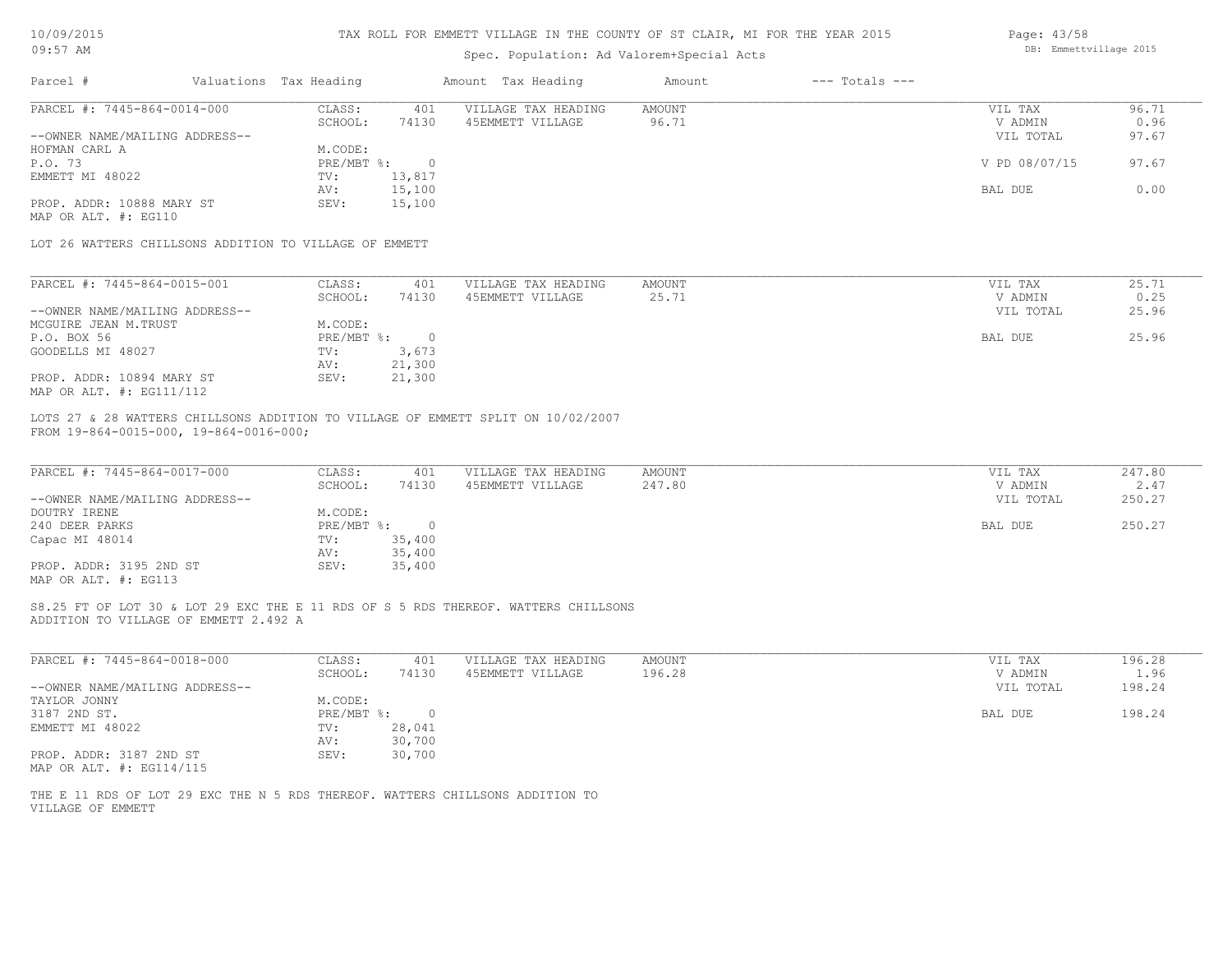# TAX ROLL FOR EMMETT VILLAGE IN THE COUNTY OF ST CLAIR, MI FOR THE YEAR 2015

# Spec. Population: Ad Valorem+Special Acts

Page: 44/58 DB: Emmettvillage 2015

| Parcel #                                                      | Valuations Tax Heading                        | Amount Tax Heading                      | $---$ Totals $---$<br>Amount |                                 |                      |
|---------------------------------------------------------------|-----------------------------------------------|-----------------------------------------|------------------------------|---------------------------------|----------------------|
| PARCEL #: 7445-870-0001-000<br>--OWNER NAME/MAILING ADDRESS-- | CLASS:<br>401<br>SCHOOL:<br>74130             | VILLAGE TAX HEADING<br>45EMMETT VILLAGE | AMOUNT<br>9.80               | VIL TAX<br>V ADMIN<br>VIL TOTAL | 9.80<br>0.09<br>9.89 |
| KEEGAN JAMES/NANCY<br>3516 EMMETT RD                          | M.CODE:<br>$PRE/MBT$ $\div$<br>$\overline{0}$ |                                         |                              | V PD 08/07/15                   | 9.89                 |
| EMMETT MI 48022                                               | TV:<br>1,400<br>1,400<br>AV:                  |                                         |                              | BAL DUE                         | 0.00                 |
| PROP. ADDR: EMMETT RD<br>MAP OR ALT. #: EG121                 | SEV:<br>1,400                                 |                                         |                              |                                 |                      |
| LOT 1 MARTIN F WEIR SUBDIVISION                               |                                               |                                         |                              |                                 |                      |
| PARCEL #: 7445-870-0002-000                                   | CLASS:<br>401                                 | VILLAGE TAX HEADING                     | AMOUNT                       | VIL TAX                         | 152.90               |
| --OWNER NAME/MAILING ADDRESS--                                | SCHOOL:<br>74130                              | 45EMMETT VILLAGE                        | 152.90                       | V ADMIN<br>VIL TOTAL            | 1.52<br>154.42       |
| WELSH WILLIAM L/LAURA K<br>3427 EMMETT RD                     | M.CODE:<br>PRE/MBT %: 100                     |                                         |                              | V PD 09/11/15                   | 154.42               |
| EMMETT MI 48022-4516                                          | TV:<br>21,844<br>24,400<br>AV:                |                                         |                              | BAL DUE                         | 0.00                 |
| PROP. ADDR: 3427 EMMETT RD<br>MAP OR ALT. #: EG122            | SEV:<br>24,400                                |                                         |                              |                                 |                      |
| LOT 2 MARTIN F WEIR SUBDIVISION                               |                                               |                                         |                              |                                 |                      |
| PARCEL #: 7445-870-0003-000                                   | CLASS:<br>401                                 | VILLAGE TAX HEADING                     | <b>AMOUNT</b>                | VIL TAX                         | 224.73               |
| --OWNER NAME/MAILING ADDRESS--                                | SCHOOL:<br>74130                              | 45EMMETT VILLAGE                        | 224.73                       | V ADMIN<br>VIL TOTAL            | 2.24<br>226.97       |
| BETHWAY IRENE ET-AL<br>3423 EMMETT RD                         | M.CODE:<br>PRE/MBT %: 100                     |                                         |                              | V PD 09/02/15                   | 226.97               |
| EMMETT MI 48022-4516                                          | 32,105<br>TV:<br>36,000<br>AV:                |                                         |                              | BAL DUE                         | 0.00                 |
| PROP. ADDR: 3423 EMMETT RD<br>MAP OR ALT. #: EG123            | SEV:<br>36,000                                |                                         |                              |                                 |                      |
| LOT 3 MARTIN F WEIR SUBDIVISION                               |                                               |                                         |                              |                                 |                      |
| PARCEL #: 7445-870-0004-000                                   | CLASS:<br>401                                 | VILLAGE TAX HEADING                     | <b>AMOUNT</b>                | VIL TAX                         | 251.04               |
| --OWNER NAME/MAILING ADDRESS--                                | SCHOOL:<br>74130                              | 45EMMETT VILLAGE                        | 251.04                       | V ADMIN<br>VIL TOTAL            | 2.51<br>253.55       |
| FOX BRIAN/MATHEWS JENNIFER<br>4425 KILGORE RD                 | M.CODE:<br>PRE/MBT %: 0                       |                                         |                              | V PD 09/05/15                   | 253.55               |
| Avoca MI 48006-3820                                           | 35,864<br>TV:<br>40,000<br>AV:                |                                         |                              | BAL DUE                         | 0.00                 |
| PROP. ADDR: 3419 EMMETT RD<br>MAP OR ALT. #: EG124            | SEV:<br>40,000                                |                                         |                              |                                 |                      |
| LOT 4 MARTIN F WEIR SUBDIVISION                               |                                               |                                         |                              |                                 |                      |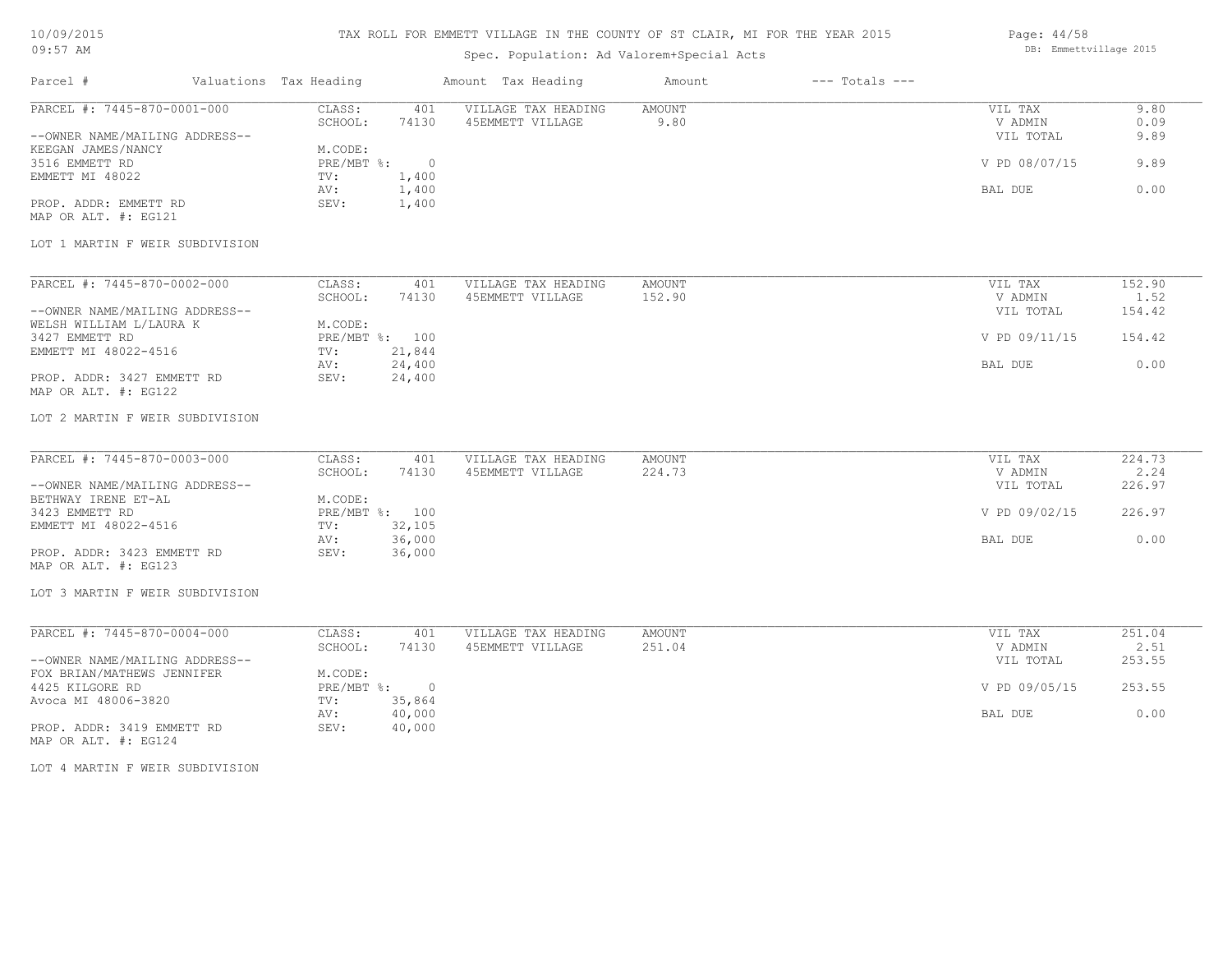## TAX ROLL FOR EMMETT VILLAGE IN THE COUNTY OF ST CLAIR, MI FOR THE YEAR 2015

# Spec. Population: Ad Valorem+Special Acts

| Page: $45/58$ |                        |  |
|---------------|------------------------|--|
|               | DB: Emmettvillage 2015 |  |
|               |                        |  |

| Parcel #                       | Valuations Tax Heading |        | Amount Tax Heading  | Amount | $---$ Totals $---$ |               |        |
|--------------------------------|------------------------|--------|---------------------|--------|--------------------|---------------|--------|
| PARCEL #: 7445-870-0005-000    | CLASS:                 | 401    | VILLAGE TAX HEADING | AMOUNT |                    | VIL TAX       | 201.26 |
|                                | SCHOOL:                | 74130  | 45EMMETT VILLAGE    | 201.26 |                    | V ADMIN       | 2.01   |
| --OWNER NAME/MAILING ADDRESS-- |                        |        |                     |        |                    | VIL TOTAL     | 203.27 |
| MC CARTY PATRICK/EVELYN        | M.CODE:                |        |                     |        |                    |               |        |
| 3415 EMMETT RD                 | PRE/MBT %: 100         |        |                     |        |                    | V PD 07/20/15 | 203.27 |
| EMMETT MI 48022-4516           | TV:                    | 28,752 |                     |        |                    |               |        |
|                                | AV:                    | 32,100 |                     |        |                    | BAL DUE       | 0.00   |
| PROP. ADDR: 3415 EMMETT RD     | SEV:                   | 32,100 |                     |        |                    |               |        |
| MAP OR ALT. #: EG125           |                        |        |                     |        |                    |               |        |

#### LOT 5 MARTIN F WEIR SUBDIVISION

| PARCEL #: 7445-870-0006-001    | CLASS:  | 401            | VILLAGE TAX HEADING | AMOUNT | VIL TAX       | 360.57 |
|--------------------------------|---------|----------------|---------------------|--------|---------------|--------|
|                                | SCHOOL: | 74130          | 45EMMETT VILLAGE    | 360.57 | V ADMIN       | 3.60   |
| --OWNER NAME/MAILING ADDRESS-- |         |                |                     |        | VIL TOTAL     | 364.17 |
| SCHADE VIRGINIA                | M.CODE: |                |                     |        |               |        |
| 3395 EMMETT RD                 |         | PRE/MBT %: 100 |                     |        | V PD 09/14/15 | 364.17 |
| EMMETT MI 48022                | TV:     | 51,511         |                     |        |               |        |
|                                | AV:     | 57,200         |                     |        | BAL DUE       | 0.00   |
| PROP. ADDR: 3395 EMMETT RD     | SEV:    | 57,200         |                     |        |               |        |
| MAP OR ALT. #: EG126/127       |         |                |                     |        |               |        |

19-870-0007-000; LOT 6 & LOT 7 MARTIN F WEIR SUBDIVISION SPLIT ON 07/24/2007 FROM 19-870-0006-000,

| PARCEL #: 7445-870-0009-001    | CLASS:  | 401            | VILLAGE TAX HEADING | AMOUNT | VIL TAX   | 261.00 |
|--------------------------------|---------|----------------|---------------------|--------|-----------|--------|
|                                | SCHOOL: | 74130          | 45EMMETT VILLAGE    | 261.00 | V ADMIN   | 2.61   |
| --OWNER NAME/MAILING ADDRESS-- |         |                |                     |        | VIL TOTAL | 263.61 |
| CHENCHICK DANIEL J.            | M.CODE: |                |                     |        |           |        |
| 3379 EMMETT RD                 |         | PRE/MBT %: 100 |                     |        | BAL DUE   | 263.61 |
| EMMETT MI 48022                | TV:     | 37,287         |                     |        |           |        |
|                                | AV:     | 41,100         |                     |        |           |        |
| PROP. ADDR: 3379 EMMETT RD     | SEV:    | 41,100         |                     |        |           |        |
| MAP OR ALT. #: EG128/129/130   |         |                |                     |        |           |        |

19-870-0008-000, 19-870-0010-000; LOTS 8, 9 & 10 MARTIN F WEIR SUBDIVISION SPLIT ON 11/08/2007 FROM 19-870-0009-000,

| PARCEL #: 7445-870-0011-000    | CLASS:     | 401    | VILLAGE TAX HEADING | AMOUNT | VIL TAX       | 217.62 |
|--------------------------------|------------|--------|---------------------|--------|---------------|--------|
|                                | SCHOOL:    | 74130  | 45EMMETT VILLAGE    | 217.62 | V ADMIN       | 2.17   |
| --OWNER NAME/MAILING ADDRESS-- |            |        |                     |        | VIL TOTAL     | 219.79 |
| HULL JAMES                     | M.CODE:    |        |                     |        |               |        |
| 11933 BRYCE RD                 | PRE/MBT %: | $\Box$ |                     |        | V PD 09/11/15 | 219.79 |
| EMMETT MI 48022                | TV:        | 31,089 |                     |        |               |        |
|                                | AV:        | 34,600 |                     |        | BAL DUE       | 0.00   |
| PROP. ADDR: 3365 EMMETT RD     | SEV:       | 34,600 |                     |        |               |        |
| MAP OR ALT. #: EG131           |            |        |                     |        |               |        |

LOT 11 MARTIN F WEIR SUBDIVISION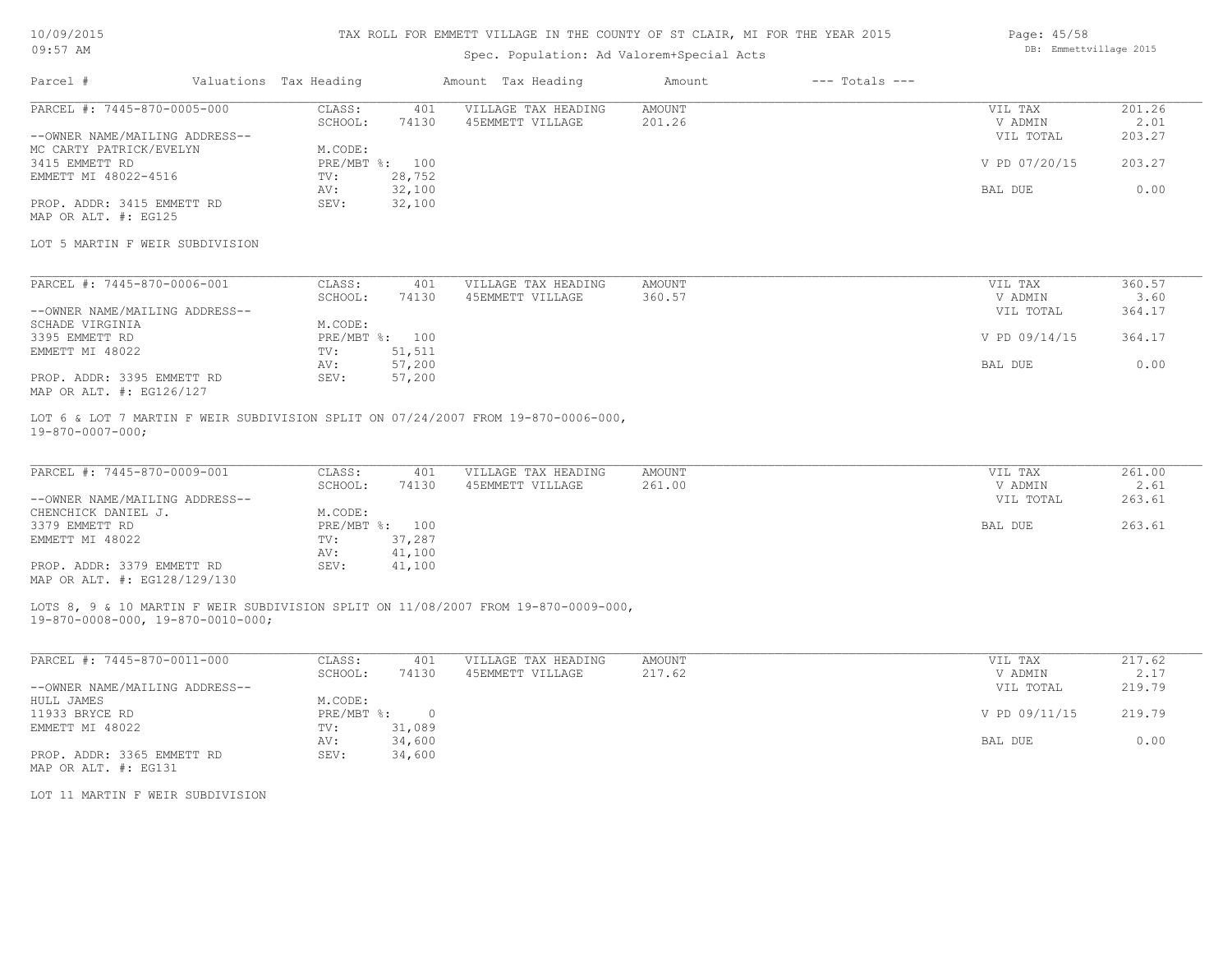# TAX ROLL FOR EMMETT VILLAGE IN THE COUNTY OF ST CLAIR, MI FOR THE YEAR 2015

# Spec. Population: Ad Valorem+Special Acts

| Parcel #                       | Valuations Tax Heading |        | Amount Tax Heading  | Amount | $---$ Totals $---$ |               |        |
|--------------------------------|------------------------|--------|---------------------|--------|--------------------|---------------|--------|
| PARCEL #: 7445-870-0012-000    | CLASS:                 | 401    | VILLAGE TAX HEADING | AMOUNT |                    | VIL TAX       | 150.05 |
|                                | SCHOOL:                | 74130  | 45EMMETT VILLAGE    | 150.05 |                    | V ADMIN       | 1.50   |
| --OWNER NAME/MAILING ADDRESS-- |                        |        |                     |        |                    | VIL TOTAL     | 151.55 |
| SPIEGEL WILLIAM/JOANN          | M.CODE:                |        |                     |        |                    |               |        |
| 3359 EMMETT RD                 | PRE/MBT %: 100         |        |                     |        |                    | V PD 09/11/15 | 151.55 |
| EMMETT MI 48022                | TV:                    | 21,437 |                     |        |                    |               |        |
|                                | AV:                    | 23,900 |                     |        |                    | BAL DUE       | 0.00   |
| PROP. ADDR: 3359 EMMETT RD     | SEV:                   | 23,900 |                     |        |                    |               |        |
|                                |                        |        |                     |        |                    |               |        |

MAP OR ALT. #: EG132

#### LOT 12 MARTIN F WEIR SUBDIVISION

| PARCEL #: 7445-870-0013-001      | CLASS:       | 401   | VILLAGE TAX HEADING | AMOUNT | VIL TAX       | 37.56 |
|----------------------------------|--------------|-------|---------------------|--------|---------------|-------|
|                                  | SCHOOL:      | 74130 | 45EMMETT VILLAGE    | 37.56  | V ADMIN       | 0.37  |
| --OWNER NAME/MAILING ADDRESS--   |              |       |                     |        | VIL TOTAL     | 37.93 |
| MCINTYRE DENNIS/WEBB MICHAEL     | M.CODE:      |       |                     |        |               |       |
| 1217 ALLEN RD                    | $PRE/MBT$ %: |       |                     |        | V PD 09/11/15 | 37.93 |
| SMITHS CREEK MI 48074            | TV:          | 5,366 |                     |        |               |       |
|                                  | AV:          | 6,200 |                     |        | BAL DUE       | 0.00  |
| PROP. ADDR: DUNNIGAN RD          | SEV:         | 6,200 |                     |        |               |       |
| MAP OR ALT. #: EG133/134/135/136 |              |       |                     |        |               |       |

#### LOT 13,14,15, & 16 MARTIN F WEIR SUBDIVISION

| PARCEL #: 7445-870-0017-000    | CLASS:     | 401   | VILLAGE TAX HEADING | AMOUNT | VIL TAX       | 8.40 |
|--------------------------------|------------|-------|---------------------|--------|---------------|------|
|                                | SCHOOL:    | 74130 | 45EMMETT VILLAGE    | 8.40   | V ADMIN       | 0.08 |
| --OWNER NAME/MAILING ADDRESS-- |            |       |                     |        | VIL TOTAL     | 8.48 |
| NEUMANN DONALD J./DONNA        | M.CODE:    |       |                     |        |               |      |
| 5575 GLEASON RD                | PRE/MBT %: |       |                     |        | V PD 09/12/15 | 8.48 |
| EMMETT MI 48022                | TV:        | 1,200 |                     |        |               |      |
|                                | AV:        | 1,200 |                     |        | BAL DUE       | 0.00 |
| PROP. ADDR: EMMETT RD          | SEV:       | 1,200 |                     |        |               |      |
| MAP OR ALT. #: EG137           |            |       |                     |        |               |      |

#### LOT 17 MARTIN F WEIR SUBDIVISION

| PARCEL #: 7445-870-0017-500    | CLASS:     | 401   | VILLAGE TAX HEADING | AMOUNT | VIL TAX       | 28.70 |
|--------------------------------|------------|-------|---------------------|--------|---------------|-------|
|                                | SCHOOL:    | 74130 | 45EMMETT VILLAGE    | 28.70  | V ADMIN       | 0.28  |
| --OWNER NAME/MAILING ADDRESS-- |            |       |                     |        | VIL TOTAL     | 28.98 |
| NEUMANN DONALD/DONNA           | M.CODE:    |       |                     |        |               |       |
| 5575 GLEASON RD                | PRE/MBT %: | 0.    |                     |        | V PD 09/12/15 | 28.98 |
| Emmett MI 48022                | TV:        | 4,100 |                     |        |               |       |
|                                | AV:        | 4,100 |                     |        | BAL DUE       | 0.00  |
| PROP. ADDR: DUNNIGAN RD        | SEV:       | 4,100 |                     |        |               |       |

MAP OR ALT. #: EG138

LOT 18 MARTIN F WEIR SUBDIVISION

Page: 46/58 DB: Emmettvillage 2015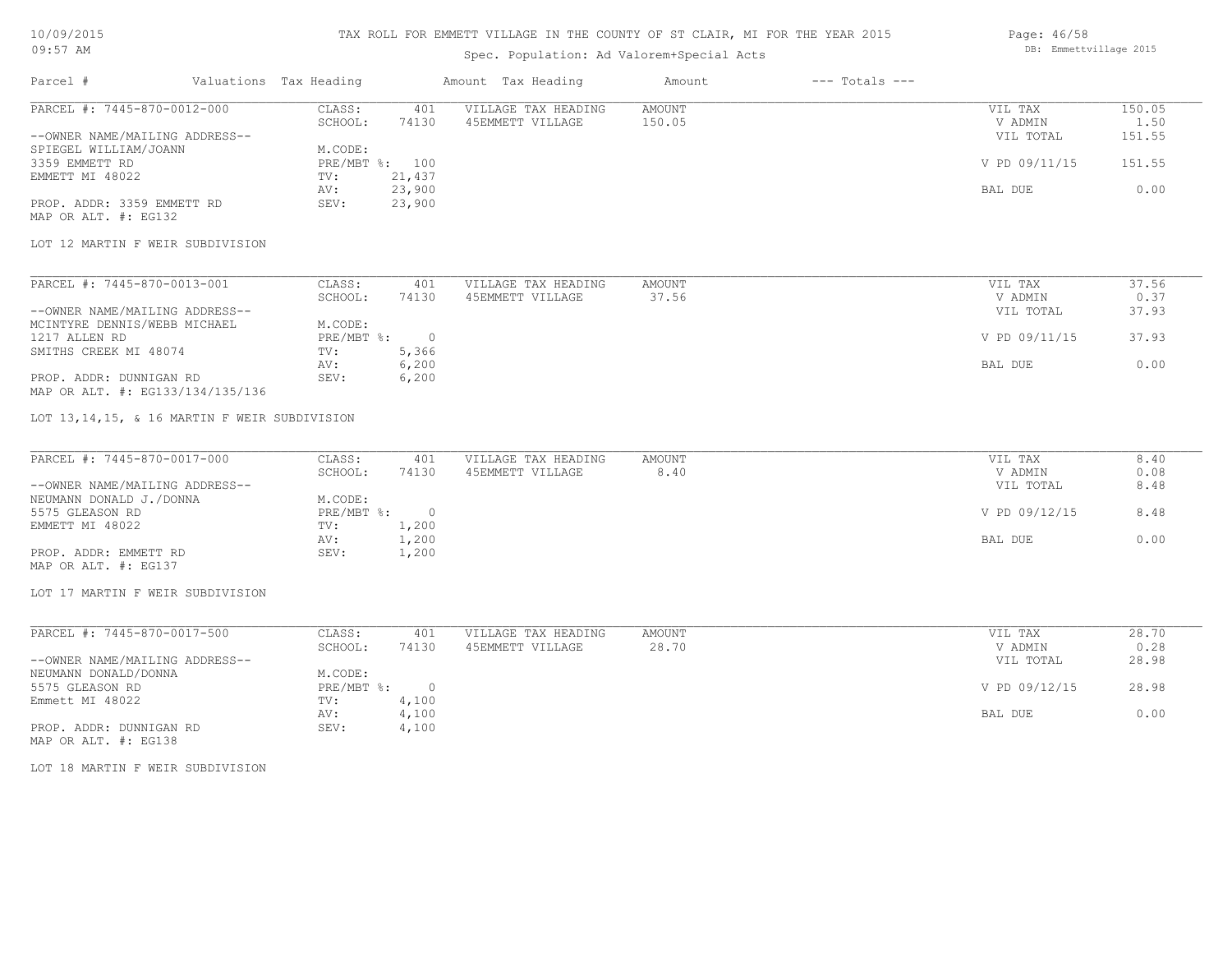#### TAX ROLL FOR EMMETT VILLAGE IN THE COUNTY OF ST CLAIR, MI FOR THE YEAR 2015

# Spec. Population: Ad Valorem+Special Acts

| Parcel #                       | Valuations Tax Heading |        | Amount Tax Heading  | Amount | $---$ Totals $---$ |               |       |
|--------------------------------|------------------------|--------|---------------------|--------|--------------------|---------------|-------|
| PARCEL #: 7445-870-0018-000    | CLASS:                 | 401    | VILLAGE TAX HEADING | AMOUNT |                    | VIL TAX       | 75.39 |
|                                | SCHOOL:                | 74130  | 45EMMETT VILLAGE    | 75.39  |                    | V ADMIN       | 0.75  |
| --OWNER NAME/MAILING ADDRESS-- |                        |        |                     |        |                    | VIL TOTAL     | 76.14 |
| BTS INVESTMENTS LLC            | M.CODE:                |        |                     |        |                    |               |       |
| 8423 HEWITT RD                 | $PRE/MBT$ %:           |        |                     |        |                    | V PD 08/20/15 | 76.14 |
| AVOCA MI 48006                 | TV:                    | 10,771 |                     |        |                    |               |       |
|                                | AV:                    | 20,000 |                     |        |                    | BAL DUE       | 0.00  |
| PROP. ADDR: 3340 KINNEY RD     | SEV:                   | 20,000 |                     |        |                    |               |       |

MAP OR ALT. #: EG139

#### LOT 19 MARTIN F WEIR SUBDIVISION

| PARCEL #: 7445-870-0019-001      | CLASS:  | 401            | VILLAGE TAX HEADING | AMOUNT | VIL TAX       | 453.03 |
|----------------------------------|---------|----------------|---------------------|--------|---------------|--------|
|                                  | SCHOOL: | 74130          | 45EMMETT VILLAGE    | 453.03 | V ADMIN       | 4.53   |
| --OWNER NAME/MAILING ADDRESS--   |         |                |                     |        | VIL TOTAL     | 457.56 |
| SZYSKA JOSEPH/MARY               | M.CODE: |                |                     |        |               |        |
| 3418 KINNEY RD                   |         | PRE/MBT %: 100 |                     |        | V PD 09/11/15 | 457.56 |
| EMMETT MI 48022                  | TV:     | 64,719         |                     |        |               |        |
|                                  | AV:     | 69,700         |                     |        | BAL DUE       | 0.00   |
| PROP. ADDR: 3418 KINNEY RD       | SEV:    | 69,700         |                     |        |               |        |
| MAP OR ALT. #: EG140/141/142/143 |         |                |                     |        |               |        |

19-870-0019-000, 19-870-0020-000, 19-870-0021-000, 19-870-0022-000; LOTS 20, 21, 22 & 23 MARTIN F WEIR SUBDIVISION SPLIT ON 11/21/2007 FROM

| PARCEL #: 7445-900-1000-000    | CLASS:     | 305     | VILLAGE TAX HEADING | AMOUNT | VIL TAX       | 875.00 |
|--------------------------------|------------|---------|---------------------|--------|---------------|--------|
|                                | SCHOOL:    | 74130   | 45EMMETT VILLAGE    | 875.00 | V ADMIN       | 0.00   |
| --OWNER NAME/MAILING ADDRESS-- |            |         |                     |        | VIL TOTAL     | 875.00 |
| EASTERN MICHIGAN GRAIN         | M.CODE:    |         |                     |        |               |        |
| PO BOX 146                     | PRE/MBT %: |         |                     |        | V PD 09/05/15 | 875.00 |
| Frankenmuth MI 48734           | TV:        | 250,000 |                     |        |               |        |
|                                | AV:        | 250,000 |                     |        | BAL DUE       | 0.00   |
| PROP. ADDR: 10668 MARY ST      | SEV:       | 250,000 |                     |        |               |        |
| MAP OR ALT. #:                 |            |         |                     |        |               |        |

403.67 TO BEG.T7N R14E 11.41 A. 1017.71',TH S 3D 36M 50S W 243.45',TH S 77D 32M 40S E 1030.67'TH N 3D 30M 46S E 20SW 1307.26'&S 3D 30M 46S W 1059.99 FROM E 1/4 COR. FROM 1/4 COR.TH 86D 29M 14S 52M E 243.45', TH N 77D 30M 30S W 769.35', TH S7 18M 30S W200;TO BEG. N 87D 13M COR.TH S77D 30M 30S E 550;,TH S 10D 10M W 41.58',TH N 77 30M 30S E 235.88' TH N 3D BEG. S 87D 5M E 1321.57;,TH S 2D 30M W 974.91',&S 77D 30M 30S E 855.35',FROM W 1/4

| 709.80 |
|--------|
| 0.00   |
| 709.80 |
|        |
| 709.80 |
|        |
| 0.00   |
|        |
|        |
|        |

 $\mathcal{L}_\mathcal{L} = \mathcal{L}_\mathcal{L} = \mathcal{L}_\mathcal{L} = \mathcal{L}_\mathcal{L} = \mathcal{L}_\mathcal{L} = \mathcal{L}_\mathcal{L} = \mathcal{L}_\mathcal{L} = \mathcal{L}_\mathcal{L} = \mathcal{L}_\mathcal{L} = \mathcal{L}_\mathcal{L} = \mathcal{L}_\mathcal{L} = \mathcal{L}_\mathcal{L} = \mathcal{L}_\mathcal{L} = \mathcal{L}_\mathcal{L} = \mathcal{L}_\mathcal{L} = \mathcal{L}_\mathcal{L} = \mathcal{L}_\mathcal{L}$ 

MAP OR ALT. #: PROP. ADDR: 10668 MARY ST

PERSONAL PROPERTY IFT 953

Page: 47/58 DB: Emmettvillage 2015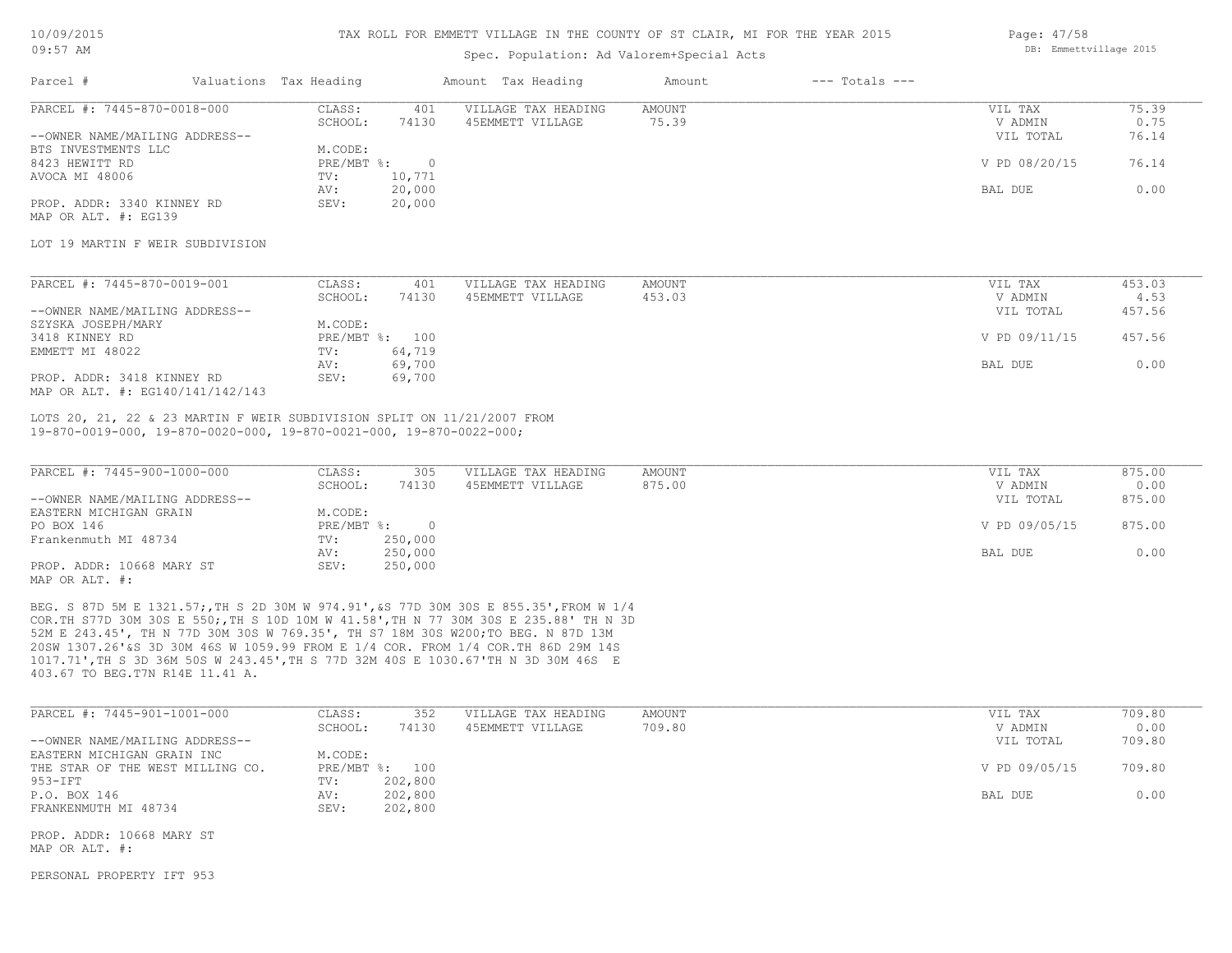# TAX ROLL FOR EMMETT VILLAGE IN THE COUNTY OF ST CLAIR, MI FOR THE YEAR 2015

# Spec. Population: Ad Valorem+Special Acts

|                                                 |                        |                | ppcc. reputation. ha varefem bpccrat hote |               |                    |               |                   |
|-------------------------------------------------|------------------------|----------------|-------------------------------------------|---------------|--------------------|---------------|-------------------|
| Parcel #                                        | Valuations Tax Heading |                | Amount Tax Heading                        | Amount        | $---$ Totals $---$ |               |                   |
| PARCEL #: 7445-999-0002-000                     | CLASS:                 | 251            | VILLAGE TAX HEADING                       | <b>AMOUNT</b> |                    | VIL TAX       | 0.00              |
|                                                 | SCHOOL:                | 74130          | 45EMMETT VILLAGE                          | 0.00          |                    | V ADMIN       | 0.00              |
| --OWNER NAME/MAILING ADDRESS--                  |                        |                |                                           |               |                    | VIL TOTAL     | 0.00              |
| BISCOS INN                                      | M.CODE:                |                |                                           |               |                    |               |                   |
| PO BOX 188                                      | PRE/MBT %:             | 100            |                                           |               |                    | BAL DUE       | 0.00              |
| 3146 MAIN ST                                    | TV:                    | 0              |                                           |               |                    |               |                   |
| EMMETT MI 48022                                 | AV:                    | $\circ$        |                                           |               |                    |               |                   |
|                                                 | SEV:                   | $\circ$        |                                           |               |                    |               |                   |
| PROP. ADDR: 3146 MAIN ST                        |                        |                |                                           |               |                    |               |                   |
| MAP OR ALT. #:                                  |                        |                |                                           |               |                    |               |                   |
| PERSONAL PROPERTY                               |                        |                |                                           |               |                    |               |                   |
|                                                 |                        |                |                                           |               |                    |               |                   |
| PARCEL #: 7445-999-0003-075                     | CLASS:                 | 551            | VILLAGE TAX HEADING                       | <b>AMOUNT</b> |                    | VIL TAX       | 1,759.80          |
| --OWNER NAME/MAILING ADDRESS--                  | SCHOOL:                | 74130          | 45EMMETT VILLAGE                          | 1,759.80      |                    | V ADMIN       | 17.59<br>1,777.39 |
| DTE ELECTRIC COMPANY                            | M.CODE:                |                |                                           |               |                    | VIL TOTAL     |                   |
| P.O. BOX 33017                                  | $PRE/MBT$ $\div$       | $\overline{0}$ |                                           |               |                    | V PD 08/27/15 | 1,777.39          |
| DETROIT MI 48232                                | TV:                    | 251,400        |                                           |               |                    |               |                   |
|                                                 | AV:                    | 251,400        |                                           |               |                    | BAL DUE       | 0.00              |
| PROP. ADDR: VILLAGE OF EMMETT<br>MAP OR ALT. #: | SEV:                   | 251,400        |                                           |               |                    |               |                   |
| PERSONAL PROPERTY                               |                        |                |                                           |               |                    |               |                   |
|                                                 |                        |                |                                           |               |                    |               |                   |
| PARCEL #: 7445-999-0005-000                     | CLASS:                 | 251            | VILLAGE TAX HEADING                       | <b>AMOUNT</b> |                    | VIL TAX       | 84.70             |
|                                                 | SCHOOL:                | 74130          | 45EMMETT VILLAGE                          | 84.70         |                    | V ADMIN       | 0.84              |

|                                | SCHOOL: | 74 L J U       | ADEMMETT VILLAGE | 84./U | V ADMIN       | U.84  |
|--------------------------------|---------|----------------|------------------|-------|---------------|-------|
| --OWNER NAME/MAILING ADDRESS-- |         |                |                  |       | VIL TOTAL     | 85.54 |
| GREENIA SHELL SERVICE          | M.CODE: |                |                  |       |               |       |
| PO BOX 155                     |         | PRE/MBT %: 100 |                  |       | V PD 09/11/15 | 85.54 |
| 10820 DUNNIGAN RD              | TV:     | 12,100         |                  |       |               |       |
| EMMETT MI 48022                | AV:     | 12,100         |                  |       | BAL DUE       | 0.00  |
|                                | SEV:    | 12,100         |                  |       |               |       |
|                                |         |                |                  |       |               |       |

MAP OR ALT. #: PROP. ADDR: 10820 DUNNIGAN RD

# PERSONAL PROPERTY

| PARCEL #: 7445-999-0007-000    | CLASS:     | 251   | VILLAGE TAX HEADING | AMOUNT | 0.00<br>VIL TAX   |
|--------------------------------|------------|-------|---------------------|--------|-------------------|
|                                | SCHOOL:    | 74130 | 45EMMETT VILLAGE    | 0.00   | 0.00<br>V ADMIN   |
| --OWNER NAME/MAILING ADDRESS-- |            |       |                     |        | 0.00<br>VIL TOTAL |
| CRAZY DANCE MOVES              | M.CODE:    |       |                     |        |                   |
| 3035 MAIN ST                   | PRE/MBT %: | 100   |                     |        | 0.00<br>BAL DUE   |
| EMMETT MI 48022                | TV:        |       |                     |        |                   |
|                                | AV:        |       |                     |        |                   |
| PROP. ADDR:                    | SEV:       |       |                     |        |                   |
| MAP OR ALT. #:                 |            |       |                     |        |                   |

PERSONAL PROPERTY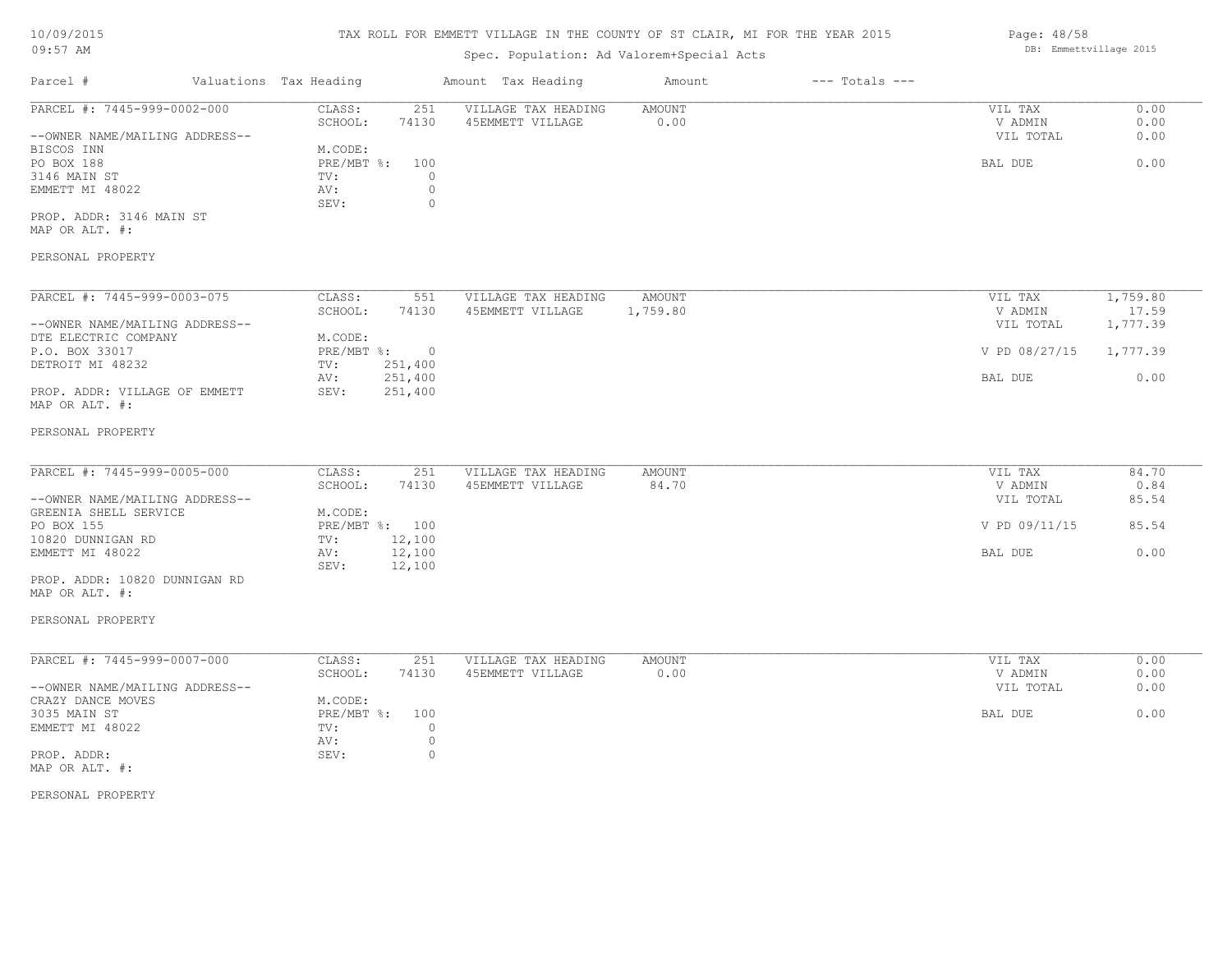# TAX ROLL FOR EMMETT VILLAGE IN THE COUNTY OF ST CLAIR, MI FOR THE YEAR 2015

# Spec. Population: Ad Valorem+Special Acts

| Parcel #                       | Valuations Tax Heading |                | Amount Tax Heading  | Amount | $---$ Totals $---$ |               |        |
|--------------------------------|------------------------|----------------|---------------------|--------|--------------------|---------------|--------|
| PARCEL #: 7445-999-0012-000    | CLASS:                 | 551            | VILLAGE TAX HEADING | AMOUNT |                    | VIL TAX       | 427.70 |
|                                | SCHOOL:                | 74130          | 45EMMETT VILLAGE    | 427.70 |                    | V ADMIN       | 4.27   |
| --OWNER NAME/MAILING ADDRESS-- |                        |                |                     |        |                    | VIL TOTAL     | 431.97 |
| SEMCO ENERGY, INC.             | M.CODE:                |                |                     |        |                    |               |        |
| 1411 3RD ST STE A              | PRE/MBT %:             | $\overline{0}$ |                     |        |                    | V PD 08/27/15 | 431.97 |
| Port Huron MI 48061-5004       | TV:                    | 61,100         |                     |        |                    |               |        |
|                                | AV:                    | 61,100         |                     |        |                    | BAL DUE       | 0.00   |
| PROP. ADDR: VILLAGE OF EMMETT  | SEV:                   | 61,100         |                     |        |                    |               |        |
| MAP OR ALT. #:                 |                        |                |                     |        |                    |               |        |
| PERSONAL PROPERTY              |                        |                |                     |        |                    |               |        |
|                                |                        |                |                     |        |                    |               |        |
| PARCEL #: 7445-999-0013-000    | CLASS:                 | 251            | VILLAGE TAX HEADING | AMOUNT |                    | VIL TAX       | 0.00   |
|                                | SCHOOL:                | 74130          | 45EMMETT VILLAGE    | 0.00   |                    | V ADMIN       | 0.00   |
| --OWNER NAME/MAILING ADDRESS-- |                        |                |                     |        |                    | VIL TOTAL     | 0.00   |
| EMMETT HARDWARE                | M.CODE:                |                |                     |        |                    |               |        |
|                                |                        |                |                     |        |                    |               |        |

MAP OR ALT. #: PROP. ADDR: 3147 MAIN ST SEV: 0 AV: 0 GOODELLS MI 48027 TV:  $0$ <br>AV: 0 2775 BRICKER PRE/MBT %: 100 BAL DUE 0.00

#### PERSONAL PROPERTY

| PARCEL #: 7445-999-0014-000     | CLASS:  | 351            | VILLAGE TAX HEADING | AMOUNT   | VIL TAX       | 1,831.20 |
|---------------------------------|---------|----------------|---------------------|----------|---------------|----------|
|                                 | SCHOOL: | 74130          | 45EMMETT VILLAGE    | 1,831.20 | V ADMIN       | 18.31    |
| --OWNER NAME/MAILING ADDRESS--  |         |                |                     |          | VIL TOTAL     | 1,849.51 |
| EASTERN MICHIGAN GRAIN LLC      | M.CODE: |                |                     |          |               |          |
| THE STAR OF THE WEST MILLING CO |         | PRE/MBT %: 100 |                     |          | V PD 09/05/15 | 1,849.51 |
| P.O. BOX 146                    | TV:     | 261,600        |                     |          |               |          |
| FRANKENMUTH MI 48734            | AV:     | 261,600        |                     |          | BAL DUE       | 0.00     |
|                                 | SEV:    | 261,600        |                     |          |               |          |
| PROP. ADDR: 10730 MARY ST       |         |                |                     |          |               |          |

MAP OR ALT. #:

### PROPERTY

PERSONAL

| PARCEL #: 7445-999-0015-000    | CLASS:       | 251   | VILLAGE TAX HEADING | AMOUNT | VIL TAX       | 21.00 |
|--------------------------------|--------------|-------|---------------------|--------|---------------|-------|
|                                | SCHOOL:      | 74130 | 45EMMETT VILLAGE    | 21.00  | V ADMIN       | 0.21  |
| --OWNER NAME/MAILING ADDRESS-- |              |       |                     |        | VIL TOTAL     | 21.21 |
| FREEDOM DISPOSAL               | M.CODE:      |       |                     |        |               |       |
| P.O. BOX 113                   | $PRE/MBT$ %: | 100   |                     |        | V PD 07/25/15 | 21.21 |
| EMMETT MI 48022                | TV:          | 3,000 |                     |        |               |       |
|                                | AV:          | 3,000 |                     |        | BAL DUE       | 0.00  |
| PROP. ADDR:                    | SEV:         | 3,000 |                     |        |               |       |
| MAP OR ALT. #:                 |              |       |                     |        |               |       |

PERSONAL PROPERTY

DB: Emmettvillage 2015

Page: 49/58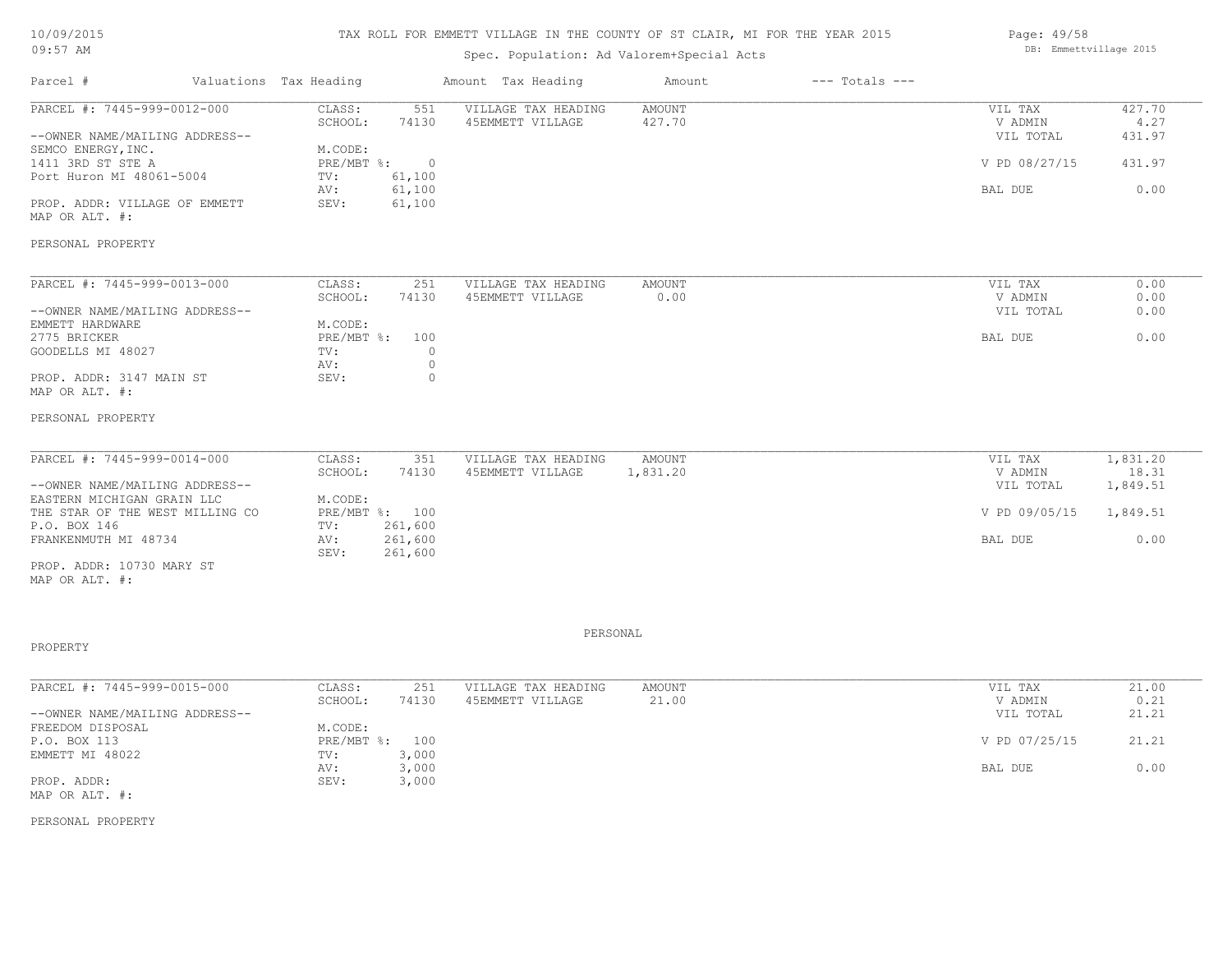# 10/09/2015  $09:57$

# TAX ROLL FOR EMMETT VILLAGE IN THE COUNTY OF ST CLAIR, MI FOR THE YEAR 2015

| 09:57 AM                                                       |                                                                        | Spec. Population: Ad Valorem+Special Acts | DB: Emmettvillage 2015 |                    |                                 |                      |
|----------------------------------------------------------------|------------------------------------------------------------------------|-------------------------------------------|------------------------|--------------------|---------------------------------|----------------------|
| Parcel #                                                       | Valuations Tax Heading                                                 | Amount Tax Heading                        | Amount                 | $---$ Totals $---$ |                                 |                      |
| PARCEL #: 7445-999-0016-000<br>--OWNER NAME/MAILING ADDRESS--  | CLASS:<br>251<br>SCHOOL:<br>74130                                      | VILLAGE TAX HEADING<br>45EMMETT VILLAGE   | <b>AMOUNT</b><br>0.00  |                    | VIL TAX<br>V ADMIN<br>VIL TOTAL | 0.00<br>0.00<br>0.00 |
| JEFF'S RUBBISH DISPOSAL<br>10580 METCALF RD<br>YALE MI 48097   | M.CODE:<br>$PRE/MBT$ $\div$<br>100<br>$\circ$<br>TV:<br>$\circ$<br>AV: |                                           |                        |                    | BAL DUE                         | 0.00                 |
| PROP. ADDR:<br>MAP OR ALT. #:                                  | SEV:<br>$\Omega$                                                       |                                           |                        |                    |                                 |                      |
| PERSONAL PROPERTY                                              |                                                                        |                                           |                        |                    |                                 |                      |
| PARCEL #: 7445-999-0017-000                                    | 251<br>CLASS:                                                          | VILLAGE TAX HEADING                       | AMOUNT                 |                    | VIL TAX                         | 0.00                 |
| --OWNER NAME/MAILING ADDRESS--<br>WASTE MANAGEMENT             | SCHOOL:<br>74130<br>M.CODE:                                            | 45EMMETT VILLAGE                          | 0.00                   |                    | V ADMIN<br>VIL TOTAL            | 0.00<br>0.00         |
| Marvin F.Poer & Co.<br>P.O. BOX 802206<br>Dallas TX 75380-2206 | PRE/MBT %:<br>100<br>$\circ$<br>TV:<br>$\circ$<br>AV:                  |                                           |                        |                    | BAL DUE                         | 0.00                 |
| PROP. ADDR:<br>MAP OR ALT. #:                                  | SEV:<br>$\circ$                                                        |                                           |                        |                    |                                 |                      |
| PERSONAL PROPERTY                                              |                                                                        |                                           |                        |                    |                                 |                      |
| PARCEL #: 7445-999-0018-000                                    | CLASS:<br>251                                                          | VILLAGE TAX HEADING                       | <b>AMOUNT</b>          |                    | VIL TAX                         | 35.00                |
| --OWNER NAME/MAILING ADDRESS--                                 | SCHOOL:<br>74130                                                       | 45EMMETT VILLAGE                          | 35.00                  |                    | V ADMIN<br>VIL TOTAL            | 0.35<br>35.35        |
| EMMETT'S MAINSTREET DINER<br>3134 MAIN ST                      | M.CODE:<br>PRE/MBT %: 100                                              |                                           |                        |                    | V PD 09/02/15                   | 35.35                |
| 8080 BRYCE RD<br>Avoca MI 48006                                | TV:<br>5,000<br>5,000<br>AV:<br>SEV:<br>5,000                          |                                           |                        |                    | BAL DUE                         | 0.00                 |
| PROP. ADDR: 3134 MAIN STREET<br>MAP OR ALT. #:                 |                                                                        |                                           |                        |                    |                                 |                      |
| PERSONAL PROPERTY                                              |                                                                        |                                           |                        |                    |                                 |                      |
| PARCEL #: 7445-999-0019-000                                    | CLASS:<br>251<br>SCHOOL:<br>74130                                      | VILLAGE TAX HEADING<br>45EMMETT VILLAGE   | <b>AMOUNT</b><br>0.00  |                    | VIL TAX<br>V ADMIN              | 0.00<br>0.00         |
| --OWNER NAME/MAILING ADDRESS--<br>XEROX FINANCIAL SERVICES LLC | M.CODE:                                                                |                                           |                        |                    | VIL TOTAL                       | 0.00                 |
| P.O. BOX 909<br>Webster NY 14580                               | PRE/MBT %:<br>100<br>TV:<br>$\circ$<br>$\mathbb O$<br>AV:              |                                           |                        |                    | BAL DUE                         | 0.00                 |
| PROP. ADDR: 3177 MAIN                                          | $\mathbb O$<br>SEV:                                                    |                                           |                        |                    |                                 |                      |

Page: 50/58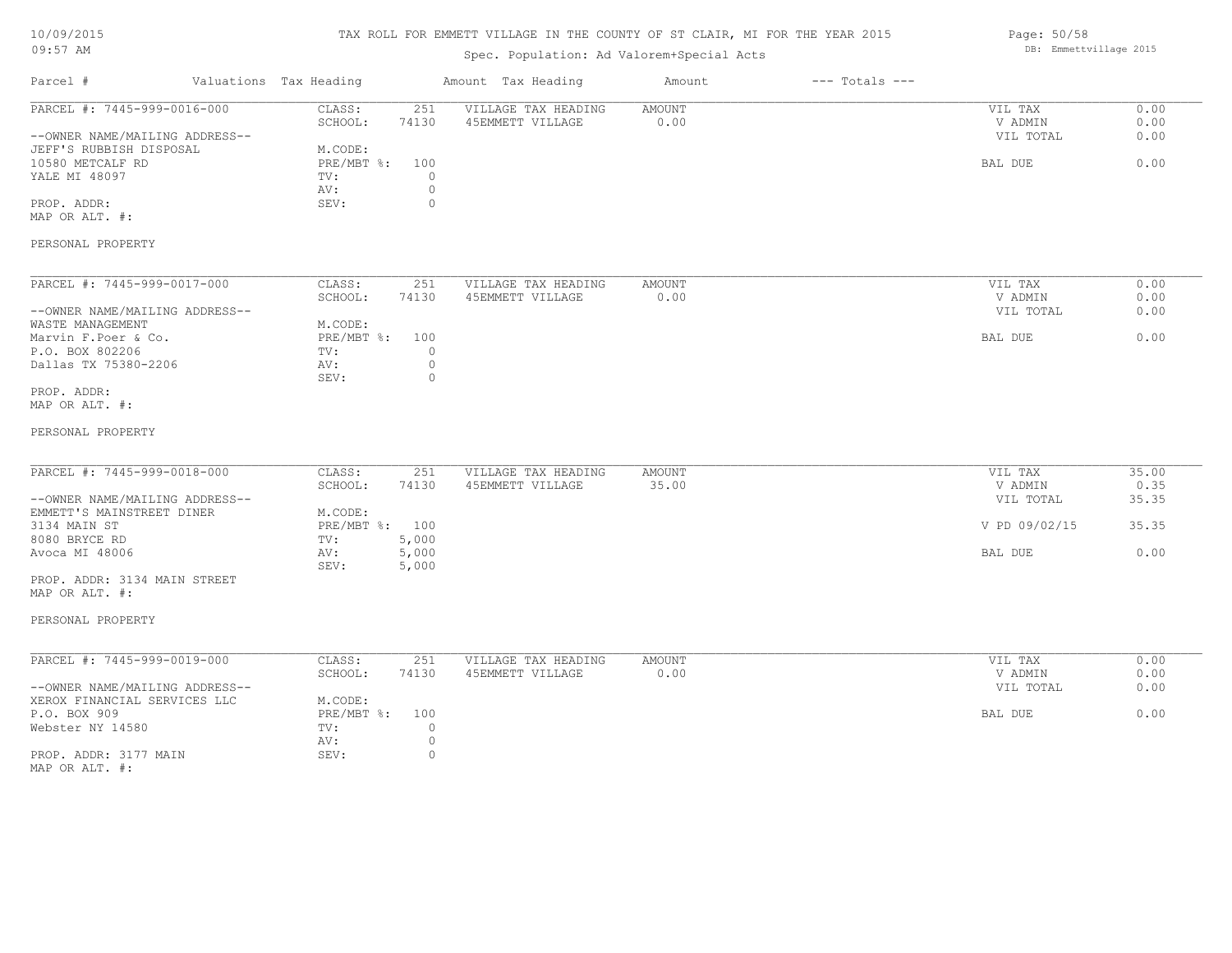# TAX ROLL FOR EMMETT VILLAGE IN THE COUNTY OF ST CLAIR, MI FOR THE YEAR 2015

# Spec. Population: Ad Valorem+Special Acts

| Page: 51/58            |  |
|------------------------|--|
| DB: Emmettvillage 2015 |  |

| Parcel #                                   | Valuations Tax Heading |       | Amount Tax Heading                      | Amount          | $---$ Totals $---$ |               |       |
|--------------------------------------------|------------------------|-------|-----------------------------------------|-----------------|--------------------|---------------|-------|
| PARCEL #: 7445-999-0020-000                | CLASS:                 | 251   | VILLAGE TAX HEADING                     | AMOUNT          |                    | VIL TAX       | 16.80 |
|                                            | SCHOOL:                | 74130 | 45EMMETT VILLAGE                        | 16.80           |                    | V ADMIN       | 0.16  |
| --OWNER NAME/MAILING ADDRESS--             |                        |       |                                         |                 |                    | VIL TOTAL     | 16.96 |
| FENECH ELIZABETH M/RICHARD S               | M.CODE:                |       |                                         |                 |                    |               |       |
| SCOOTERS PUB                               | PRE/MBT %: 100         |       |                                         |                 |                    | V PD 07/21/15 | 16.96 |
| PO BOX 93                                  | TV:                    | 2,400 |                                         |                 |                    |               |       |
| 3132 MAIN ST                               | AV:                    | 2,400 |                                         |                 |                    | BAL DUE       | 0.00  |
| EMMETT MI 48022                            | SEV:                   | 2,400 |                                         |                 |                    |               |       |
| PROP. ADDR: 3132 MAIN ST                   |                        |       |                                         |                 |                    |               |       |
| MAP OR ALT. #:                             |                        |       |                                         |                 |                    |               |       |
| PERSONAL PROPERTY                          |                        |       |                                         |                 |                    |               |       |
| PARCEL #: 7445-999-0024-000                | CLASS:                 | 251   |                                         |                 |                    | VIL TAX       | 21.00 |
|                                            | SCHOOL:                | 74130 | VILLAGE TAX HEADING<br>45EMMETT VILLAGE | AMOUNT<br>21.00 |                    | V ADMIN       |       |
|                                            |                        |       |                                         |                 |                    |               | 0.21  |
| --OWNER NAME/MAILING ADDRESS--             |                        |       |                                         |                 |                    | VIL TOTAL     | 21.21 |
| MORAN WELDING                              | M.CODE:                |       |                                         |                 |                    |               |       |
| 3188 MAIN ST                               | PRE/MBT %: 100         |       |                                         |                 |                    | V PD 08/27/15 | 21.21 |
| EMMETT MI 48022                            | TV:                    | 3,000 |                                         |                 |                    |               |       |
|                                            | AV:                    | 3,000 |                                         |                 |                    | BAL DUE       | 0.00  |
| PROP. ADDR: 3188 MAIN ST<br>MAP OR ALT. #: | SEV:                   | 3,000 |                                         |                 |                    |               |       |
| PARCEL #: 7445-999-0059-000                | CLASS:                 | 251   | VILLAGE TAX HEADING                     | AMOUNT          |                    | VIL TAX       | 0.00  |
|                                            | SCHOOL:                | 74040 |                                         |                 |                    | V ADMIN       | 0.00  |
| --OWNER NAME/MAILING ADDRESS--             |                        |       |                                         |                 |                    | VIL TOTAL     | 0.00  |
| EMMETT BLD & LANDSCAPE SUPPLIES LLC        | M.CODE:                |       |                                         |                 |                    |               |       |
| 11114 BURT RD                              | PRE/MBT %: 100         |       |                                         |                 |                    | BAL DUE       | 0.00  |
|                                            |                        |       |                                         |                 |                    |               |       |
| Emmett MI 48022                            | TV:                    | 1,800 |                                         |                 |                    |               |       |
| PROP. ADDR: 11114 BURT RD                  | AV:<br>SEV:            | 1,800 |                                         |                 |                    |               |       |
| MAP OR ALT. #:                             |                        | 1,800 |                                         |                 |                    |               |       |
| PARCEL #: 7445-999-0060-000                | CLASS:                 | 251   | VILLAGE TAX HEADING                     | AMOUNT          |                    | VIL TAX       | 1.40  |
|                                            | SCHOOL:                | 74130 | 45EMMETT VILLAGE                        | 1.40            |                    | V ADMIN       | 0.01  |
| --OWNER NAME/MAILING ADDRESS--             |                        |       |                                         |                 |                    | VIL TOTAL     | 1.41  |
| LOEHNIS TRUCKING                           | M.CODE:                |       |                                         |                 |                    |               |       |
| 11114 BURT RD                              | $PRE/MBT$ %:           | 100   |                                         |                 |                    | BAL DUE       | 1.41  |
| EMMETT MI 48022                            | TV:                    | 200   |                                         |                 |                    |               |       |
|                                            | AV:                    | 200   |                                         |                 |                    |               |       |
| PROP. ADDR: 11114 BURT RD                  | SEV:                   | 200   |                                         |                 |                    |               |       |
| MAP OR ALT. #:                             |                        |       |                                         |                 |                    |               |       |

PERSONAL PROPERTY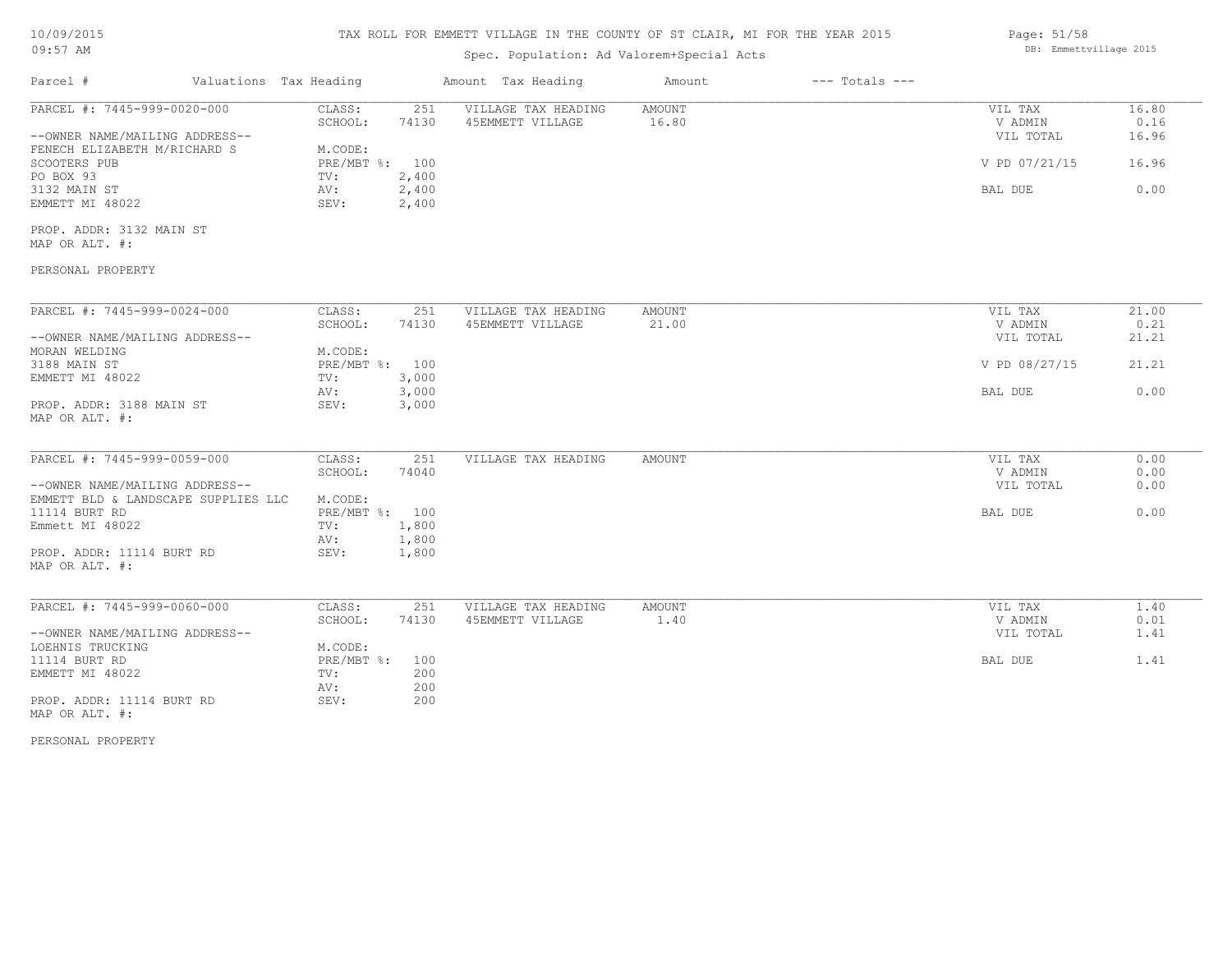#### TAX ROLL FOR EMMETT VILLAGE IN THE COUNTY OF ST CLAIR, MI FOR THE YEAR 2015

# Spec. Population: Ad Valorem+Special Acts

|                                | spec. Population: Ad valorem+special Acts |                |                     |        |                    |           |       |
|--------------------------------|-------------------------------------------|----------------|---------------------|--------|--------------------|-----------|-------|
| Parcel #                       | Valuations Tax Heading                    |                | Amount Tax Heading  | Amount | $---$ Totals $---$ |           |       |
| PARCEL #: 7445-999-0061-000    | CLASS:                                    | 251            | VILLAGE TAX HEADING | AMOUNT |                    | VIL TAX   | 77.70 |
|                                | SCHOOL:                                   | 74130          | 45EMMETT VILLAGE    | 77.70  |                    | V ADMIN   | 0.77  |
| --OWNER NAME/MAILING ADDRESS-- |                                           |                |                     |        |                    | VIL TOTAL | 78.47 |
| LOEHNIS INC                    | M.CODE:                                   |                |                     |        |                    |           |       |
| 11114 BURT RD                  |                                           | PRE/MBT %: 100 |                     |        |                    | BAL DUE   | 78.47 |
| EMMETT MI 48022                | TV:                                       | 11,100         |                     |        |                    |           |       |
|                                | AV:                                       | 11,100         |                     |        |                    |           |       |
| PROP. ADDR: 11114 BURT RD      | SEV:                                      | 11,100         |                     |        |                    |           |       |
| MAP OR ALT. #:                 |                                           |                |                     |        |                    |           |       |
| PERSONAL PROPERTY              |                                           |                |                     |        |                    |           |       |
| PARCEL #: 7445-999-0062-000    | CLASS:                                    | 251            | VILLAGE TAX HEADING | AMOUNT |                    | VIL TAX   | 0.00  |
|                                | SCHOOL:                                   | 74130          | 45EMMETT VILLAGE    | 0.00   |                    | V ADMIN   | 0.00  |
| --OWNER NAME/MAILING ADDRESS-- |                                           |                |                     |        |                    | VIL TOTAL | 0.00  |
| TODD MELDRUM                   | M.CODE:                                   |                |                     |        |                    |           |       |
| 332 STINSON RD                 | PRE/MBT %:                                | 100            |                     |        |                    | BAL DUE   | 0.00  |
| Memphis MI 48041               | TV:                                       |                |                     |        |                    |           |       |
|                                | AV:                                       |                |                     |        |                    |           |       |
| PROP. ADDR: 11112 BURT RD      | SEV:                                      | $\Omega$       |                     |        |                    |           |       |
| MAP OR ALT. #:                 |                                           |                |                     |        |                    |           |       |

#### PERSONAL PROPERTY

| PARCEL #: 7445-999-0066-000     | CLASS:     | 251   | VILLAGE TAX HEADING | AMOUNT | VIL TAX   | 7.00 |
|---------------------------------|------------|-------|---------------------|--------|-----------|------|
|                                 | SCHOOL:    | 74130 | 45EMMETT VILLAGE    | .00    | V ADMIN   | 0.07 |
| --OWNER NAME/MAILING ADDRESS--  |            |       |                     |        | VIL TOTAL | 7.07 |
| PBG MICHIGAN LLC PEPSI BOTTLING | M.CODE:    |       |                     |        |           |      |
| ATTN=TAX DEPT, 3A-300           | PRE/MBT %: | 100   |                     |        | BAL DUE   | 7.07 |
| P.O. BOX 660634                 | TV:        | 1,000 |                     |        |           |      |
| DALLAS TX 75266--063            | AV:        | 1,000 |                     |        |           |      |
|                                 | SEV:       | 1,000 |                     |        |           |      |
| PROP. ADDR:                     |            |       |                     |        |           |      |

 $\mathcal{L}_\mathcal{L} = \mathcal{L}_\mathcal{L} = \mathcal{L}_\mathcal{L} = \mathcal{L}_\mathcal{L} = \mathcal{L}_\mathcal{L} = \mathcal{L}_\mathcal{L} = \mathcal{L}_\mathcal{L} = \mathcal{L}_\mathcal{L} = \mathcal{L}_\mathcal{L} = \mathcal{L}_\mathcal{L} = \mathcal{L}_\mathcal{L} = \mathcal{L}_\mathcal{L} = \mathcal{L}_\mathcal{L} = \mathcal{L}_\mathcal{L} = \mathcal{L}_\mathcal{L} = \mathcal{L}_\mathcal{L} = \mathcal{L}_\mathcal{L}$ 

# MAP OR ALT. #:

#### PERSONAL PROPERTY VILLAGE OF EMMETT

| PARCEL #: 7445-999-0070-000         | CLASS:         | 251   | VILLAGE TAX HEADING | AMOUNT | VIL TAX       | 1.40 |
|-------------------------------------|----------------|-------|---------------------|--------|---------------|------|
|                                     | SCHOOL:        | 74130 | 45EMMETT VILLAGE    | 1,40   | V ADMIN       | 0.01 |
| --OWNER NAME/MAILING ADDRESS--      |                |       |                     |        | VIL TOTAL     | 1.41 |
| PITNEY BOWES GLOBAL FIN.SVES L.L.C. | M.CODE:        |       |                     |        |               |      |
| 5310 CYPRESS CENTER DR-STE 110      | PRE/MBT %: 100 |       |                     |        | V PD 07/28/15 | 1.41 |
| Tampa FL 33609                      | TV:            | 200   |                     |        |               |      |
|                                     | AV:            | 200   |                     |        | BAL DUE       | 0.00 |
| PROP. ADDR: 10730                   | SEV:           | 200   |                     |        |               |      |
| MAP OR ALT. #:                      |                |       |                     |        |               |      |

Page: 52/58 DB: Emmettvillage 2015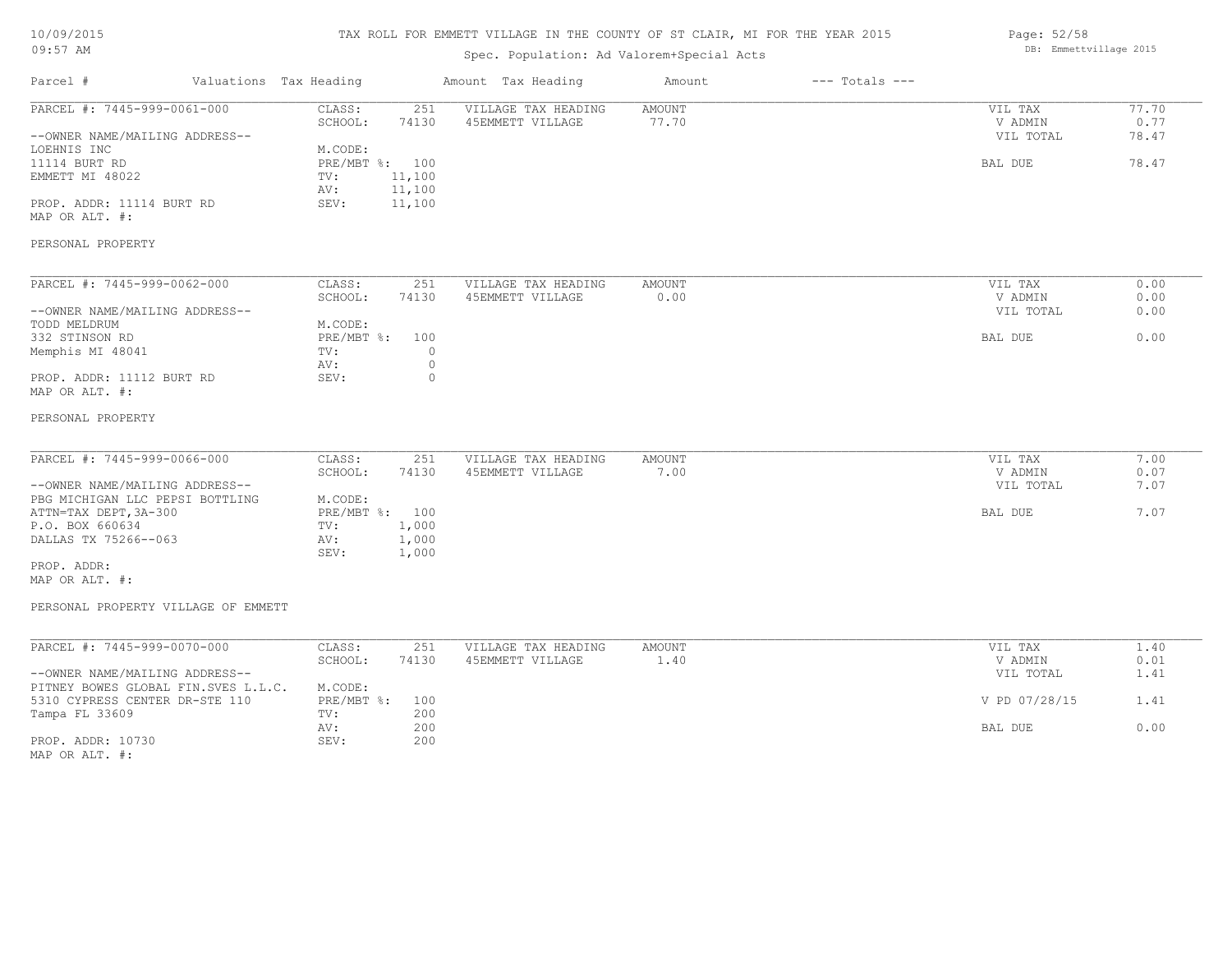# Spec. Population: Ad Valorem+Special Acts

| Parcel #                       | Valuations Tax Heading |       | Amount Tax Heading  | Amount | $---$ Totals $---$ |           |      |
|--------------------------------|------------------------|-------|---------------------|--------|--------------------|-----------|------|
| PARCEL #: 7445-999-0072-000    | CLASS:                 | 251   | VILLAGE TAX HEADING | AMOUNT |                    | VIL TAX   | 0.00 |
|                                | SCHOOL:                | 74040 |                     |        |                    | V ADMIN   | 0.00 |
| --OWNER NAME/MAILING ADDRESS-- |                        |       |                     |        |                    | VIL TOTAL | 0.00 |
| NAVITAS LEASE CORP.            | M.CODE:                |       |                     |        |                    |           |      |
| TAX DEPARTMENT                 | PRE/MBT %: 100         |       |                     |        |                    | BAL DUE   | 0.00 |
| 303 FELLOWSHIP RD #310         | TV:                    | 2,200 |                     |        |                    |           |      |
| Mount Laurel NJ 08054          | AV:                    | 2,200 |                     |        |                    |           |      |
|                                | SEV:                   | 2,200 |                     |        |                    |           |      |
| PROP. ADDR: 3996 KEEGAN RD     |                        |       |                     |        |                    |           |      |
|                                |                        |       |                     |        |                    |           |      |

MAP OR ALT. #:

Page: 53/58 DB: Emmettvillage 2015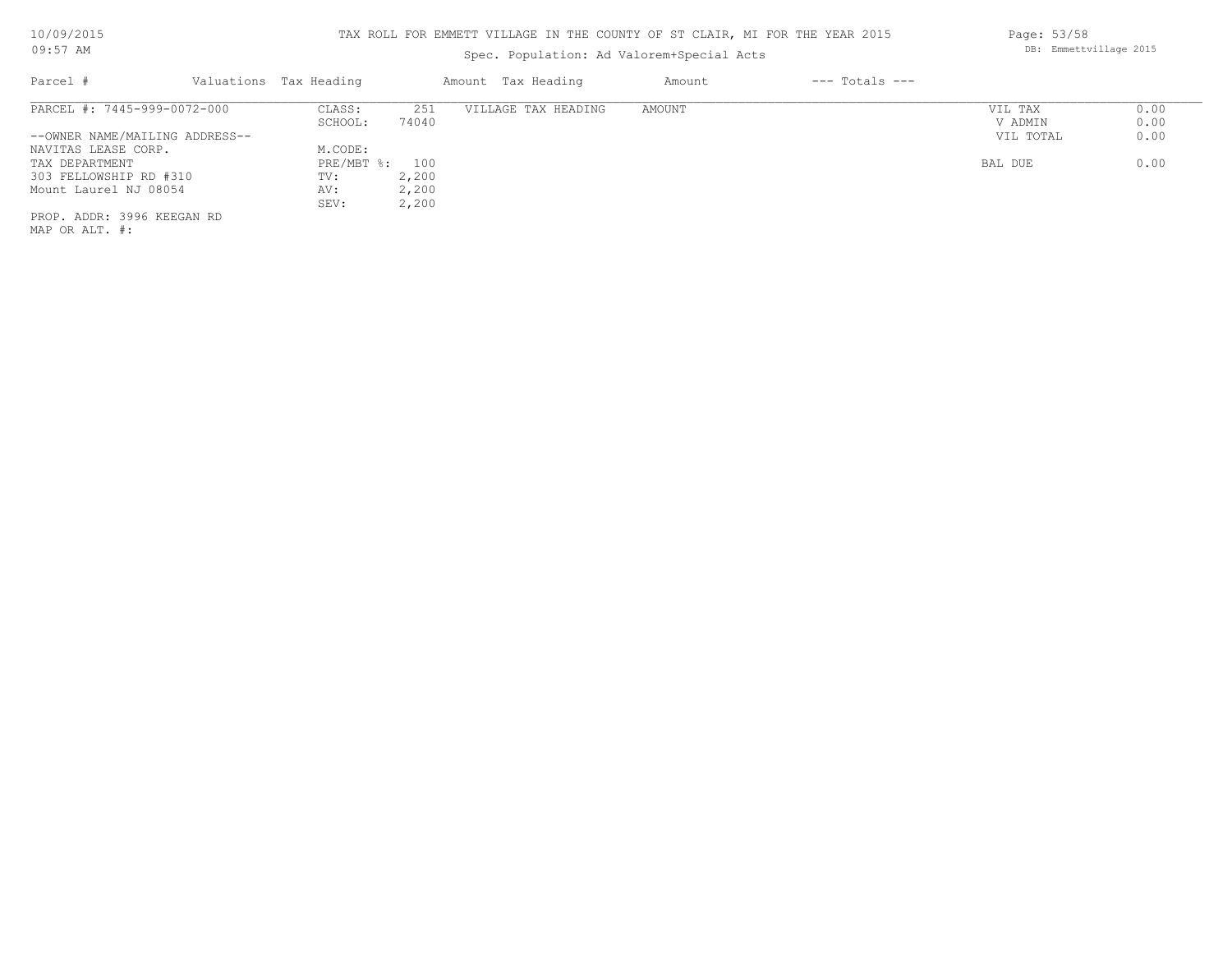# Spec. Population: Ad Valorem+Special Acts

Page: 54/58 DB: Emmettvillage 2015

| TOTAL ALL DISTRICTS | REAL       | (BAL DUE) | PERSONAL | (BAL DUE) | EXEMPT      | (BAL DUE) |
|---------------------|------------|-----------|----------|-----------|-------------|-----------|
| PARCEL COUNT        | 165        |           | 22       |           | 14          |           |
| TAXABLE VALUE       | 5,192,639  |           | 818,900  |           |             |           |
| ASSESSED VALUE      | 6,316,100  |           | 818,900  |           |             |           |
| SEV VALUE           | 6,316,100  |           | 818,900  |           | $\mathbf 0$ |           |
| PRE/MBT TAXABLE     | 3,378,831  |           | 506,400  |           | 0           |           |
| N PRE/MBT TAXABLE   | 1,813,808  |           | 312,500  |           | $\circ$     |           |
| V 45EMMETT VILLAG   | 35, 472.85 | 2,409.48  | 4,994.50 | 86.10     | 0.00        | 0.00      |
| * SP. ASSESSMENTS   | 0.00       | 0.00      | 0.00     | 0.00      | 0.00        | 0.00      |
| V ADMIN FEE         | 345.18     | 23.99     | 42.80    | 0.85      | 0.00        | 0.00      |
| V TOTALS            | 35,818.03  | 2,433.47  | 5,037.30 | 86.95     | 0.00        | 0.00      |
| GRAND TOTALS        | 35,818.03  | 2,433.47  | 5,037.30 | 86.95     | 0.00        | 0.00      |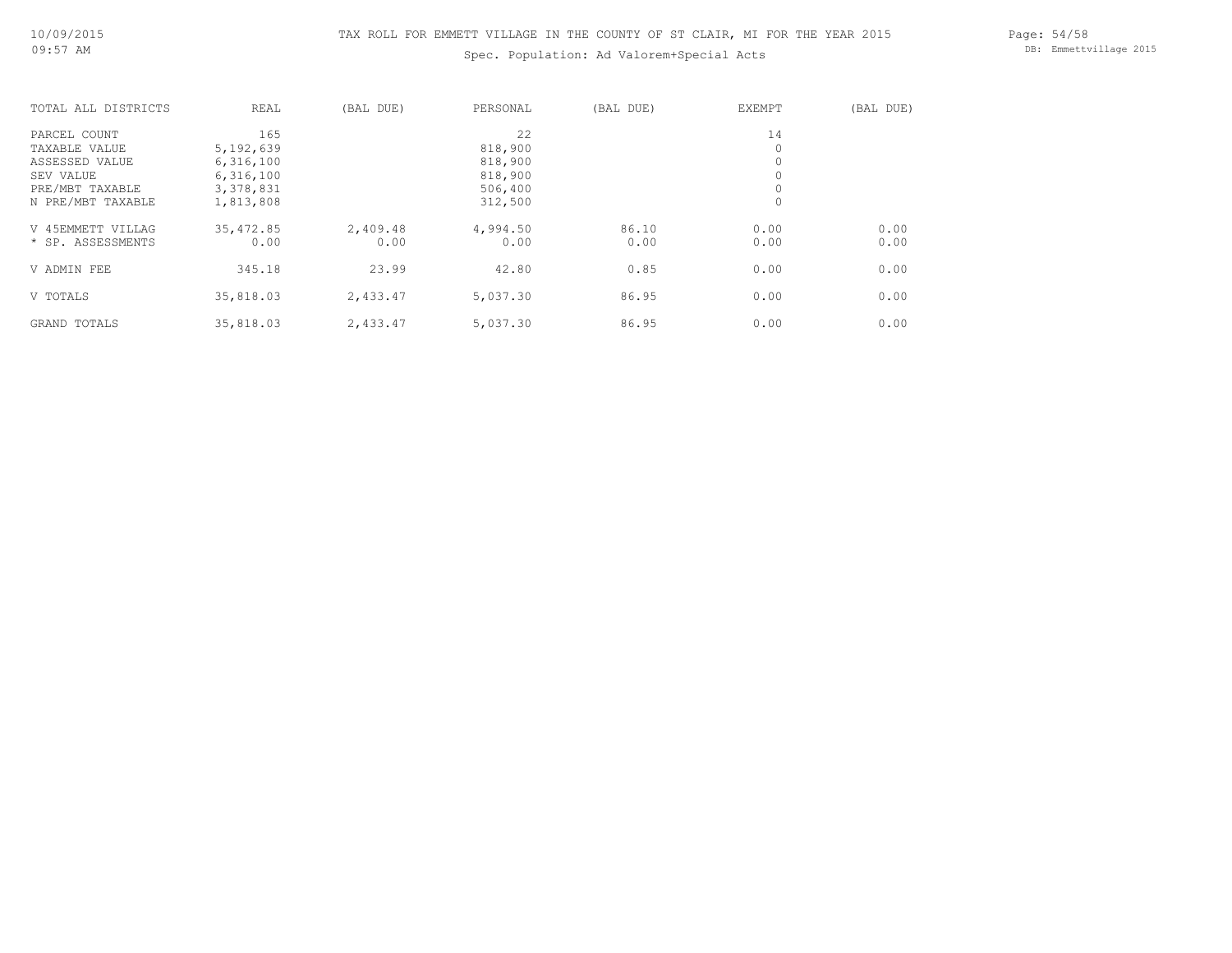# Spec. Population: Ad Valorem+Special Acts

Page: 55/58 DB: Emmettvillage 2015

| TOTAL ALL DISTRICTS                                                                                    | LEASED LAND           | (BAL DUE)    | TOTAL                                                                | (BAL DUE)        |
|--------------------------------------------------------------------------------------------------------|-----------------------|--------------|----------------------------------------------------------------------|------------------|
| PARCEL COUNT<br>TAXABLE VALUE<br>ASSESSED VALUE<br>SEV VALUE<br>PRE/MBT TAXABLE<br>NON PRE/MBT TAXABLE | 0<br>0<br>0<br>0<br>0 |              | 201<br>6,011,539<br>7,135,000<br>7,135,000<br>3,885,231<br>2,126,308 |                  |
| V 45EMMETT VILLAGE<br>* SP. ASSESSMENTS                                                                | 0.00<br>0.00          | 0.00<br>0.00 | 40,467.35<br>0.00                                                    | 2,495.58<br>0.00 |
| V ADMIN FEE                                                                                            | 0.00                  | 0.00         | 387.98                                                               | 24.84            |
| V TOTALS                                                                                               | 0.00                  | 0.00         | 40,855.33                                                            | 2,520.42         |
| GRAND TOTALS                                                                                           | 0.00                  | 0.00         | 40,855.33                                                            | 2,520.42         |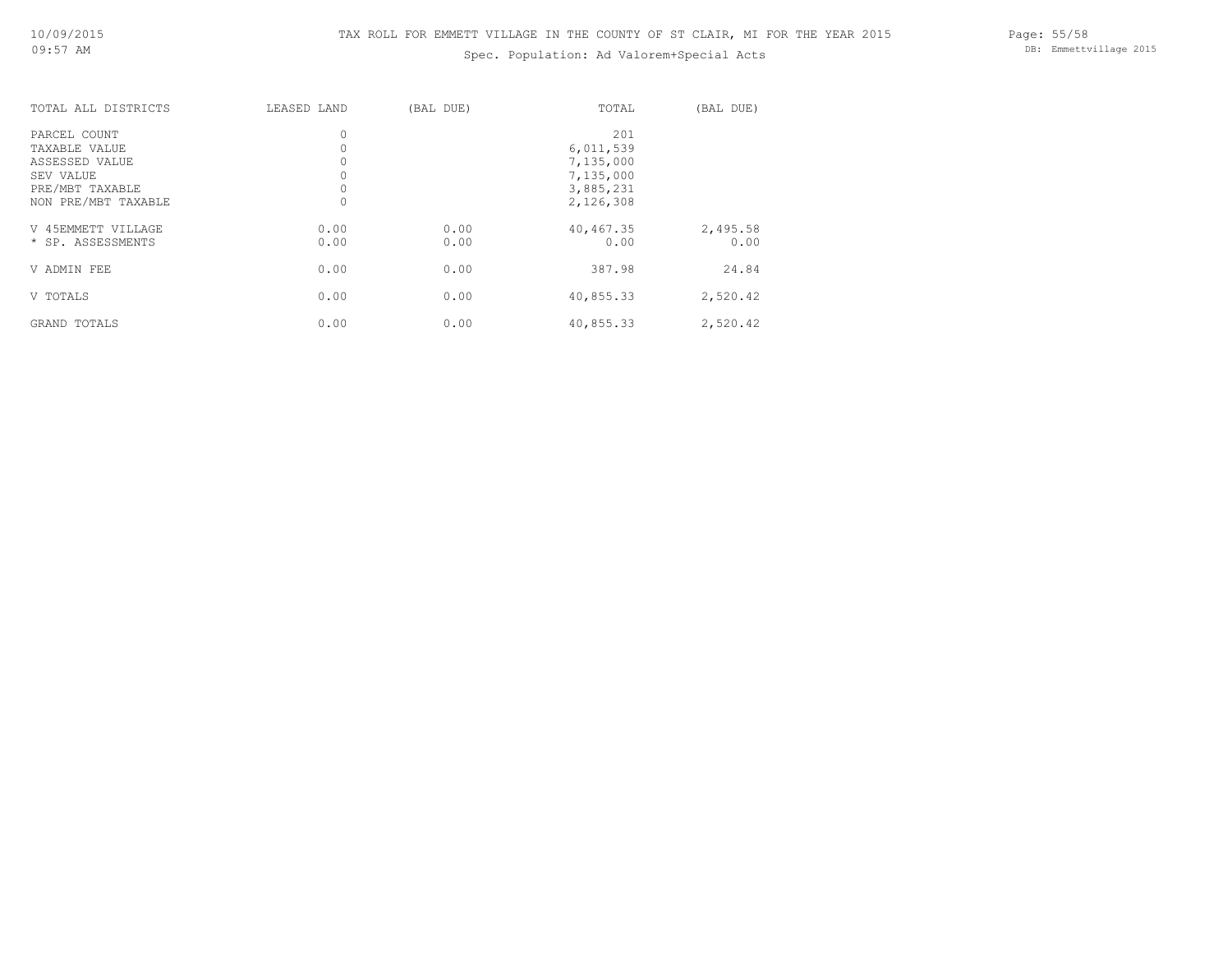Spec. Population: Ad Valorem+Special Acts

Page: 56/58 DB: Emmettvillage 2015

| SCHOOL DISTRICT 74040<br>UNIT 45                                                | REAL | PERSONAL                         | <b>EXEMPT</b> | LEASED LAND | TOTAL                            |
|---------------------------------------------------------------------------------|------|----------------------------------|---------------|-------------|----------------------------------|
| PARCEL COUNT<br>TAXABLE VALUE<br>ASSESSED VALUE<br>SEV VALUE<br>PRE/MBT TAXABLE |      | 4,000<br>4,000<br>4,000<br>4,000 |               |             | 4,000<br>4,000<br>4,000<br>4,000 |
| NON PRE/MBT TAXABLE<br>SP. ASSESSMENTS<br>$(*)$                                 | 0.00 | 0.00                             | 0.00          | 0.00        | 0.00                             |
| GRAND TOTALS                                                                    | 0.00 | 0.00                             | 0.00          | 0.00        | 0.00                             |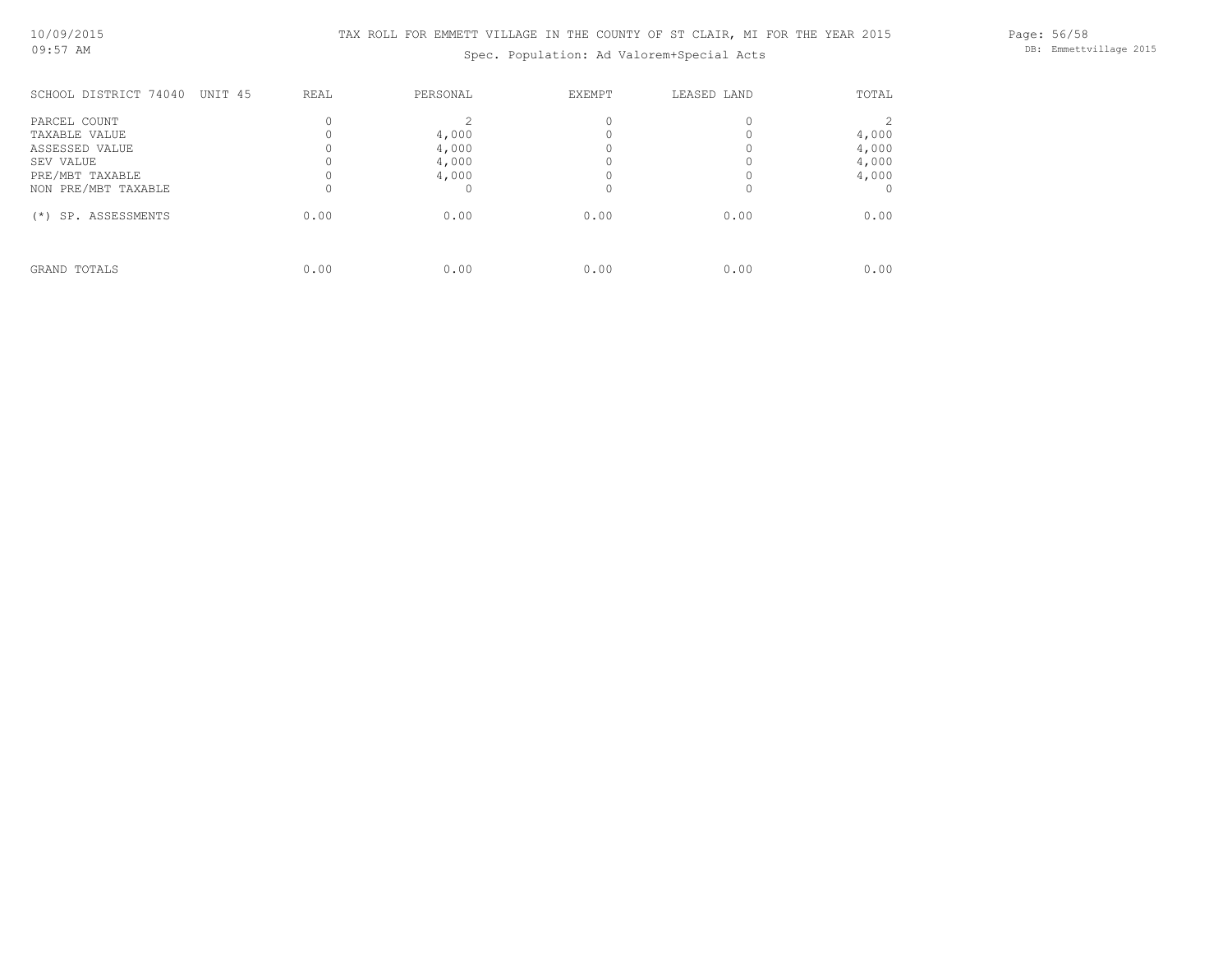Page: 57/58 DB: Emmettvillage 2015

# Spec. Population: Ad Valorem+Special Acts

| SCHOOL DISTRICT 74130    | UNIT 45<br>REAL | PERSONAL | EXEMPT | LEASED LAND | TOTAL     |
|--------------------------|-----------------|----------|--------|-------------|-----------|
| PARCEL COUNT             | 165             | 20       | 14     | $\circ$     | 199       |
| TAXABLE VALUE            | 5,192,639       | 814,900  |        |             | 6,007,539 |
| ASSESSED VALUE           | 6,316,100       | 814,900  |        |             | 7,131,000 |
| SEV VALUE                | 6,316,100       | 814,900  |        |             | 7,131,000 |
| PRE/MBT TAXABLE          | 3,378,831       | 502,400  |        |             | 3,881,231 |
| NON PRE/MBT TAXABLE      | 1,813,808       | 312,500  |        | 0           | 2,126,308 |
| 45EMMETT VILLAGE<br>(V)  | 35, 472.85      | 4,994.50 | 0.00   | 0.00        | 40,467.35 |
| SP. ASSESSMENTS<br>$(*)$ | 0.00            | 0.00     | 0.00   | 0.00        | 0.00      |
| ADMIN FEE<br>(V)         | 345.18          | 42.80    | 0.00   | 0.00        | 387.98    |
| TOTALS<br>(V)            | 35,818.03       | 5,037.30 | 0.00   | 0.00        | 40,855.33 |
| GRAND TOTALS             | 35,818.03       | 5,037.30 | 0.00   | 0.00        | 40,855.33 |